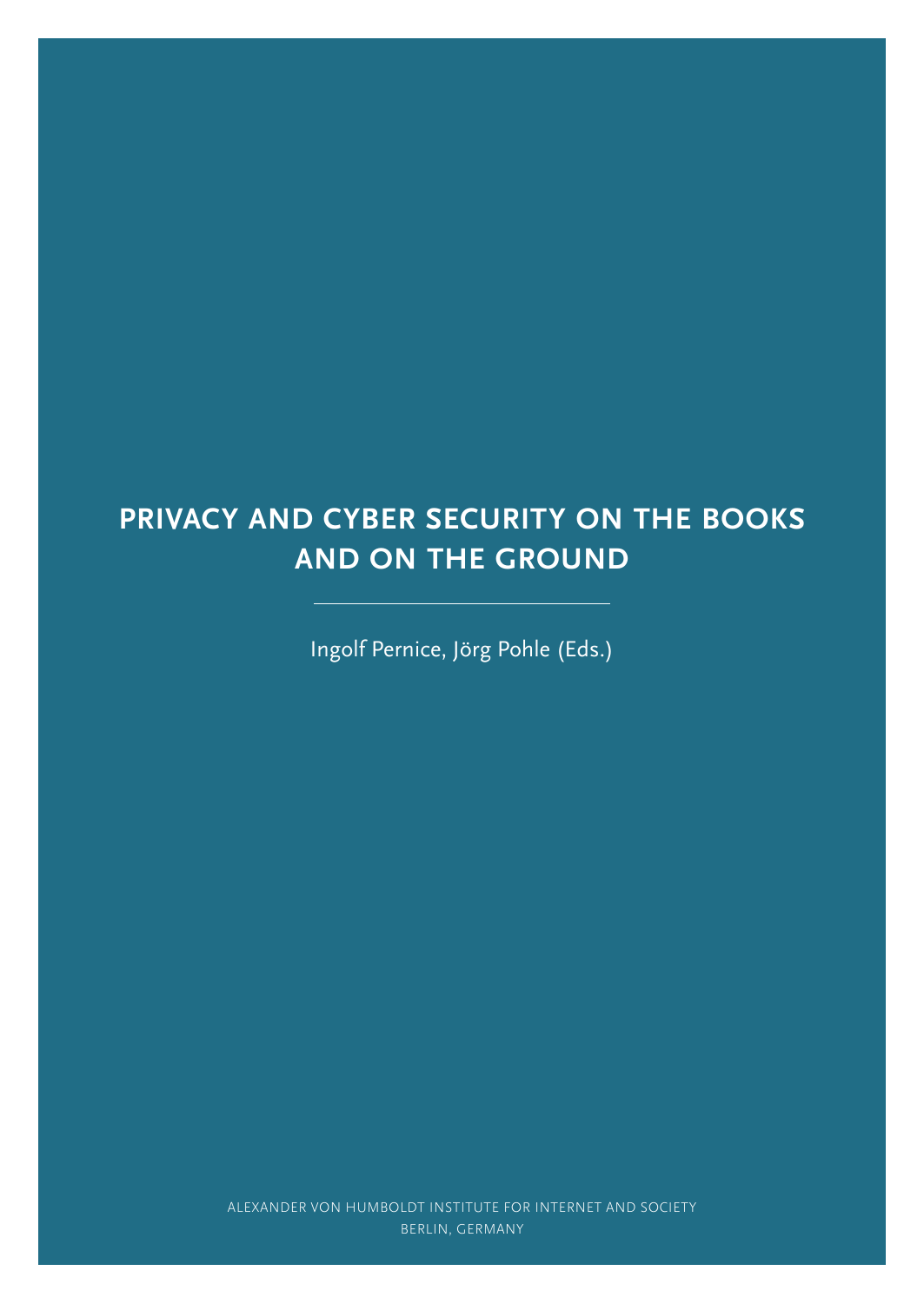The Alexander von Humboldt Institute for Internet and Society (HIIG) explores the dynamic relationship between the Internet and society, including the increasing penetration of digital infrastructures into various domains of everyday life. Its goal is to understand the interplay of social-cultural, legal, economic, and technical norms in the process of digitisation.

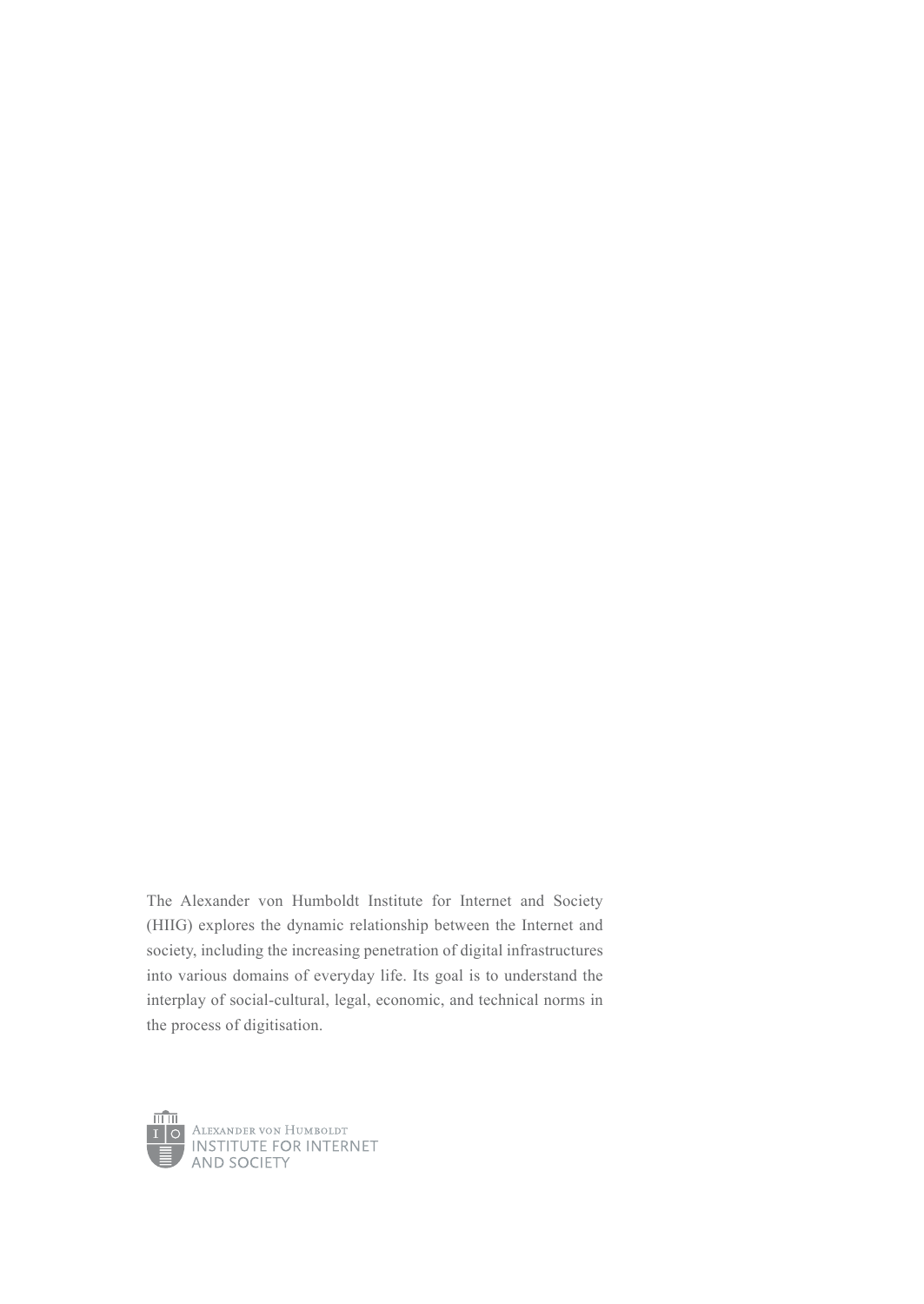### **FOREWORD**

This first conference in a transatlantic dialogue on privacy and cyber security, held in November 2017 at HIIG in Berlin, brought together an eminent transdisciplinary group of experts from academia, administration, business and civil society from both sides of the Atlantic. It was carried by the hope to find a deeper understanding of the issues at stake and common approaches allowing the internet and digitalisation in general, to develop in the interest of all, across the Atlantic and perhaps worldwide. A "Transatlantic Technology and Security Working Group" might emerge from this conference and from a second conference planned for 2018 in New York. We aim to providing for a forum offering a discursive room for a lasting open, fact-based and creative dialogue on key questions of our society.

The evolving digital society is global, and with it we are facing global challenges requiring global solutions. While the questions we are discussing are extremely complex, I believe that with a certain degree of simplification it is possible to talk about a "magic square" —pointing to tensions and synergies among four aims and issues:

**Free flow of data as a precondition** for free trade of goods and services worldwide, the functioning of the global financial markets, communication and information, education and participation.

**Data protection and security** as a basic precondition for the exercise of our common fundamental rights, condition of citizens' trust and participation in markets and politics, fundament of open, free and undistorted democratic processes.

**Law enforcement and surveillance** as a necessity for national and international security, requirement of the rule of law, but also subject to it, condition for functioning democratic processes in a digital society.

**Intelligence services and operations** providing governments information about each others activities, allowing to discover and determine security risks, and building trust, assisting governments in the difficult task of attribution of cyber threats.

Two key questions already laid out in the outline to this conference were to be discussed in our panels. What is the impact of European Data Protection Regulation on the ability of global companies to provide for cyber security? And what are the most effective frameworks in the EU, the US and globally providing for and governing cyber security? We will have to discuss whether GDPR is, perhaps, a threat to cybersecurity —if authorities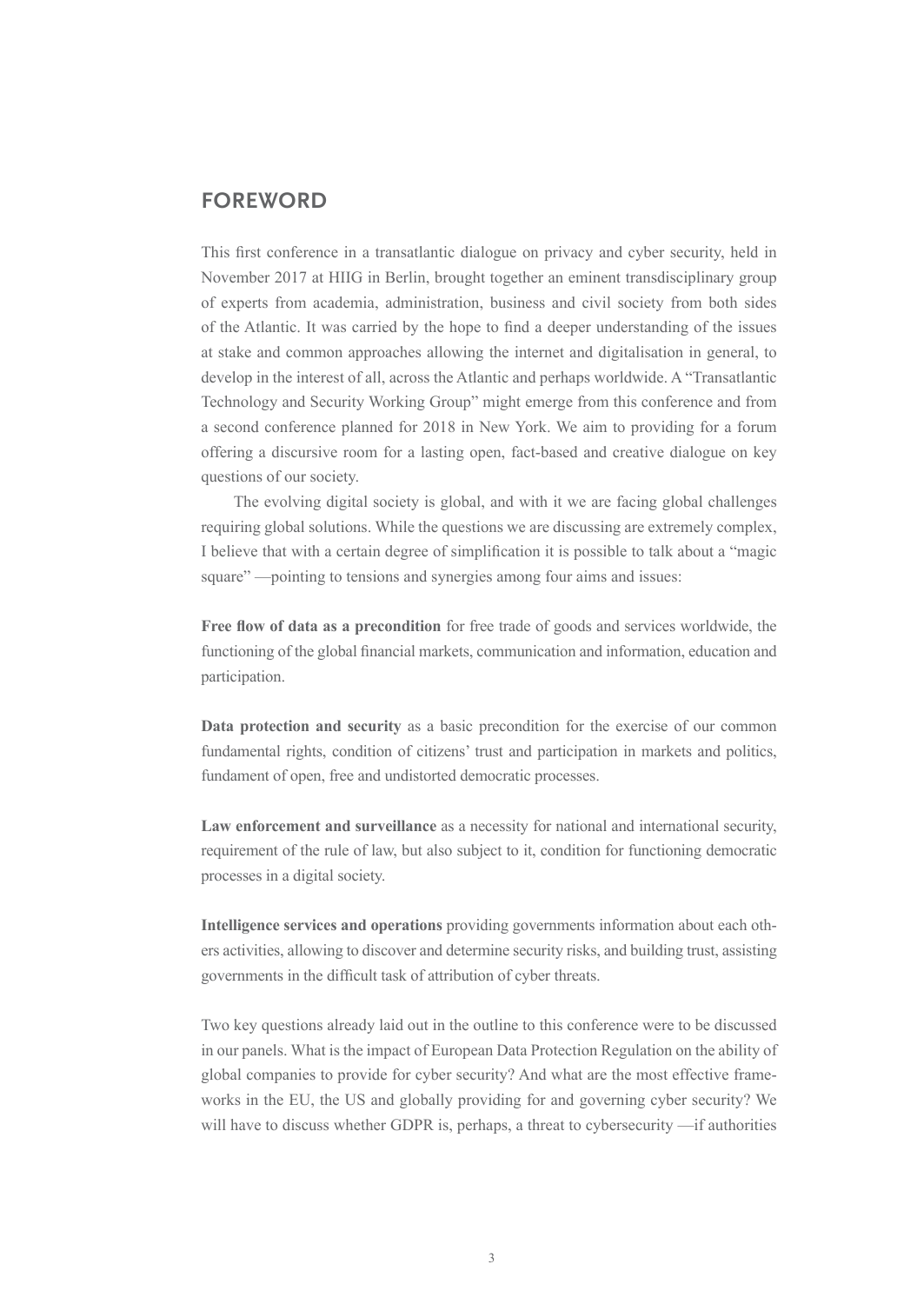have no access to data at any relevant place, how can they protect cybersecurity?— or if it is a necessary tool of and condition for effective data protection? How safe and private are data if their storage or processing is subject to cyber-attacks? And what about situations, like in the Microsoft case, when law enforcement authorities compel globally acting companies to give access to data stored in a country where any transfer of data to other countries and their authorities is prohibited? Exposing a company to such conflicting legal duties as such could be a flagrant breach of the rule of law. It would be the opposite of "law" enforcement.

What are the global companies' responsibilities for active cyberdefence. Do they have a right —or duty?— to resist governments requests for providing technologies for data breaches and cyber attacks? Who is responsible for cyber security and effective data protection? Five scenarios have been laid out in the outline to this conference. There are good reasons to believe that governments, industries and businesses as well as the individual users are responsible all together, that there is a common responsibility. We should consider (global) cybersecurity as a matter of governance instead of adopting a top down approach based upon regulation —who should be the regulator? Who is it to enforce any such regulation?

The same applies to data protection: global challenges need global solutions. In a longer perspective, thus, we would need to establish principles and structures for effective cybersecurity and global privacy governance, in order to securing a smooth functioning of the internet. Step one could be an intensive transatlantic dialogue and cooperation, as we are trying to promote with our conferences. But the dialogue should, of course, reach beyond this in order to build up a discourse on globally applicable solutions. We believe that this conversation must include industry, public administration and governments, civil society and academia. The outcome of this first conference, as presented hereafter, confirms that this inclusiveness allows better understanding and creative solutions, and it encourages us to pursue the idea and invite all those interested to participate actively in the discourse.

Ingolf Pernice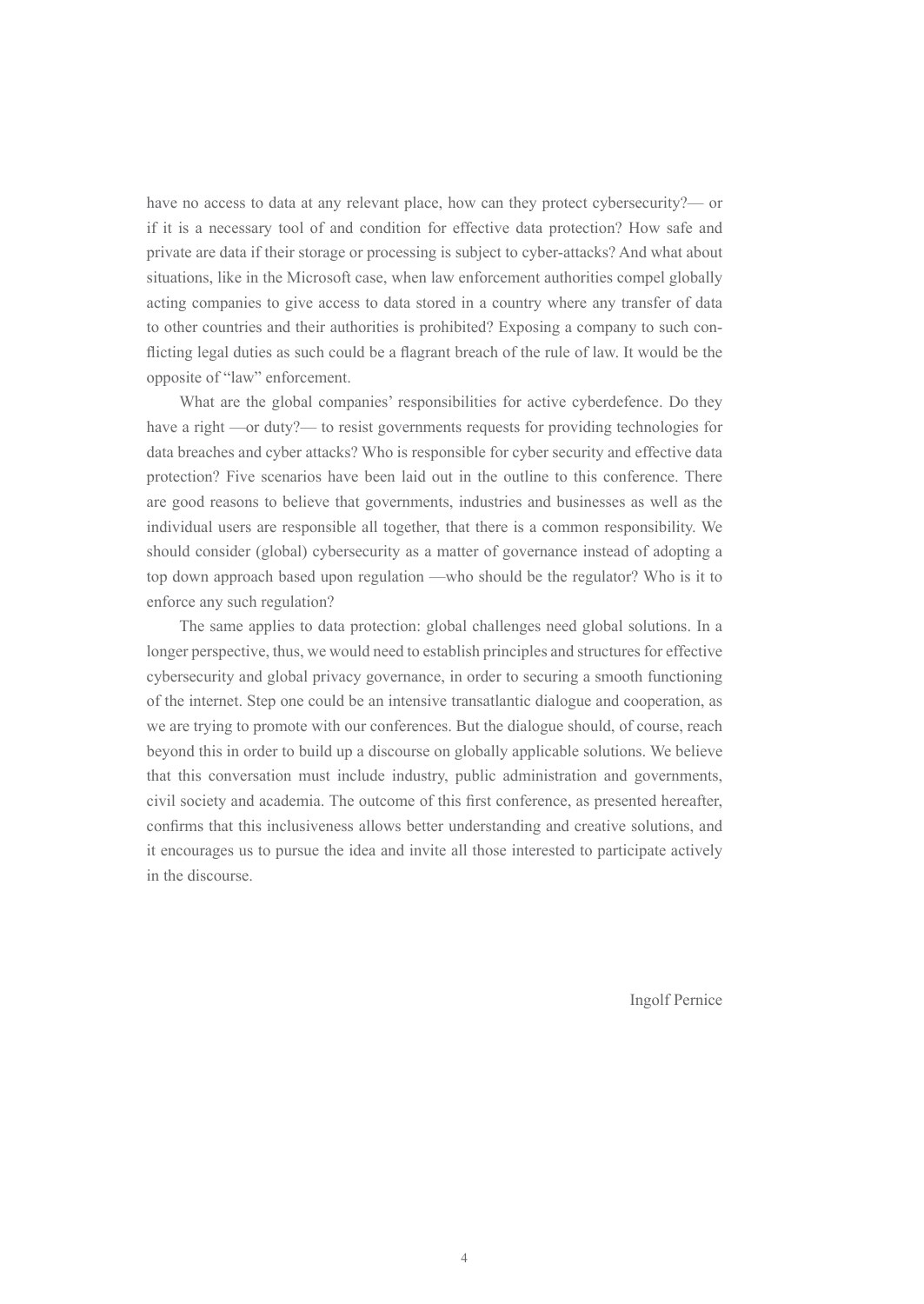# **CONTENTS**

| Privacy and Cyber Security on the Books and on the Ground: An Introduction |
|----------------------------------------------------------------------------|
|                                                                            |

## **U.S. AND EUROPEAN CYBER SECURITY AND PRIVACY POLITICS AND STRATEGIES: THE CHALLENGES AHEAD**

| Privacy and Cyber Security on the Books and on the Ground - An Overview |  |
|-------------------------------------------------------------------------|--|
|                                                                         |  |

| Preliminary thoughts on a comparative analysis of the relationship between |
|----------------------------------------------------------------------------|
| data protection, privacy and cybersecurity law in the EU and the US        |
|                                                                            |

### **RESPONSIBILITIES, RIGHTS AND ENFORCEMENT**

| The Relations Between Cybersecurity, Data Protection and Privacy: A European                                                    |
|---------------------------------------------------------------------------------------------------------------------------------|
| Perspective                                                                                                                     |
|                                                                                                                                 |
| Some Concerns with Privacy as A Framework for Cybersecurity                                                                     |
|                                                                                                                                 |
| Discussion: Cyber Security: Public Responsibility and Fundamental Rights,<br>or Shared Responsibility and Regulatory Challenge? |
|                                                                                                                                 |
| Law Enforcement, Intelligence and Jurisdiction: An Intervention from                                                            |
| a Business Perspective                                                                                                          |
|                                                                                                                                 |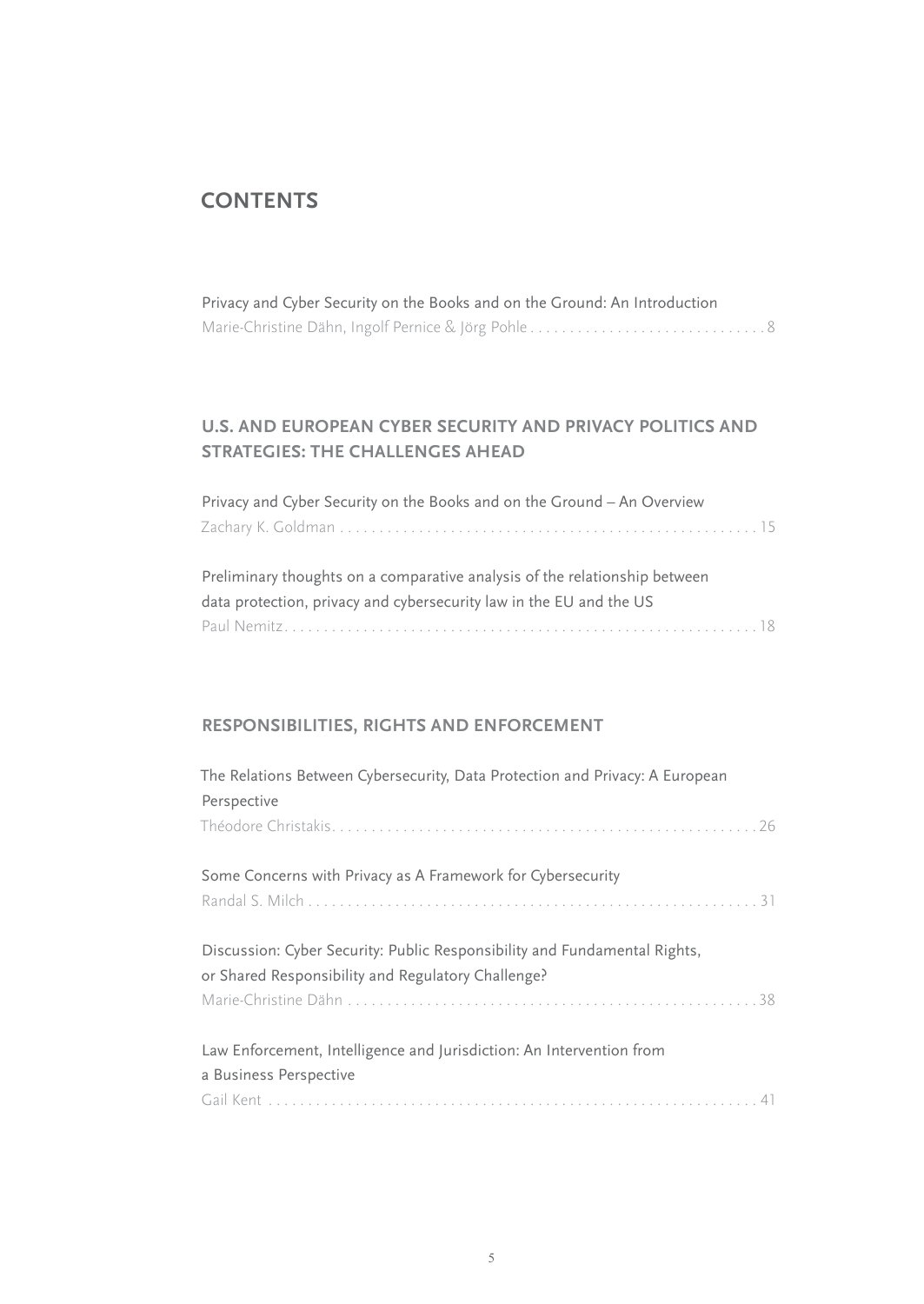| Better intelligence oversight through technology?                          |
|----------------------------------------------------------------------------|
| New perspectives on an old problem.                                        |
|                                                                            |
|                                                                            |
| Discussion: Law Enforcement, Intelligence and Jurisdiction: Approaches and |
| Conflicting Interests in a Transatlantic Perspective                       |
|                                                                            |

### **LOOKING FOR COMMON GROUND IN A GLOBAL PERSPECTIVE**

| GDPR, Privacy Shield and the Framework Agreement: The EU Perspective                                                                 |
|--------------------------------------------------------------------------------------------------------------------------------------|
| An Essay on the Future of Data Governance: Data Protection in the Face<br>of Internet Fragmentation                                  |
| GDPR, Privacy Shield and the Framework Agreement: A US Perspective                                                                   |
| Discussion: GDPR, Privacy Shield and the Framework Agreement                                                                         |
| Cyber Security Cooperation on the Ground                                                                                             |
| Cyber Security and Privacy Protection as Global Challenges:<br>What Role for the U.S./EU Partnership? A German-American Perspective. |
| Discussion: Cyber Security and Privacy Protection as Global Challenges:<br>What Role for the U.S./EU Partnership?                    |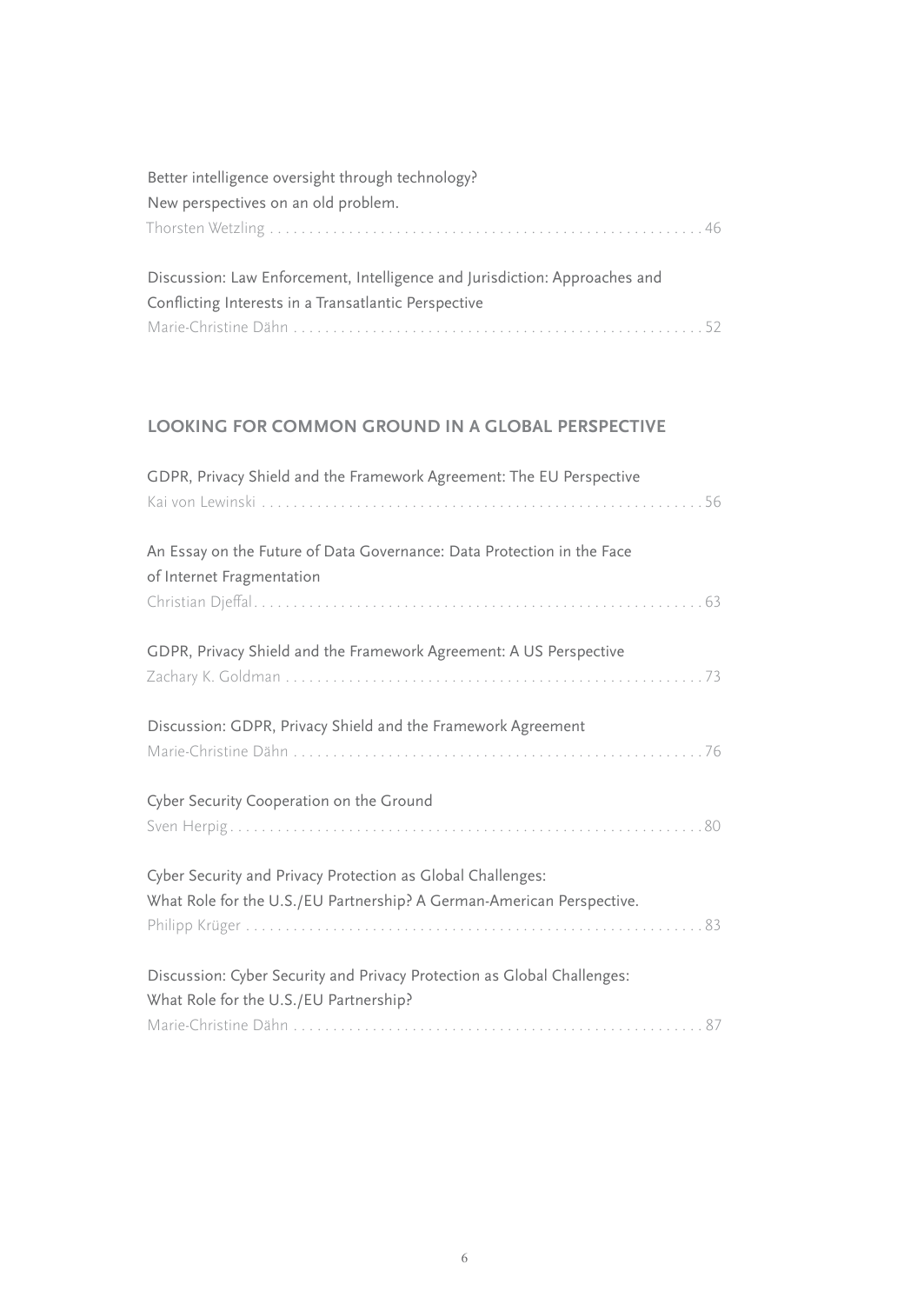## **THE REGULATORS' TOOL BOX**

| Transfers of Personal Data to Third Countries: Certification Mechanisms,<br>Binding Corporate Rules, and Codes of Conduct as Suitable Alternatives |
|----------------------------------------------------------------------------------------------------------------------------------------------------|
| to the 'Adequacy Decision'?                                                                                                                        |
| Normative Instruments for Private and Secure Transatlantic Data Flows:<br>Cyber Insurance and Liability Localisation                               |
| Discussion: Normative Instruments for Private and Secure Transatlantic<br>Data Flows                                                               |
| Procedural, Institutional, Technical and Management Devices:<br>A U.S. Perspective                                                                 |
| " on the ground: an industry perspective"                                                                                                          |
| EU Cybersecurity: Roles and Responsibilities                                                                                                       |
| Discussion: Procedural, Institutional, Technical and Management Devices                                                                            |

|--|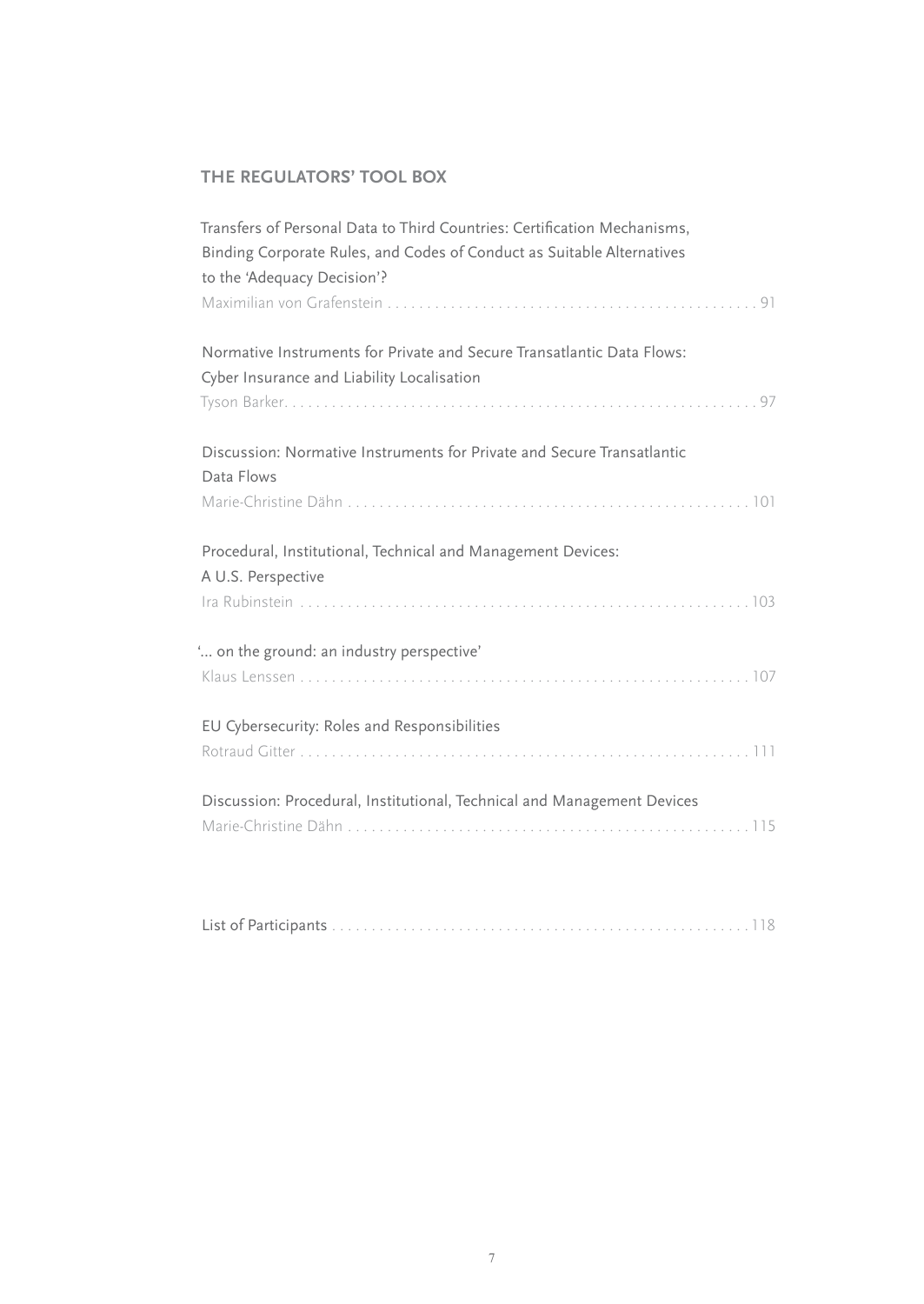# **Privacy and Cyber Security on the Books and on the Ground: An Introduction**

**MARIE-CHRISTINE DÄHN, INGOLF PERNICE & JÖRG POHLE**

On 6 and 7 November 2017, the Alexander von Humboldt Institute for Internet and Society (HIIG) invited researchers and practitioners to a transatlantic conference entitled "Privacy and Cyber Security on the Books and on the Ground" in Berlin, Germany. The conference was organised in collaboration with New York University (NYU) as the first of two conferences. The second will be held in New York in the autumn of 2018. The aim is to address the tense transatlantic relationship in cyber law and politics with special regard to the relationship between cyber security and data protection. The previously distinct areas of technology, law and policy have begun to merge and the legal and policy frameworks of privacy and data protection, surveillance, and cyber security have successively converged. Thus, in this context, the first conference brought together experts from many varied backgrounds, including the fields of cyber security, data protection, law and governance, but also representatives from security agencies, businesses and the sphere of politics in order to shed light on the (global) implications of the EU's General Data Protection Regulation (GDPR) for companies with regard to cyber security requirements, and possible effective frameworks for regulating and governing cyber security. In the course of the discussions, current problems in the field were analysed, concepts differentiated and compared, and approaches for solutions discussed. This process succeeded in drawing together the often relatively independent discourses taking place in the USA and Europe.

#### **TRANSATLANTIC IMPACT OF EU DATA PROTECTION LEGISLATION**

The EU's new General Data Protection Regulation ushers in a new era of data protection law in the EU. With both global scope and prescriptive force, the GDPR seeks to institutionalise and globalise a view of privacy and data protection that revolves around the protection of data subjects' fundamental rights and freedoms in the collection and use of personal data for commercial purposes. This European approach has long been criticised (whether rightly or not) as de-emphasising other important social values, including economic liberty, freedom of speech, and national security. It is also widely believed that the implementation of the GDPR in May 2018 will result in reduced flows of data from Europe to the U.S. and elsewhere, a view that has been reinforced by the results of recent litigation in the EU, in particular the Schrems case and others, and ECJ opinion 1/15 on the PNR agreement with Canada.

Critics also consider the implementation of the GDPR to be a threat to cyber security. State-of-the-art cyber security protection often relies on the collection and analysis of large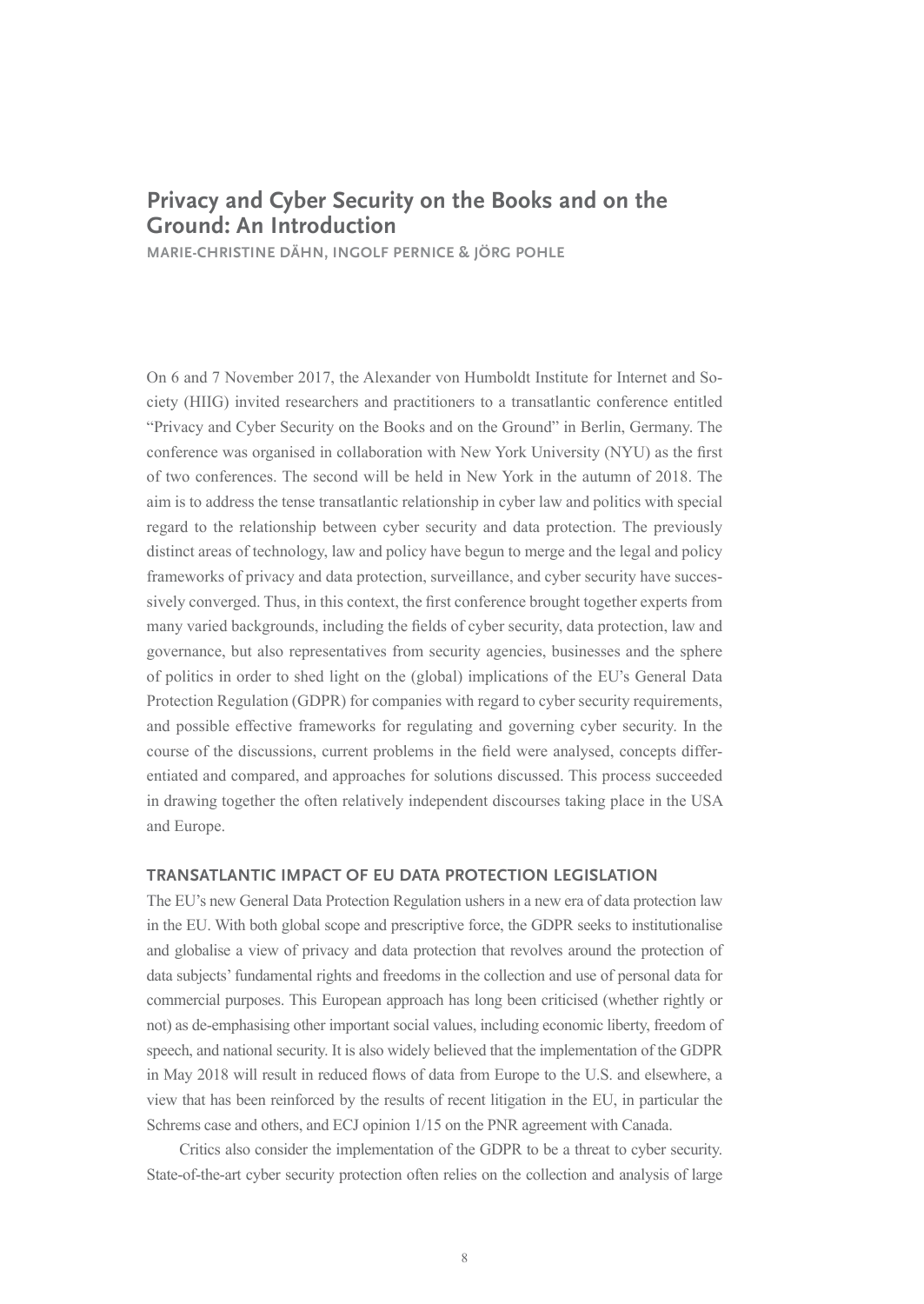—and ever-increasing— amounts of data. Companies must know what is happening on their networks in order to determine when anomalous behaviour is taking place, for example, and they are being increasingly asked to share that data with other companies and with governments in order to enhance collective defences against cyber threats. Indeed, in some circumstances, cyber security regulations in the U.S. require companies to take certain measures that may be prohibited (or at least are cast into doubt) by the GDPR, creating the potential for a conflict of laws.

There is a significant question, therefore, about the impact of the GDPR on the ability of global companies to engage in effective cyber defence. Privacy and effective data protection, on the other hand, require the security of personal data and processing, so that cyber security plays a role also in GDPR. Determining what any such impact might be depends on an understanding of cutting-edge technical and policy requirements for cyber defence in moderately-sized to large companies; a detailed understanding of the GDPR and associated requirements; and a fine-tuned understanding of U.S., European and global regulatory requirements.

#### **GOVERNANCE FRAMEWORKS**

At the same time, significant questions have emerged about the best practices for developing a regulatory architecture for cyber security, as the U.S. and its European allies are just beginning to develop a governance framework for cyber security challenges. Any such regulatory architecture must answer questions about the respective roles of public and private sectors in cyber security; the cyber security obligations of private companies; what companies must do when confronted with conflicting obligations; how information about threats and responses flows among the various actors in the system; and who is to be held responsible in the event of an incident; among many other things.

As there is increasing awareness of cyber threats, a range of different frameworks is available for governing the response to the threat. Different countries have pursued different approaches (and sometimes embrace different frameworks simultaneously), but the broad options include:

- Primary government responsibility for monitoring and providing protection against cyber threats;
- Active government involvement in threat detection but primary private sector responsibility;
- Detailed and prescriptive government regulation of private sector obligations, but primary private sector responsibility for addressing the threats;
- Vague government regulation of private sector obligations, with primary private sector responsibility for addressing the threats;
- Empowerment of intermediaries (e.g. ISPs) to monitor for threats and engage in responsive activity.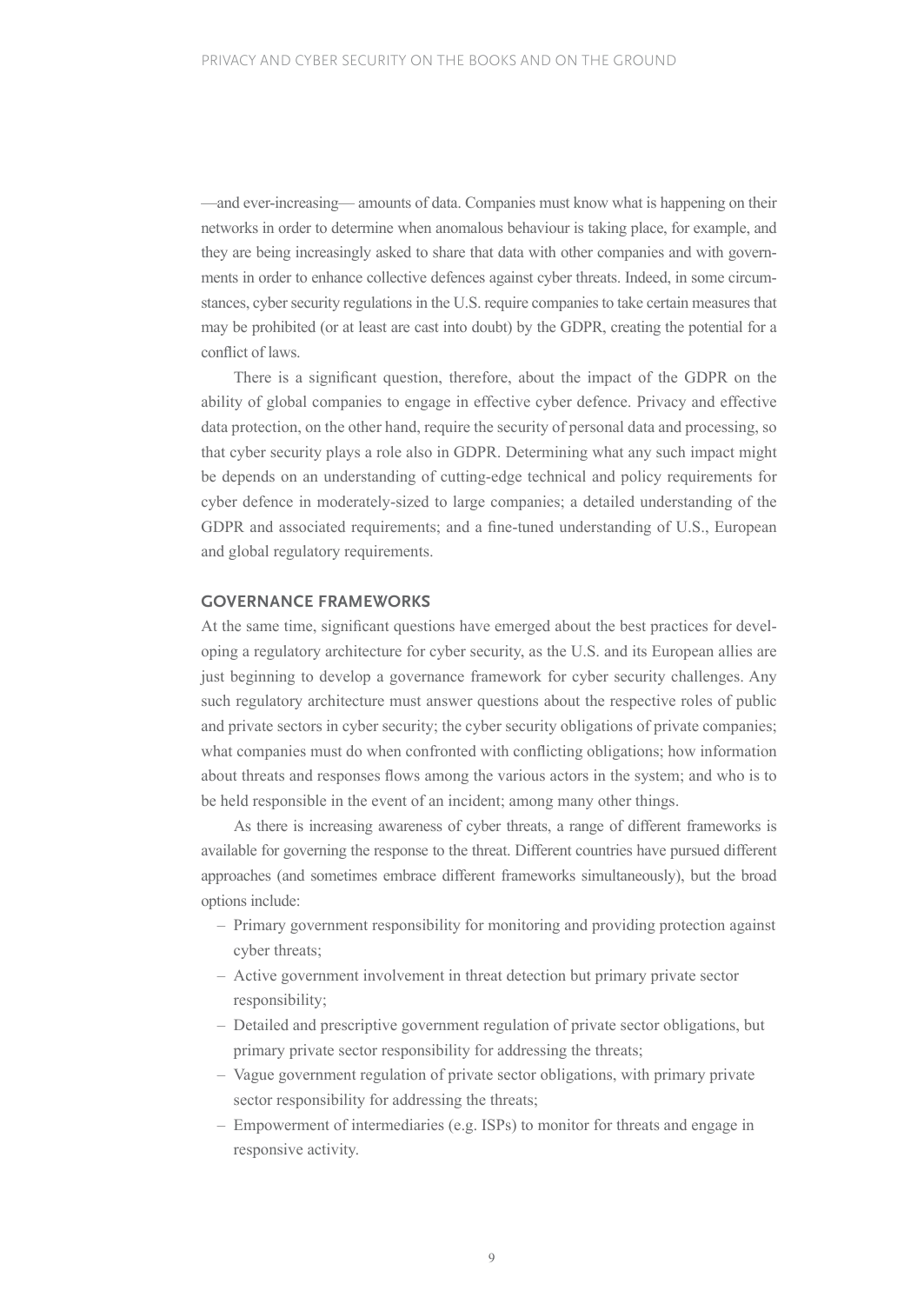As threats have become more acute in the last few years, governments have embraced all of these approaches at different times but the problem is that there is still no consensus on which approach is best, or, more accurately, which approach can achieve which security objectives and at what cost to other values. The conferences seek to provide greater clarity to regulators and regulated alike about the trade-offs involved in the different approaches to governing complicated questions of technology and security.

#### **RESULTS OF THE FIRST CONFERENCE AND THE ROAD AHEAD**

As an overall result, the conference's participants came to the conclusion that, despite the different foundations of, and approaches to, privacy and data protection in the EU and the U.S., various similarities can be drawn. Moreover, there are opportunities to further the development of the transatlantic cooperation in this area. The attendees pointed in particular to the potential of mutual learning between U.S. and EU actors in the sphere of privacy and data protection as well as cyber security. This seems to be particularly important with a view to ensuring the free flow of data across the Atlantic in times when not only transatlantic agreements like on PNR, SWIFT, or the Privacy Shield are threatened because they may not meet the requirements established by the ECJ, but even fundamental concepts of terms remain to be clarified such as the notions of equivalent protection or what harm to data subjects the GDPR is to protect against.

As far as privacy and data protection is concerned, the new data protection framework of the EU, the General Data Protection Regulation, has been the frequent focus of discussions. While mainly applicable to the European Union, the GDPR also has important implications for the U.S. and the world at large. In general, it has been remarked that the harmonisation of the legal framework entails many improvements —for example, the empowerment of DPAs or the enhancement of instruments such as binding corporate rules but still leaves many questions unanswered. Rules often leave much room for interpretation and particularly from a practical economic perspective it is not always clear how to comply with them. Besides, the balance between the rights of individuals and companies' demands has also been raised as an issue, one that needs to be discussed more deeply in the field of privacy and data protection generally. Another aspect that has sparked lively debate is the enforcement of the GDPR and its shortcomings. The regulation, for instance, does not take into account the different sizes of companies while imposing the same sanctions on them for violating the GDPR's provisions. Another point that calls for further debate is the legal interpretations of the GDPR and the initial experiences of its application after its entry into force on 25 May 2018. What has become apparent, however, is the necessity to combine approaches in specific areas of privacy, data protection and cyber security —more specifically, in Art. 25 GDPR, which regulates both security by design and data protection by design. Some of the best practices have been outlined by Rubinstein (see relevant paper) and computer scientists introduce security engineering in this regard, but the exact method of implementation remains debatable.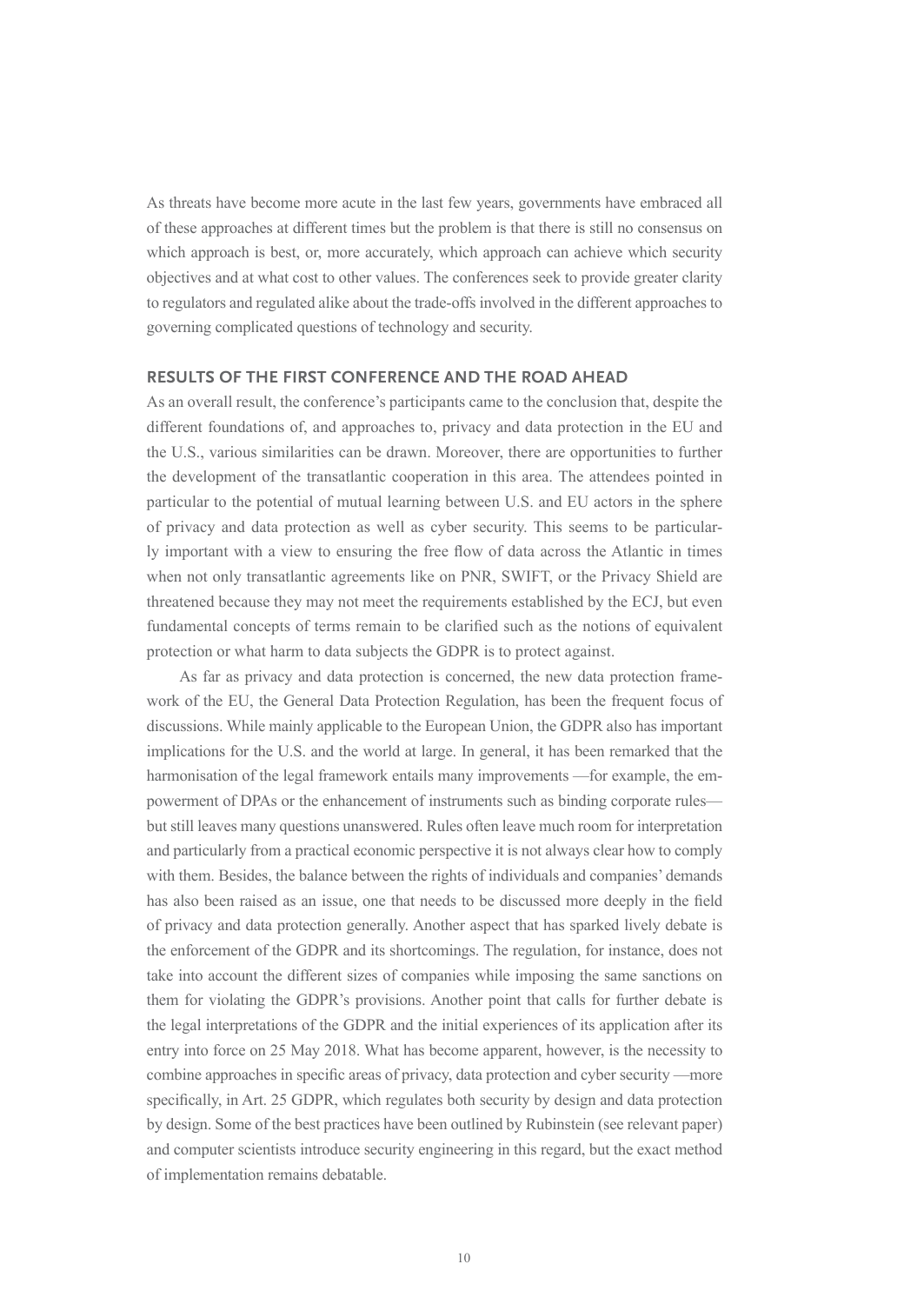Overall, in this first conference there was wide agreement that fragmented legal frameworks, notably in the area of privacy and data protection, should be harmonised in order to become fully effective, and the GDPR has been mentioned in this respect as a possible blueprint.

The discussants, moreover, focused on the remaining tensions between privacy, data protection, cyber security and law enforcement, and asked whether they are combinable, despite the incompatibilities that still exist, and what conflicts of law between the GDPR and other regulations (on the European level, globally, or on a transatlantic level between the EU and the U.S.) are developing. Since the debate has not been closed by this conference, it may be a good starting-point for further discussions. In particular, the governance aspects of cyber security and privacy deserve more attention, and the focus should be on discussing what the intentions of the numerous actors are, what lessons can be drawn from past experiences in this area, and what conclusions have been arrived at by relevant fora, such as the IGF.

Regarding cyber security, future debates should consider how liability could be made a reality under U.S. and EU legislation, which involves a continued, more general discussion on the value of data too. Assessing and determining the value for different types of data might not only be the basis for an appropriate risk assessment and for workable insurance schemes for damages in cases of data loss, theft or other incidents violating privacy rules or cybersecurity, but could furthermore allow for establishing general rules on data economy, including antitrust and market concentration.

Another major aspect of cyber security, which also relates to data protection discussions, is certification. With regard to cyber security, the question is whether a certification regime or different regimes could be developed. In the EU, legal initiatives like the 'EU Cybersecurity Act' proposed by the European Commission and the recent EU NIS Directive point in such a direction. What remained unclear in the conference, however, was whether there are parallel developments in the U.S. and beyond—for instance, through the design of ISO standards—and whether a common (possibly global) approach is possible.

From a practical perspective, flexibility for enhancing the security of technology is required, depending on the product and function or service provided. Bringing together affordability and security is thereby a central task in the future secure development of products. How best to achieve this was left open in the discussions.

As a specific example of the security of information on computer software security vulnerabilities, and more specifically their withholding or disclosure, the U.S. Government recently introduced the Vulnerability Equities Process (VEP), which is of especial relevance for law enforcement purposes. In the EU, Germany has established an agency with a similar task, the Central Authority for Information Technology in the Security Sphere (ZITiS), which has been set up to assist (national) intelligence agencies in an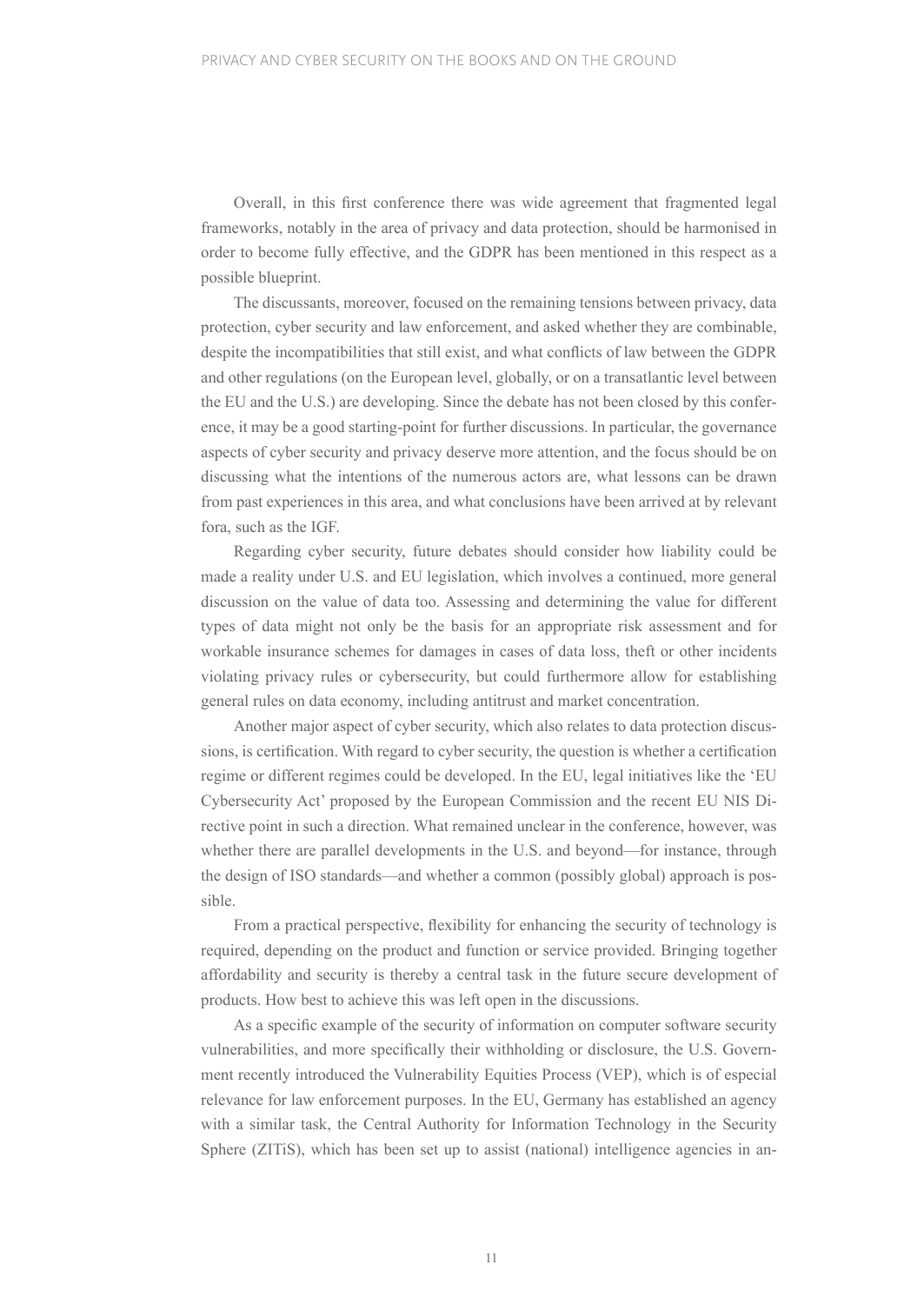alysing data and communication as well as lawful hacking while only providing tools and not carrying out the analysis itself ([https://www.lawfareblog.com/germanys-cryp](http://www.lawfareblog.com/germanys-crypto-past-and-hacking-future)[to-past-and-hacking-future\)](http://www.lawfareblog.com/germanys-crypto-past-and-hacking-future). However, as this aspect was merely touched upon at the conference and the concrete implications of these approaches are still being debated, it requires further discussion.

Another practical, pressing issue has been the steady evolution of the internet of things. As this is one of the main challenges for cyber security and data protection today, the discussants outlined various issues that need to be tackled. But so far, no common approaches on how to address possible problems existing on either side of the Atlantic have been developed by single states. So, this topic needs to be discussed more comprehensively.

In the course of the discussions, attendees also focused on the current tendencies of data localisation that can be recognised in various countries around the globe. While this has some positives, the participants mainly highlighted some of the associated disadvantages, such as the suppression of the free flow of data. In particular the question of whether data localisation can lead to better data security has been the subject of a controversial debate which calls for deeper investigation. On a more general level, an analysis should be made of how to cope with this practice not only in transatlantic relations but also on a global scale.

Another critical point of debate was the role of the markets in the EU and the U.S. In this the discussants recognised an uneven development. While the U.S. market has been characterised as strong, including some of the major players in the internet economy, the participants pointed out that there was room for further development in Europe. In particular the insurance market has been a controversial issue: in addition to the unfavourable focus on post-breach actions and measurements, the discussants stressed the future task of creating benchmarks and defining best practices, which should also include the elaboration of a global framework.

In the light of recent important cases brought before the courts, the contributions and discussions emphasised that court decisions in both the U.S. and the EU play a vital role in shaping the cyber security and data protection landscape. Notably the Microsoft Corp. v. United States case lodged with the U.S. Supreme Court in 2017-2018 raised significant questions. On the one hand, one wonders what the long-term effects of the recent or ongoing legislative initiatives in the U.S., such as the new Clarifying Lawful Overseas Use of Data Act (CLOUD Act), may be. On the other hand, deeper analysis is necessary to determine the potential implications of the case for the relevant actors in Europe —for instance, what may follow from these developments for the European courts, DPAs, or other law enforcement authorities. On April 17 2018, the Supreme Court declared the Microsoft case moot because its warrant had been replaced by the warrant of the new CLOUD Act. The debate on the access of law enforcement authorities to data is nevertheless still crucial. However, courts have recently started to interact more closely: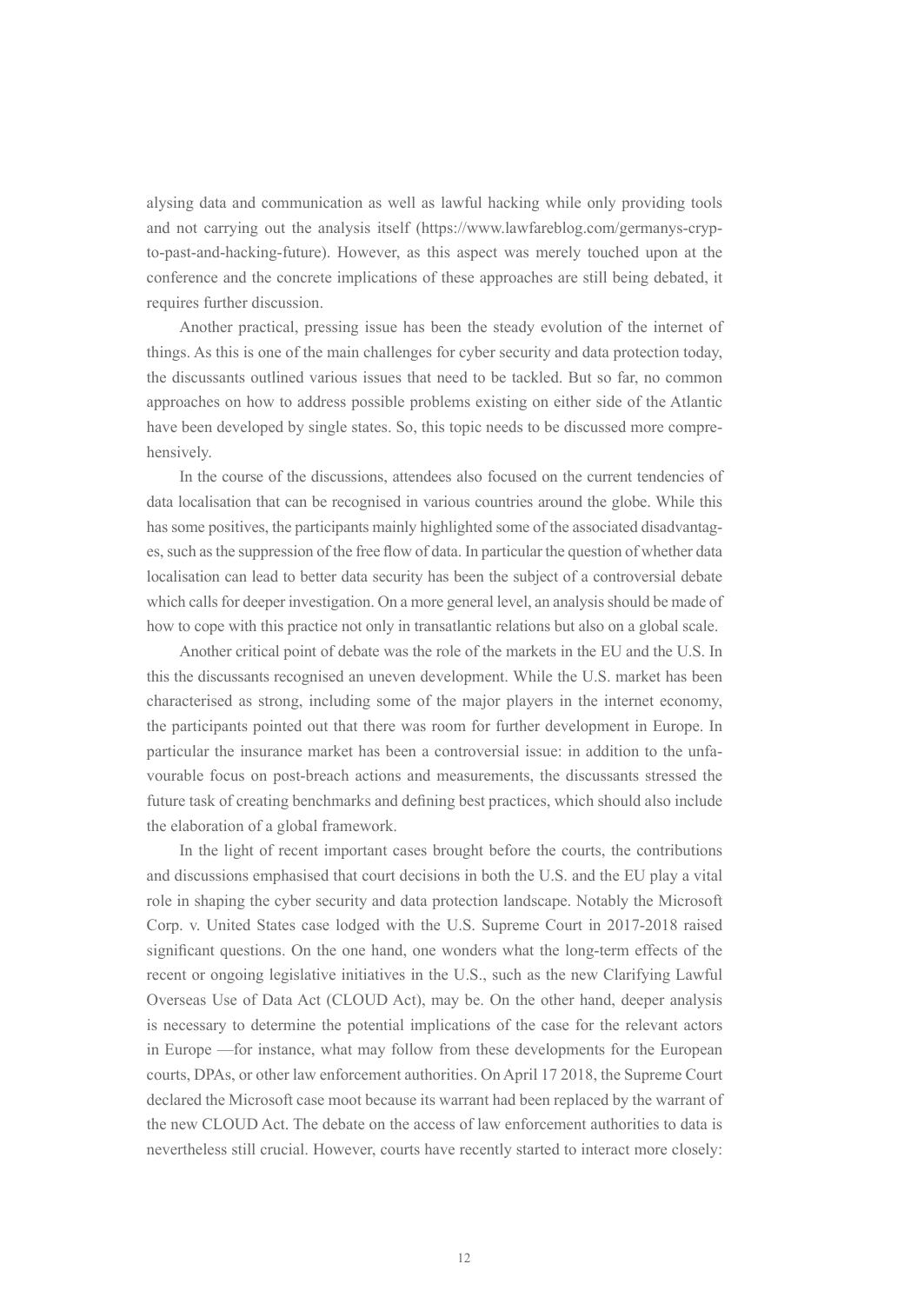in this respect, the participants pointed to the concept of the 'dialogue of the judges' in which single European constitutional courts monitor what other constitutional courts in the EU are doing and refer to or include their rulings in their own, which can enhance the overall coherence of law. However, this issue requires further discussion as it remained unresolved at the conference.

A more general point raised in the discussions was the necessity to bring together still largely self-referential discourses in different disciplines —for the sake both of academic debates and of the need to find common approaches to practical issues.

In conclusion, as can be seen from the variety of issues addressed and the results of the conference, the field of privacy, data protection, and cyber security contains many potentially fruitful avenues for future discussion. The contributions of the first conference led to important findings, and open questions as well as new developments can be a sound starting-point for the next.

#### **ACKNOWLEDGEMENTS**

The organisers would like to thank all the conference participants for making it such a great success. It was the invaluable inputs of both the speakers and the attendees which ensured such productive discussions. We are particularly thankful to all the speakers for their extra efforts in revising —and at times extending and deepening— their talks for publication in this edited volume.

A stimulating Keynote of Michael Weidner, Professor for Security in Information Technology, Technical University Darmstadt, and Director of the Fraunhofer SIT, Karlsruhe, on "Cyber Security and Data Protection – Friends or Foes?" at the opening session, and a fascinating Dinner Speech by Karsten Geier, Head of Coordination of Cyber-Policies, German Foreign Office, Berlin, on "Transatlantic Cooperation in Cyber Security and Privacy Issues" set an excellent frame for the discussions at the conference, and we would like to express our greatest gratitude for their time and readiness to share their thoughts with us.

Similarly, our thanks go to all who did outstanding work in so smoothly organizing this conference, especially those working behind the scenes, Christian Marks, and Luis Oala and the entire HIIG management team.

Many thanks also to all who excellently contributed to finalizing this edited volume, especially Andrew Hendry for language revision and copy editing.

This conference would not have been possible without the generous support provided by Facebook, for which the organizers are especially grateful.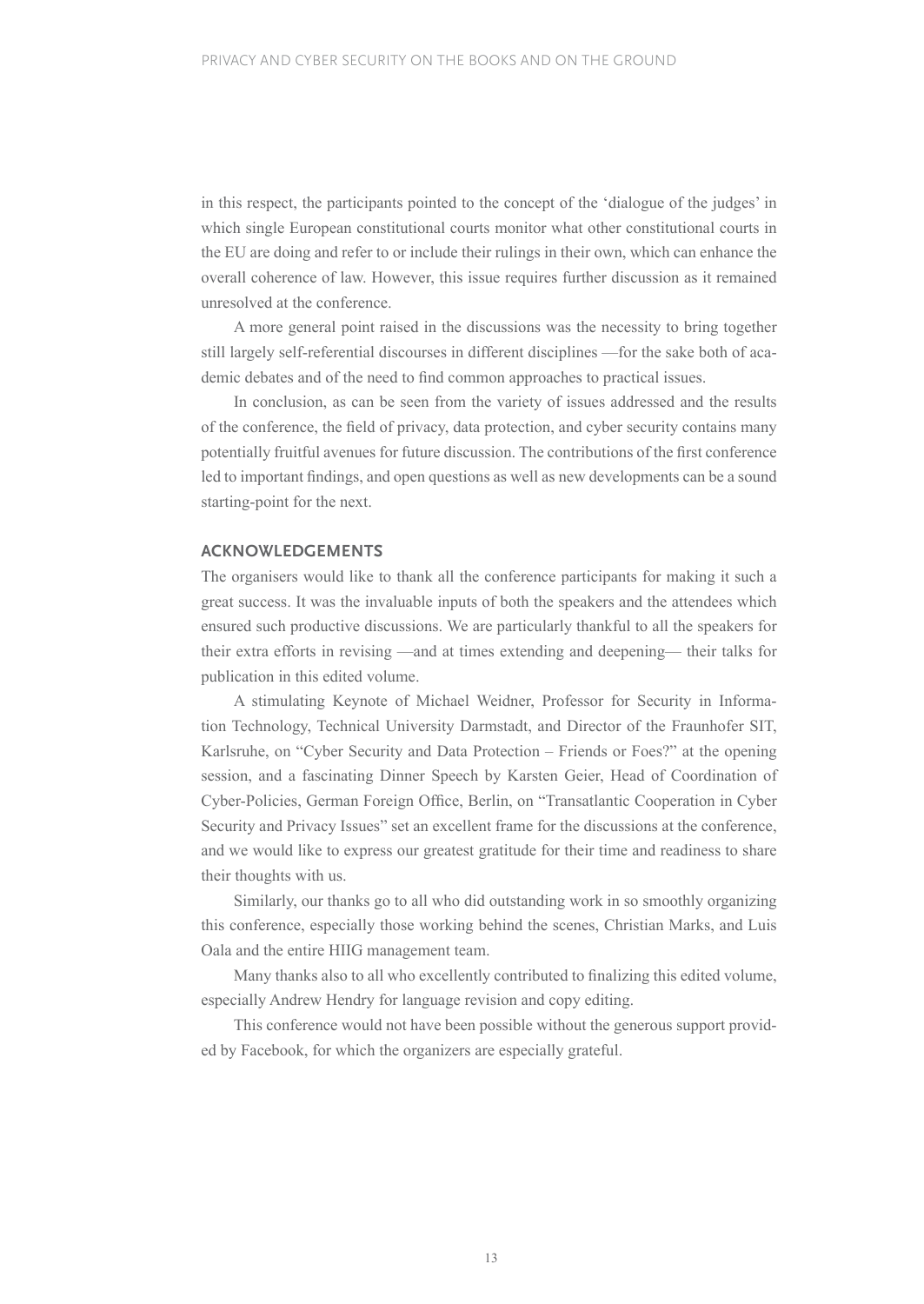# **U.S. AND EUROPEAN CYBER SECURITY AND PRIVACY POLITICS AND STRATEGIES: THE CHALLENGES AHEAD**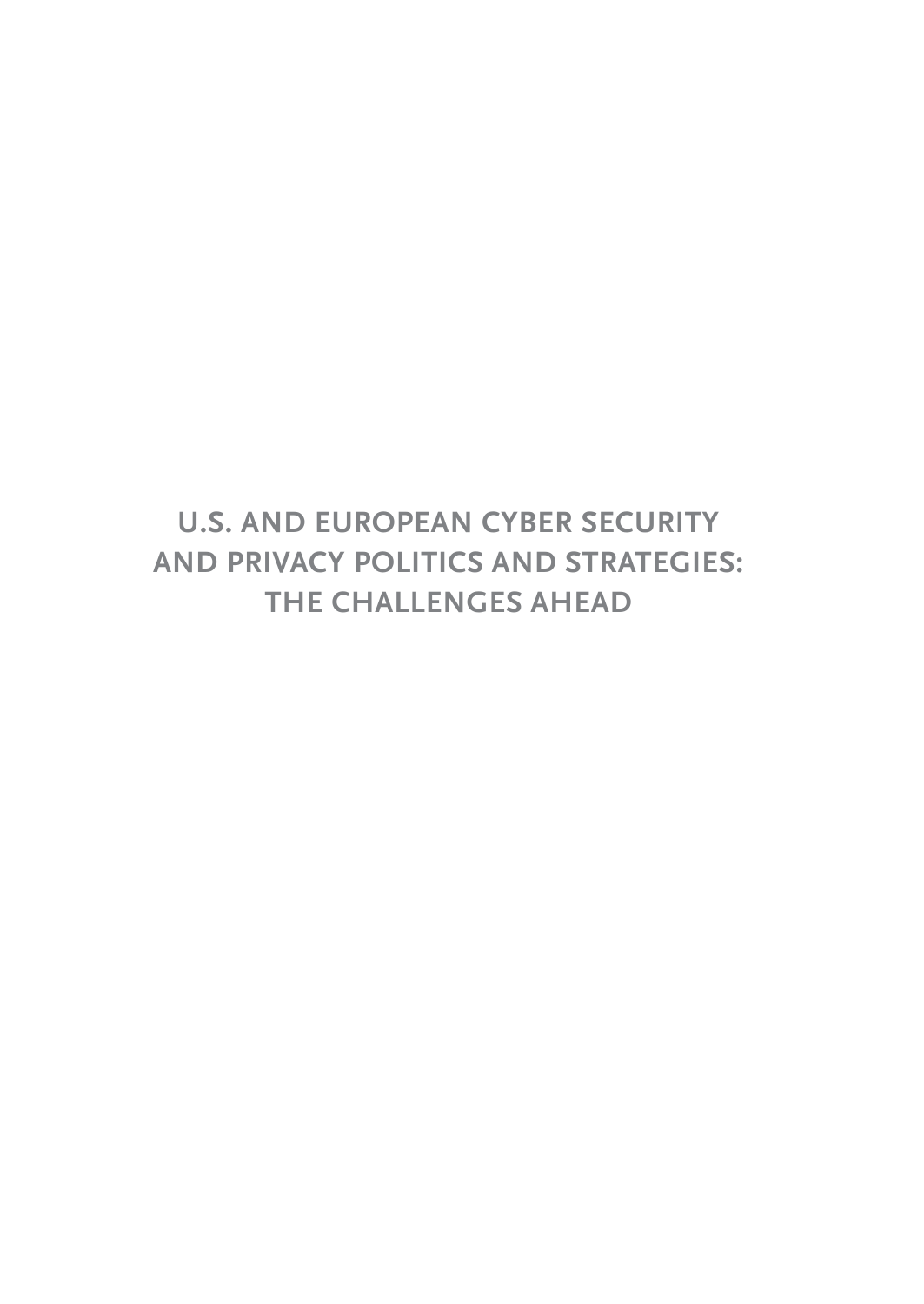## **Privacy and Cyber Security on the Books and on the Ground – An Overview**

**ZACHARY K. GOLDMAN**

I think the importance of the discussion is obvious, but it should not be underemphasised that the EU-US relationship generally, and within that framework the German-US relationship, is the most important in the world —the most important in the world in terms of security issues and the most important in the world in terms of commercial and economic issues. Data privacy and cyber security is an area where these two sets of issues intersect, and so I think it is no exaggeration to say that these questions are among the most important on the EU-US and German-US agendas. Consequently, I suppose, any attempt to achieve greater understanding among scholars and leading practitioners on both sides is of great strategic importance, and so I thank you all warmly for coming today.

I thought it would be useful to frame the discussion around four core themes, which I hope and expect to learn a lot about over the next two days, as we speak together. The first theme is the relationship among a few core concepts that exist as distinct bodies of law and policy in the US and which, my instinct tells me, also exist as distinct bodies here, although, perhaps, to a lesser extent. These core concepts are data privacy, cyber security, foreign intelligence surveillance, and law enforcement surveillance. And I would argue that these four concepts are, as I said, distinct bodies of law and practice in the US, each of which is governed by a rich statutory regime and is obviously in dialogue with the others. A lot of attention has been paid in the last few years to the relationships between privacy and foreign intelligence surveillance, and privacy and law enforcement surveillance. I think that perhaps a less well-understood dynamic is the relationship between privacy and cyber security, and the extent to which these are distinct or perhaps overlapping fields of law and policy. The real question then becomes: how much overlap is there between data privacy and cyber security? To what extent should these two phenomena be understood as serving distinct strategic objectives, with distinct sets of values and distinct sets of regulations, or, conversely, as being two sides of the same coin? And, of course, I certainly have thoughts about what that relationship looks like in the US perspective. But hearing from all of you about what that relationship looks like at present in the EU, particularly given the imminent entry into force of the GDPR, will certainly be important for us over the next couple of days.

The second theme consists in a significant question which is more at a theoretical or abstract level. The differences between the US and the EU over the understanding of privacy are clear at this theoretical level: in the EU, privacy is a fundamental right; in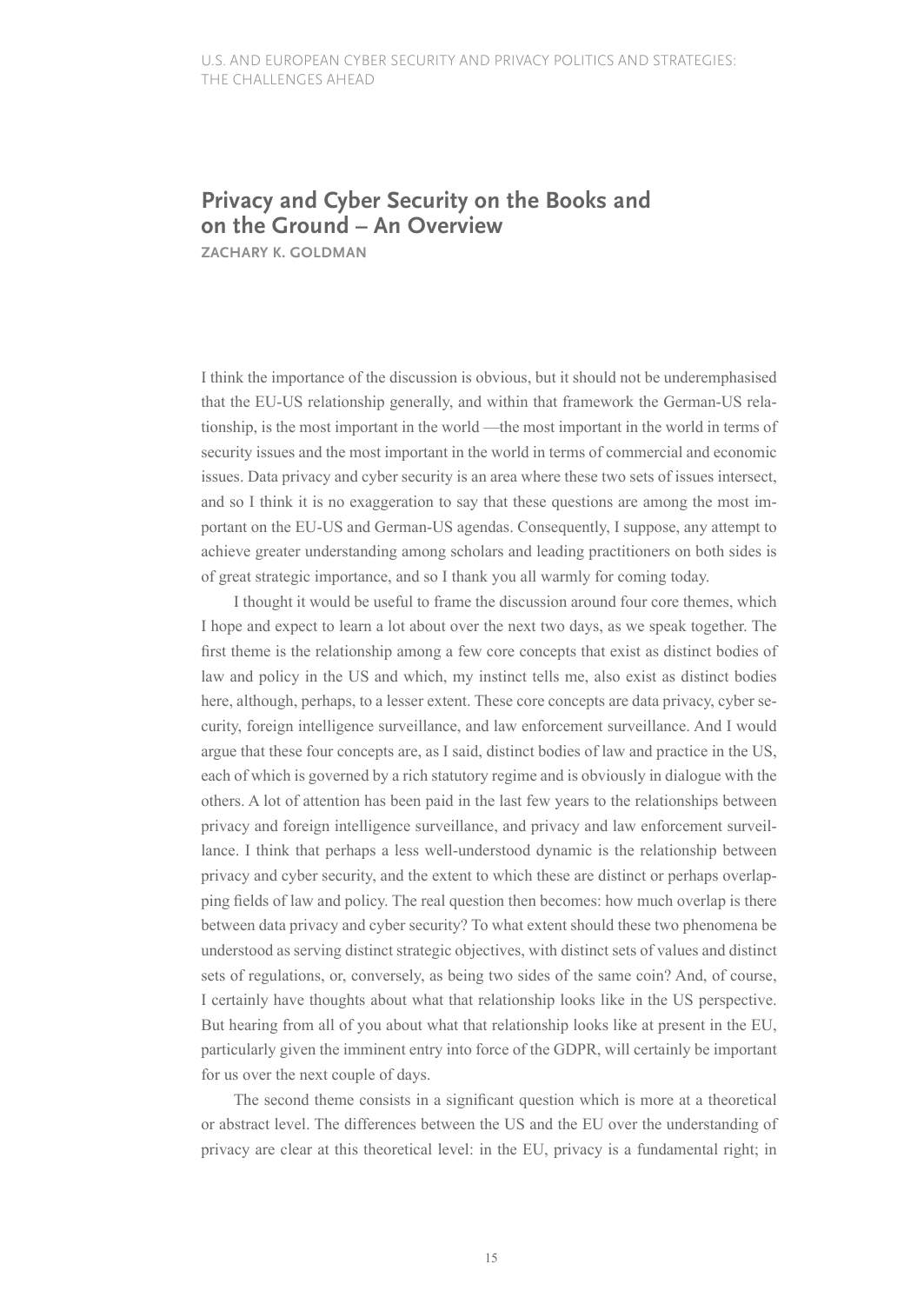the US, I would describe it as a value among many other values, including individual autonomy, economic freedom, and national security —all of these are values that we in the US hold dear and that are reflected in our laws and policies, and are sometimes traded off against one another. A persistent question —to which I do not think there is an answer, but which I think is a question that persistently begs to be asked— is: what difference does this distinction between privacy as a fundamental right and privacy as one of a number of different values actually make? Is it really significant that privacy is considered a fundamental right in the EU, whereas in the US it is considered a value, with robust constitutional and statutory protection, and robust institutional protections?

As a third theme, we need to consider the following: as a compliance matter, the subject of this workshop has been carefully worded as 'Privacy and Cyber Security on the Books and on the Ground', and so as a matter of compliance for companies that own the data and the networks and that are legally responsible —at least in the US— for protecting the data and the networks, what impact do these differences —both at a theoretical level and as a matter of regulation— have on the actual behaviour of companies with regard to the collection, storage, processing, and use of data in a variety of contexts? In other words, what are we actually talking about here? What is the impact of these regulatory and theoretical distinctions 'on the ground'?

As for the fourth theme, I think it is becoming increasingly important both in the EU and in the US to ask questions about the responsibilities and obligations of internet platforms, and also to ask a series of questions which are really in dialogue with each other. So, we are well accustomed to asking questions about the privacy obligations of internet platforms. That is a mature discussion —both in the EU and in the US. We are starting to ask about the security obligations of platforms. I have had fascinating conversations with people working at some of these companies who really have a vision of the role that they can play in internet security as a general matter, as the network continues to scale up and reaches the next billion customers. But we are also facing a number of other challenges with regard to the role of internet platforms. In the US some of these challenges have robust statutory regimes to help manage and govern them. I am thinking of copyright control and controls on the spread of child pornography —each of these areas of law in the US is reasonably well developed; there are institutions that support them, processes within companies to manage them, and the like. But there are many other challenges that we are only just beginning to think through. So, for example, what do we think of terrorism-related content on the internet, radicalisation and recruitment on the internet, hate speech, fake news, cyber bullying, self-harm, and revenge pornography? All of these are content-related harms that take place on internet platforms, and we are engaged in a robust debate about what the role of the platforms in policing these harms should be. And I think, in this respect, it is important to ask the question about the relationship between the governance of these content-related harms, what we ask companies to do with regard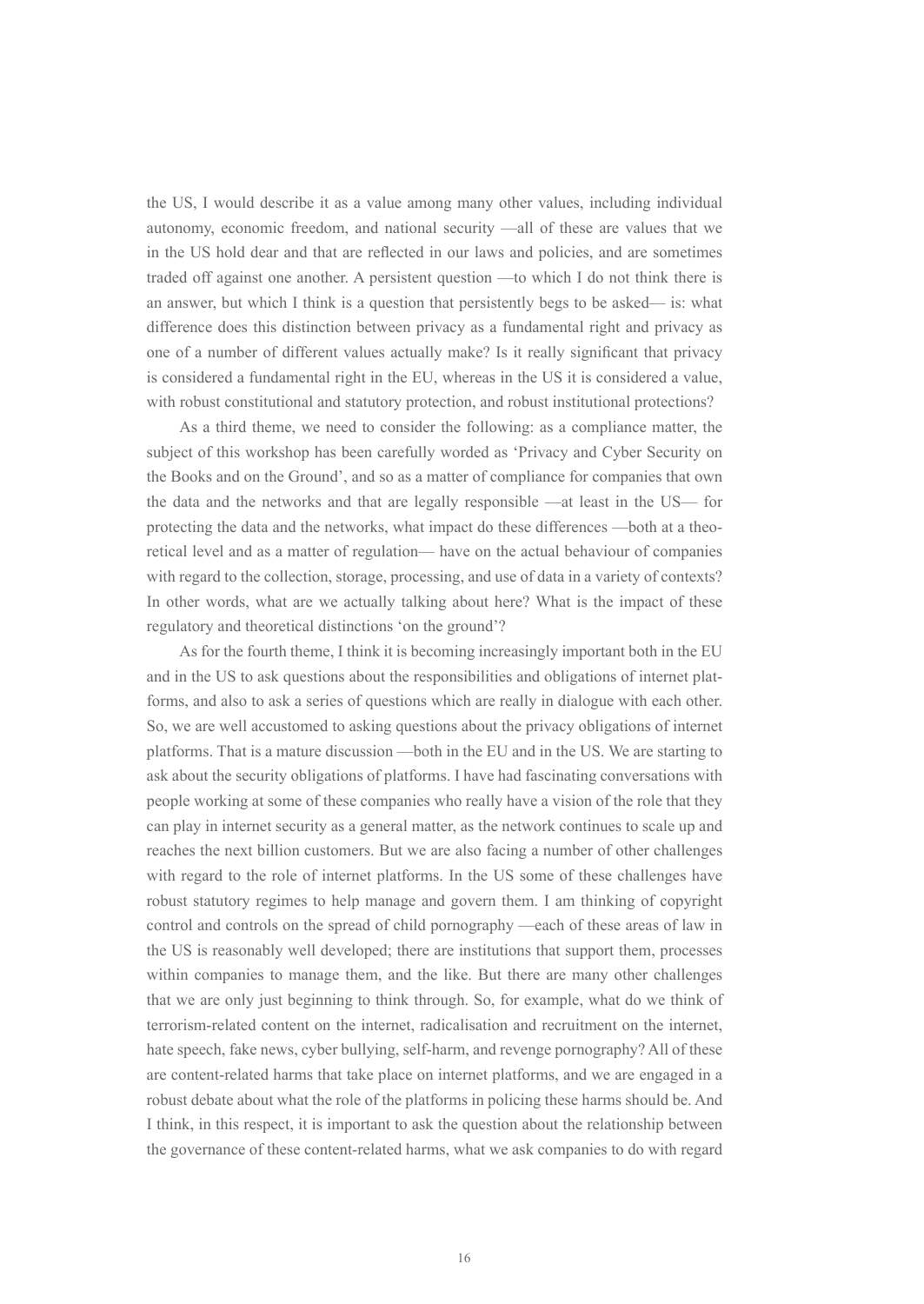to privacy and security, and what companies have demonstrated they are able to do in terms of policing compliance with their own terms of service. And these are three, I think, distinct but closely related challenges for internet platforms moving forward.

Furthermore I suppose, although it is not entirely clear how, my instinct is that these three areas are strongly interconnected, and that what we ask of companies to do in one area will have an impact on what they are able to do, and more importantly, expected to do in the others. And I think at least with regard to US law, there are important statutes that provide immunity in some contexts, that have limited —by design— what the platform companies want to do in terms of policing content on their networks. And that may impact on what they have been able to do with regard to certain other challenges.

So, these are four, if you like, high-level thoughts about questions we may seek to ask or at least have in the back of our minds over the next few days. We are most grateful that you have been able to come, and I look forward to learning an enormous amount from you and to continuing our dialogue —so, thank you very much.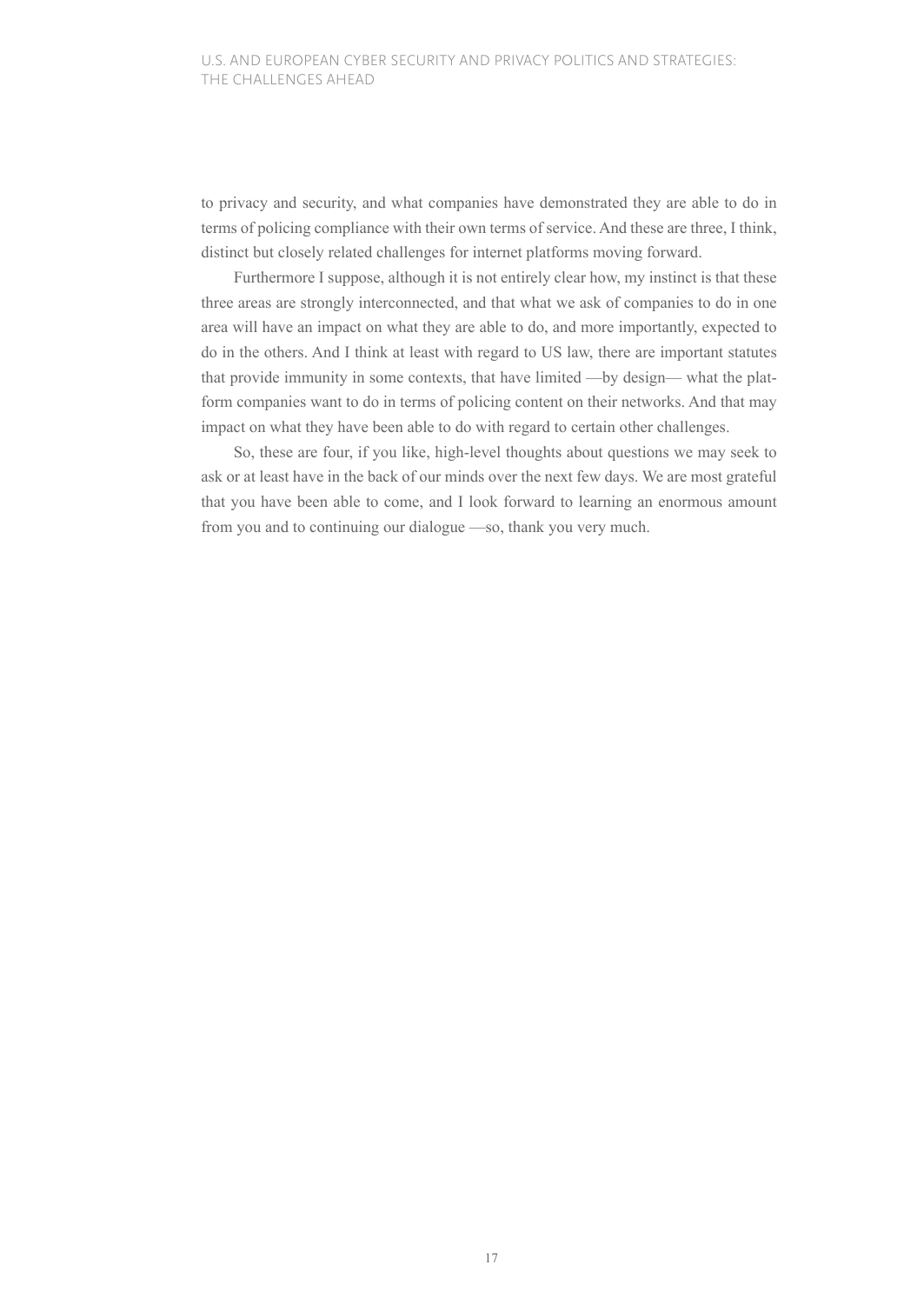## **Preliminary thoughts on a comparative analysis of the relationship between data protection, privacy and cybersecurity law in the EU and the US PAUL NEMITZ1**

Data protection, privacy and cybersecurity law in the EU are all complex subjects in their own right. Discussing them together, looking at links, possible synergies and possible incoherence increases the complexity of the analysis. Doing this in a transatlantic, comparative perspective makes it twice as complex, to say the least.

When embarking on an exercise of such complexity, it is important to start with the basics and not to become entangled in technicalities too early. Data protection law in Europe is not only a complex and technical matter. The General Data Protection Regulation<sup>2</sup>, and the Directive on data protection in the police and the judiciary<sup>3</sup>, which both come into effect on 25 May 2018, serve to realise for citizens a fundamental right (Art. 8 of the Charter of Fundamental Rights of the European Union) on the level of constitutional, primary law. And the fundamental right to privacy (of communications) (Art. 7 CFR) is served by the Directive on privacy and electronic communications, soon to be replaced by a regulation<sup>4</sup>. These fundamental rights are becoming ever more important in the digital world in which power, public and private, is increasingly based on the collection and processing of personal data and on intrusions into privacy on a massive scale. It is an essential condition of constitutional democracy that people can control private

<sup>1</sup> The author expresses his personal opinion and not necessarily that of the European Commission.

<sup>2</sup> Regulation (EU) 2016/679 of the European Parliament and of the Council of 27 April 2016 on the protection of natural persons with regard to the processing of personal data and on the free movement of such data, and repealing Directive 95/46/EC (General Data Protection Regulation, OJ L 119, 4.5.2016, pp. 1–88, [https://eur-lex.](http://eur-lex.europa.eu/legal-content/EN/TXT/?uri=CELEX:32016R0679) [europa.eu/legal-content/EN/TXT/?uri=CELEX:32016R0679.](http://eur-lex.europa.eu/legal-content/EN/TXT/?uri=CELEX:32016R0679)

<sup>&</sup>lt;sup>3</sup> Directive (EU) 2016/680 of the European Parliament and of the Council of 27 April 2016 on the protection of natural persons with regard to the processing of personal data by competent authorities for the purposes of the prevention, investigation, detection or prosecution of criminal offences or the execution of criminal penalties, and on the free movement of such data, and repealing Council Framework Decision 2008/977/JHA, OJ L 119, 4.5.2016, pp. 89–113, ELI: http://data.europa.eu/eli/dir/2016/680/oj.

<sup>4</sup> Directive 2002/58/EC of the European Parliament and of the Council of 12 July 2002 concerning the processing of personal data and the protection of privacy in the electronic communications sector (Directive on privacy and electronic communications) ELI: http://data.europa.eu/eli/dir/2002/58/2009-12-19, as amended, see [https://](http://eur-lex.europa.eu/legal-content/EN/TXT/?uri=CELEX:02002L0058-20091219) [eur-lex.europa.eu/legal-content/EN/TXT/?uri=CELEX:02002L0058-20091219;](http://eur-lex.europa.eu/legal-content/EN/TXT/?uri=CELEX:02002L0058-20091219) proposal for revision presently under negotiation in the European Parliament and Council, see COM (2017) 10: European Commission Proposal for a REGULATION OF THE EUROPEAN PARLIAMENT AND OF THE COUNCIL concerning the respect for private life and the protection of personal data in electronic communications and repealing Directive 2002/58/ EC (Regulation on Privacy and Electronic Communications), [https://eur-lex.europa.eu/legal-content/EN/](http://eur-lex.europa.eu/legal-content/EN/HIS/?uri=CELEX:52017PC0010) [HIS/?uri=CELEX:52017PC0010.](http://eur-lex.europa.eu/legal-content/EN/HIS/?uri=CELEX:52017PC0010)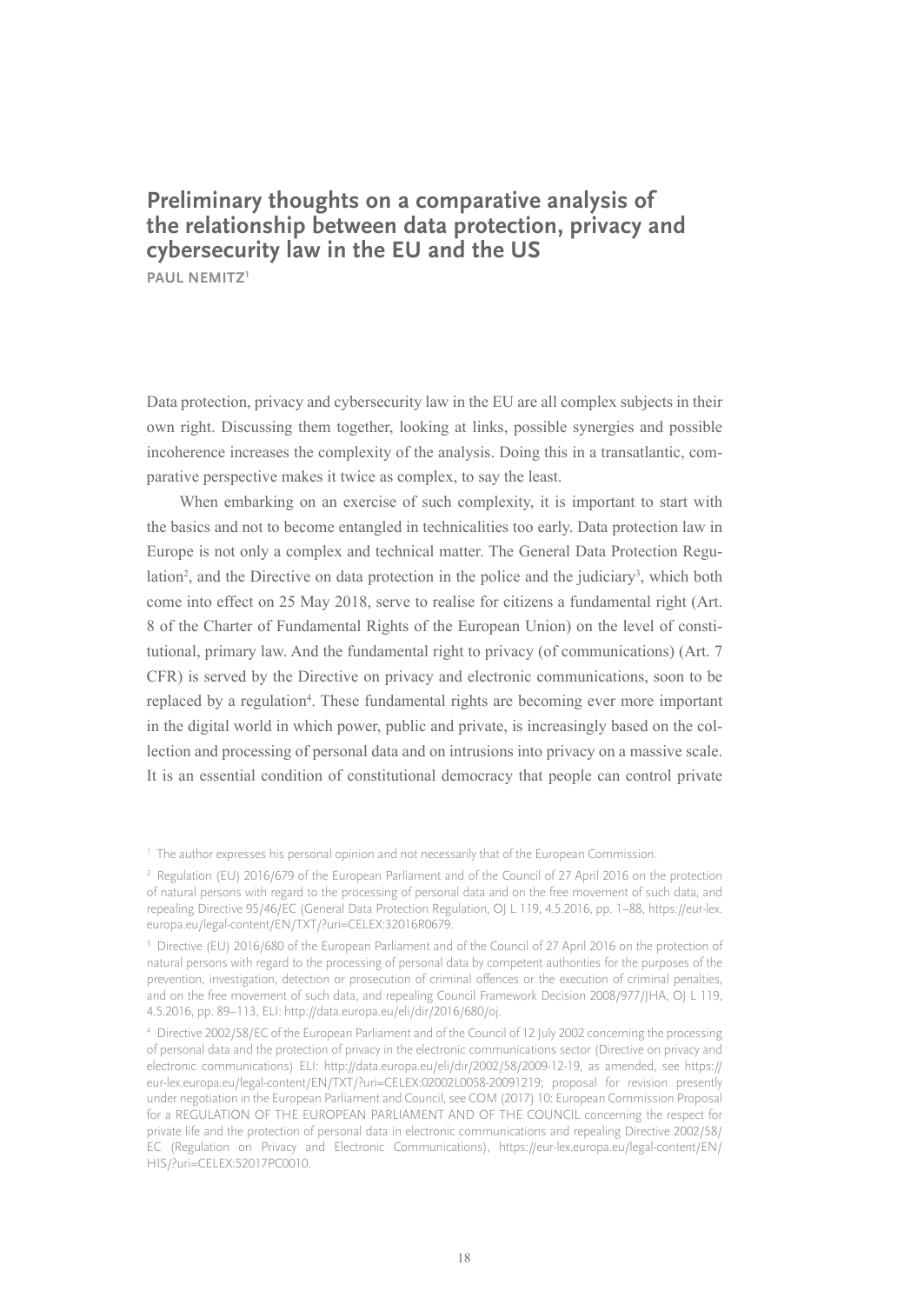and public power rather than private and public power controlling people through the unlimited collection and processing of personal data. Therefore, the need to rigorously defend the fundamental rights under Articles 7 and 8 CFR is increasing in the digital age.

This being said, the fundamental rights to privacy and protection of personal data under Articles 7 and 8 of the Charter of Fundamental Rights of the European Union have of course to be balanced with other fundamental rights and with important public interests, such as the interest in security and cybersecurity. The aim must be the practical concordance of fundamental rights as well as their protection combined with the attainment of other important public interests, such as security and cybersecurity. Any limitation on a fundamental right must, according to the first sentence of Article 52 (1) of the Charter, be provided for by law and respect the essence of the right. We have already learnt from ECJ jurisprudence that a permanent and general surveillance of the content of communications for purposes of security (and I would say for any purposes) does not respect the essence of the fundamental right to privacy, and is thus forbidden<sup>5</sup>. Furthermore, according to the second sentence of Article 52 (1) of the Charter, limitations on fundamental rights must be proportional and may only be introduced if they are necessary and genuinely meet objectives of general interest recognised by the Union or the need to protect the rights and freedoms of others. Again, a clearly worded ruling by the ECJ states that a permanent and unlimited collection of metadata on telephone calls, of the type 'who called whom at what time and from where', is not proportional and thus illegal under EU law $6$ . This derives from the principle that in a free society, the means of communication must in principle be free from surveillance. This principle also applies to other forms of communication than telephone calls, e.g. e-mails or the use of the internet and internet messengers.

Security in the overarching sense is served on the one hand by law enforcement and on the other by the preventive work of intelligence services. There are of course broad conditions of security relating to the economy and social cohesion, tolerance, dialogue, integration, education, and so on. And not all cybersecurity law falls within the scope of the broader category of security law. We are also confronted with an important body of technical, public law rules for cybersecurity, which prescribe certain technical or behavioural rules, without providing a basis for sanctions or intervention for either criminal law enforcement or intelligence services<sup>7</sup>. This specific public law element, in addition to the traditional security-related duality between criminal law and intelligence law, further

<sup>5</sup> Digital Rights Ireland and Others, C-293/12 and C-594/12, EU:C:2014:238, paragraph 39; and Maximillian Schrems v Data Protection Commissioner, Case C-362/14, paragraph 94, [https://eur-lex.europa.eu/legal](http://eur-lex.europa.eu/legal-content/EN/TXT/?uri=CELEX:62014CJ0362)[content/EN/TXT/?uri=CELEX:62014CJ0362.](http://eur-lex.europa.eu/legal-content/EN/TXT/?uri=CELEX:62014CJ0362)

<sup>6</sup> Digital Rights Ireland and Others, C-293/12 and C-594/12, EU:C:2014:238.

<sup>7</sup> For an overview of legislation and related reform plans see: https://ec.europa.eu/digital-single-market/en/ cyber-security [https://www.enisa.europa.eu/events/enisa-cscg-2017/enisa-cscg-2017-agenda.](http://www.enisa.europa.eu/events/enisa-cscg-2017/enisa-cscg-2017-agenda)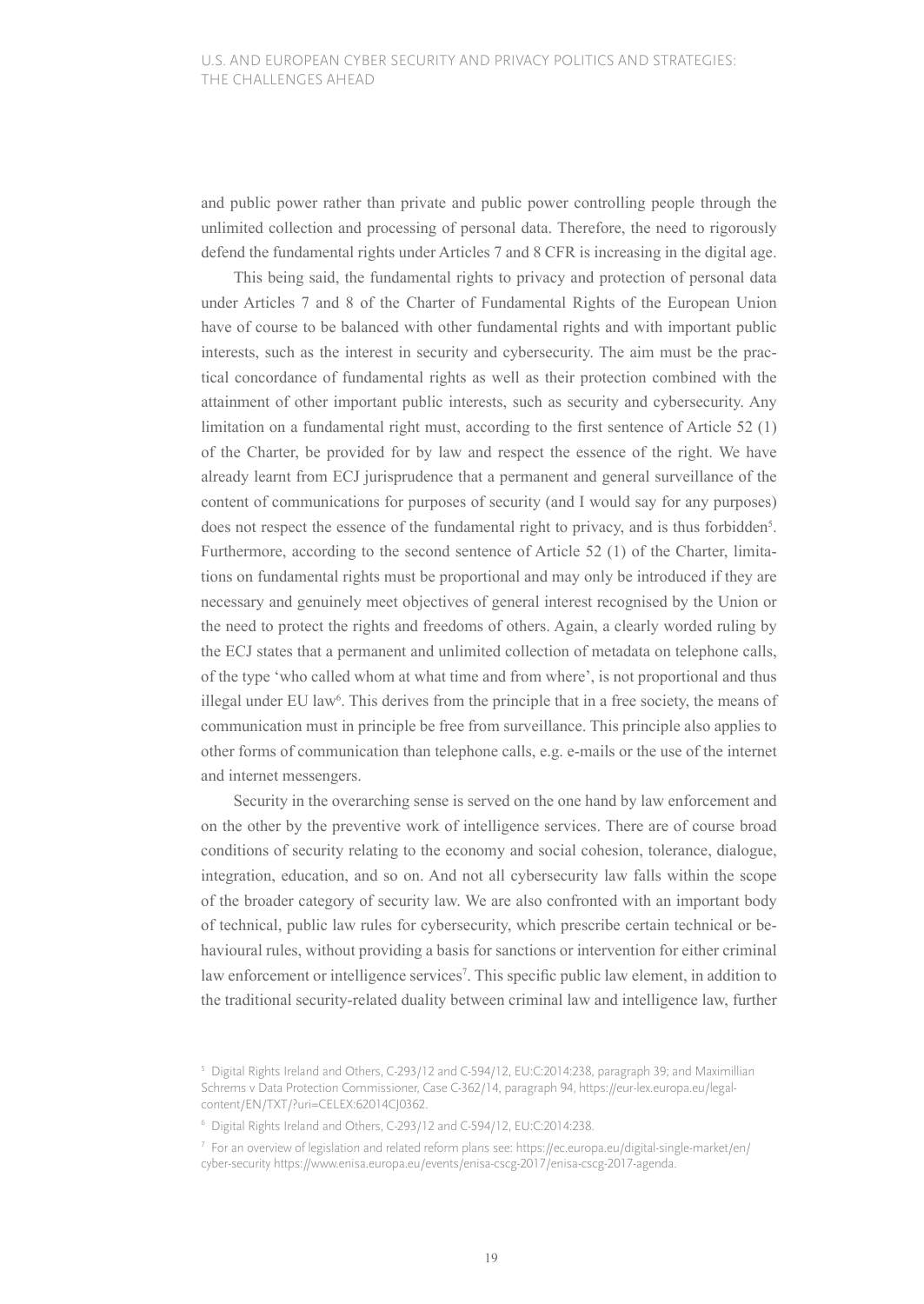increases the complexity. Law enforcement and intelligence services may have an interest in these bodies of law. But these bodies of cybersecurity law do not belong to the classic bodies of criminal law or intelligence law, are not part of national security law and therefore clearly fall within the competence of the EU. Beyond that, it is a misunderstanding to believe that due to the exception of Article 4 (2) EU Treaty, which reserves national security matters to Member States, EU institutions have no say when it comes to matters of national security: Union institutions must be able to control the application by Member States of this exception and its variants in secondary law. The application of the exception is subject to the principle of necessity and proportionality as well as motivation in order to guarantee judicial review<sup>8</sup>. The Commission and the data protection authorities must be able to assess the adequacy of access to personal data for national security purposes in third countries, as happens in the context of the Privacy Shield<sup>9</sup>. And the Fundamental Rights Agency reports on the law of intelligence and surveillance in Member States in the light of the Charter of Fundamental Rights. Another point that should be noted is that the European Convention on Human Rights does not contain a national security exemption and the European Court of Human Rights in Strasbourg thus reviews the compliance of Member States with the Convention also in relation to national security<sup>10</sup>.

In national criminal law and criminal procedure, as well as national intelligence law, we find provisions of interest to cybersecurity. In the EU, to make matters more complicated, these are provisions of national law, based on the distribution of competences between the Union and its Member States, and in some cases on specific empowerments in EU law<sup>11</sup>. Both law enforcement and intelligence law traditionally allow for deep intrusions by the state into human rights and, as we call them in the EU, fundamental rights. That is why in these areas of law the defensive function of fundamental rights and human rights against the state is so important. The key location of fundamental rights in criminal law is the law of criminal procedure, with particular importance given to the rights of the defence. Any intrusion into fundamental rights, from eavesdropping through to detention until sentencing, is under the control of a judge and must be challengeable ex ante or ex post.

<sup>8</sup> On this point see, for example, ECJ ZZ v. Secretary of State for the Home Department, C-300/11; ECLI:EU:C:2013:363.

<sup>9</sup> Commission Implementing Decision (EU) 2016/1250 of 12 July 2016 pursuant to Directive 95/46/EC of the European Parliament and of the Council on the adequacy of the protection provided by the EU-U.S. Privacy Shield (notified under document C(2016) 4176) OJ L 207, 1.8.2016, p. 1–112 (ELI: http://data.europa.eu/eli/ dec\_impl/2016/1250/oj; on this see also the ECJ in Schrems v. Data Protection Commissioner.

<sup>&</sup>lt;sup>10</sup> See an overview of ECHR case law on national security at [https://rm.coe.int/168067d214](http://rm.coe.int/168067d214).

<sup>&</sup>lt;sup>11</sup> For an overview relating to intelligence services, see the three reports by the European Union Fundamental Rights Agency in Vienna, an EU body, at [http://fra.europa.eu/en/publication/2015/surveillance-intelligence](http://fra.europa.eu/en/publication/2015/surveillance-intelligence-services)[services.](http://fra.europa.eu/en/publication/2015/surveillance-intelligence-services)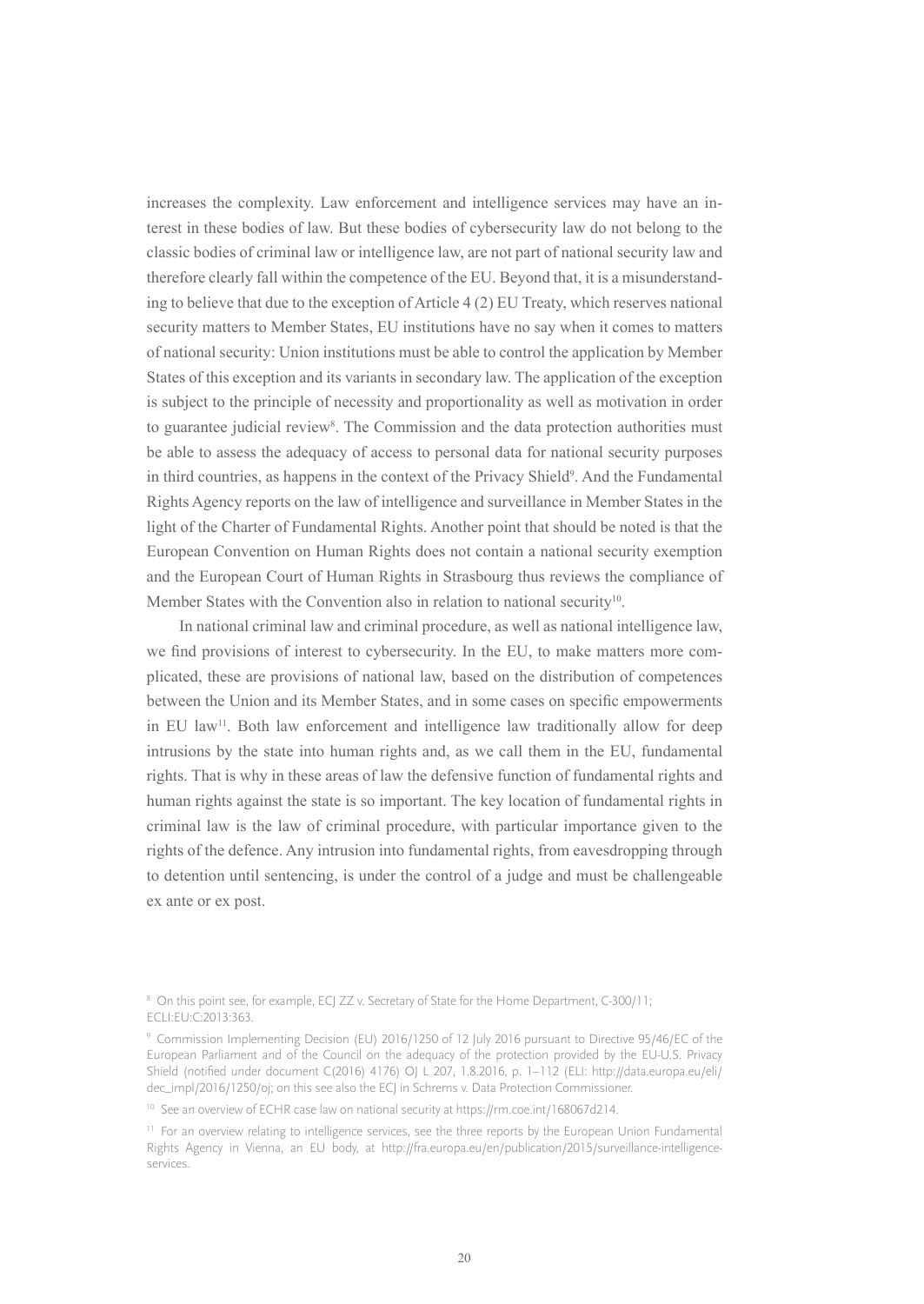In intelligence law, on the other hand, one of the major issues today on both sides of the Atlantic —which in Europe is reflected in the very detailed jurisprudence of the European Court of Human Rights $12$ — is to establish the principle that in a democratic state which exercises power under the rule of law and in respect of fundamental rights, there can be no broad empowerments for uncontrollable action for Intelligence services and also there can be no actions by state authorities which cannot be subject to judicial or quasi-judicial scrutiny ex officio and based on the exercise of rights by individuals. Intelligence services have become used to an unacceptably low level of challengeability and scrutiny. At a time when intelligence work is intruding more and more into the individual rights of more and more people simply because the technologies and the internet as a two-way medium make this possible, and at a very low budgetary cost, judicial or quasi-judicial scrutiny has to increase in parallel. Without such a parallel increase in intensity and depth of control, triggered ex officio and by individual challenges, the zones free of scrutiny in intelligence services would increase in line with technological developments, which for constitutional democracies is untenable. It simply cannot be accepted under the constitutional settlement on either side of the Atlantic that new technology should undercut the rights of individuals or the division of power in constitutional democracies. Let us be very clear here: if in parallel with the increased technological capabilities of law enforcement and intelligence services there is no increased scrutiny and control, freedom and democracy are in danger because this unchecked increase of technological power in executive services constitutes a real power shift away from parliaments and the judiciary, which traditionally protect people against the overreach of the state, each with different legal instruments and different legal and constitutional functions. The ECtHR's jurisprudence in Europe, as well as the discussions relating to the post-Snowden reform efforts in the US pertaining to the introduction of judicial scrutiny ex ante (but without contradictory procedures for the individuals concerned), the strengthening of the mandates of Inspectors General and the introduction of an Ombudsperson, all demonstrate the importance of this issue<sup>13</sup>.

Before all this, it is very important that the academic and journalistic scrutiny of law, technologies and the practices of intelligence services in particular —the least transparent and at the same time the most advanced users of technology— should be intensified. Without such intensified scrutiny in public fora and the related intellectual work, it will become increasingly difficult for the judiciary and parliaments to exercise their control functions over the highly technicised executive functions. While digital technologies are

<sup>&</sup>lt;sup>12</sup> For an overview of ECtHR jurisprudence on national intelligence and mass surveillance see: https://www.[echr.](http://echr.coe.int/Documents/FS_Mass_surveillance_ENG.pdf) [coe.int/Documents/FS\\_Mass\\_surveillance\\_ENG.pdf](http://echr.coe.int/Documents/FS_Mass_surveillance_ENG.pdf).

<sup>&</sup>lt;sup>13</sup> See with further reference the Art. 29 Working Party review of the EU – US Privacy Shield, WP 255 of 28 November 2017.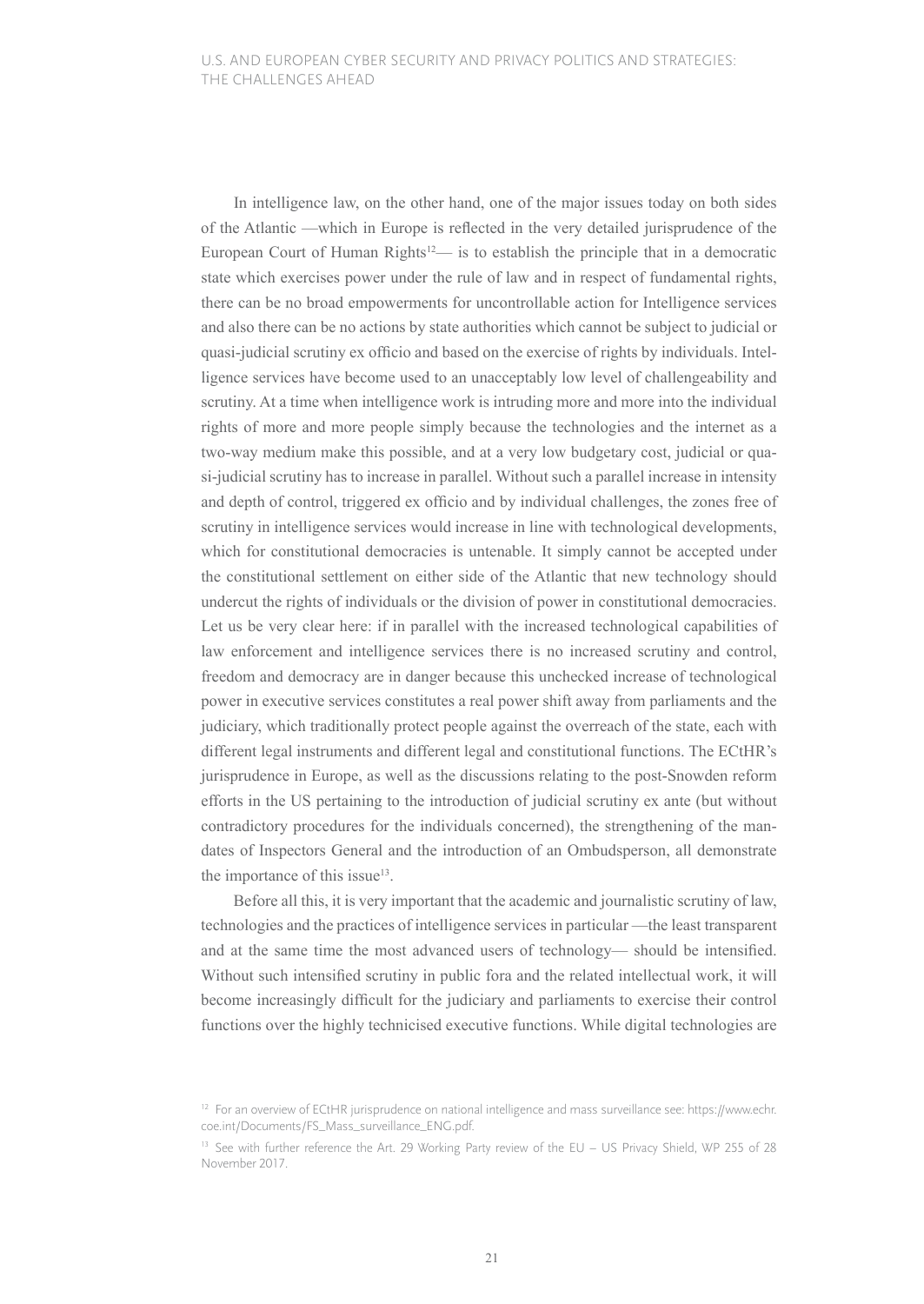increasing our access as individuals to information in a truly marvellous manner, at the same time these new technologies are being increasingly developed and used under a veil of secrecy and their functions and impacts are understood only by an initiated minority. We need open sources and open standards not only in technology for commercial use but also for the state, and in particular for the functions of the state, which are highly intrusive into fundamental rights and risky in democracy and thus require intense scrutiny and constant control.

The key here, as with all academic work on the law of the internet and digital data, is that we need a holistic understanding of the capabilities of technologies, their use and impacts and how they develop in parallel to an understanding of the law. It is not only important to have an up-to-date understanding of the threats to freedom and fundamental rights that are posed by these ever more powerful technologies and of the ways in which they are used. It is also important because only technologically neutral legislation can actually keep up with the high speed of technological development. But the very nature of technology neutral legislation, such as the GDPR and the Directive on the protection of personal data in police and judicial cooperation, is that with the progress of technology the real meaning and relevance of the legislation also changes. This is so because the whole purpose of technology neutral legislation is that it should retain its relevance through an adaptation of its interpretation and thus meaning as technology progresses or even as new technologies arise. This in turn, however, means that lawyers and judges can only give the interpretation required by the times to the technology neutral legislation if they understand the technologies, their use and impacts, to which they are required to apply the law.

Some claim that the ECJ in its key judgments on data protection has neither understood the technologies nor the realities of the underlying operating and business models $14$ or the realities of security services' operations or related US law<sup>15</sup>. The opposite is true: there is a clear logic and coherence in the series of judgments issued by the ECJ shaping the rules for the internet and digital technologies. It is fair to say that it is the ECJ, through its jurisprudence on the internet and digital technology, that has become the world leader in the judicial shaping of the digital domain along a number of coherent lines. These lines are basically that freedoms and fundamental rights cannot be undermined by technology, and in particular that there is no question of absolving technology and its functioning of

<sup>&</sup>lt;sup>14</sup> Google carried out hearings in many EU capitals following the ECJ "Right to be Forgotten" ruling (Google v. Spain, ECLI:EU:C:2014:317), pretending that the ruling was impossible to enforce, [https://static.](http://static.googleusercontent.com/media/archive.google.com/en//advisorycouncil/advisement/advisory-report.pdf) [googleusercontent.com/media/archive.google.com/en//advisorycouncil/advisement/advisory-report.pdf.](http://static.googleusercontent.com/media/archive.google.com/en//advisorycouncil/advisement/advisory-report.pdf) See also [https://www.independent.co.uk/life-style/gadgets-and-tech/news/right-to-be-forgotten-google-accused](http://www.independent.co.uk/life-style/gadgets-and-tech/news/right-to-be-forgotten-google-accused-of-deliberately-misinterpreting-court-decision-to-stoke-public-9582985.html)[of-deliberately-misinterpreting-court-decision-to-stoke-public-9582985.html.](http://www.independent.co.uk/life-style/gadgets-and-tech/news/right-to-be-forgotten-google-accused-of-deliberately-misinterpreting-court-decision-to-stoke-public-9582985.html)

<sup>&</sup>lt;sup>15</sup> Robert Litt in FT of 5 October 2015: 'Europe's court should know the truth about US intelligence'.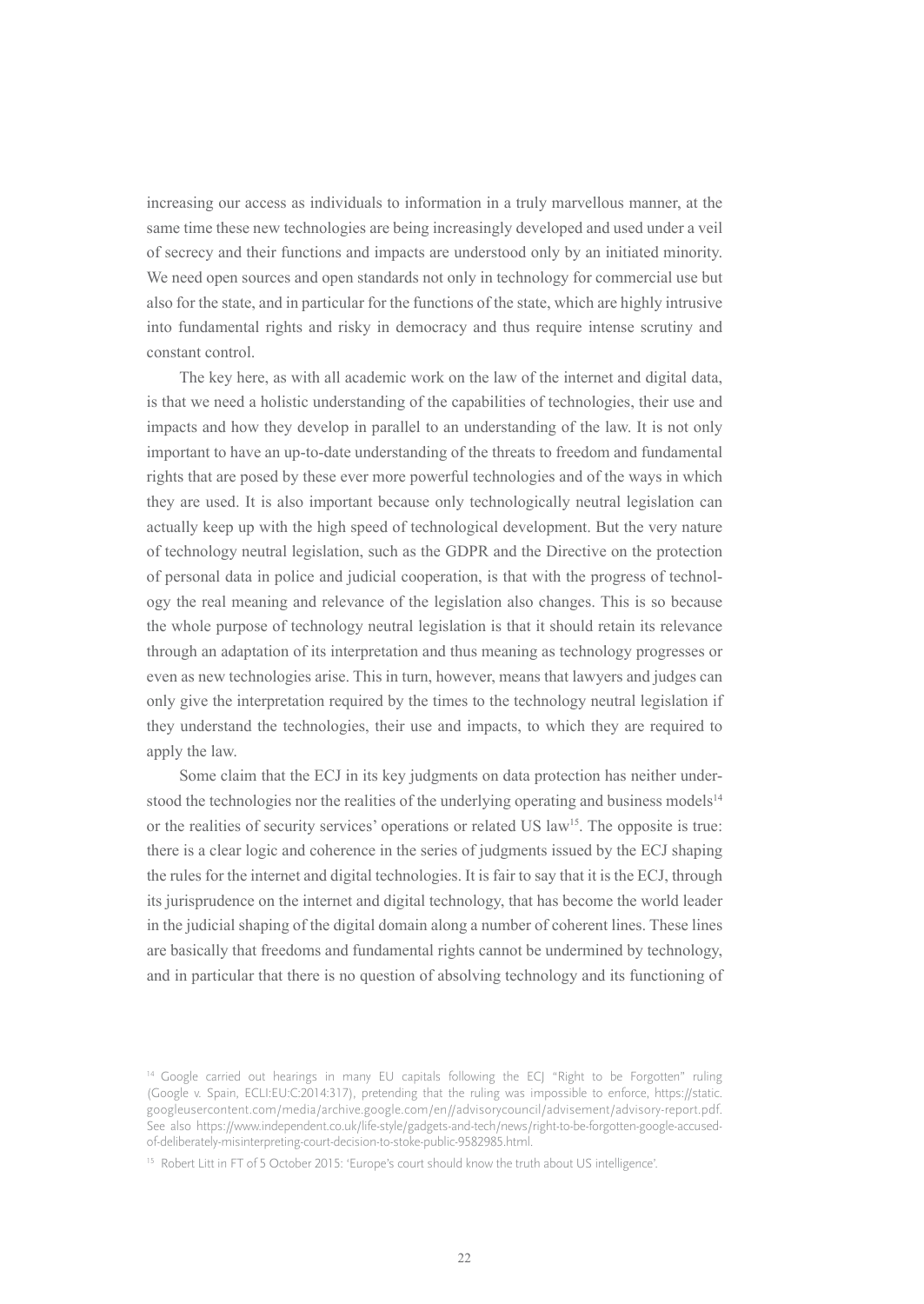responsibility, even if the technology runs and develops autonomously<sup>16</sup>. Also, there must be limits to the empowerments given to law enforcement and intelligence services to use technologies, particularly in respect of the mass or bulk collection of personal data17. It lies beyond the scope of this paper to detail the other judgments of the ECJ and ECtHR that pre-date and post-date the cases referred to here, and which all together demonstrate not only a good understanding of the technologies as they develop and the legal and factual realities of their application, but also wise judgement in the need to rethink the responsibilities of those using technologies and the respective rights of individuals in the light of new technological capabilities.

Data security is a necessary component of data protection and privacy because the protection of personal data is not possible without keeping data safe, and it is actually an obligation under existing and future rules in the EU to maintain data security for the purpose of data protection. Non-compliance with this important obligation of 'security of processing', laid down in Art. 32 GDPR, can be fined, in the case of a private actor, up to a total of 2 per cent of their global turnover, according to Art. 83 (4)a GDPR, and if the non-compliance relating to the security of processing is in contravention of a specific order of a supervisory authority under Article 58 (2) GDPR, up to a total of 4 per cent, according to Art. 83 (6) GDPR. It is important to note in this context that the 'security of processing' referred to in Art. 32 GDPR covers the transmission of data, as 'processing' includes transmission as defined in Art. 4 (2) GDPR. We thus see that data protection law in Europe actually serves important concerns of cybersecurity.

Between the US and the EU there are differences in the interpretation of different terms. In the EU, data protection (Art. 8 Charter) is a right distinct from the right to privacy (Art. 7 Charter). In fact, data protection law protects not only natural persons but also data in the public domain, insomuch as the data identify or make it possible to identify an individual. In Europe, rules on privacy protection, such as the E-Privacy Directive, also protect legal persons, although they only protect communications which are made in private, thus not data in the public domain. In the US, the word 'privacy' is used without such a distinction also for data protection, which confuses the matter.

<sup>16</sup> Google v. Spain, c-131/12, ECLI:EU:C:2014:317, paragraphs 22 and 32ff.

<sup>&</sup>lt;sup>17</sup> On law enforcement see the ECJ case Digital Rights Ireland Ltd v. Minister for Communications, ECLI:EU:C:2014:238; on intelligence services see the ECJ Schrems case, ECLI:EU:C:2015:650.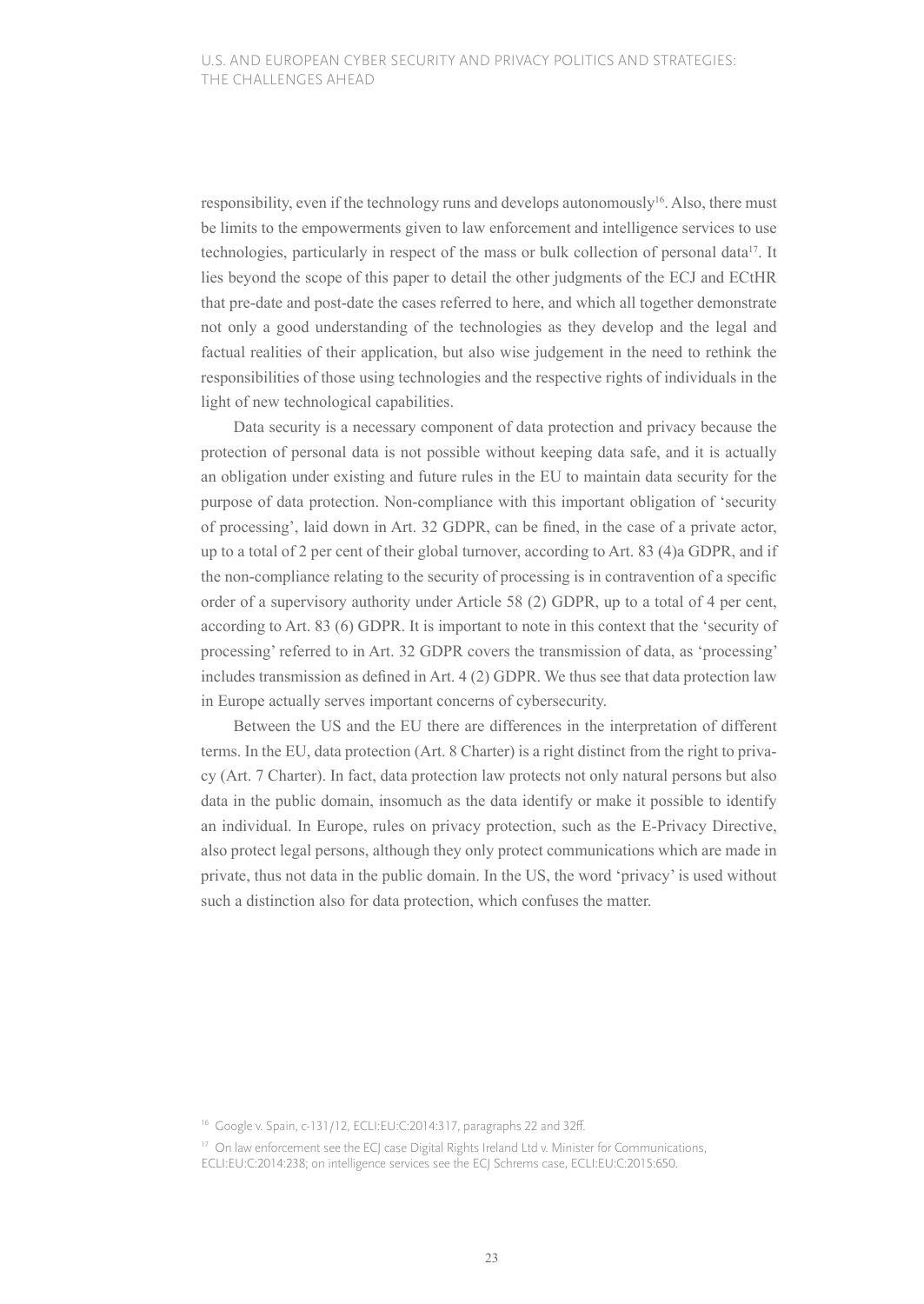Each of the areas of law touched on so far is opening up domestically, and when I say 'domestically' in Europe I am not talking about the complexities between EU law and national law, which are very complicated questions and a subject of jurisprudence at the highest level in Europe. This jurisprudence, as far as the protection of individual fundamental rights is concerned, is split between three jurisdictions, namely the national constitutional courts, the European Court of Justice, and the European Court of Human Rights, a court which from outside the national jurisdictions, from outside the countries, controls states' actions and their relations with their citizens. The European Court of Human Rights allows appeals from individuals once they have exhausted domestic remedies to protect their fundamental rights as they are set out in the European Convention of Human Rights —in addition to national catalogues of fundamental and human rights, which exist in many, but not all, of the EU Member States, and which are applied and enforced by the national constitutional courts. The EU Court of Justice can only act when EU secondary law is at issue or when it controls the actions of EU institutions, and it checks actions in these contexts against the European Union Charter of Fundamental Rights. The details of interaction between these three jurisdictions and the three catalogues of human and fundamental rights are quite clear. Suffice it to say that all three bodies of law and jurisdictions complement but also influence each other, their interaction at the best of times being a wonderful example of enlightenment and constructive judicial dialogue in action, while at other times an example of rather contrarian behaviour. The positive fallout of having three jurisdictions entrusted with the protection of fundamental rights is, however, a race for supremacy in the sense that each of the jurisdictions is keen, or pressured, to demonstrate that it is a better, or at least no less good, protector of fundamental rights than any of the other two jurisdictions. Europe and its people benefit from the dialogue of the judges in these three jurisdictions and also from the occasional competition they enter into.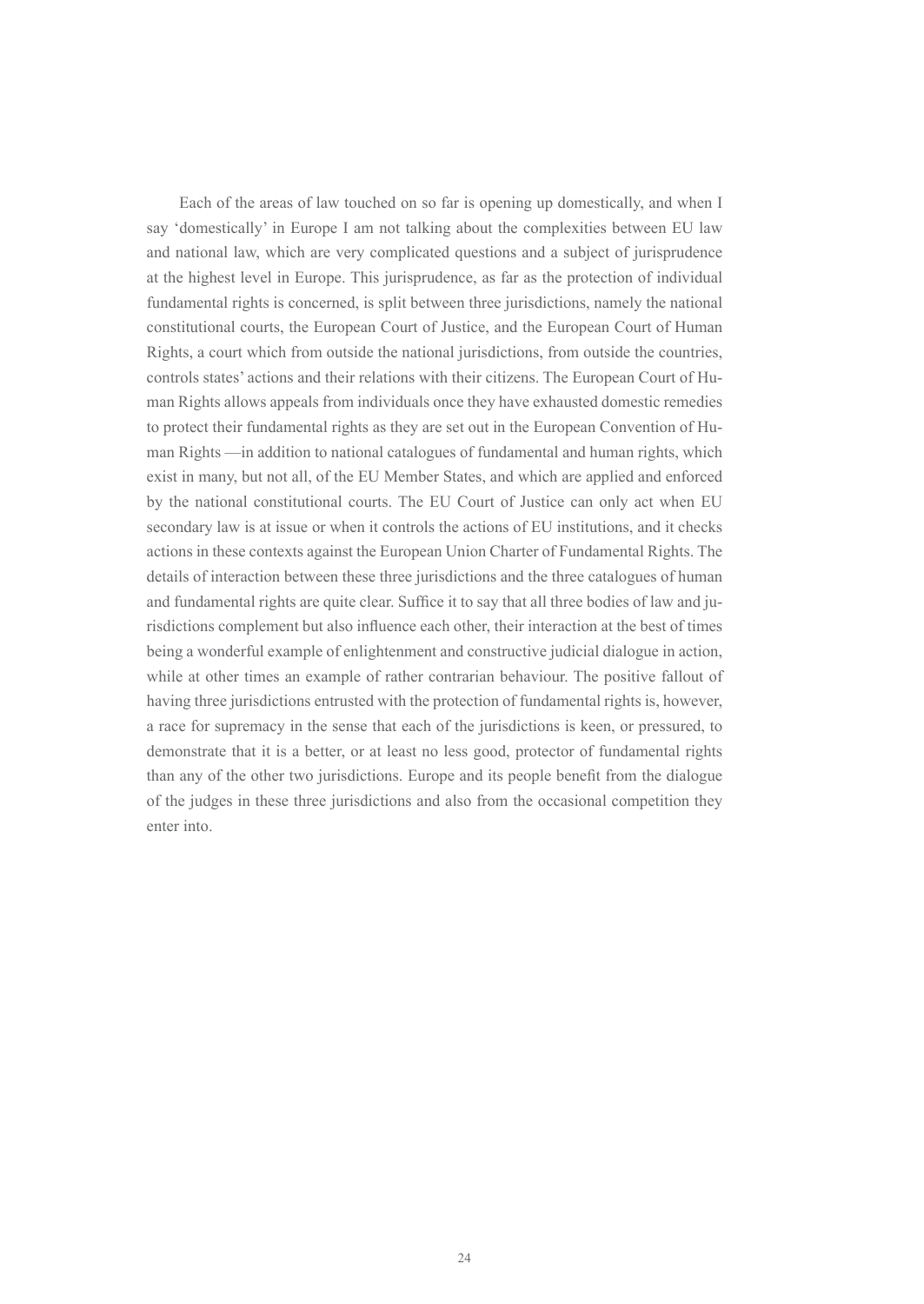# **RESPONSIBILITIES, RIGHTS AND ENFORCEMENT**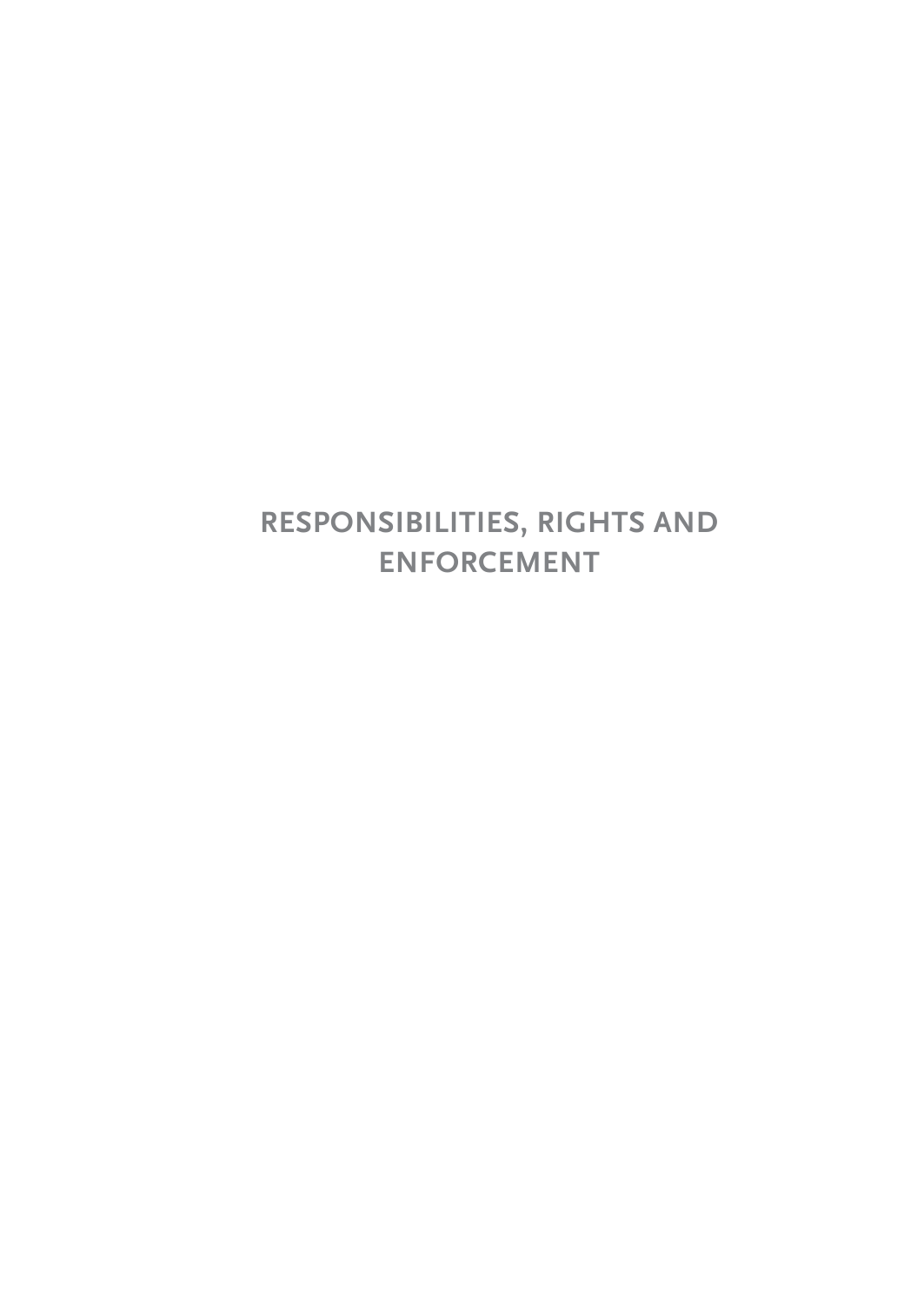## **The Relations Between Cybersecurity, Data Protection and Privacy: A European Perspective**

**THÉODORE CHRISTAKIS**

From a European perspective, cybersecurity and human rights seem to mutually reinforce each other. Recent instruments, such as the GDPR or the NIS directive, require States to implement a series of technical, procedural and organisational measures to enhance the security of networks and data and promote a culture of risk assessment, cybersecurity and incident response and reporting. The EU's 'cybersecurity package' announced in September 2017 could also have a positive impact in this respect by promoting concepts such as 'security by design' or a responsible management of vulnerabilities. Last but not least, the ePrivacy Regulation, currently under discussion, is designed to complement the GDPR and could, in some respects, have an important impact for the promotion of both users' rights and cybersecurity. The draft adopted a few days ago by the European Parliament notably includes a requirement for EU Member States to promote and even make mandatory the use of end-to-end encryption while refraining from requesting ICT actors to use 'backdoors' or other measures that could result in the weakening of the security of their networks and services. It remains to be seen if this provision will survive the expected reaction of some States who consider that there is a necessity to strike the right balance between cybersecurity, human rights and the need for effective intelligence and law enforcement through cyber-surveillance in order to protect a number of important legitimate aims, such as national security and crime prevention.

This brief paper intends to offer a European perspective on the relationship between cybersecurity and human rights. I will argue here that cybersecurity and data protection are friends from a European perspective, not foes. In order to do this, first of all, we have to ask ourselves what we mean by cybersecurity. This is very important because so many definitions of the term exist. When I took a look at the definitions of cybersecurity given by different States, the briefest definition of all was that provided by Norway, which defines cybersecurity as 'The protection of data and systems connected to the internet'. So if we take Norway's definition, the protection of data means the protection of cybersecurity. Another example is the definition of cybersecurity by Australia: 'Measures relating to the confidentiality, availability and integrity of information that is processed, stored and communicated by electronic or similar means'. And according to the Oxford Dictionary, cybersecurity is: 'The state of being protected against the criminal or unauthorised use of electronic data, or the measures taken to achieve this'. So, all these definitions and several others that exist clearly show that cybersecurity does not mean cyber surveil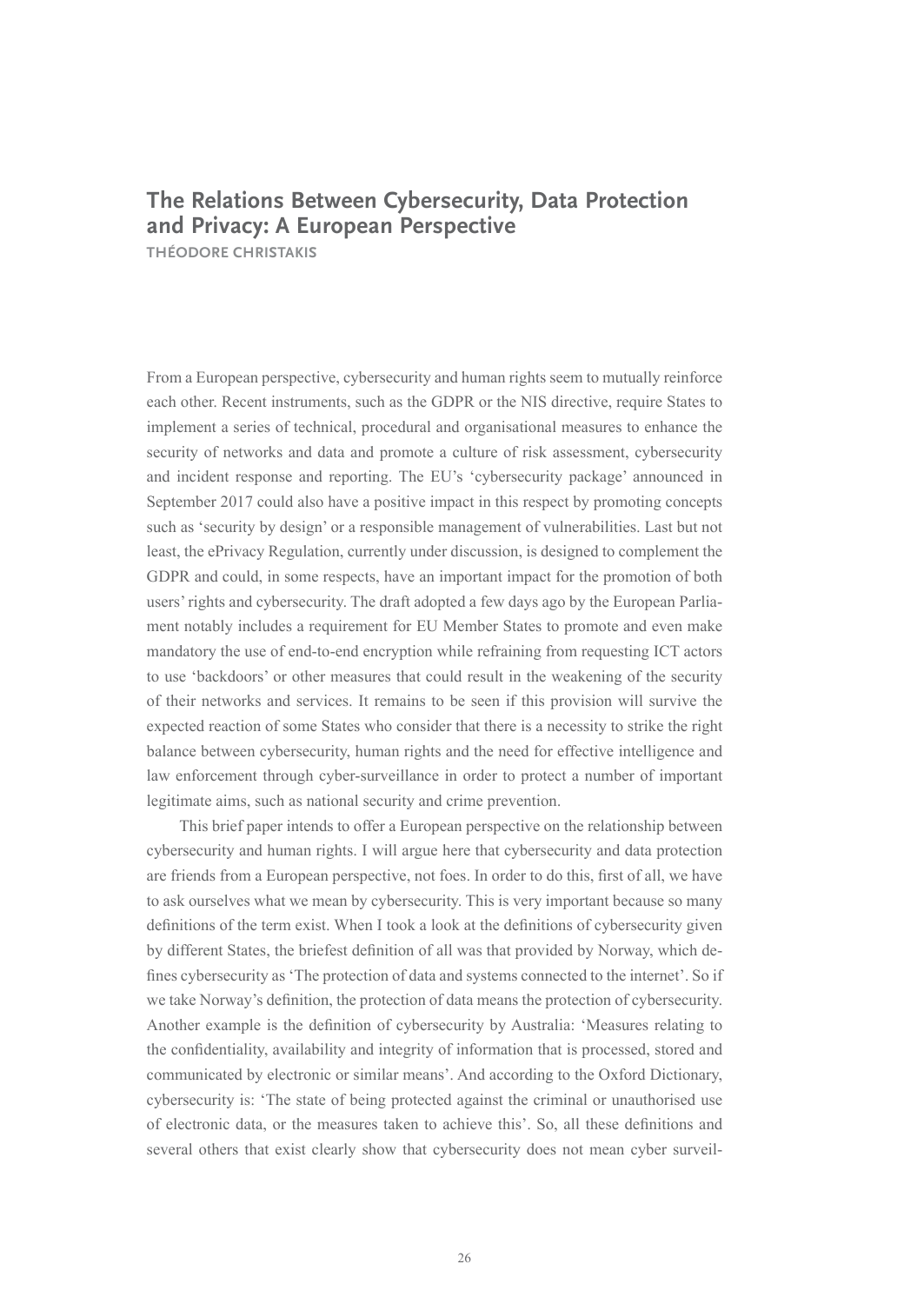lance. Indeed, measures of cyber surveillance could be detrimental to cybersecurity and to privacy— through the use of backdoors and, to a lesser extent, encryption— and all of these things could weaken cybersecurity. Some States indeed use the argument that cyber surveillance is necessary in order to limit human rights and data protection. For instance, tens of thousands of Turkish citizens were detained or dismissed from their jobs in 2017 on the grounds that they had downloaded an encrypted messaging app. However, cybersecurity cannot be used as a kind of Trojan horse in order to erode civil liberties, starting with the protection of data, the right to privacy and respect for correspondence. The ECtHR and other human rights treaty bodies constantly emphasise that the police must exercise 'their powers to control and prevent crime in a manner which fully respects the due process and other guarantees which legitimately place restraints on the scope of their action to investigate crime and bring offenders to justice'. Furthermore, in a similar way the UN GGE emphasised that if States need to 'cooperate to prevent harmful ICT practices and should not knowingly allow their territory to be used for internationally wrongful acts using ICT', they should, in doing so, 'also guarantee full respect for human rights, including privacy and freedom of expression'.

Some scholars have gone as far as saying that cybersecurity should be recognised as a human right. In the EU Charter of Fundamental Rights we have two distinct articles, Article 7 and Article 8. The first one is on the respect of privacy, the second on the protection of personal data. And from a European perspective, cybersecurity and human rights seem to reinforce each other. I think that from a European perspective, better privacy means better cybersecurity, and better cybersecurity means better privacy. I will try to present five points in support of this idea but let me first say a few words about the architecture of cybersecurity and data protection in the EU because both of these concepts are related to the idea of a Digital Single Market. The Digital Single Market is comprised of several things, and includes two big pillars: digital privacy and data protection on the one hand and cybersecurity on the other. So, in the digital privacy pillar, we have important legal instruments such as the GDPR and the ePrivacy Directive. As you know, the GDPR ensures that personal data can only be processed under strict conditions and for legitimate purposes and must be processed in a way which would not be abusive. The proposal for an ePrivacy Regulation, currently under negotiation (as part of a more general process to replace old directives with regulations), intends to protect the security of communications, privacy and respect for the fundamental rights of people who are communicating, regardless of the technology that they are using. And then we also have the cybersecurity pillar with other instruments that are very important, such as the NIS Directive on the security of network and information systems. And one and a half months ago, the EU announced a big cybersecurity package with numerous important instruments, including an important regulation on the EU certification framework. So, how do all of these things mutually reinforce each other? Let me answer in five brief points.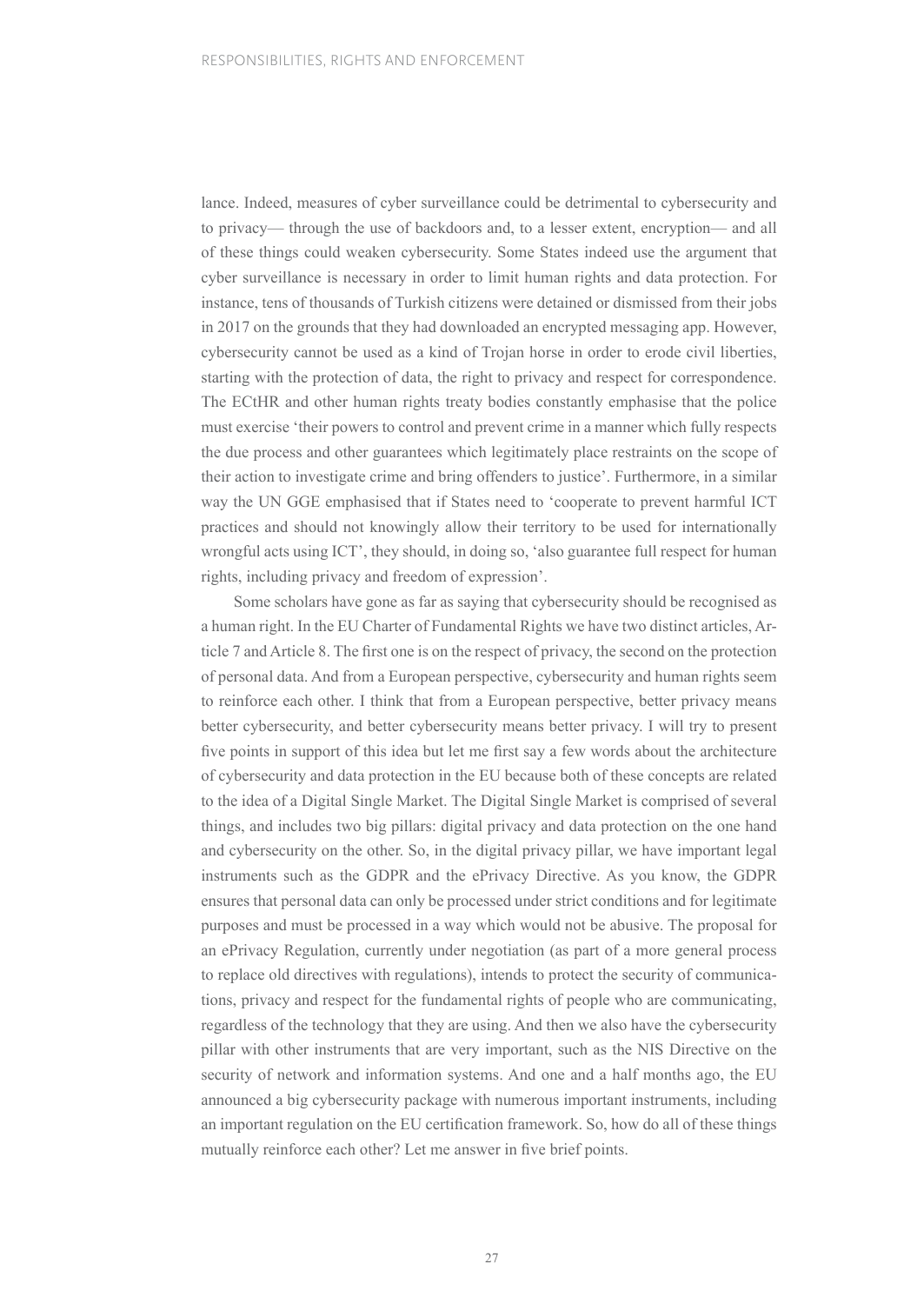First of all, the obligation to implement appropriate technical and organisational measures to protect personal data. This is very clearly stated in Article 32 of the GDPR and what is interesting, of course, is that we ask States and companies to implement appropriate technical and organisational measures to ensure a level of security appropriate to the risk, but we don't tell them how, we don't impose any obligation of results. This is a classic due diligence obligation where we let the companies decide and they can choose what means to adopt. You can choose: in Article 32 many different means are suggested, such as certification, encryption, a process of regular testing, using approved codes of conduct, approved certification mechanisms etc. So, you have a list, but you have the choice of means, you can choose what you want. And what you need to do is to show that you have adopted a strong stance on cybersecurity in order to protect data, and not only you for there is another Article —Article 28— which requires that if you use third-party processors, you must ensure that they provide sufficient contractor guarantees on the same issues. So, from this point of view, it has rightly been said that the GDPR will 'raise the benchmark of the quality of cyber security controls', partly because of the heavy fines that companies will eventually face if they do not comply with the requirements of the Article. And, of course, one could say that you have no obligation of results but only an obligation of means. On the other hand, this is logical, this is how due diligence works, and the duty, the burden, is on companies to assess and decide what they will have to do, in the knowledge that they have to do it, and they have to prove in the case of a problem that they have followed the best practices, taking into account all parameters in order to avoid the risks of a data breach. And, in the same field of implementation of technical and organisational measures, we also have the NIS Directive, which must be implemented at the same time as the GDPR, which has the same requirements concerning the operators of essential services and digital service providers, which have similar obligations. And we also have the forthcoming ePrivacy regulation which will do the same thing concerning the protection of information stored in and related to a user's terminal equipment. So, this is a whole package with the same objectives.

The second point concerns the obligation to conduct DPIAs (data protection impact assessments) on the basis of Article 35 of the GDPR. If you conduct a privacy impact assessment, which is a major pillar of the GDPR, you have to analyse a large number of things, including cybersecurity issues. This is a risk management, and when you conduct the privacy impact assessment, there is a strong component which involves demonstrating that appropriate measures have been taken to ensure compliance with the Regulation, including on the technical level, and including the 'intruder problem', the problem of the insider who might access and leak the data. So you have to take this into consideration and propose solutions, such as anonymisation or other solutions that will help deal with this problem.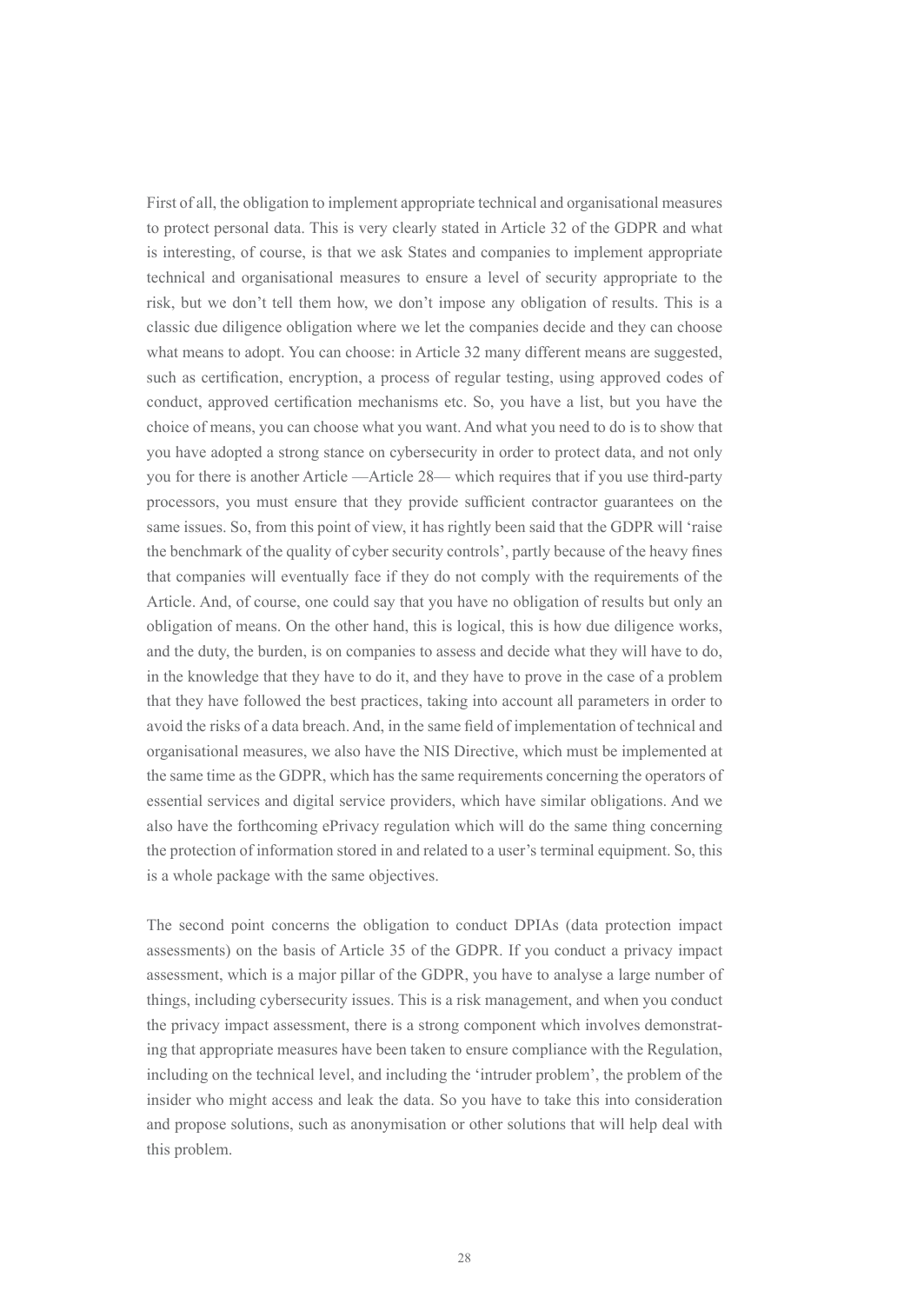The third point concerns the positive effect of the notification obligation. In the GDPR we have an obligation that personal data breaches must be notified to the relevant supervisory authority no later than 72 hours after the data controller becomes aware of it. And you have a similar obligation in the NIS Directive, which also imposes a duty on companies to report cybersecurity breaches to the relevant competent authority. And if I may add, we have in EU law other obligations of notification, for example in the eIDAS Regulation, which is about electronic identification and trust services and tries to ensure safe access to services and transactions online. So we have plenty of obligations of notification. And sometimes, in a manner of speaking, we are really 'lost in notification' —we might wonder how companies could cope with this situation. And it is very interesting that, for example, in France, the Data Protection Authority has mapped out notification obligations so that each time a breach occurs, the company concerned is informed which authority it should notify, depending on the kind of breach that has occurred. For example, if there is a problem for cybersecurity and personal data, you must notify both the Data Protection Agency (CNIL) and the National Cybersecurity Agency (ANSSI). And this could be mutually reinforcing. Now some scholars have talked about the risk that this 72-hour GDPR notification deadline could lead to security breach cover-ups because companies might be unwilling to report, and they would be willing to avoid the fine for late notification. I think that these fears are exaggerated. In reality, this notification requirement is a positive thing for cybersecurity and I think that in the USA there is an important culture of notification procedures. In France, cooperation between the CNIL and ANSSI, the national cybersecurity agency which is —unlike the situation in other countries— outside the intelligence community, could prove helpful in dealing quickly with data breaches occurring as a result of cyberattacks.

Point four: the relation between privacy-by-design and security-by-design. The GDPR provides that any product or service is to be designed from the very beginning with data minimisation standards in mind, and at the same time the whole cybersecurity package has been announced, including the regulation on the certification framework, which tries to provide for security-by-design, which means that products (including IoT) should be manufactured using state-of-the-art security development methods and following sufficient security testing, and also that companies should update their software in the event of newly discovered vulnerabilities. So, we have here two concepts that are closely connected: privacy-by-design and security-by-design.

Finally, my last point: encryption and backdoors. A few days ago the EU Parliament adopted the draft of the ePrivacy Regulation, which includes the following paragraph:

In order to safeguard the security and integrity of networks and services, the use of end-to-end encryption should be promoted and, where necessary, be mandatory in accordance with the principles of security and privacy by design. Member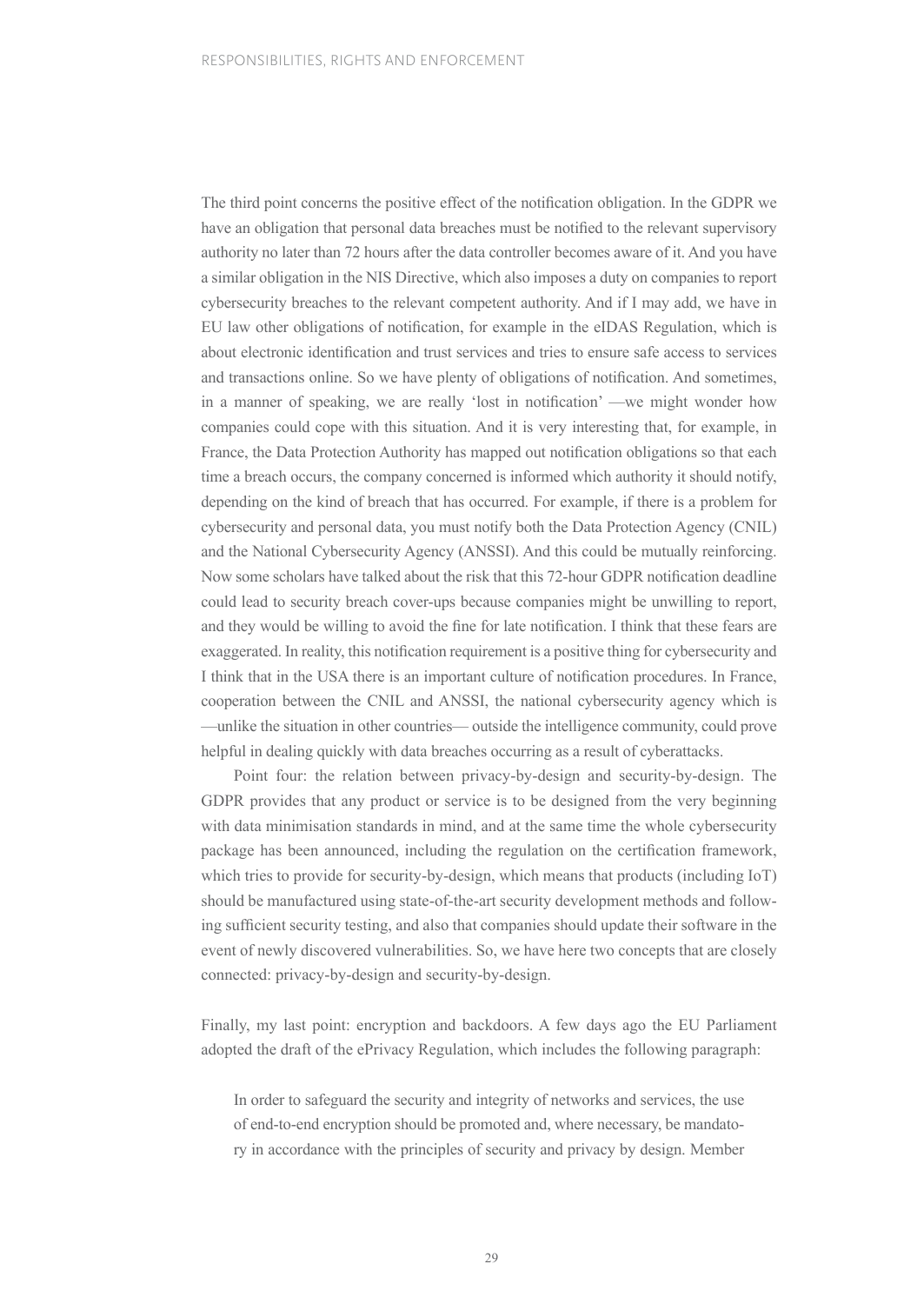States should not impose any obligation on encryption providers, on providers of electronic communications services or on any other organisations (at any level of the supply chain) that would result in the weakening of the security of their networks and services, such as the creation or facilitation of 'backdoors'.

We will see if this is able to overcome the resistance of several States, including France —let us not forget that there have been some reactions, and several authorities, especially in the law enforcement and intelligence communities, have tried to combat strong encryption. Recently in the United States, I think a few days ago, the Deputy Attorney General came out and talked about 'responsible encryption', including the idea of promoting backdoors. In Europe it is interesting to note that at the very moment that the European Parliament was adopting the ePrivacy draft, the EU Commission was including in another legislative package —the anti-terrorist package— the idea that we must make it easier to crack encryption, while ruling out backdoors. There are some proposals in this package that I could present to you afterwards, including the idea of promoting the decryption capabilities of Europol or the idea of a structural dialogue with the industry —although we do not really know what this means— but still the idea is that we should not use backdoors. Despite this precaution, it is interesting to note this divergence between the 'human rights' EU organs that wish to 'promote' the use of end-to-end encryption and the 'anti-terrorism' work of the EU, which has expressed reluctance about strong encryption.

As a conclusion it seems to me that, from a European perspective, cyber-security, data protection and privacy appear, from several points of view, as mutually reinforcing each other. While data protection and respect of privacy are already codified in two distinct articles of the EU Charter of Fundamental Rights, this Charter does not include a fundamental right to cybersecurity. We could nonetheless wonder if the close relationships and interactions between the three concepts could lead to an evolution in this field in the future and if a fundamental right to cybersecurity could emerge progressively in the future in the "penumbra" of articles 7 and 8 and the relevant secondary legislation of the European Union.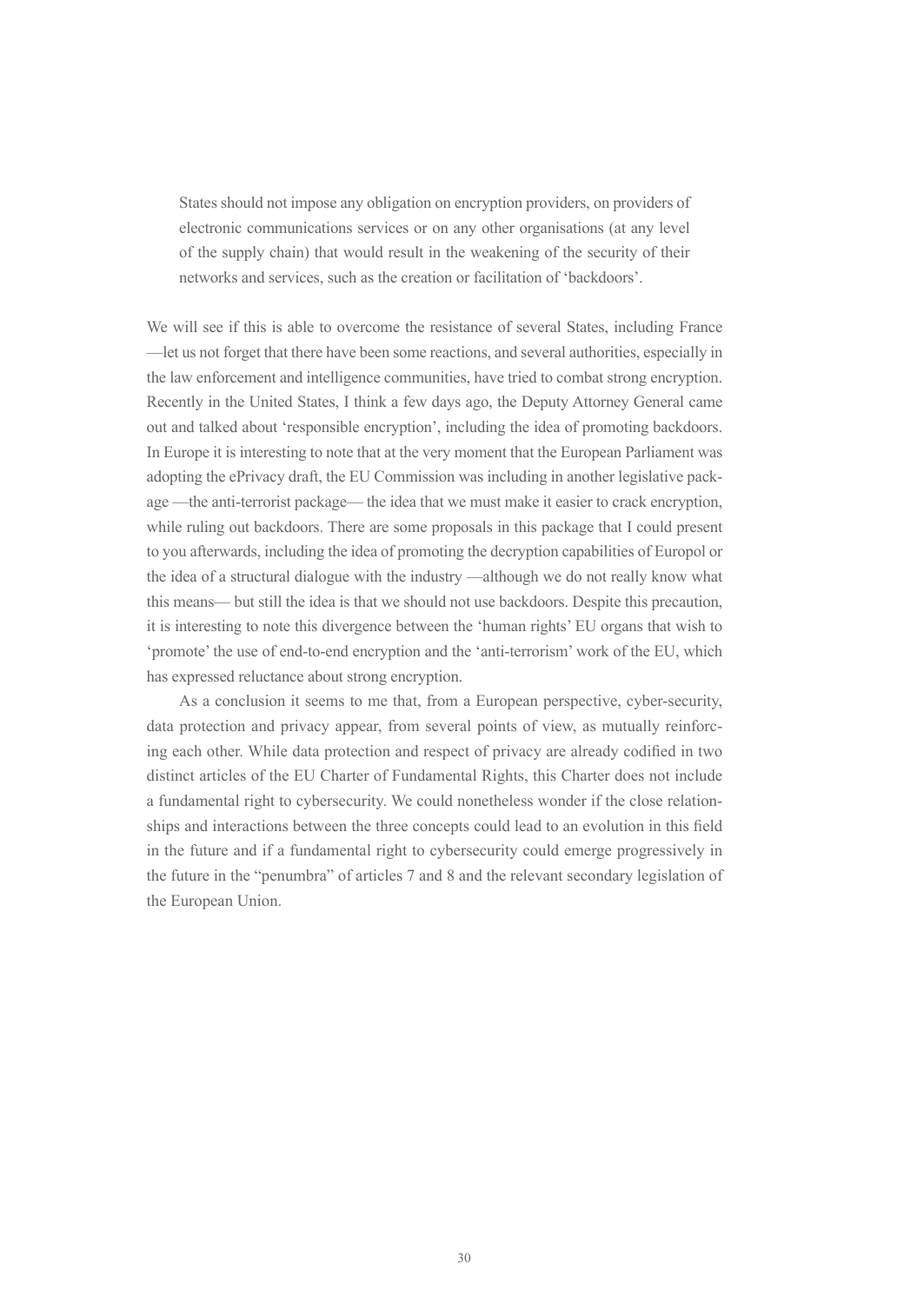# **Some Concerns with Privacy as A Framework for Cybersecurity**

**RANDAL S. MILCH**

Professor Christakis and I are to discuss the question 'Cyber Security: Public Responsibility and Fundamental Rights or Shared Responsibility and Regulatory Challenge?' As I read the question posed, it is designed to shed light on which might be a better overall legal and regulatory framework: greater governmental command and control or a regulatory solution that encourages greater private sector responsibility. This is a hard question (as it should be) but there is an important assumption lurking in the question that I do not believe is true: the public value to be protected by enhancing cybersecurity is the 'fundamental right' to privacy. Privacy is of course a vitally important value. But before 'privacy' becomes the foundation from which we make government attempts<sup>1</sup> to enhance cybersecurity, we should have confidence that this approach is likely to lead to cost-justified improvements in cybersecurity. Little about our current approach to privacy leads me to think that this will be the case.

It is important to keep in mind the complexity of the cybersecurity problem. It has at least four parts: (i) a wide variety of information about a data subject; (ii) in the possession of a data holder (a data collector, processor or both); (iii) is stolen by a data thief; (iv) due in part to a vulnerability in the information security of the data holder.

This attempt at a neutral statement of the problem masks a good deal of variety in each component. The information at risk may be provided by the data subject directly to the data holder or generated by the internal processes of the data holder as part of a service or product provided to the data subject, or purchased by the data holder. The data at risk also may be scooped up by the data holder from the digital wild, freed there by the subject for her own reasons. Any piece of information regardless of origin may itself be innocuous but a compilation of public and private data may become shockingly intrusive if the data holder has the proper capabilities. A data thief may have a range of motives and capabilities: hacktivist, criminal profiteer, nation state warrior. And finally the vulnerability exploited can range from obviously poor cyber-hygiene to susceptibility to a sophisticated zero-day attack wielded by a nation state.

<sup>&</sup>lt;sup>1</sup> I use 'government attempts' in a very broad sense. I would include new cybersecurity legislation designed to enhance privacy, cybersecurity regulatory actions that have better privacy as their goal, and private actions —whether based on statute, regulation or common law— that seek to compensate the cyber-breach victim for her loss of privacy.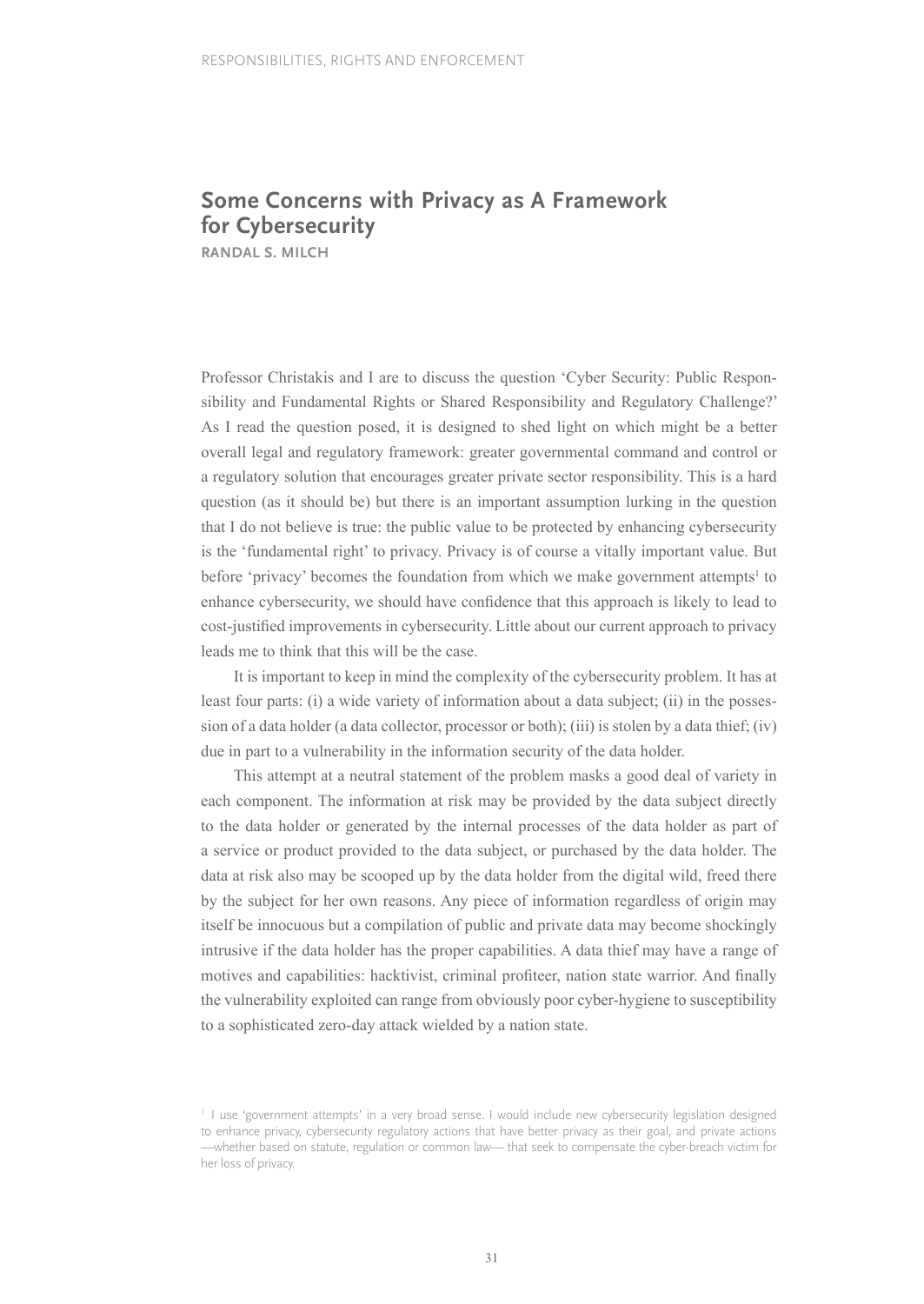In this complex context, a cybersecurity legal regime should have three basic goals: to provide data subjects with both better information and the impetus to take steps to protect their data through the choices they make; to provide data subjects with compensation commensurate to the harm they suffer after a data loss; and through the first two goals, to provide data holders with clear market signals about how much they should invest in cybersecurity. I think a privacy-centric approach falls short in achieving each of these objectives.

First, let's look at the question of increasing the agency of the data subject in the fight for better data protection. Data protection is enshrined in the EU's foundational documents: 'Article 8(1) of the Charter of Fundamental Rights of the European Union and Article 16(1) of the Treaty on the Functioning of the European Union provide that everyone has the right to the protection of personal data concerning him or her.'2 Data protection is in turn 'closely linked to respect for private and family life protected by Article 7 of the Charter.'3

The EU's initial effort at regulating data protection<sup>4</sup> has been the subject of an extensive re-write in the face of significant technological change since its adoption in 1995. The new General Data Protection Regulation, among many changes, has significantly enhanced the disclosure obligations of data collectors and processors and made the data subject's consent to collection and processing harder to obtain. Assuming a data subject reads and can understand a suitably written disclosure, the subject is on notice and can make choices relating to collection and processing and the collectors and processors are required to live up to their affirmative statements of how they collect and use data (as enhanced by legislation or regulation).

The privacy enforcement scheme in the United States is similar in concept although perhaps more contractual in nature. The Federal Trade Commission —the de facto privacy regulator for much of the US economy— regards companies that fail to live up to their privacy promises as violating the 'deceptive practices' prong of Section 5 of the FTC Act.5 Significant civil penalties can result.<sup>6</sup> Again, the data holder's obligations are meant to be clearly stated and the data subject has the opportunity to choose to go forward based on the information in the policy (assuming they read and understand the policy).

<sup>&</sup>lt;sup>2</sup> Regulation (EU) 2016/679 on the protection of natural persons with regard to the processing of personal data and on the free movement of such data (27 April 2016) (General Data Protection Regulation or GDPR) 1.

<sup>&</sup>lt;sup>3</sup> European Commission, 'Proposal for a Regulation of the European Parliament and of the Council on the protection of individuals with regard to the processing of personal data and on the free movement of such data (General Data Protection Regulation)' at 7 (25 January 2012).

<sup>4</sup> Directive 95/46/EC of the European Parliament and of the Council of 24 October 1995 on the protection of individuals with regard to the processing of personal data and on the free movement of such data.

<sup>&</sup>lt;sup>5</sup> 15 U.S.C. §45a.

<sup>6</sup> Solove, Daniel J. and Hartzog, Woodrow, 'The FTC and the New Common Law of Privacy' (2014), 114 Col. L. Rev. 583, 612.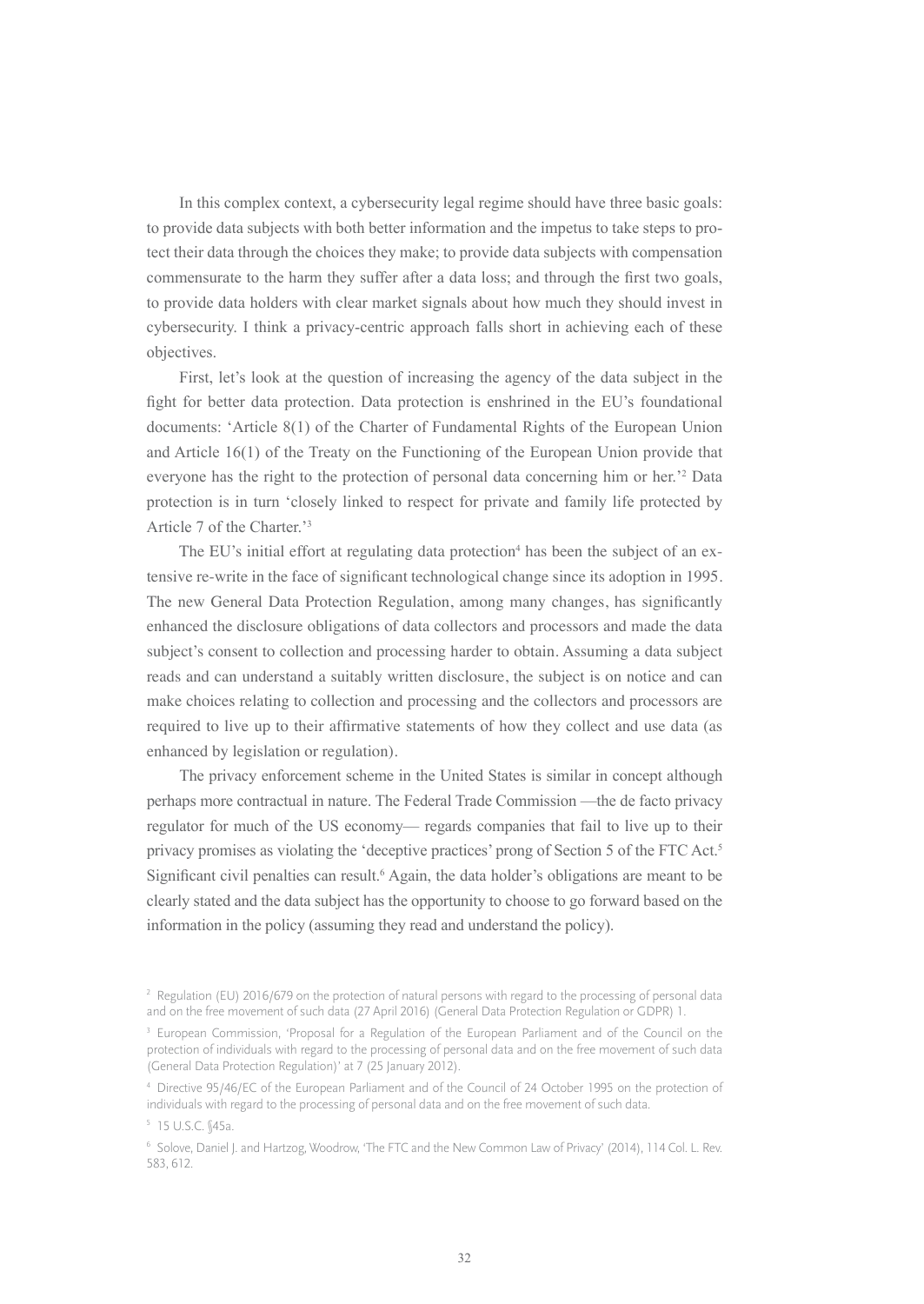But privacy's disclosure and consent structure —in both the EU and the US— does not map to the cybersecurity landscape. Neither the GDPR nor the FTC's deception cases require a controller, processor or holder to disclose the technical measures they have put in place or seek the consent of the data subject to the security measures they have adopted. This is understandable. It would increase cyber-insecurity to require a data holder to publish the details of its security efforts. And even if they were published, it would be the rare data subject who could understand those details and make an informed buying choice. Privacy disclosures operate at a high level and concentrate on commercial issues (what the data controller will do with data it has) but fail to provide a data subject with security information with which to make a cybersecurity choice.

Data subject choice must also grapple with the elephant in the room when it comes to data privacy: the apparent absence of real interest in the problem on the part of data subjects. As the GDPR admits, '(n)atural persons increasingly make personal information available publicly and globally',<sup>7</sup> and do so with no apparent thought to immediate or long-term loss of privacy. Data subjects do not appear significantly to change their business habits in the wake of a corporate breach, and companies with massive breaches do not appear to suffer long term in the market. This indifference to the self-protection of personal data is clearly a difficult social problem to solve, but it has persisted even as we have increasingly looked to data holders as privacy guarantors. I see no reason to believe that doubling down on the privacy framework will drive data subject behavior toward better cyber awareness and cyber hygiene.

Turning to loss-based compensation for harms attendant to a breach, privacy is unsuitable due to the inherent indeterminacy of the value of personal data. All but one of the US privacy torts, for instance, recognize that the victim's loss of privacy is 'intangible'<sup>8</sup> and the damages awarded are notoriously squishy and subjective. Both nominal damages awards to unattractive plaintiffs and outsized judgments against unattractive defendants<sup>9</sup> are common as courts struggle with redressing 'damages that are uncertain and possibly unmeasurable.'10

A number of federal privacy statutes grapple with privacy's intangibility problem by establishing an arbitrary array of statutory damages, frequently without any requirement that the plaintiff prove actual harm. The Fair Credit Reporting Act, for instance, provides in the case of 'willful violations' for 'damages of not less than \$100 and not more than

 $7$  GDPR at (6).

<sup>8</sup> Restatement 2d Torts §§ 652A-E. The outlier is the tort of appropriating another's name or likeness, where the measure of damages generally is the profit associated with the mis-appropriation. Id. at § 652H.

<sup>9</sup> The Bollea (Hulk Hogan) v. Gawker matter is a notorious example. Hogan was awarded \$115 million in compensatory damages, which included \$60 million for emotional distress, as well as an additional \$25 million in punitive damages. After Gawker declared bankruptcy, the parties settled for \$31 million.

<sup>10</sup> Kehoe v. Fidelity Fed. Bank & Trust, 421 F.3d 1209 (11th Cir. 2005).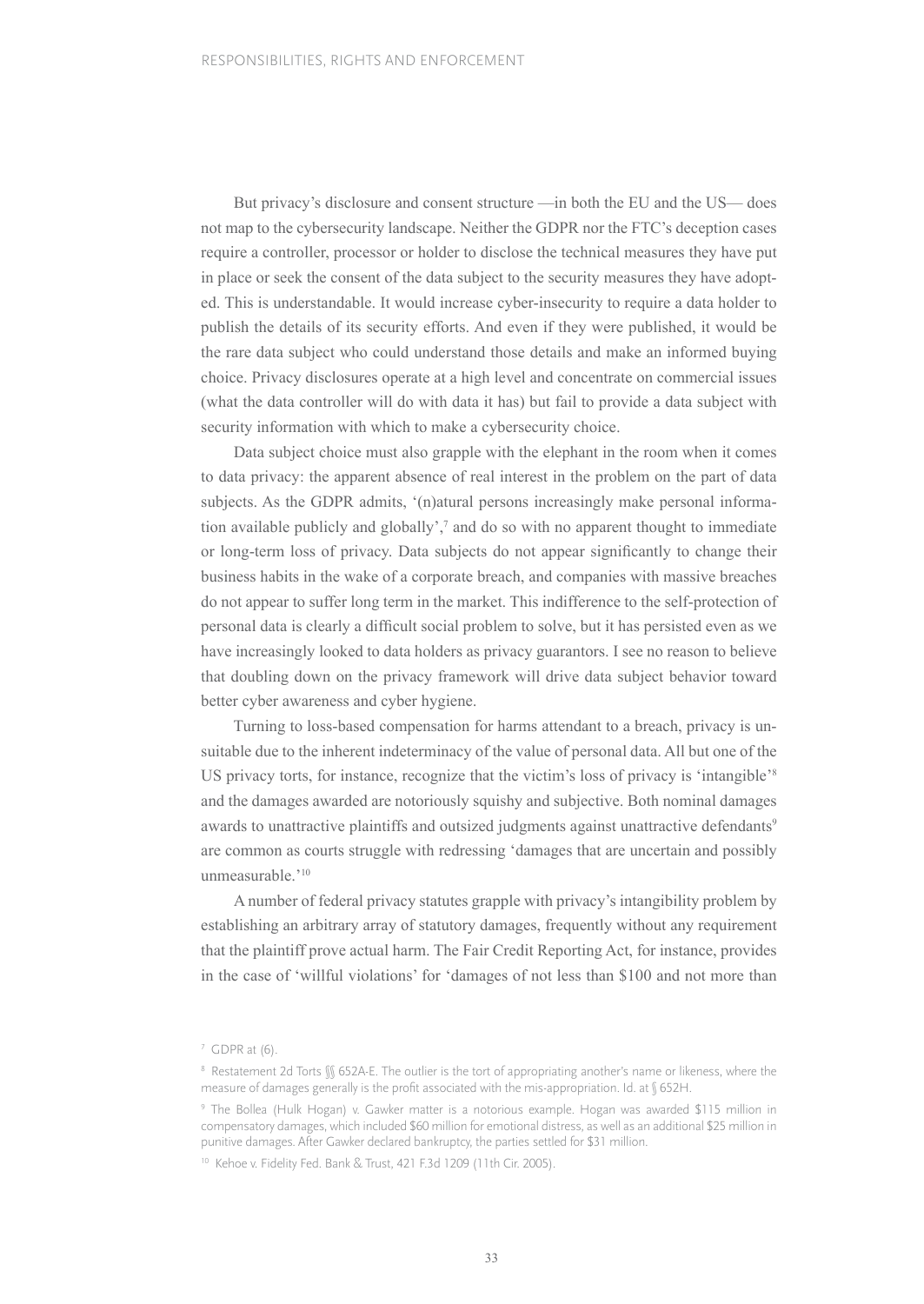\$1000' without regard for actual harm<sup>11</sup>. The Driver's Privacy Protection Act<sup>12</sup>, the Video Privacy Protection Act<sup>13</sup>, and the Cable Communications Privacy Act<sup>14</sup> similarly require no actual harm in order to receive 'liquidated damages' ranging from '\$100 a day for each day of violation or \$1000, whichever is higher' to a simple floor of \$2500.

Yet the range of compensation that victims of data breaches have gained from settlements of their claims are tiny compared to these arbitrary statutory damages. For instance, in the Home Depot breach, in which the email or credit card information of 50 million customers was compromised, the cash made available to Home Depot customers averaged \$2.60<sup>15</sup>. In the infamous Ashley Madison breach, highly embarrassing information on 36 million customers was hacked and published. The settlement included about 20 cents on average for the affected customers<sup>16</sup>. It is difficult to describe these privacy actions as anything other than a vehicle for enriching the plaintiffs' lawyers<sup>17</sup>, rather than compensating the plaintiffs for a loss.

Beyond the intangible privacy losses there are instances of actual harm from a data breach arising from post-breach identity theft. But the available data suggests these losses are both rare and bear little resemblance to either the statutory damages or settlement awards. In 2014 about seven per cent of U.S. residents over 16 —17.6 million people were victims of identity the  $ft^{18}$ . Eighty-six per cent of these victims experienced the misuse of an existing credit card or bank account, where private and public insurance schemes significantly reduce the risk of economic loss. Four per cent of victims had their personal information activity stolen and used to open a new account or for other fraudulent activity. Thus, only about 14 per cent of identity theft victims (about one per cent of US residents over 16) experienced an out-of-pocket loss of \$1 or more. Of the group experiencing financial loss, half suffered losses of less than \$100 and 14 per cent lost \$1000 or more.

It is unclear at this point how data subjects will fare in being made whole after a breach under the GDPR. In addition to a system of potentially very substantial administrative fines

- <sup>13</sup> 18 U.S.C. § 2710(c)(2)(A).
- 14 47 U.S.C. § 551 (f)(2)(A).

<sup>15</sup> 'Settlement Agreement and Release', In re: The Home Depot, Inc., Customer Data Security Breach Litigation, Case No. 1:14-md-02583-TWT (N.D. Ga.) at 22 (setting up \$13 million settlement fund) (March 7, 2016).

<sup>16</sup> 'Stipulation of Settlement', In re: Ashley Madison Customer Data Security Breach Litigation, No. 15-md- 02669 (E.D. Mo.) at §§ 3.1 (gross settlement fund), 3.2 (less fund administration fees), 11.1 (less attorney's fees) (July 14, 2017). Actual settlement amounts will undoubtedly be higher, because the erstwhile customers will have affirmatively to make a claim for relief, and it is likely that only a single-digit percentage will seek compensation.

<sup>17</sup> Home Depot waived any objection to attorney's fees of up to \$8.475 million. Settlement Agreement and Release at ¶ 61. In the Ashley Madison case the parties agreed to \$3.7 million in attorney's fees. Stipulation of Settlement at ¶ 11.1.

<sup>18</sup> Victims of Identity Theft, 2014, Bureau of Justice Statistics, U.S. Dep't of Justice, (Sept. 2015).

 $11$  15 U.S.C.  $(1681n(a)(1)(A)).$ 

<sup>12 18</sup> U.S.C. § 2724.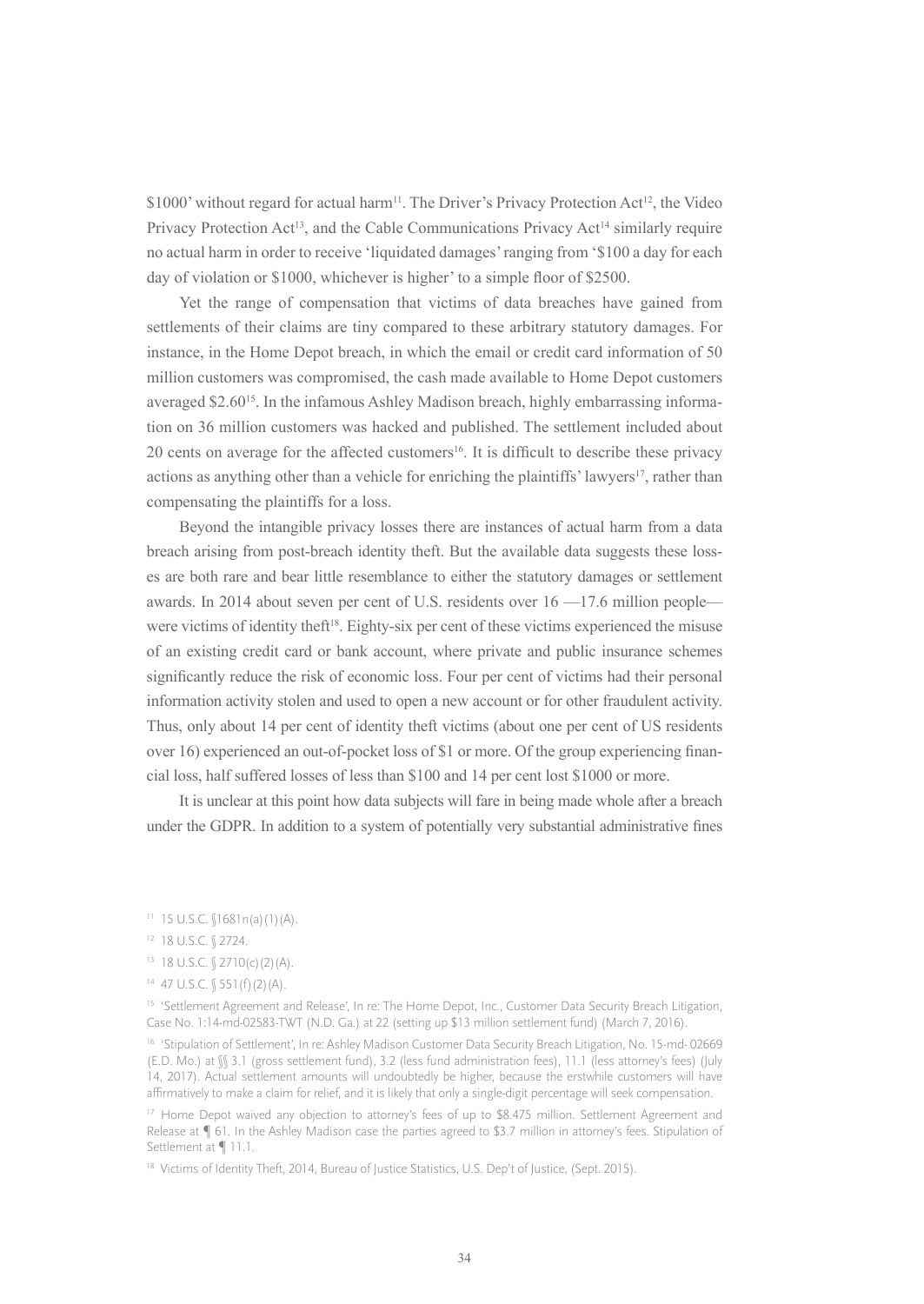for violations under Article 83<sup>19</sup>, the GDPR states that '(a)ny person who has suffered material or non-material damage as a result of an infringement of this Regulation shall have the right to receive compensation from the controller or processor for the damage suffered.'20 And the GDPR certainly seems to suggest a robust theory of compensation, which should be 'full and effective' and where the 'concept of damage should be broadly interpreted.'21 Yet if the actual out-of-pocket experience in the EU mirrors that in the United States, awards for actual damages should be small, while awards for dignitary harms perhaps will be greater, given the fundamental nature of the right infringed in the EU.

The relationship between the privacy-based damages system and actual losses seems distant at best. For nearly all victims of identity theft the statutory damages amounts are significantly greater than out-of-pocket losses. At the same time, the amounts awarded on average through tort litigation settlements are too small to be considered an award at all. This system fails to match compensation with loss.

The obvious flip side of this misalignment of loss with damages is the failure of the privacy system to provide data holders with accurate market signals to calculate how much they should invest in cybersecurity. Foreseeable liabilities should drive at least a minimum level of spending to prevent the liability. The privacy model fails here as well, in two regards.

First, the absence of any apparent relation between loss and damages gives the data holder no clue to how to trade cybersecurity investment for potential litigation loss.

Second, there is no obvious standard of care a data holder needs to achieve. The GDPR's treatment of privacy failures that arise from breaches offers few clues as to the level of care a data collector or processor must meet. The GDPR is expansive (and aggressive) on the issue of breach notification but the language on steps collectors and processors must take to prevent a data breach is short and uninformative:

Taking into account the state of the art, the costs of implementation and the nature, scope, context and purposes of processing as well as the risk of varying likelihood and severity for the rights and freedoms of natural persons, the controller and the processor shall implement appropriate technical and organisational measures to ensure a level of security appropriate to the risk...<sup>22</sup>

 $21$  Id. at (146).

<sup>22</sup> GDPR at Art. 32 § 1 (emphasis added).

<sup>&</sup>lt;sup>19</sup> Art. 83.4 permits 'administrative fines up to 10,000,000 EUR, or in the case of an undertaking, up to 2 % of the total worldwide annual turnover of the preceding financial year, whichever is higher' for 'infringements' of Article 32, governing the 'security of processing'.

<sup>20</sup> GDPR Art. 82.1.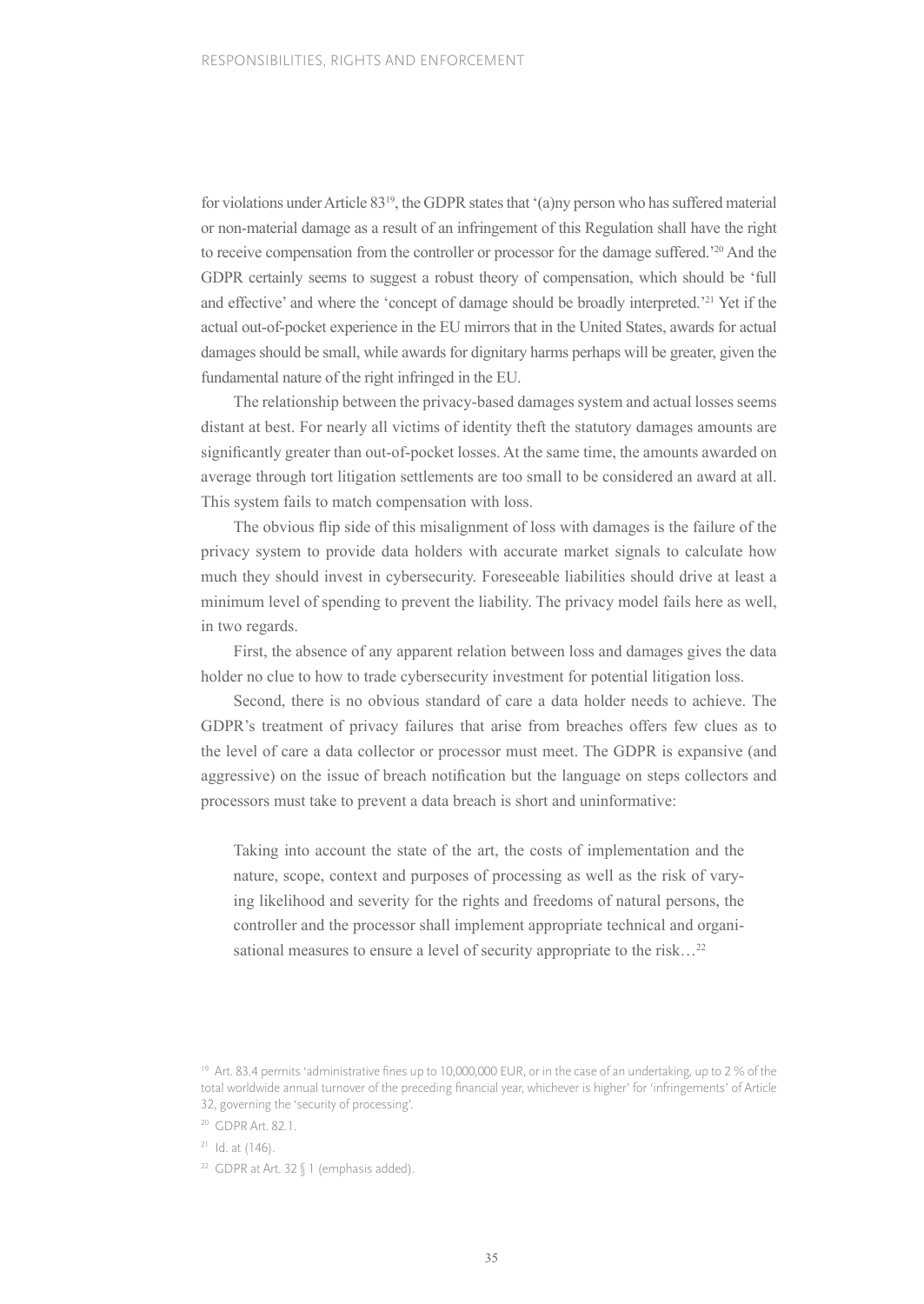What is 'appropriate'? The only indication is a specific mention of 'pseudonymisation and encryption of personal data.'<sup>23</sup> Beyond that, the controller and processor simply are reminded of the obvious point that they should take account 'in particular of the risks that are presented ... from accidental or unlawful destruction, loss, alteration, unauthorised disclosure of, or access to personal data transmitted, stored or otherwise processed.<sup>224</sup> Perhaps the 'adherence to an approved code of conduct ... or an approved certification mechanism' may act as a mitigating factor, at least in the context of administrative fines.<sup>25</sup>

In the United States we substitute 'appropriate' with 'reasonable.' The FTC believes that a failure to maintain 'reasonable' cybersecurity is an 'unfair' practice forbidden by the FTC Act.26 What is 'reasonable'? The FTC has never issued a regulation about 'reasonableness.' Instead it has bundled together 'ten lessons' from 50 settlements of actions it has brought for 'unreasonable' cybersecurity practices.27 Because most of these cases involve companies making a number of 'basic, fundamental security missteps,' they are good descriptions of how a mass of obvious mistakes can amount to 'unreasonable' cybersecurity in particular circumstances, but provide little insight into what 'reasonable' cybersecurity might be in other situations.

A host of federal agencies also adopted a reasonableness standard in response to the Graham-Leach-Bliley Act's requirement that they 'establish appropriate standards for the financial institutions subject to their jurisdiction relating to administrative, technical, and physical safeguards' for customer information.28 And to the extent a data holder is involved in a negligence action<sup>29</sup> arising from a breach, the standard is one of reasonable care. How is business supposed to make a calculated investment in cybersecurity given these amorphous standards in an environment where cyber risks are constantly in flux?

27 Start With Security, A Guide for Business, Lessons Learned from FTC Cases at 1 (June 2015).

<sup>28</sup> 5 U.S.C. § 6801(b). See, eg: 16 C.F.R. § 314.3 (safeguards shall be 'reasonably designed' to achieve the objective of the Act). The various 'safeguard' rules are enforceable only by the relevant agencies. 15 U.S.C. § 6805.

 $23$  Id. at  $$1.a.$ 

 $24$  Id. at  $$2$ .

<sup>&</sup>lt;sup>25</sup> Id. at  $$3.$  Art. 83.2 requires that '(w)hen deciding whether to impose an administrative fine and deciding on the amount of the administrative fine . . . due regard shall be given' to a list of 11 aggravating and mitigating factors. Id. at (a)-(k). Among the latter is whether the defendant adhered 'to approved codes of conduct pursuant to Article 40 or approved certification mechanisms pursuant to Article 42.' Id. at (j). Interestingly, Art. 82 contains no list of factors to govern the award of private damages.

<sup>26 15</sup> U.S.C. § 45a.

<sup>&</sup>lt;sup>29</sup> The inevitability of a negligence action reinforces the ill fit of the privacy torts to thinking about cybersecurity. The US privacy torts are intentional torts so the plaintiff has no need to show that the defendant failed to meet a standard to care. But the privacy torts do require the plaintiff to prove that the defendant's failure to protect her information was intentional, which is seldom the cyber-breach fact pattern. Seta v. Ready Rock Inc., 100 Ohio App. 3d 731, 740 (1995) (publication of private facts tort requires plaintiff to show that publication was 'made intentionally, not negligently.').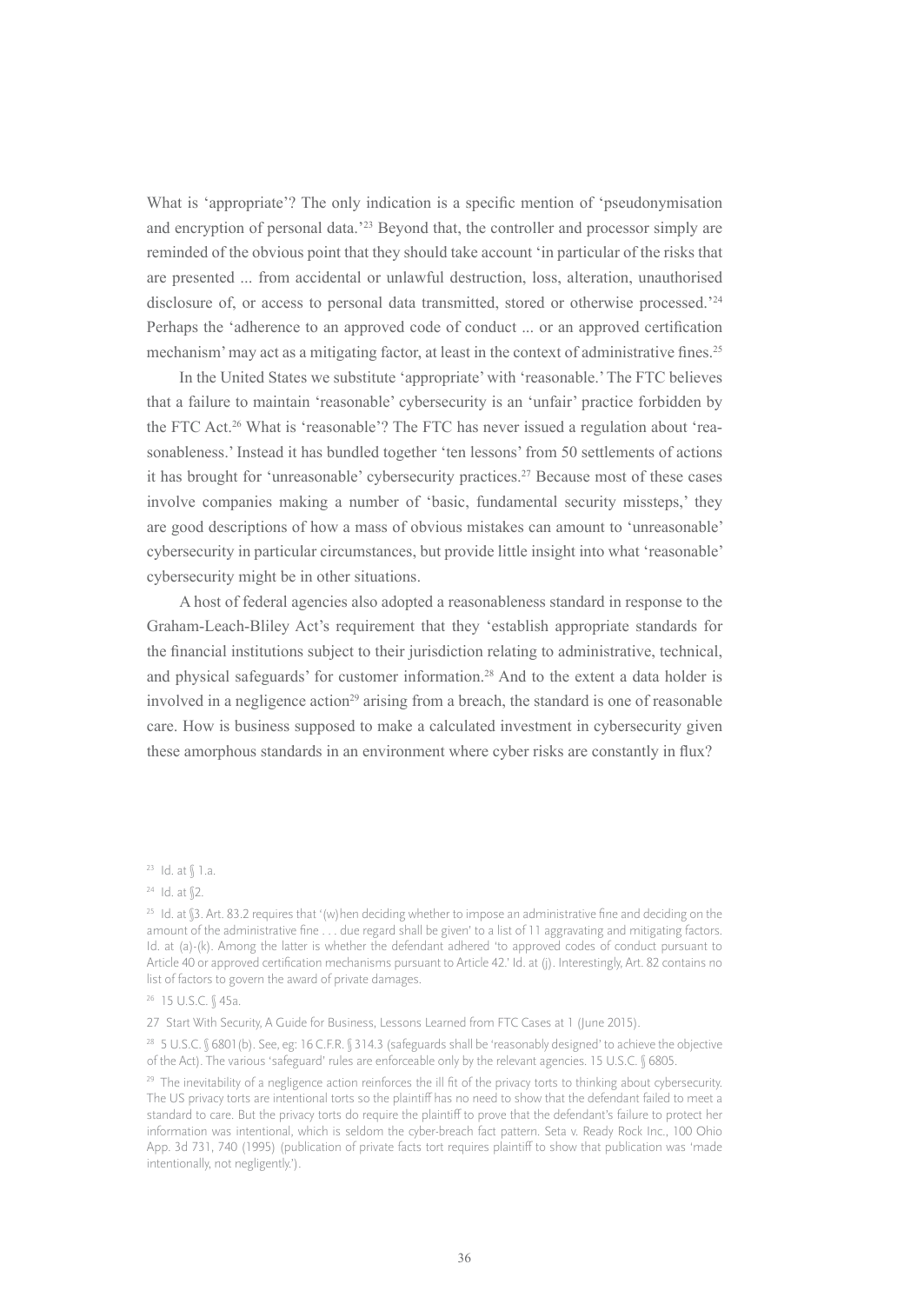These concerns about the problems with using privacy protection as a legal framework for cybersecurity regulation of course beg for an alternative. On current course and speed, over a number of years we may perhaps see the courts hammer out a workable standard of care. But time is not on the side of the good guys in the cybersecurity fight.

A better approach would be to deal with the personal choice, damage calculation and cyber-investment problem more directly. For instance, one could imagine a scheme where various types of personal information are deemed to have monetary values once they are in the hands of data holders, coupled with an administrative strict-liability standard. This approach would have a number of salutary effects.

First, if personal data had some value there is at least a chance that data subjects would take greater interest in the circumstances under which they provide their data to holders, either directly as part of a transaction or by voluntarily sharing it.<sup>30</sup> Data values ought to vary from near zero for a credit card number (because the data subject frequently is held harmless after a loss of this data) to some significantly greater amount for data that can be used to steal an identity and fraudulently open new credit accounts which increases the chance of significant monetary losses to the data subject.

Second, data holders could be required to account for the contingent loss that the data they possess represents. Given the probability of an eventual breach of even the best-defended network, the Securities and Exchange Commission could require businesses to assess and put up a reserve for the contingent loss under the Financial Accounting Standards Board's Accounting Standard 450. This would lead data holders to treat held data as the liability it really is and take steps to reduce that liability by shedding personal data (or not collecting it in the first place). It would also give companies a number against which to candle their cybersecurity investments.

Finally, a strict liability regime would eliminate the randomness of 'privacy' recoveries, whether based on negligence or statutory regimes. Recovery is based on the designated value of the data lost, not on 'unmeasurable' privacy harm. And the societal cost of litigation that generally fails to provide meaningful relief to data subjects is eliminated.

<sup>&</sup>lt;sup>30</sup> In order to keep the incentives in the right place, the data will have to value in circumstances in addition to the loss scenario. If the data were valuable only after a loss, some data subjects (who prefer money to privacy) would have an incentive to do business with a poor data holder in the hope of a breach.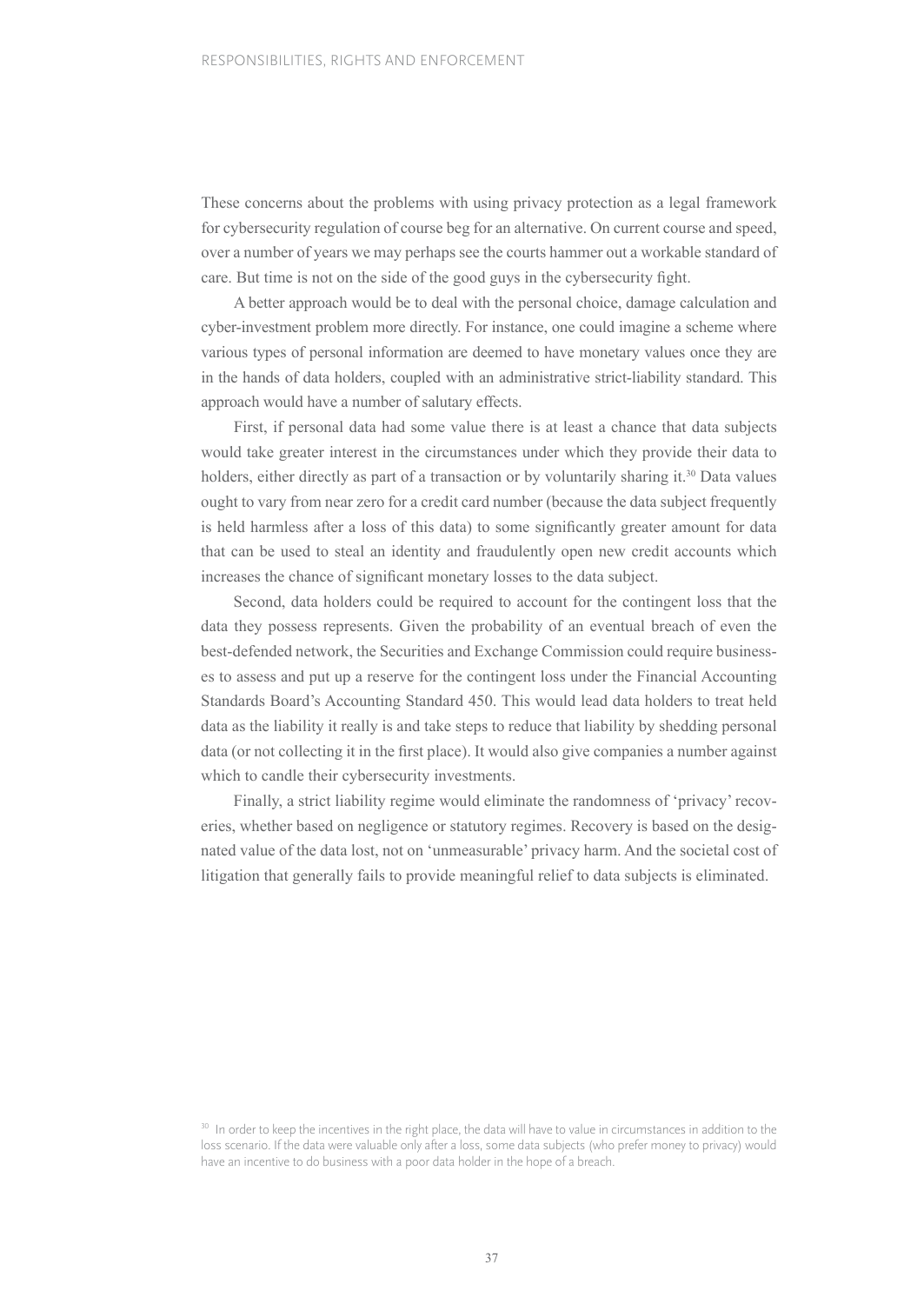## **Discussion: Cyber Security: Public Responsibility and Fundamental Rights, or Shared Responsibility and Regulatory Challenge?**

**MARIE-CHRISTINE DÄHN**

The first session's first block concentrated on the question of whether cyber security should be viewed as an issue of fundamental rights and public responsibility or one of shared responsibility, both constituting a regulatory challenge for legislators in the EU and the U.S.. With a focus also on aspects like the impact of the General Data Protection Regulation (GDPR) on companies transferring and processing personal data across the Atlantic, the subsequent discussion shed light on the diverse facets of the topic. The input presentations followed the keynote given by Michael Weidner on "Cyber Security and Data Protection – Friends or Foes?" (not in this volume) and were provided by Théodore Christakis and Randy Milch.

Across different positions, it became clear that it is important to analyse whether a proactive or reactive legal approach would be more reasonable in dealing with cyber security in the first place. Reactive law adopts an ex post view on issues, on incidents that have already taken place and methods that have already been used. For instance, law enforcement activities are carried out after an incident has happened. On the other hand, proactive approaches are based on an anticipation of future problems and incidents that may arise. Instead of building on the analysis of past failures, it concentrates on how to avoid or regulate certain problems and crimes before they happen; measures to prevent crimes serve here as an example. As both approaches point in different directions, the question has arisen of whether they are fundamentally incompatible or could be combined in order to better address cyber security issues. While a reactive approach is an important component in deciding what legal measures to take, the participants remarked that it should be balanced by a proactive concept. Some measures, when employing both approaches, might make applying one or both concepts harder but they are not fundamentally incompatible. In the long term, the situation will be much better than it is today, since there will be more experience with the issues at hand as well as with the handling of the need for balance. The outlook for the proactive approach, however, remains uncertain at this point in time.

From a practical-technical perspective, it has been noted that the existence of a vulnerability does not always imply a risk. It often depends on the perspective of an organisation or person as well as of their particular interests whether an instance is perceived as a risk. In addition, not every risk which exists will be exploited, but that does not mean that affected or involved parties or legislators should be indifferent about it.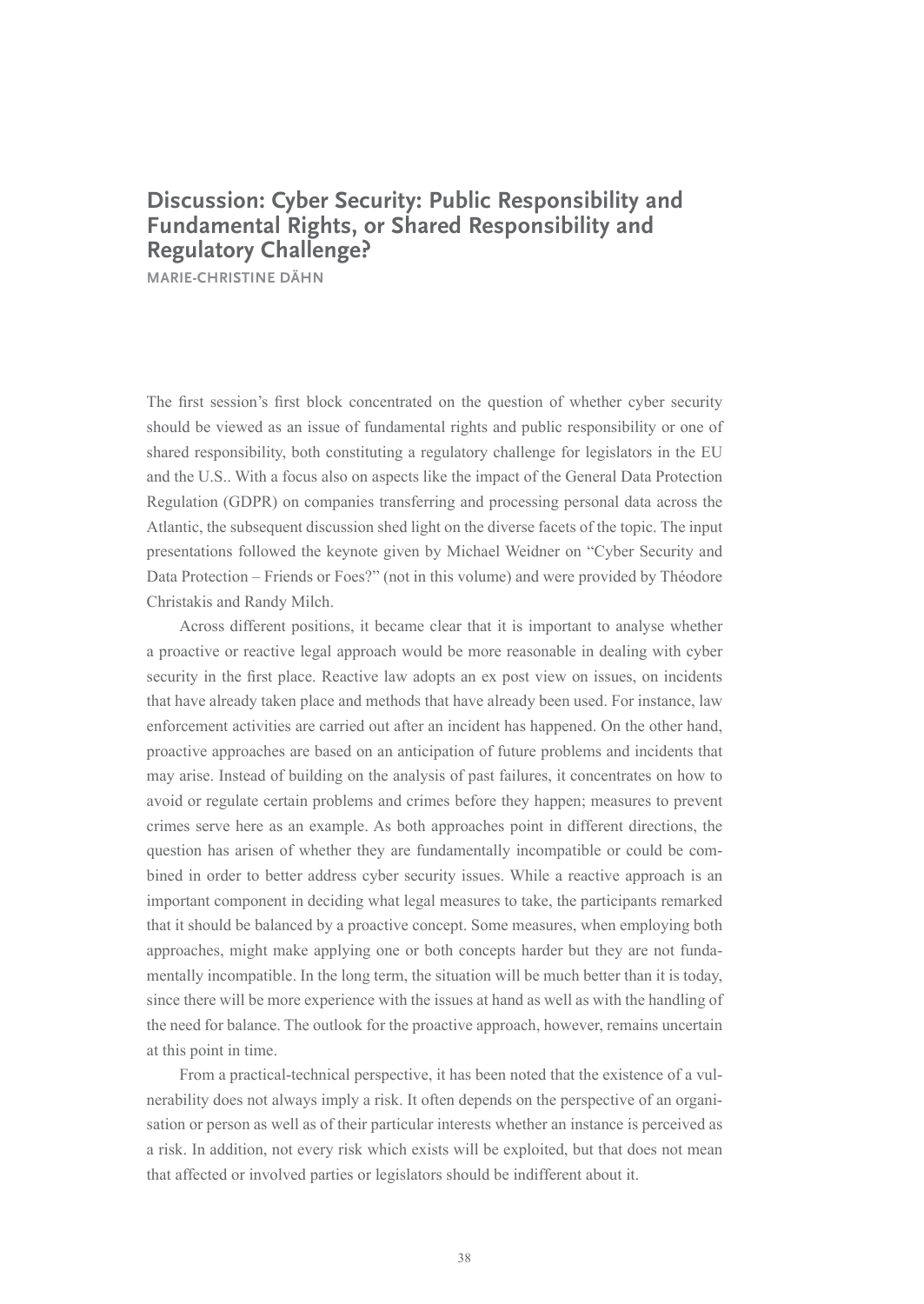Following this debate on the general issues of cyber security and balancing proactive and reactive approaches, the discussion shifted to the new European data protection framework —the GDPR. While some participants characterised the U.S. and the European approach as still deficient with respect to the protection of individuals, others pointed out the improvements. With the GDPR, for instance, the notoriously patchy legal framework of Directive 95/46/EC 'on the protection of individuals with regard to the processing of personal data and on the free movement of such data' of 1995 becomes more harmonised; this was the main motivation behind choosing a regulation instead of a directive. Furthermore, a directive has to be transposed into the national laws of the Member States of the EU in order to become operational; a regulation, in turn, is directly applicable throughout the EU. Still, with the many flexibility clauses it contains, e.g. in the area of extensive employee data protection, the GDPR allows for a diversity of special rules in the Member States.

Besides this, one major focal point of the discussion has been the impact of the new European rules on companies. The regulation contains new instruments to regulate the processing of personal data, including new security measures to be taken by companies. An outstanding example is the Binding Corporate Rules (BCRs), originally developed by the European Union Article 29 Working Party and codified in Art. 47 of the GDPR. BRCs can be applied if a competent supervisory authority approves them and if such rules are in accordance with the consistency mechanism specified in Art. 63 GDPR. A common remark in the debate was that such instruments are widely overlooked in the debates. Regarding the improvements brought about by the regulation, it was strongly debated whether it introduces stricter requirements and makes enforcement easier. There has been no doubt, however, that the data protection authorities (DPAs) will try to increase the pressure on companies to comply, for instance by interpreting rules strictly. However, the participants were divided on the scale of the fines which could be imposed on non-compliant companies. The four percent clause in particular might not take the widely varying sizes of companies into account as much as it should. More generally, the criticism has been voiced that, when a problem arises, small companies find themselves confronted with other and potentially more difficulties than larger companies. The discussants observed that the GDPR fails to address the problems of small companies properly. Small and larger companies alike nevertheless have to adhere to the standards that the GDPR establishes —this applies equally to companies based both within the EU and without, if they provide services in the Union. Regarding the flow of data between the EU and third countries, companies insist that they own the generated data, although most of them cannot tell how much data they transfer between Europe and the U.S., for example. Some companies, moreover, have stated after the establishment of the Privacy Shield that they do not have such extensive data streams at all. The fact that from an economist's perspective the data should be where the companies need them points to one of the major conflicts of interest in this field, since both the data subjects and the regulators strongly oppose this view. Therefore, this issue requires further discussion.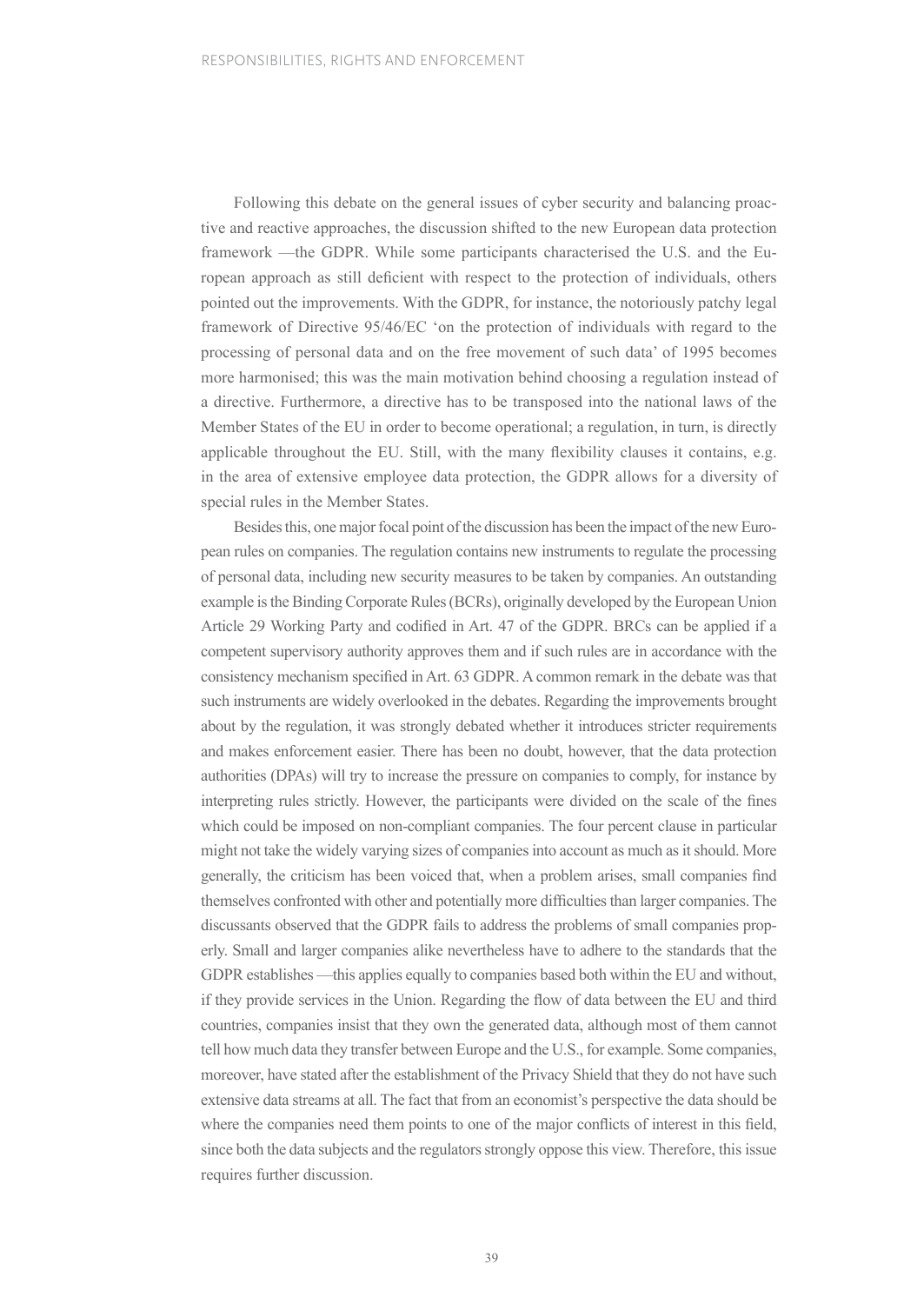On the aspect of the EU–U.S. relationship, the discussion repeatedly returned to the conference's main question, namely, the question of whether the approaches and frameworks of the U.S. and the EU could be combined at all as there are so many fundamental differences. Comparing both approaches, however, many participants pointed to the strong similarities that exist in the conceptualisation and regulation of privacy and data protection. A classic example is, for instance, the fact that both privacy and data protection are widely seen on both sides of the Atlantic as a means of constraining state power. Data protection and privacy nevertheless cannot be limited to restricting state practices, and neither in the U.S. nor in Europe have they been limited to regulating only state informational practices. Still, this is only one component. The European perspective further underlines the need for restrictions on the data-gathering and processing practices of companies since these are not always in accord with European data privacy and protection standards. Moreover, what both sides share are the challenges resulting from the technological developments which are affecting numerous aspects of social life; not only through everyday and personal usage but also due to the fact that they are increasingly becoming an essential part of the economy. And as past experiences in the EU as well as in the U.S. show, such technological developments have often brought about further advances in privacy and data protection legislation. The extensive processing of personal data in particular is considered problematic, mirroring the European perspective, even though some participants highlighted its economic potential. However, the U.S. and EU legal approaches admittedly differ on a more general level. Europe, on the one hand, pursues an omnibus law approach and treats state and private actors largely on an equal basis with respect to requirements for data processing. On the other hand, the U.S. establishes a sector-specific approach with a focus on self-regulation regarding data processing, with some oversight by the FTC. The highly controversial debate on these aspects showed that there is still a great need for discussion to find common solutions to common challenges.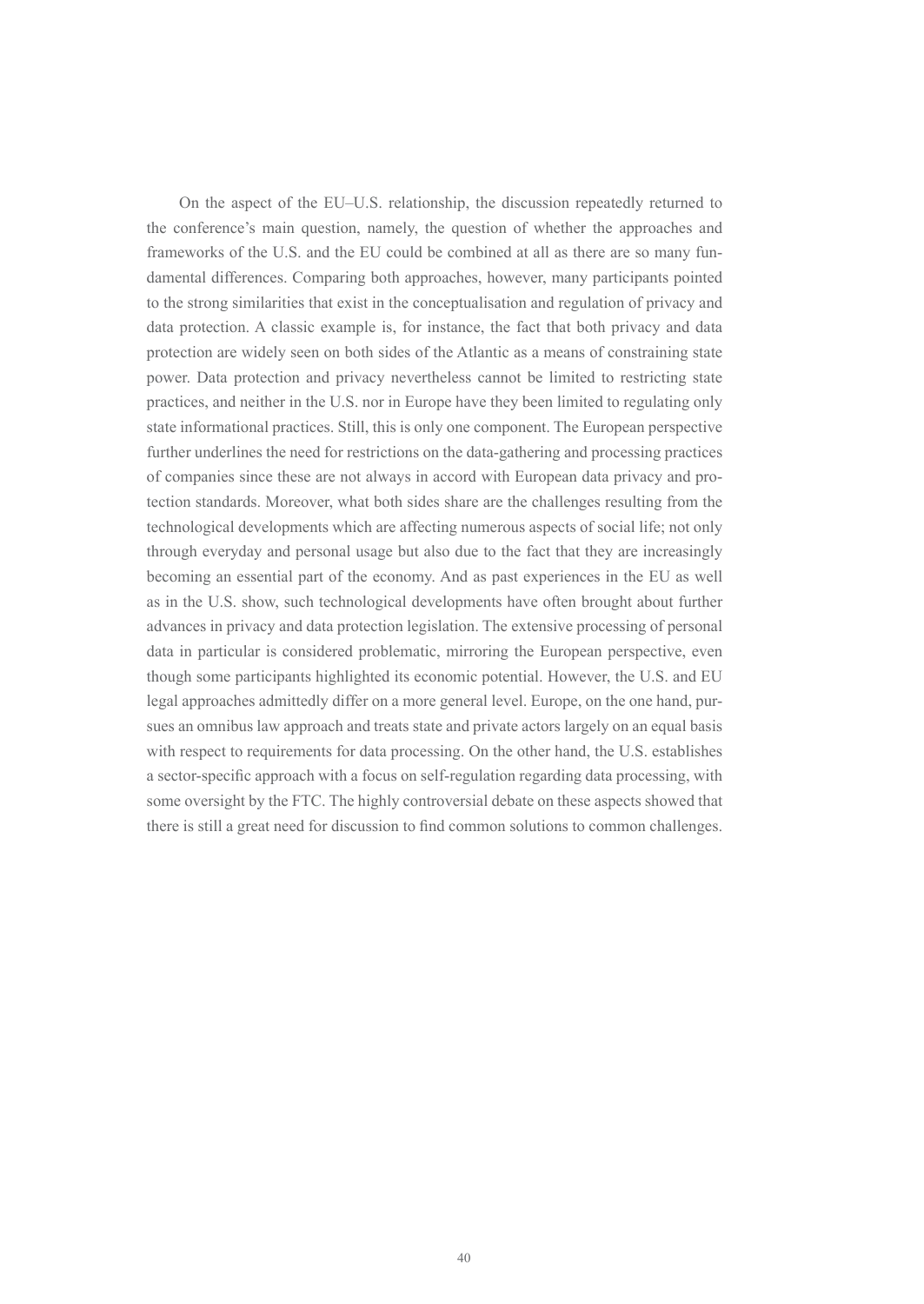## **Law Enforcement, Intelligence and Jurisdiction: An Intervention from a Business Perspective**

**GAIL KENT**

Given all of the issues that we've talked about in here today, there are a lot of interesting conflicts. I spent 20 years in law enforcement, and some time in academia as well, trying to look at these issues; and what I thought I could usefully do, is to pull together some of themes that I'm seeing from the very privileged position of looking at what is happening around the world. I would echo a lot of what previous speakers have said about the EU and the US, leading the way for debate about cyber security on a road to be able to address privacy and data protection.

So, I start with the three trends I'm seeing, and I'm going to be —very hopefully pragmatic and less theoretical, and talk about these three trends I'm dealing with every day around the world.

The first trend is that we have more data available than ever before. I try to take myself regularly back to what it was like when I first started as a law enforcement officer in late 1999, and I certainly didn't have the ability to know what my targets looked like, or know very quickly what they looked like. Now it is possible to identify what a target of law enforcement or intelligence investigation looks like. There is digital evidence on virtually every investigation. So, it's not just about cyber security, it's also about investigations into crimes that take place online, like cyber bullying or frauds or any sort of the abuse that you might see that is digital evidence there. It's also digital evidence when it comes to crimes that exist completely offline. So whether that's drug trafficking or money laundering because people are either using the internet to arrange their crimes or they have a digital presence, and that is very, very useful if you are an investigator. But what that means, is there are also more and more requests for data coming to companies like ours and you see countries around the world, trying to adapt for that. In terms of access to data for law enforcement, you see the UK, Hungary, Poland or Ireland having discussions about their access request for law enforcement, but you also see Spain at the moment, talking about what can it do to try and make sure it's matching its passenger name records to data that is on the internet, to people that are travelling, so try to even pre-empt investigations in terms of data. And then you also see, and I think very, very helpfully in the EU, you see a comprehensive discussion on e-evidence. I think it's definitely one of the ways the EU is leading the discussion. So, the first trend is there's more data, and law enforcement and governments want access to that.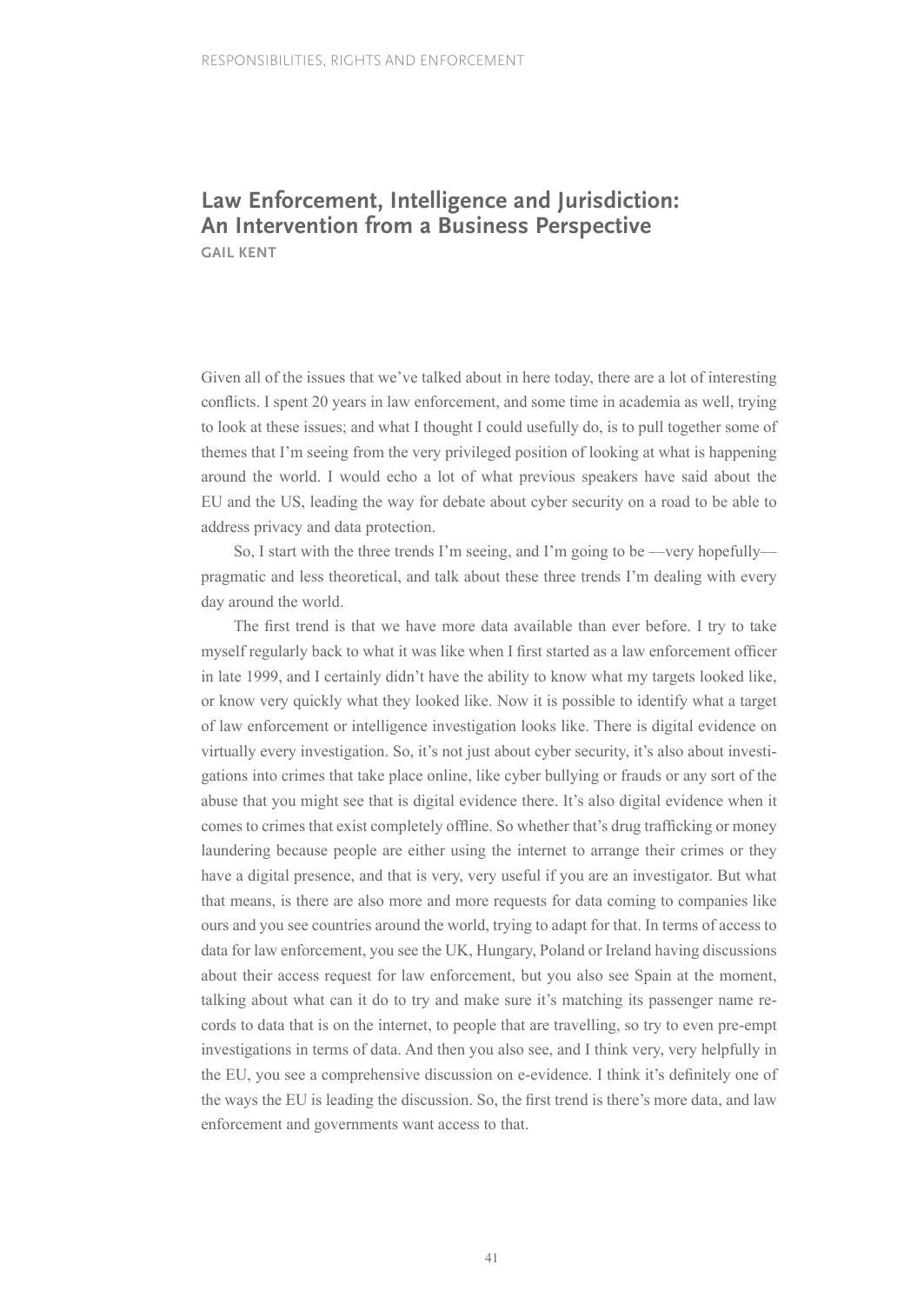The second trend, and again, it's one of these be touched upon a lot, is data breaches. We've seen greater concern about what data breaches mean. Data breaches have happened for certainly the 20 years that I've been involved in looking at cyber crime, but I think they're much more the high-profile and they're sort discussions that people have every day. They are not something that is only going to be on page 29 in the newspaper —it's going to be on the front page. And what we're seeing, and previous speakers have touched upon this, discussions about 'what does that mean' on a national level. And certainly in the States, you're not just seeing the federal government discussing what it means for data breach, you're also seeing every state in the United States come up with different iterations of what a data breach legislation should be like. And I think, we haven't quite got there in Europe, maybe the NIS Directive on the cyber security structure is going to take us to a much more holistic processing that would certainly be incredibly useful.

And a third trend that I'm seeing is a focus on national security and again that's really interesting. Not just for companies in governments but for individuals. So, what does terrorism mean, in terms of what companies should be doing, what should our response be to terrorism? That's something that we've seen to be debated nationally, and in a lot of member states, but we're also seeing it debated in across Europe and in other forums, like the European Union, G20, and the G7.

And if we look at the three trends —there's more data available, there are data breaches taking place that people are concerned about, there's national security issues that governments and individuals are concerned about— I think that Zach's four core themes are a really useful way because they all three areas are touching on all those four themes:

There is an interest in the intelligence agencies trying to handle data breach and a big interest in national security; you see law enforcement having the same interest; you also see a cyber security touch in all of those themes and you also see privacy. And I think that there are overlaps in all those different areas.

We've talked a lot about the intelligence agencies and law enforcement on the cyber security and privacy side. What we haven't maybe gone into in as much detail, is what does this complexity means in the areas like encryption and government hacking where you have got some conflicts but where we may have the ability to reconcile conflict and to reconcile in a way that there is trust.

One of the things I now want to move to, is the fact that to have any debate on these issues we really need to get into the really, really specifics and that's something that I think we're missing at the moment. In both the US and then Europe we're not discussing these issues in a way that looks at the facts and that's why it's great to have so many academics at the table.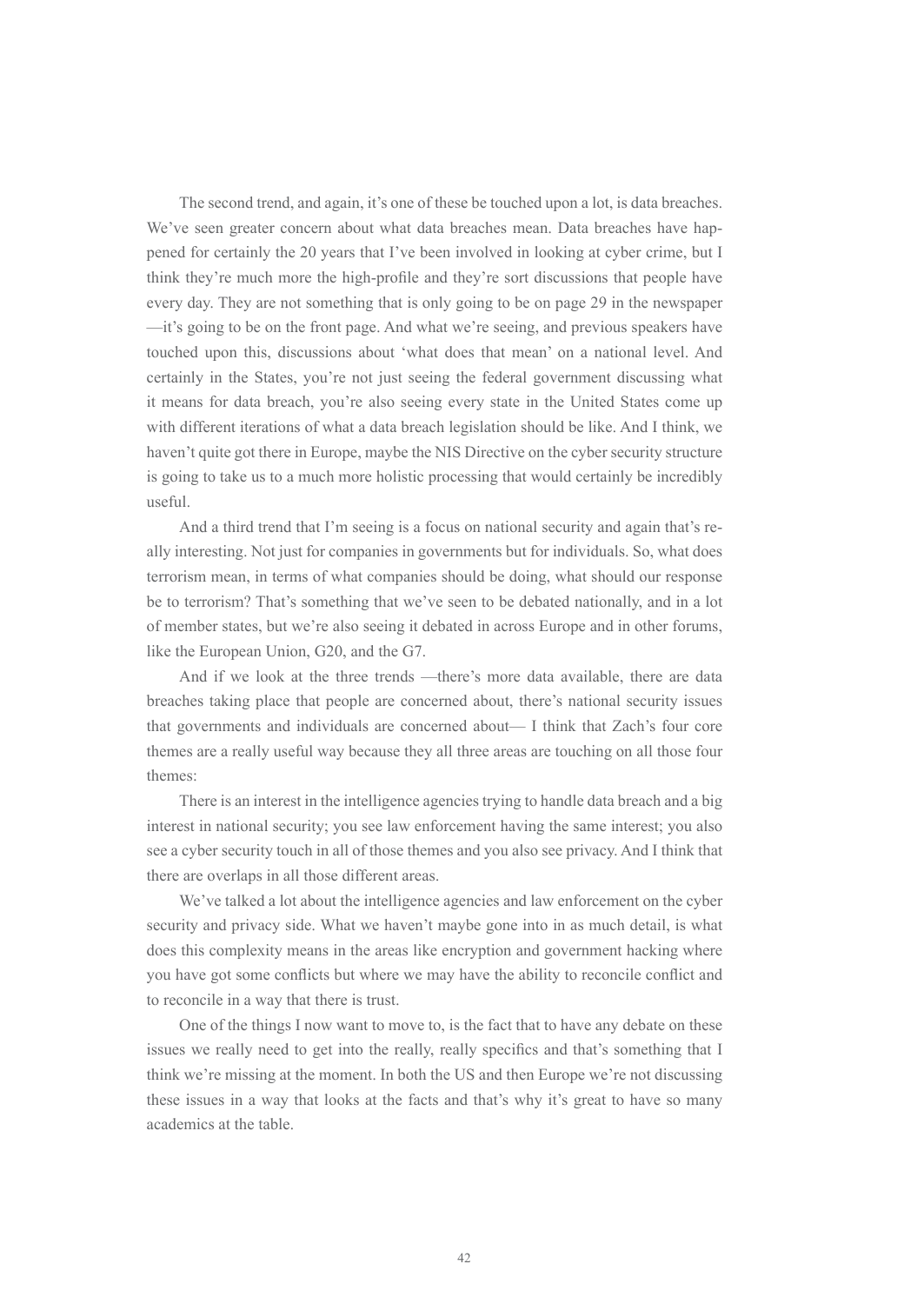So much in this discussion is based on what people perceive happens and what their perceptions of other countries are and what their perceptions of what the countries are doing vis-a-vis their own countries other than what is actually happening. There are often not many experts in the room there as there should be.

So, because of the lack of specifics and concrete facts, what we see is often unnecessary complexity, duplication and conflicts within and between individual countries. You mentioned the GDPR and the NIS Directive, and what will individual countries do to make sure that those are harmonized, so that you don't have regulation in France that goes against that in Ireland. Who is it, when do we report, who do we report to and what do we report? And if you can imagine that that's a big issue for Facebook with the resources that we've got and trying to work that out, what's it look like for a smaller company that is trying to look through that? So, we see conflicts within countries, we also see conflicts between countries, and the most obvious ones, that I'm dealing with my day-to-day basis, is about access to data in the US, compared to access the data in the EU. So, US law forbids US companies from providing content unless US legal process as follows under the Electronic Communications Privacy Act. That puts EU and other law enforcement in a really difficult position: how do we deal with these conflicts of law, and I'm sure, you're going to talk more about conflicts of law and more than that means for global companies in terms of deciding which law we follow.

Then we also see, jurisdiction of one country versus an international perspective, and this is where I think that there's a requirement for a real single market debate. This is particularity interesting because I think in theory, every member state would like to be attached to the digital single market, as long as the digital single market is mainly established in their own jurisdiction! And you see that also in the debates over the GDPR and the NIS Directive, in terms of who has the ability to investigate and has jurisdiction over companies. I think that's one thing we'll increasingly keep debating, but if we can come up with some sort of response, that would be fantastic.

And then one last conflict that I see every day in individual jurisdictions, is security versus transparency. So, there is a push for more transparency and I hope that we as a company are also following as well to be increasingly transparent, but at the same time, if you're looking at the discussion in national security and law enforcement investigation, there is a pressure for continuous secrecy. You see that again in the EU directive on combating terrorism<sup>1</sup> and the discussion about encryption, but unless you're in the room, it's very difficult to understand what is it exactly that the European Union is advocating to help law enforcement deal with the problems around that and encryption.

<sup>&</sup>lt;sup>1</sup> Directive (EU) 2017/541 of the European Parliament and of the Council of 15 March 2017 on combating terrorism and replacing Council Framework Decision 2002/475/JHA and amending Council Decision 2005/671/JHA, in: OJ L 88, 31 March 2017, p. 6–21, at: https://eur-lex.europa.eu/legal-content/EN/TXT/?uri=celex%3A32017L0541.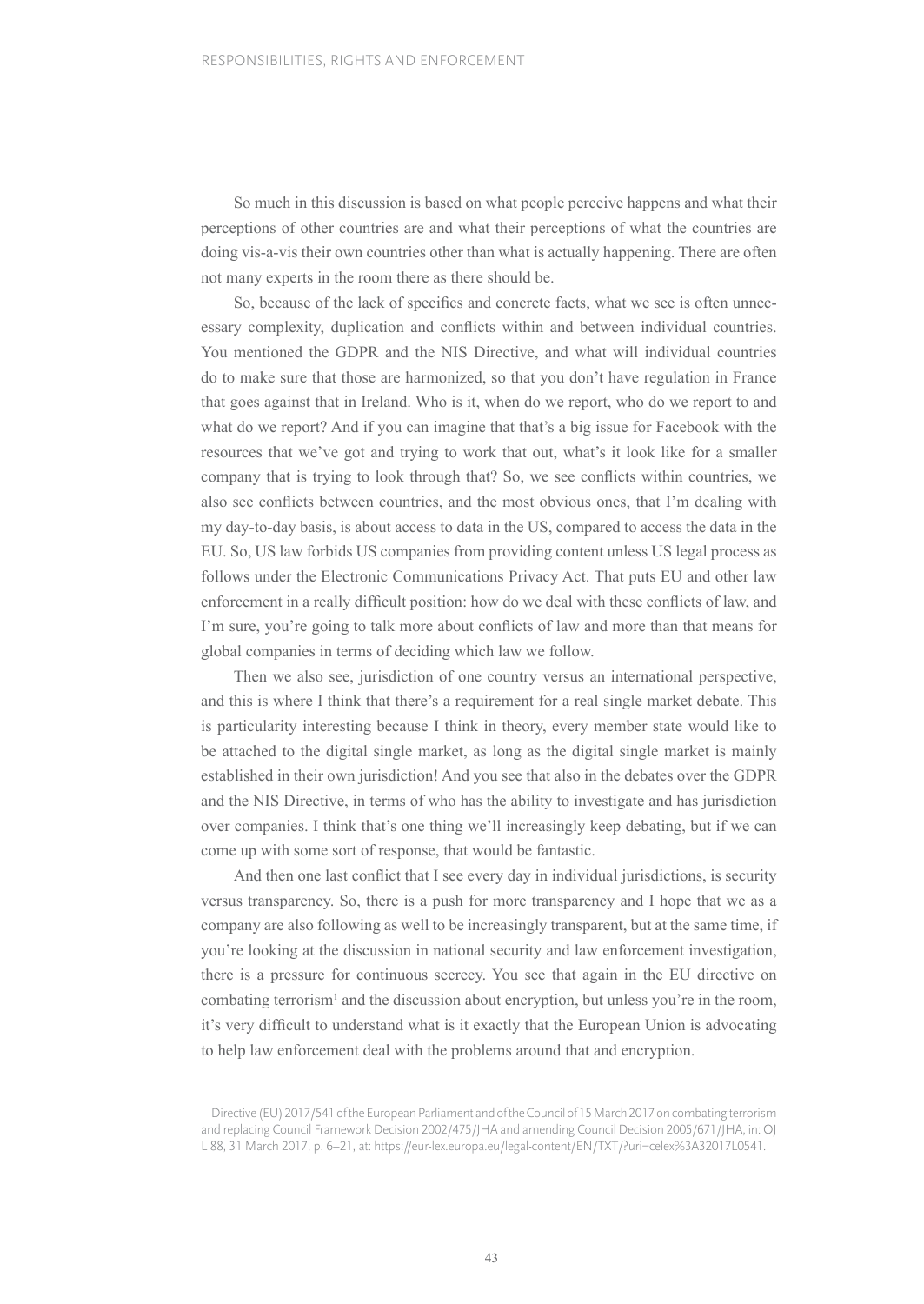So, overall what does that mean that we as companies are trying to do, and what do we see, and what was our response? I think, the first thing to say is that we in no way think that we have all of the answers on this, and it's one of the reasons why it is so fantastic to be here, to be listening to the level of debate and this is why we do things like this because it's really important for us to be listening to your voice and perspectives and what I should be responding to.

At the moment, in addition to listening, I think we have two different drivers: one is a thing that is absolutely paramount to us, is what is the best thing that we can do for the safety of our users?

Facebook itself has 2 billion users —an incredible responsibility in terms of the data that we are stewards of. With WhatsApp we've got a billion users —a huge amount of responsibility for users that are already enrolled there, that are using our services for a huge variety of different purposes, from business to personal relationships in entirely different regions around the world.

What is the best thing that we can do for the safety of our users? (I had a discussion with a German colleague recently, and it's interesting in Germany that in German there's no difference between security and safety. So, what does that actually mean for how you deal with something that has to do with security issues which are traditionally seen as, I think, more important for government compared to safety which is maybe the more of a person's own responsibility, and does that have an impact?)

Safety and security has to be a user-based approach. I would respectfully disagree with anyone saying that the user has responsibility because what we found is that responsibility can be confusing for some users. Technology changes so quickly, and I genuinely have spent a lot of time trying to think about how do we get people to take the same responsibility for their online safety and security as they do for their physical safety and security and we're not yet there. So, we are at the position that we are starting from trying to make it as easy as possible for people to know that their data is safe and that they are safe on Facebook.

Our second driver is: our responsibility to contribute to both the cyber security ecosystem and also that general security ecosystem. What can we do in terms of open-sourcing our cyber security products? What can we do in terms of sharing our knowledge of what a user-based approach means, but also, what can we do in terms of helping government understand the conflict that we are experiencing? Are some of the solutions equipped to resolving those conflicts? So, what can we do in terms of like working with the Irish government, to explain from our perspective? Where do the GDPR and the NIS Directive demand action from us and what are the complexities that we offered? And, similarly, what can we do with the European Union to help them work towards better access to law enforcement, for investigations in a way that doesn't increase conflict between laws but reduces them?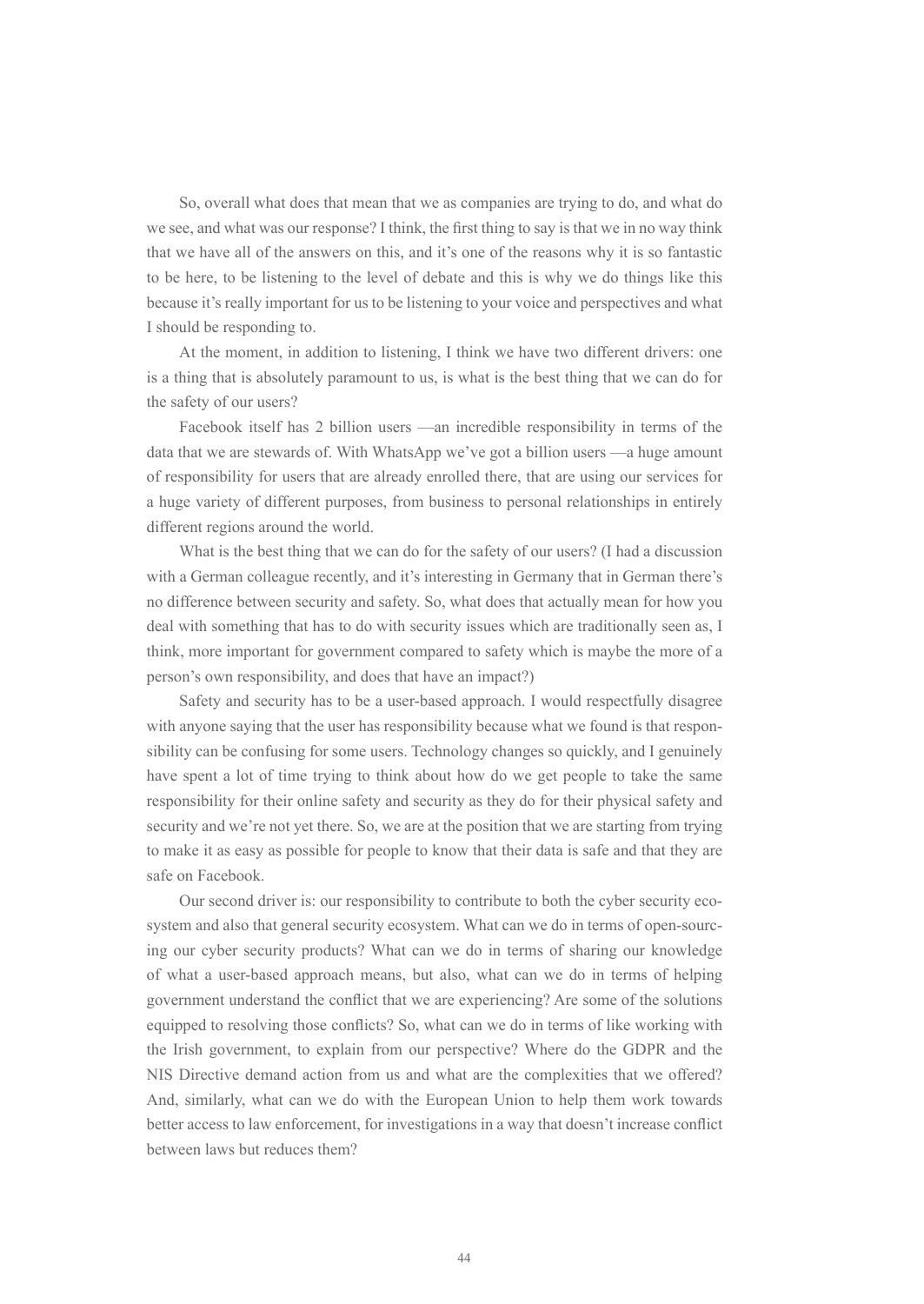In conclusion, I thought I'd end up with some of the questions that we are still collectively thinking about. Some of these are pointing to what Paul Nemitz said at the start, what is it that allows us to offer the best service for our users that takes into account the safety? What are the obligations that we should be doing, what are the best frameworks? And then too, I think, what is it that we can do to develop trust? It's a thing in this area. so I said it's based on perceptions and ideas rather than actual facts, what can we do to try and build up that trust?

We should have discussion based on facts; this is also developing trust. It's also the currency that Facebook and the other tech companies are absolutely required to offer in the services that we do.

One final comment: these are incredibly complicated and huge subject areas and I think just in the discussion that we had in the first two hours we covered vast quantities of issues. What can we do to try to break these down into very, very practical discussions that will help develop trust and come up with some of the solutions to these areas, rather than continuing what can often be too long and open-ended conversation where the solutions lie very, very far away?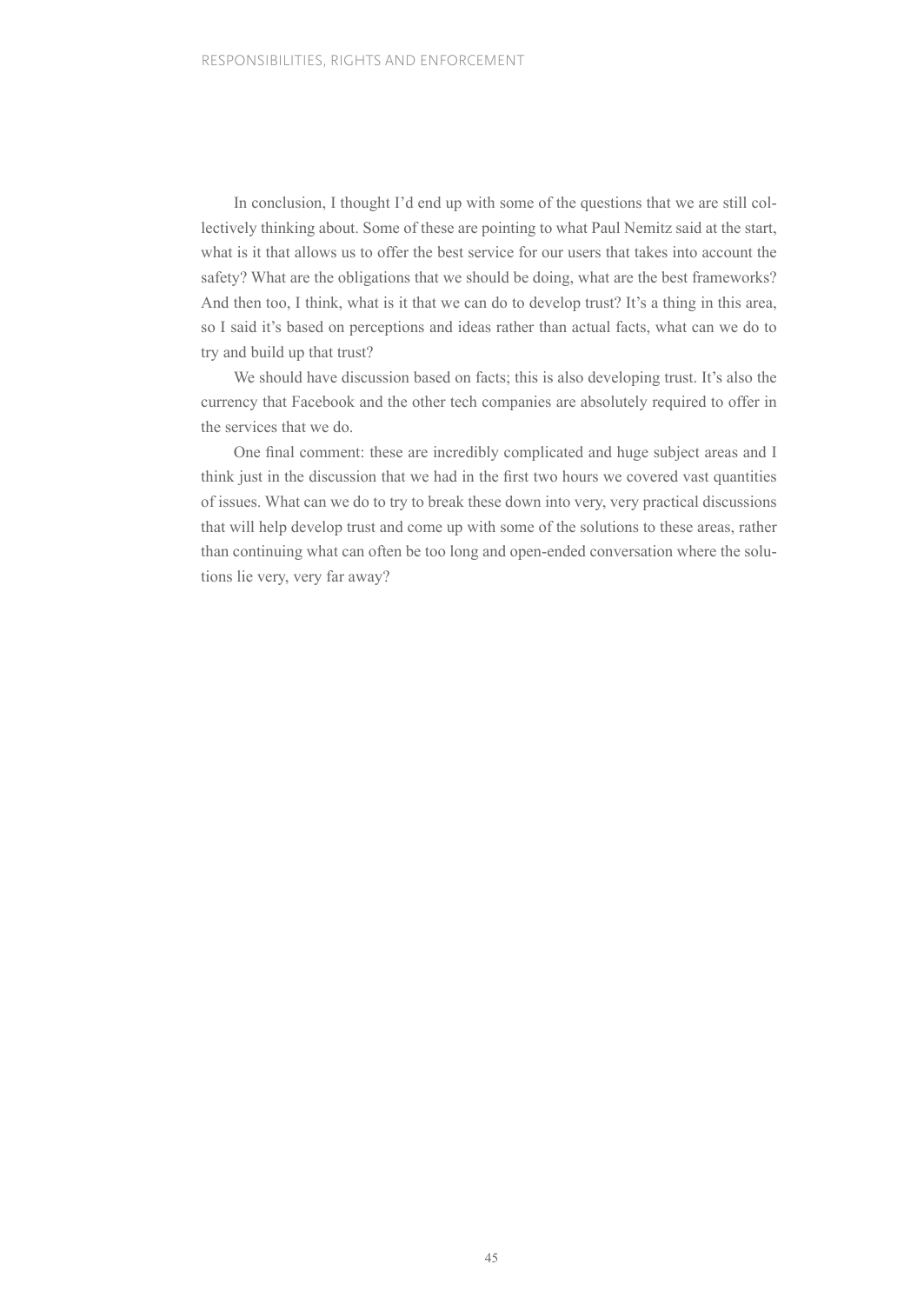### **Better intelligence oversight through technology? New perspectives on an old problem.**

**THORSTEN WETZLING**

#### **INTRODUCTION**

Modern security and intelligence services use a range of digital powers to pursue their important mandates. Some of these powers, such as the electronic surveillance of communication data or computer network exploitations, can be highly invasive and may substantially interfere with human rights. Effective checks and balances are therefore imperative in order to review the legality and propriety of the use of such powers. Independent review bodies have to be able to challenge and, where necessary, penalise their abuse.

Despite recent reforms to further professionalise national intelligence oversight frameworks in Europe and North America, effective intelligence oversight remains an ambitious, unattained and vague benchmark on both sides of the Atlantic. Oversight dynamics on the ground continue to be marred by a range of problems, including ineffective control mechanisms, regulatory capture, a lack of technological knowledge and insufficient motivation to engage persistently in proactive and unglamorous investigative review work. In addition, one can point to no-go-zones and accountability gaps in conjunction with international intelligence cooperation and the outsourcing of intelligence functions to private contractors.

It is against this backdrop that the search for oversight innovation remains important. It should not be driven by government and legislators alone. Considering how the pace of technological innovation challenges core concepts of intelligence law and oversight practice, a broader set of perspectives is now needed to identify and promote viable options for positive change.

Drawing on insights from an ongoing transatlantic project,<sup>1</sup> this text first elaborates on a few current challenges to illustrate the need for oversight innovation. Next, it points to aspects where a more systematic and creative use of technology might help oversight bodies to better address known deficits. It then sketches out a few options that may make a difference if put into practice. Whether and how this might work and whether it might encounter new problems requires further analysis and actual feedback from intelligence governance practitioners across different branches of government. This dialogue can

<sup>1</sup> For more information on the project, see [https://www.stiftung-nv.de/en/project/international-cyber-security](http://www.stiftung-nv.de/en/project/international-cyber-security-policy#drei)[policy#drei.](http://www.stiftung-nv.de/en/project/international-cyber-security-policy#drei)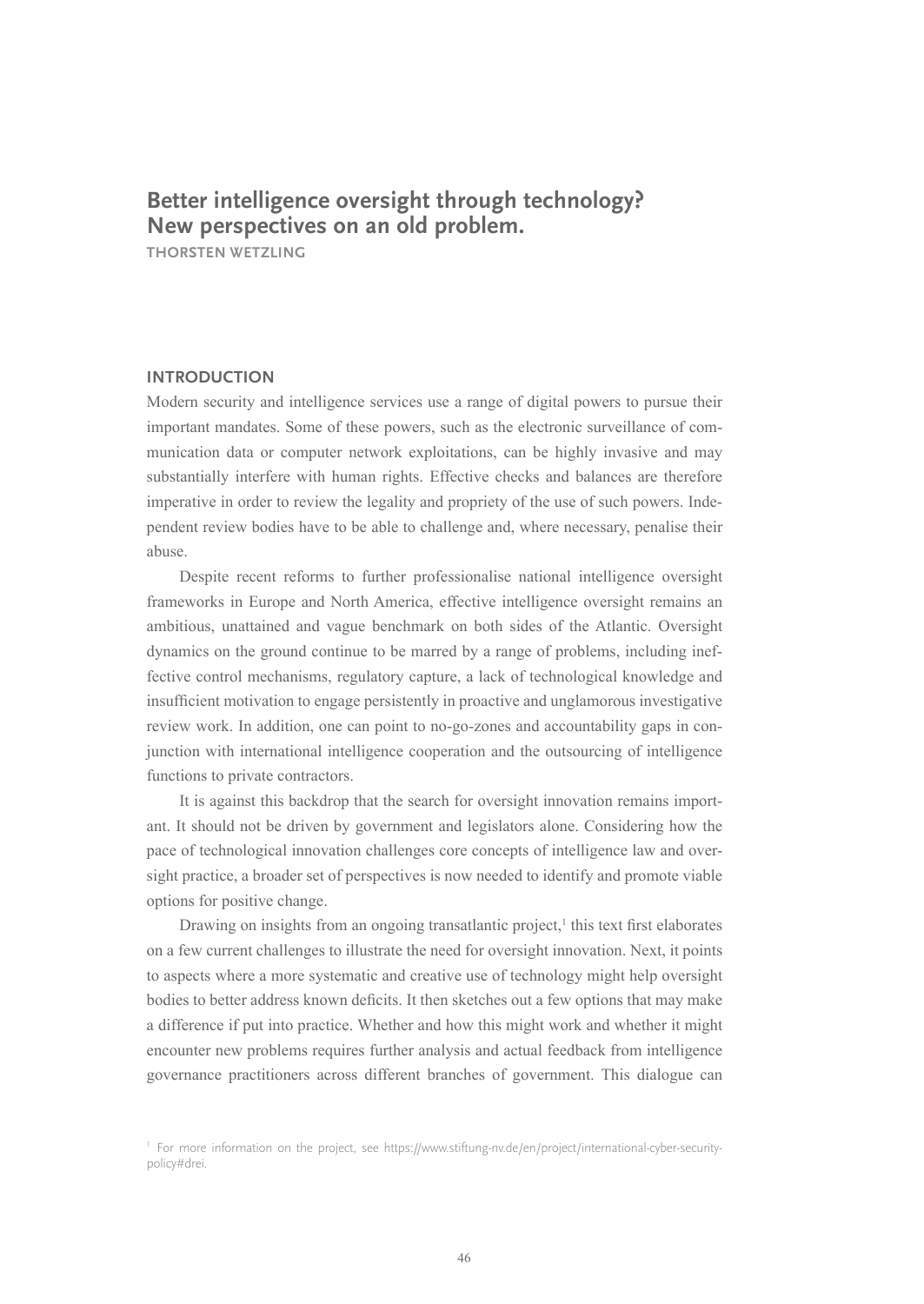obviously not be taken for granted and requires a carefully calibrated strategy of its own.2 Only with sufficient support from oversight practitioners can any of the ideas be turned into a viable technology-driven reform agenda.

#### **ON THE NEED FOR OVERSIGHT INNOVATION AND A PATH TOWARDS IT**

As the conference title rightly conveys, significant differences exist in both Europe and the U.S. as regards privacy and cybersecurity on the books and on the ground. This is certainly true also in the field of intelligence governance. There is no shortage of guiding principles and international calls for effective democratic control and independent oversight. For a recent example, consider the UN resolution on the right to privacy in the digital age: It 'calls upon all States to establish or maintain existing independent, effective, adequately resourced and impartial judicial, administrative and/or parliamentary domestic oversight mechanisms capable of ensuring transparency, as appropriate, and accountability for State surveillance of communications, their interception and the collection of personal data'.3 While it is important to regularly and visibly remind governments of the need to allow independent review of their invasive surveillance practices, the UN's call for independent, competent, informed, agile and resourceful oversight bodies has remained relatively inconclusive and as such is very convenient for Member States to support. By contrast, it is a much harder task to establish robust oversight in actual practice and to agree internationally on best practices. Recently, the international community rebuffed the UN Special Rapporteur on the Right to Privacy's attempt to establish international standards on government surveillance and human rights safeguards.4

Seeing intelligence oversight thus as an ambitious, unattained and vague benchmark, the transatlantic project mentioned above considers oversight innovation as work in progress not just for legislators and government. It seeks to bring multistakeholder expertise together in an attempt to develop pragmatic and innovative solutions to current oversight challenges. This includes regular transatlantic workshops with former oversight body representatives, telecommunication providers, academics and civil society representatives. Using collaborative work methods in carefully scripted workshops, it offers a chance to better understand the underlying factors for good or bad practices and the potential for oversight innovation, regardless of the constitutional and political differences among countries.

<sup>&</sup>lt;sup>2</sup> One such strategy, for example, is the European Intelligence Oversight Network. More information available at https://www.stiftung-nv.de/sites/default/files/eion\_project\_strategy\_brief\_0.pdf.

<sup>&</sup>lt;sup>3</sup> http://www.un.org/ga/search/view\_doc.asp?symbol=A/C.3/71/L.39/Rev.1.

<sup>4</sup> See https://www.ip-watch.org/2018/03/07/un-rapporteur-privacy-rebuffed-surveillance-oversight-negotiations/.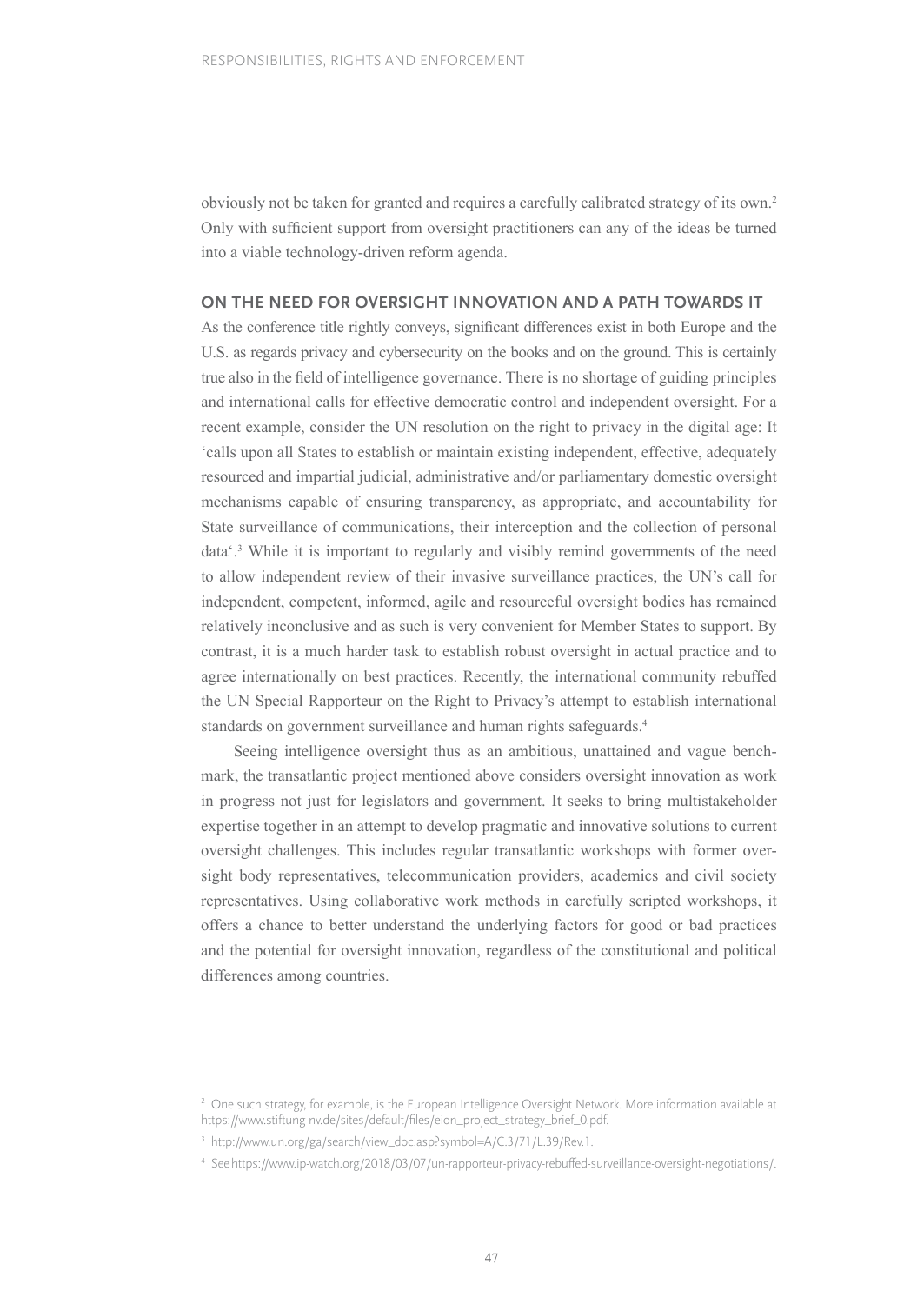As a first step, the project identified examples of post-reform oversight deficits in Europe and in the U.S. Next, the workshop participants clustered and weighed a wide range of challenges according to different parameters such as criticality. Among those challenges were secrecy and the flaccidity of some oversight members. While these are critical and unresolved aspects, the group then focused on challenges that concern access to information. More specifically, the question arose of how technology might be used to allow for a less credulous and more adversarial oversight game in the future.

#### **CURRENT AND FUTURE CHALLENGES**

In December 2016, the Bundestag passed the most comprehensive reform of intelligence legislation in over two decades. Yet many known deficits have remained in place.<sup>5</sup> For example, at present, there is hardly room, let alone sufficient resources for a rigorous monitoring of data processing through the quasi-judicial G10-Commission. Moreover, there is hardly any digital documentation that would allow individual members of the G10-Commission to review the way in which their authorisation decisions have been implemented.

By European comparison, both the Netherlands and the United Kingdom have experienced granular debates about the standards in law and in practice concerning the authorisation of bulk surveillance. Irrespective of what one makes of the authorisation standards that these countries have adopted, the equally —if not more— important safeguards concerning data handling by intelligence services remain insufficiently legislated across Europe.<sup>6</sup> How the services treat data once they have acquired it and whether their data minimisation and data deletion procedures are adequate and independently verified is a matter that requires further attention and scrutiny.

Another challenge lies in what may be called 'non-intelligence intelligence'. This includes the re-use of commercial databases for intelligence purposes. More generally, as more and more software seems to be converging across different sectors, it becomes more difficult to distinguish clearly between data-sensitive intelligence and police and military operations. By contrast, the remit of intelligence oversight bodies remains strictly tied to intelligence service activity. It is time to ask more critically what it is that oversight bodies should be reviewing and whether some of the distinctions used in national security legislation and parliament are outdated.

<sup>5</sup> For a more detailed analysis of the reform, see: T. Wetzling, Germany's intelligence reform: More surveillance, modest restraints and inefficient controls (Berlin: Stiftung Neue Verantwortung, 2017). Available online: [https://](http://www.stiftung-nv.de/de/publikation/germanys-intelligence-reform) [www.stiftung-nv.de/de/publikation/germanys-intelligence-reform.](http://www.stiftung-nv.de/de/publikation/germanys-intelligence-reform)

<sup>6</sup> For a recent review, see Q. Eijkman, N. van Eijk and R. van Schaik, 'Dutch National Security Reform Under Review: Sufficient Checks and Balances in the Intelligence and Security Services Act 2017?' (2018). Available online: https://www.ivir.nl/publicaties/download/Wiv\_2017.pdf.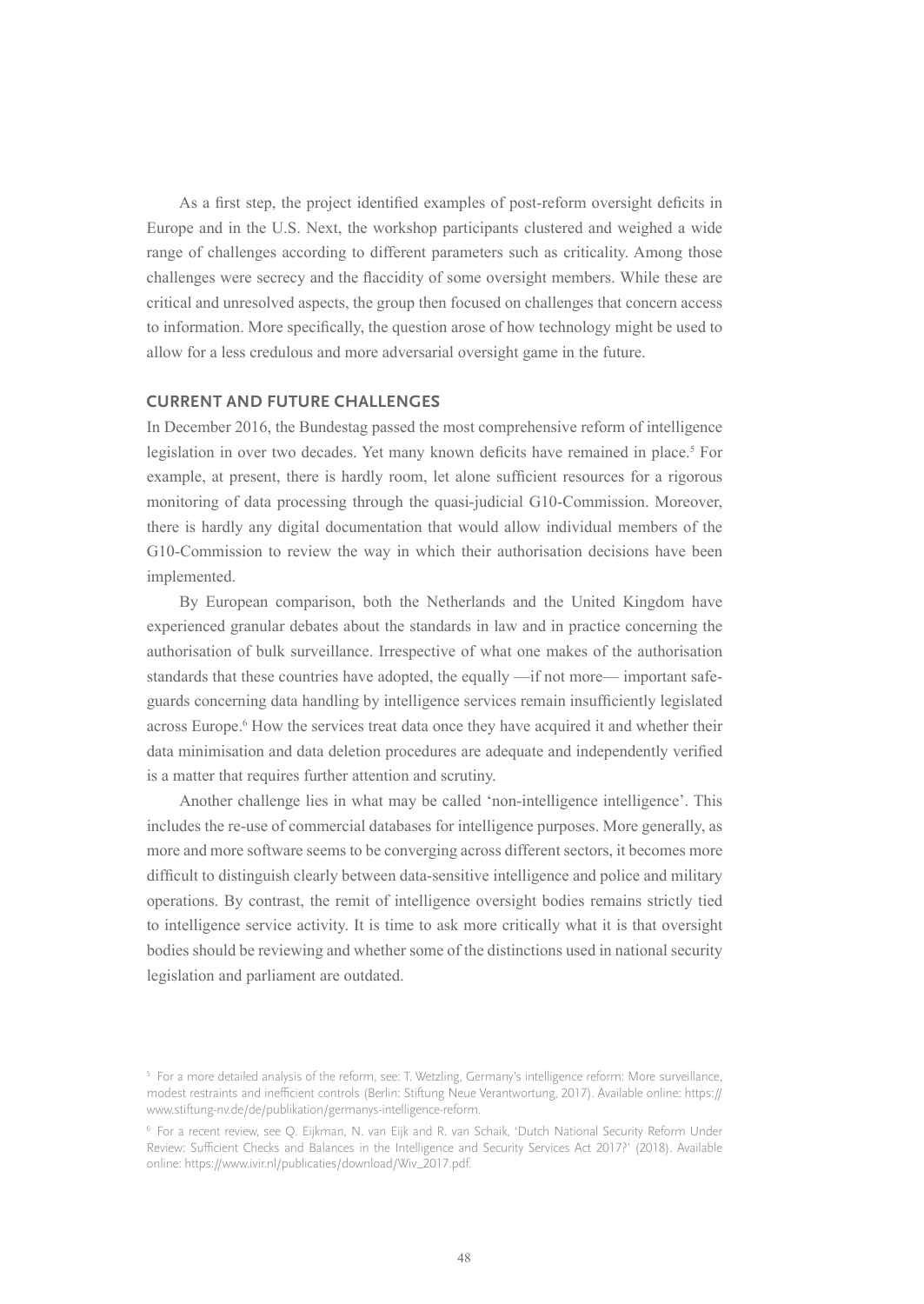Another challenge has to do with the fact that counter-terrorism and cyber security accrue different data needs. In 2015, the Bundestag added a clause to a central intelligence law that allowed non-targeted bulk surveillance to prevent hostile cyber operations against critical infrastructures. While counter-terrorism intelligence data needs were often portrayed as being kept within limits, it appears that the vigilant protection against cyber threats requires a different monitoring of electronic signals. How an individual oversight body can ensure that the interception of communications data is proportionate, given such different data needs, and how it can identify abuse has not become easier to understand.

Another aspect that can be raised to highlight current oversight problems is the insufficient regard for the summary effect of existing surveillance activities when authorising new warrants. In 2005, the German Constitutional Court coined the term 'Überwachungsgesamtrechnung'. Basically, the Court announced that individual authorisation decisions rarely take into account the total sum of existing surveillance measures. It would indeed be beneficial to future intelligence governance if the authorisation of warrants had to be made in full cognisance of other active measures. This idea has not resonated enough among security circles. At the time that the G10 Commission or the FISA Court is being asked to authorise an individual surveillance warrant, do they arrive at that decision with sufficient knowledge of other existing surveillance measures that are being run for the same purpose? At present, the reviewers will only assess the merits of a warrant on an individual basis. Here it might be possible to visualise some form of surveillance warrant that would in future help overseers to determine the need for more surveillance.

#### **POTENTIAL TECHNOLOGICAL SOLUTIONS?**

These are only some of the challenges that have come up in the ongoing project work.<sup>7</sup> As concerns potential legislative or technological solutions to better address some of these challenges, we have begun to search for ways in which judicial overseers can be empowered with readily accessible information on the totality of existing surveillance measures at the time when they are deciding whether or not to authorise new warrants. Here one needs also to discuss whether this should only concern the information on existing measures by national security services or whether the growing density of existing European counter-terrorism databases can also be added to a potential visualisation tool.<sup>8</sup>

<sup>7</sup> For a more comprehensive overview, see: T. Wetzling, Options for more effective intelligence oversight. (Berlin: Stiftung Neue Verantwortung, 2017).

<sup>8</sup> H. Busch and M. Monroy, 'Counter-terrorism and the inflation of EU databases' (2017). Available online at https://digit.site36.net/2017/05/23/counter-terrorism-and-the-inflation-of-eu-databases/.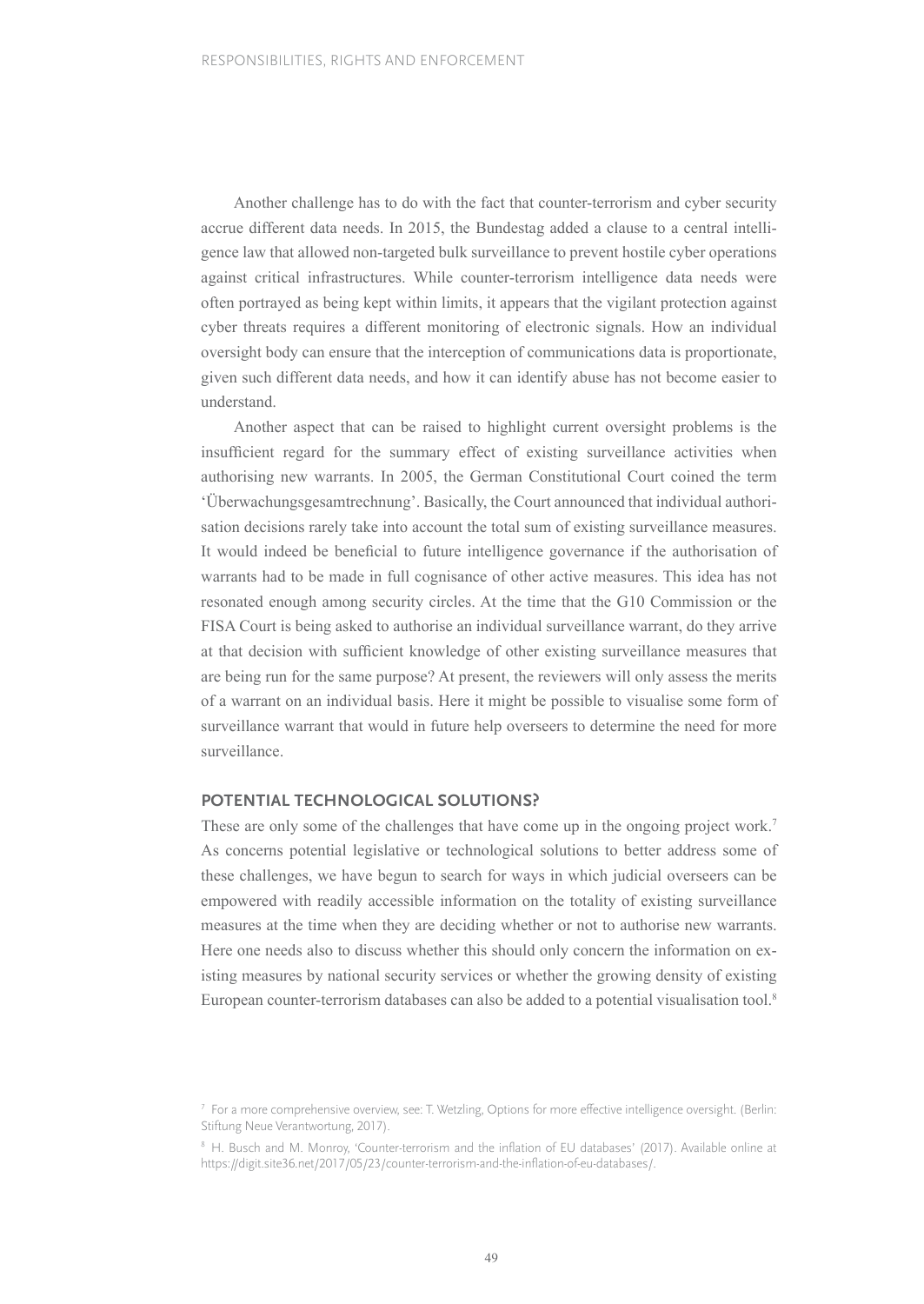Another idea by a group member was to establish authorised third-party time-stamping services for warrants and the publication of cryptographic fingerprints for such information. This would address some of the current deficits in the ex-post control of individual surveillance measures because it would allow reviewers to link the activities to an existing warrant and see whether the activities have been compliant with the warrant or not. Any deviation of data acquisition (e.g. a different telecommunication net or a longer duration) could thus be detected without revealing critical information.

Another idea that has come up is to find a way to better quantify intrusion. We need new instruments to unpack and evaluate the privacy intrusion of data processing tools. The majority of laws regulating the use of SIGINT techniques are predicated on a two-stage authorisation framework —an initial sign-off for large-scale access, and a second authorisation process when an intelligence officer wishes to view or analyse the collected information (usually only required if viewing a particular citizen's material). This authorisation model often fails to take into account interference with rights in between these two stages caused by the use of data processing and analytical techniques. These include the use of speaker recognition, emotion detection, language identification, content summarisation, link analysis as well as automatic enrichment of material, and the processing of material creating query-focused datasets. As these techniques become more widespread, a common understanding of how and where privacy intrusion occurs and is impacted will be essential to ensure that a rights-compliant and appropriate framework exists (both in internal agency policy and in statute). Opportunities to attempt to quantify this intrusion could also provide critical data to overseers, and methods to model various intrusion points could help provide some means of measuring exactly to what extent an individual privacy is being interfered with.

Another way forward would be the installation and independent certification of oversight interfaces. There are backend interfaces for the law enforcement community, but there is no such direct access for oversight bodies. Some European countries such as Norway or the Netherlands have given independent oversight bodies almost exclusive access to the online directories of intelligence service databases. One could think about requiring manufacturers to build in standardised, independently controlled interfaces at interception point (i.e. at an internet hub such as the Frankfurt-based DE-CIX) to better comprehend the acquisition practice of the intelligence services and to evaluate the practical necessity of the enormous amount of data held.

Also, as regards the data minimisation process, some countries have publicly revealed their elaborate filter systems that are being put in place to adhere to different data protection standards for national and non-national data. Provided an independent verification of the filtering process could be achieved, one could run so-called 'sock puppet audits' on the system. It would allow the review body to test the performance of the filtering process by entering false data into the system and see if the filters were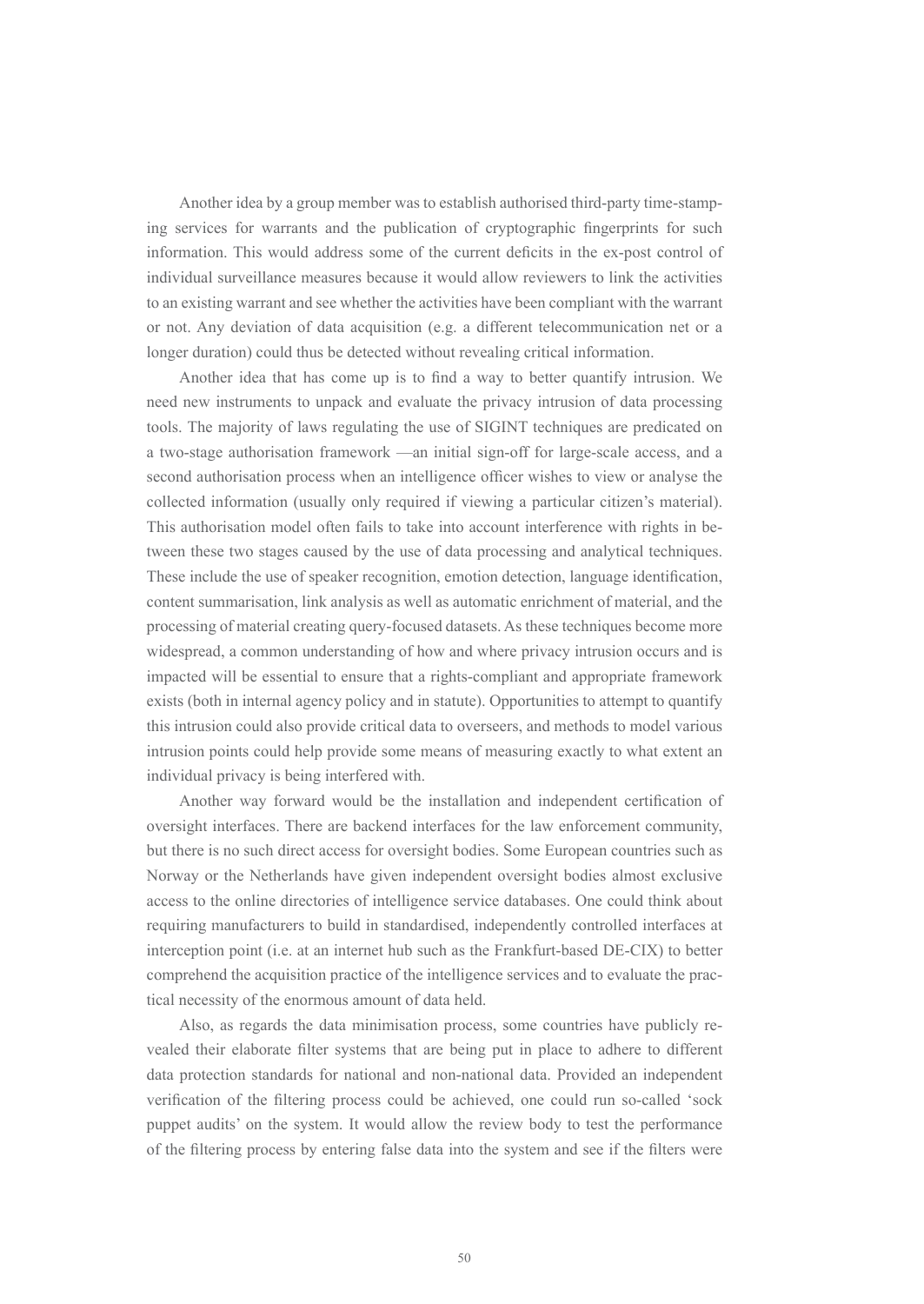able to identify such an irregularity. This ties in with questions regarding the design, performance and transparency of control algorithms.

#### **CONCLUSION**

What can make the threat of defunct intelligence oversight loom less large? To alleviate existing capacity problems, it is time to think more creatively about how technology can be designed and deployed to better serve the overseers' needs. As intelligence and security services are pioneering digital tools for their work, it might seem as too obvious a solution to also apply advanced technological tools from the overseers' end. However, this is at present generally not happening, even though some oversight bodies might be currently experimenting with different types of solution.<sup>9</sup> More research and open dialogues are clearly necessary so that viable technological solutions can be identified and combined with better training of the overseers in combination with properly staffed and robust secretariats with legal, political and technical expertise.

<sup>9</sup> K. Otter Olsen, 'De hemmelige tjenestenes tekniske kapasiteter – kontrollutfordringer' (Annual EOSconference, Oslo, 5 April 2017). See also M. R. Koot, 'Dutch Review Committee on the Intelligence & Security Services (CTIVD) to (self-)assess effectiveness of lawfulness oversight re: large-scale & data-intensive spying' (2017). Available online at [https://blog.cyberwar.nl/2017/04/dutch-review-committee-on-the-intelligence-security](http://blog.cyberwar.nl/2017/04/dutch-review-committee-on-the-intelligence-security-services-ctivd-to-self-assess-effectiveness-of-lawfulness-oversight-re-large-scale-data-intensive-a)[services-ctivd-to-self-assess-effectiveness-of-lawfulness-oversight-re-large-scale-data-intensive-a/.](http://blog.cyberwar.nl/2017/04/dutch-review-committee-on-the-intelligence-security-services-ctivd-to-self-assess-effectiveness-of-lawfulness-oversight-re-large-scale-data-intensive-a)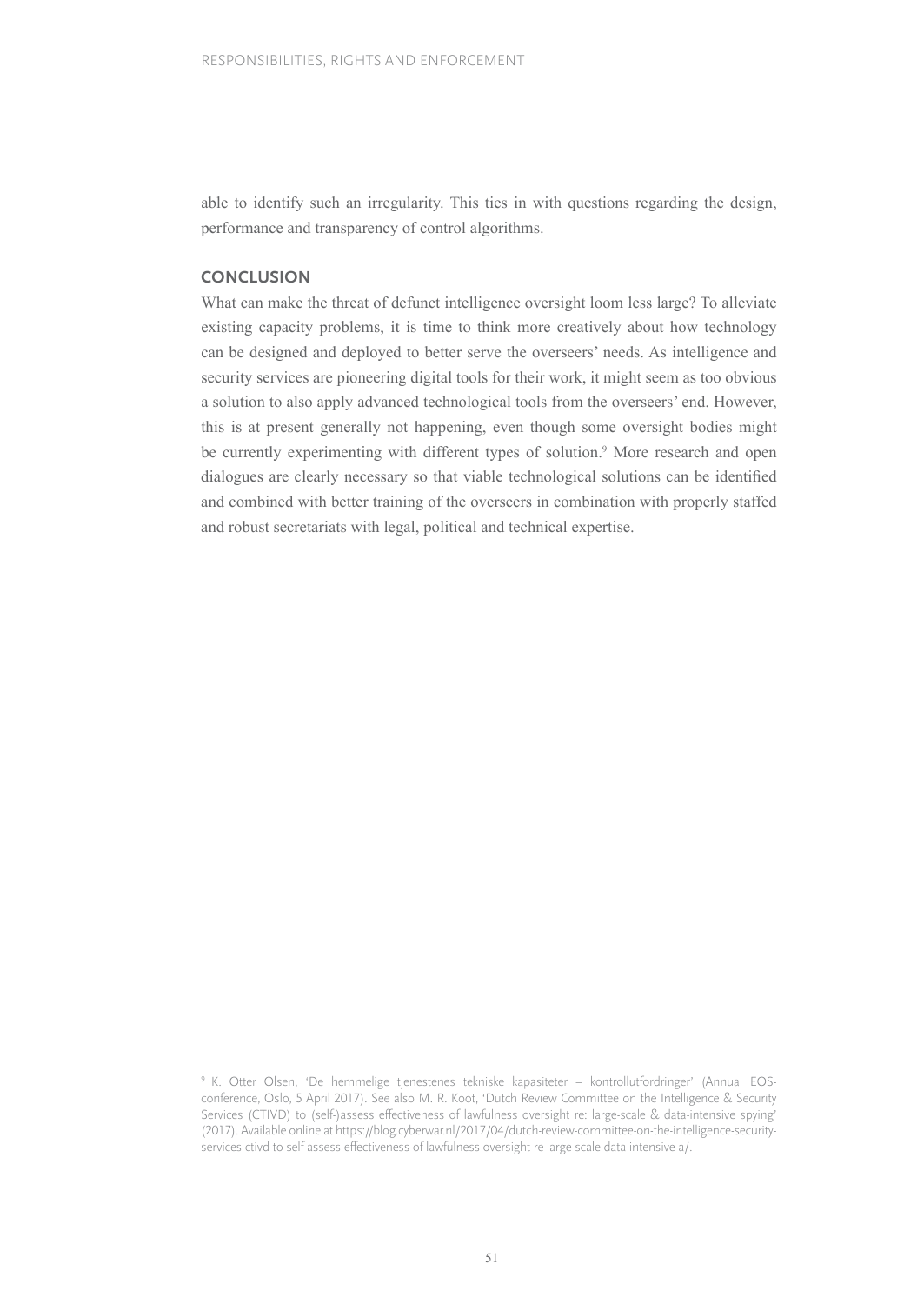## **Discussion: Law Enforcement, Intelligence and Jurisdiction: Approaches and Conflicting Interests in a Transatlantic Perspective**

**MARIE-CHRISTINE DÄHN**

The second block of the conference's first session aimed at analysing regulatory approaches as well as conflicting interests in the area of law enforcement, intelligence, and jurisdiction from a transatlantic perspective. Gail Kent, Thorsten Wetzling, and Mark Lange provided the initial input presentations. The most important aspects dealt with in the subsequent discussion were the localisation of data, the movement of data, and the role fundamental rights play from a legal perspective. Furthermore, practical problems of law enforcement and the influence of court rulings were debated.

The first issue discussed was the normative implication of data localisation as a defense against security and privacy threats. Data localisation is a policy or regulatory approach that requires that citizens' data should be processed within the national borders of a country. This could, as critics emphasised, lead to a so-called 'balkanisation of the internet'. However, the participants remarked that localisation comes at a cost, while it is unclear what these costs are in general and, more specifically, what costs companies have to bear in order to stay in the market when data localisation is applied. China served as an example of a country where data is systematically localised: the servers there are basically inaccessible from other countries. Shifting the focus to the EU, one participant argued that companies can indeed still move data around in Europe, so data is not generally kept exclusively within national borders. In contrast, there are many attempts to localise data by states around the globe. In the case of Europe in particular, it has to be kept in mind, as a discussant remarked, that Europe only engages in conditional data localisation since it merely demands a similar level of data protection at the target location. By extension, it remains disputed whether the GDPR constitutes a case of data localisation.

Returning to the original question, the participants weighed the pros and cons of data localisation. One primarily technical advantage that has been highlighted is the reduced latency if a local data centre is established. Moreover, the data stored and processed locally can potentially be better controlled and secured. Contrary to this, the objection has been raised that data stored locally is not necessarily more secure as cyber security and data protection dangers and risks are often global in nature, and cyber attacks can be directed at national servers as well. At the same time, concerns are also raised about the possible surveillance of users. For companies, a major problem emerging from data localisation is that it might hinder foreign investment and create barriers because opera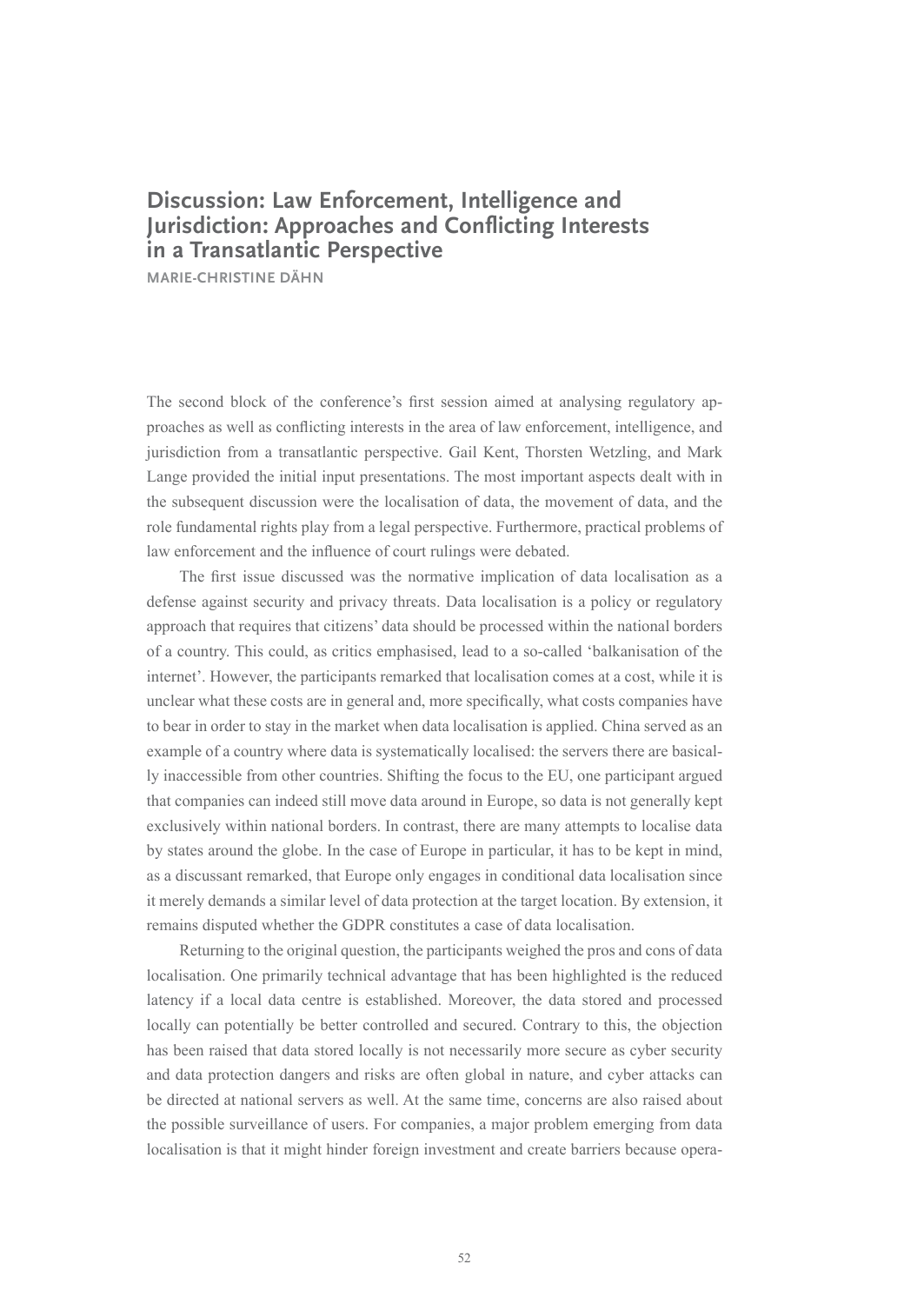tions could become more complicated and costly. An important aspect —often neglected in the debates but emphasised by one participant— is that data is not just a tradeable commodity; it concerns the lives of people. Hence, this discussant added that data should always travel with protection, whether it is within a state or across borders.

Later, the focus of the debate shifted towards privacy. One participant particularly emphasised the more basic distinction between privacy as a subjective fundamental right and privacy as an objective value. This aspect has been discussed mainly with regard to law enforcement and intelligence agencies. It has been noted that the different understandings of privacy also reflect different understandings of the harm posed by surveillance or the use of data in criminal investigations. Consequently, some discussants highlighted the fact that there will not be a general solution to all the pressing problems attached to the divergent positions, but that specific solutions for specific problems can and will be found. Criticism has been raised, however, regarding the overall focus of the law enforcement debate. The participants remarked that there is a bias in the European viewpoint towards the British and German perspective and that more time should be taken to take a closer look at, for instance, Hungarian, Polish, or Spanish experiences and cases. A European discourse has to include the positions and interests of actors in all countries of the Union. Such different approaches with respect to distinct EU Member States can also be recognised in the case law of European courts. In this regard, one participant provided the example of the European Court of Human Rights (ECtHR), which has repeatedly ruled that Eastern European countries' surveillance laws impinge on the right to privacy (European Convention on Human Rights Art. 8), while some Western European countries' surveillance laws have just recently reached the court.<sup>1</sup> Across these differences, the participants outlined that it is important to determine how regulation on protection and rights could be formulated in a manner that every European Member State and its citizens know what their rights actually are.

<sup>1</sup> One possible reason for this dissimilar development might be that constitutional courts in Western European countries often solve cases at the national level and that their rulings are perceived to be more legitimate than in Eastern European Member States. The UK is an exception where complaints are also often brought before European courts. One example of legal complaints being solved at the national level before being referred to the European level is Germany. In 1984, on 20 June, a constitutional complaint reached the Federal Constitutional Court, which ruled that it is unjustified to restrain the confidentiality of mail and telecommunications by imposing surveillance measures for internal security purposes. This was continued with regard to the Federal Intelligence Service, in the Constitutional Court's ruling of July 14 1999. Here it was decided that while Art. 73 No. 1 of the Basic Law grants the Federal Intelligence Service the right to collect, utilise, and transmit telecommunications data, it is still bound in that by Art. 10 of the Basic Law, from which it follows that the use of such data is restricted to the purposes for which they were collected. Finally, on 27 February 2008, the Federal Constitutional Court ruled on the guarantee of confidentiality and integrity of information technology systems. In this regard, the Court stressed that the secret infiltration of an information technology system has to be restricted principally by judicial order. A law authorising such an intervention has to include provisions which protect the core areas of private life. In these three instances, a constitutional court ruled on surveillance issues at the national level and solved them without referring to the European courts. However, that does not mean that references to the ECtHR in such matters are excluded in the future.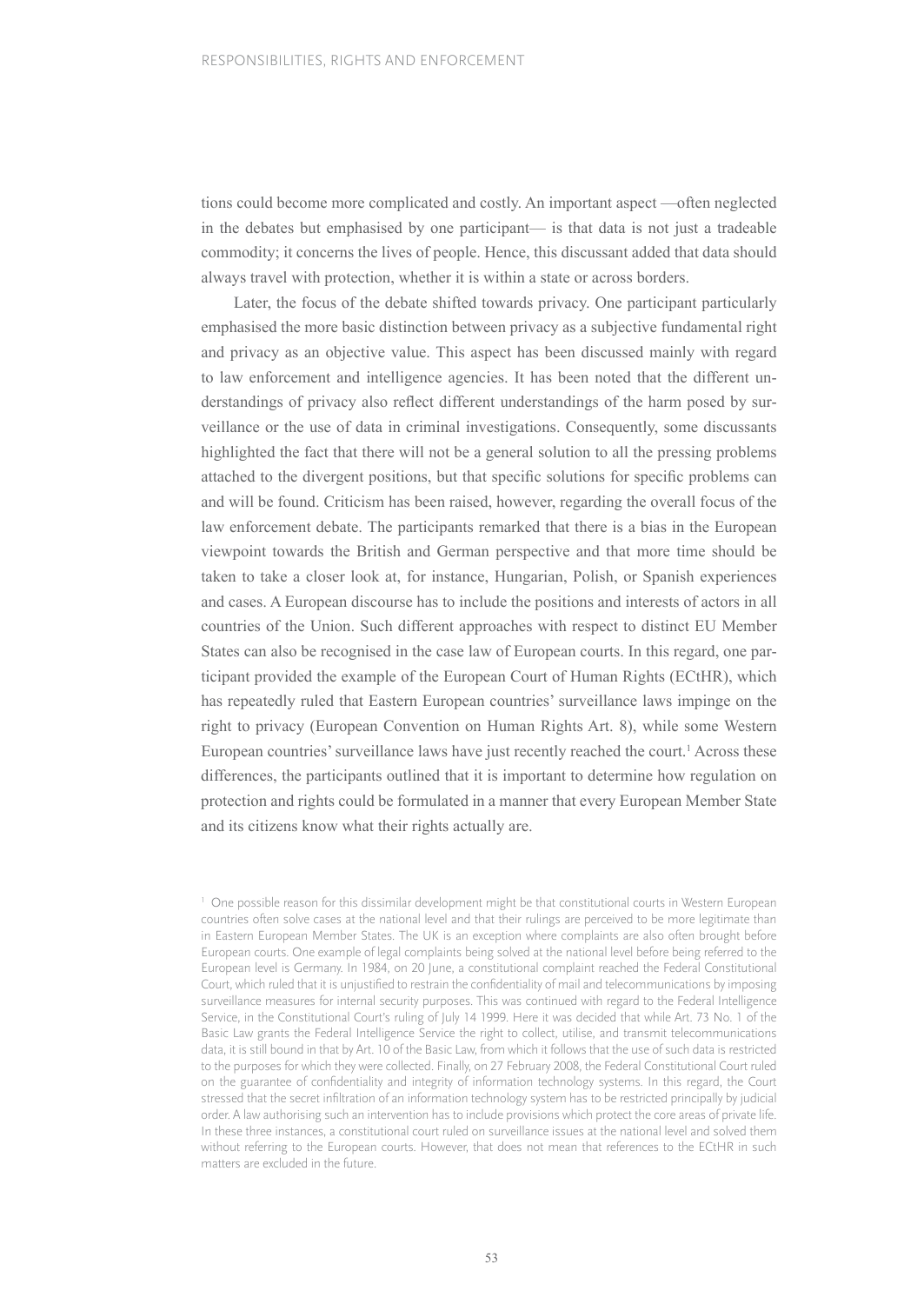As has been touched upon above, case law created by courts plays a key role in defining rights and jurisdictions. The current Microsoft and Google cases in particular received much attention from the discussants. The United States v. Microsoft Corp. case fell into the 2017-2018 term of the U.S. Supreme Court. On April 17 2018, the Court decided that the case be dismissed as moot since the new Clarifying Lawful Overseas Use of Data Act (CLOUD Act) had come into effect and the new warrant resulting from it replaced the old warrant of the Microsoft case. Nevertheless, the case raised important questions regarding the handling of data in law enforcement. Initially, Microsoft refused to disclose e-mails stored in an account in Ireland to U.S. law enforcement authorities in 2013. The legal foundations of this case, set up under Section 2703 of the Stored Communications Act, can be interpreted disparately. While the New York District Court ruled that this Act does not include territorial limitations of application, the United States Court of Appeals for the Second Circuit (case 14-2985) decided that there are limitations and that Microsoft was not bound to hand over e-mail data to the U.S. government which was exclusively stored on servers outside the U.S.. Regarding the location of the data, it has been argued that Microsoft migrated the data to their users' needs as indicated by their territory. Microsoft referred to the Mutual Legal Assistance Treaty (MLAT) between the U.S. and Ireland and argued that the U.S. government should turn to the Irish authorities with its request. MLATs are agreements between two or more countries specifying how to handle the exchange of evidence between them in an instance of law enforcement. The issue of transborder law enforcement access has become important not only in the present Microsoft case, but also in the Google case. In 2017, Google was ordered by a U.S. judge to hand over e-mail data to the U.S. authorities for legal investigation (In re: Search Warrant No. 16-960-M-01 to Google). Like Microsoft, Google refused to comply. Contrary to the Microsoft case, and despite the case also being filed under the Stored Communications Act, a U.S. judge in Philadelphia decided that Google had to comply with the FBI's search warrant. However, referring to press records, one participant added that Google intends to appeal the judgment, especially in the light of the Microsoft case. As can be seen from both cases, the actual location of data significantly influences which rules are applicable, while at the same time it shows the very contestedness of this issue and the need for further clarification and interpretation. One of the main questions remaining is when to classify data as extraterritorial and what follows from that. Nevertheless, at the end one participant reminded the conference that this is not solely a U.S. issue because, for example, the Investigative Powers Act of the United Kingdom, passed in 2016, gives its intelligence services wide-ranging surveillance powers —exactly like those which the U.S. agencies have tried to use in the Microsoft case. What becomes clear in this, however, is that the issues arising from this topic are not restricted to one country and have to be approached jointly in order to provide clarity.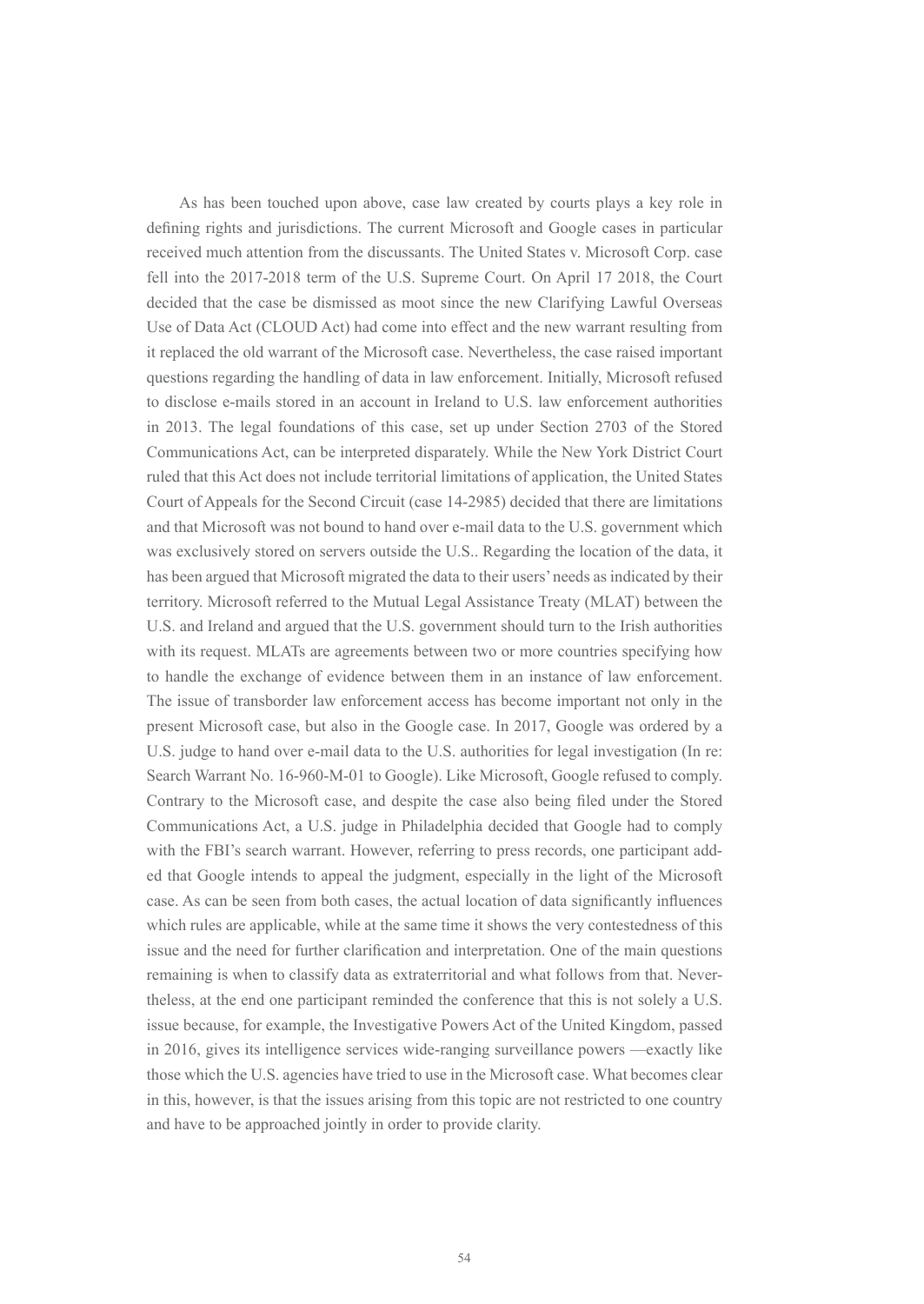# **LOOKING FOR COMMON GROUND IN A GLOBAL PERSPECTIVE**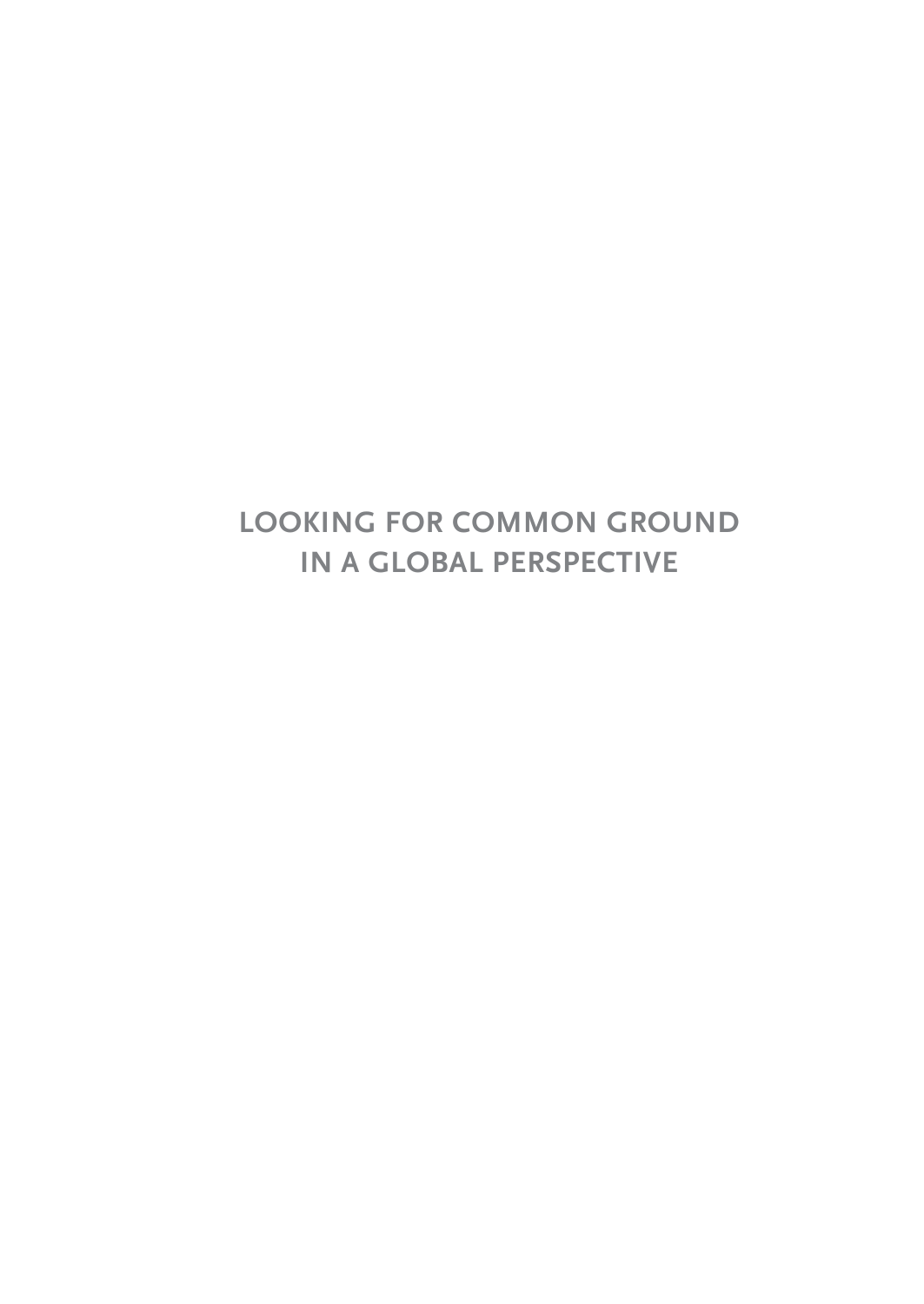## **GDPR, Privacy Shield and the Framework Agreement: The EU Perspective**

**KAI VON LEWINSKI**

#### **PERSONAL DATA, COMMON GROUND, DIFFERENT VIEWS**

The EU has established the common market (Article 3[3] TEU) and provides an area of freedom, security and justice (AFSJ; Article 3[2] TEU, Articles 67–89 TFEU) for its Member States and citizens. In this capacity, the EU has introduced a common data protection (law) standard within the Union. This was originally implemented by the Data Protection Directive 95/46/EC in 1998 and has been brought up to date by the General Data Protection Regulation (EU) 679/2016, which comes into effect in May 2018.

The U.S. legal system is based on the same Western values and has the same background as the European one, as it focuses on the individual (and not a group or society as a whole). Nevertheless, U.S. privacy legislation has a different approach towards the protection of personal data and privacy. This is usually put into a nutshell by the contrasting concepts of 'freedom' or 'liberty' on the U.S. side and 'dignity' on the EU side,<sup>1</sup> or by framing the U.S. approach as 'harm-based' and the European approach as 'rights-based'2 . It can be said with a reasonable amount of simplification that U.S. privacy legislation is considered to be more favourable and less restrictive to data processors.

Such differing forms of regulation would be perfectly fine if they did not apply to data. It is the nature of data to flow. And since they flow around the world, data do not stay within the spatial scope of application of a certain legislation (here: the EU legislation). And, eventually, they may flow to the United States. This undermines the (effectiveness of) EU data protection and it puts EU data service providers and processors at a disadvantage compared to their U.S. competitors.

#### **PRIVACY SHIELD ON THE BOOKS**

The challenge, especially for the European Union, has been —and still is— to square the triangle of maintaining and enforcing EU data protection standards while not being able to persuade or force the U.S. to adopt standards of data protection which are adequate for Europeans and not blocking transatlantic data flow.

<sup>&</sup>lt;sup>1</sup> J Whitman, 'The Two Western Cultures of Privacy - Dignity versus Liberty' (2004) 6 Yale Law Journal, 1153, 1161; see also, with an empirical approach, K Bamberger and D Mulligan, Privacy on the Ground: Driving Corporate Behavior in the United States and Europe, Cambridge, Massachusetts, MIT, 2015, and K Bamberger, 'Privacy on the Books and on the Ground' (2010) 63 Stan. L. Rev. 247.

<sup>2</sup> For an attempt to amalgamate the two concepts see R Poscher, 'The Right to Data Protection. A No-Right Thesis' in: R A Miller (ed), Privacy and Power, Cambridge, Cambridge University Press, 2017, 129, 133 et seq.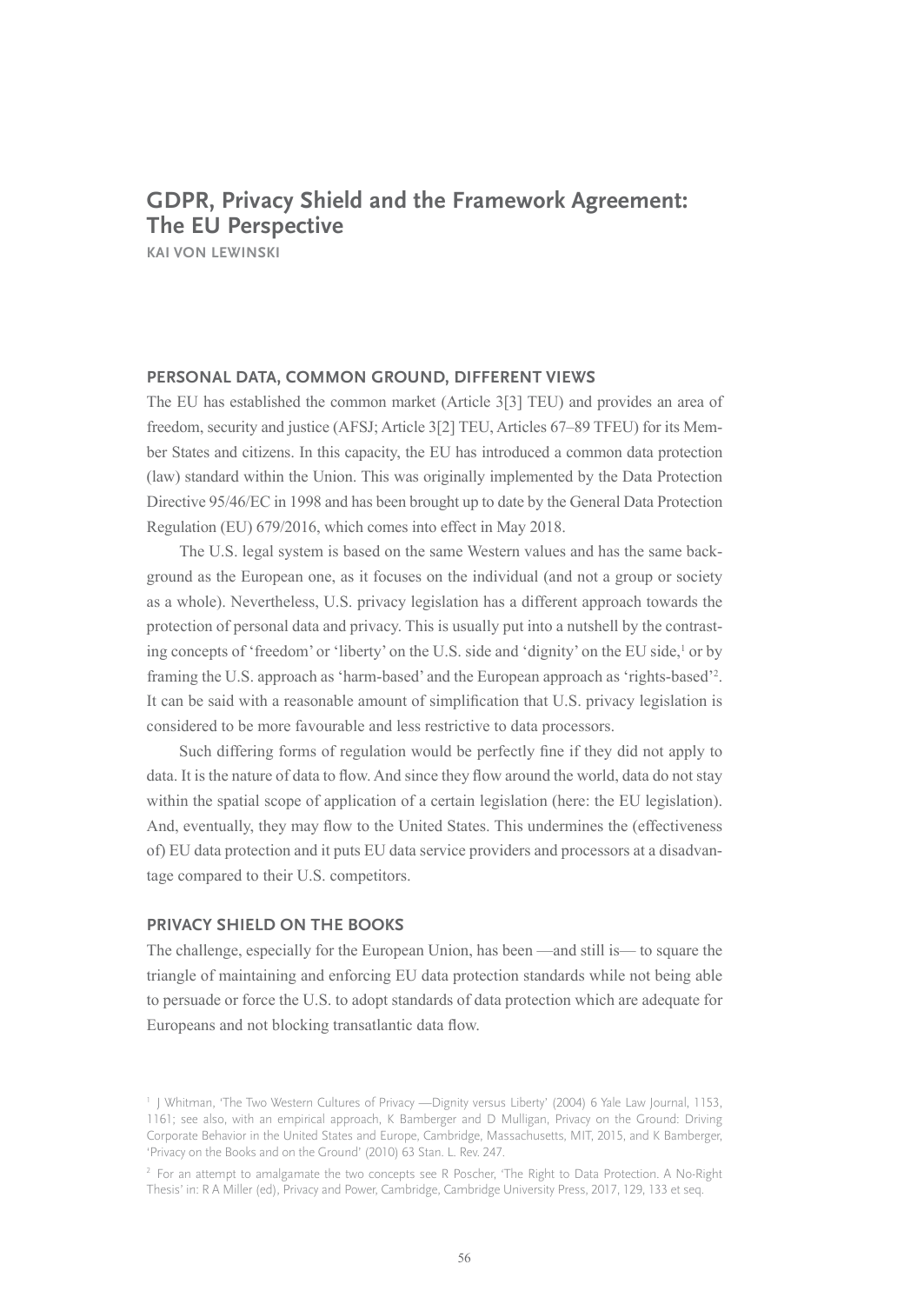A whole set of instruments in European data protection law<sup>3</sup> addresses this issue: most important are consent (Article 49[1][1][a] GDPR), exceptions by law (Article 49[1] [1][b–g] GDPR), and approval by data protection authorities (Article 49[3] GDPR). Special constellations are addressed by specific sets of rules, e.g. air travel by the PNR agreement<sup>4</sup> and banking by the SWIFT agreement.<sup>5</sup>

Because none of these instruments suits the vast streams of personal data flowing across the Atlantic, the 'Safe Harbour'6 was introduced. It modified the general rule of EU data protection law that the exportation of personal data is not allowed if an adequate level of data protection is not guaranteed in the destination country (originally Articles 25, 26 DPD; today Articles 44–50 GDPR). Under the Safe Harbour regime, it was possible to export data to the United States if the data importer had signed up to the Safe Harbour principles. These principles consisted of material standards for the processing of personal data, data subjects' rights and enforcement procedures by U.S. authorities7 (namely the FTC and the Transport Authority). The self-certification process, in particular, and a 'check the box' mentality towards the specified Safe Harbour principles<sup>8</sup> came in for heavy criticism.9

The Safe Harbour solution was legally challenged by the data protection activist Maximilian Schrems in his crusade against Facebook.10 In a strict sense only for formal reasons, the ECJ declared Safe Harbour 'closed'.11

But soon 'Safe Harbour' was reopened under the new name of 'Privacy Shield'. The material standards and data subjects' rights have remained basically unchanged compared to Safe Harbour.12 The main difference is that obligations on companies have been strengthened, a more robust enforcement as well as more safeguards with regard to U.S. government access to data have been provided, and more adequate mechanisms for dispute resolution have been established.<sup>13</sup>

<sup>6</sup> European Commission Decision 2000/520/EC.

<sup>8</sup> See R Weber, 'Transborder data transfers: concepts, regulatory approaches and new regulatory initiatives' (2013) 2 IDPL, 117, 126.

<sup>9</sup> Summarised by D Greer, 'Safe Harbor —A Framework that Works' (2011) 3 IDPL 143, 145.

<sup>10</sup> Brief portrait in F.A.Z. [Frankfurter Allgemeine Zeitung], 26.01.2018, 8.

<sup>11</sup> ECJ, Case C-362/14; N Cohen, 'The Privacy Follies: A Look Back at the CJEU's Invalidation of the EU/US Safe Harbor Framework' (2015) 3 EDPL, 240 et seq.

<sup>12</sup> M Schrems, 'The Privacy Shield is a Soft Update of the Safe Harbor' (2016) 2 EDPL, 148 et seq.

<sup>13</sup> Cf. European Commission, Report from the Commission to the European Parliament and the Council on the first annual review of the functioning of the EU–U.S. Privacy Shield, COM(2017) 611 final, 2; in more detail see K Daugirdas and J D Mortenson, 'Contemporary Practice of the United States Relating to International Law' (2016) 4 American Journal of International Law, 347, 360–368.

<sup>&</sup>lt;sup>3</sup> Cf. F Boehm, 'Assessing the New Instruments in EU-US Data Protection Law for Law Enforcement and Surveillance Purposes' (2016) 2 EDPL, 178–190.

<sup>4</sup> Cf. C Casagran, 'The Future EU PNR System: Will Passenger Data Be Protected?' (2015) 3 European Journal of Crime, Criminal Law and Criminal Justice, 241 et seq.

<sup>5</sup> Cf. V Pfisterer, 'The Second SWIFT Agreement Between the European Union and the United States of America —An Overview' (2010) 11 German Law Journal, 1173 et seq.

<sup>7</sup> See European Commission Decision 2000/520/EC, Annex I 'List of U.S. Statutory Bodies Recognized by the European Union'.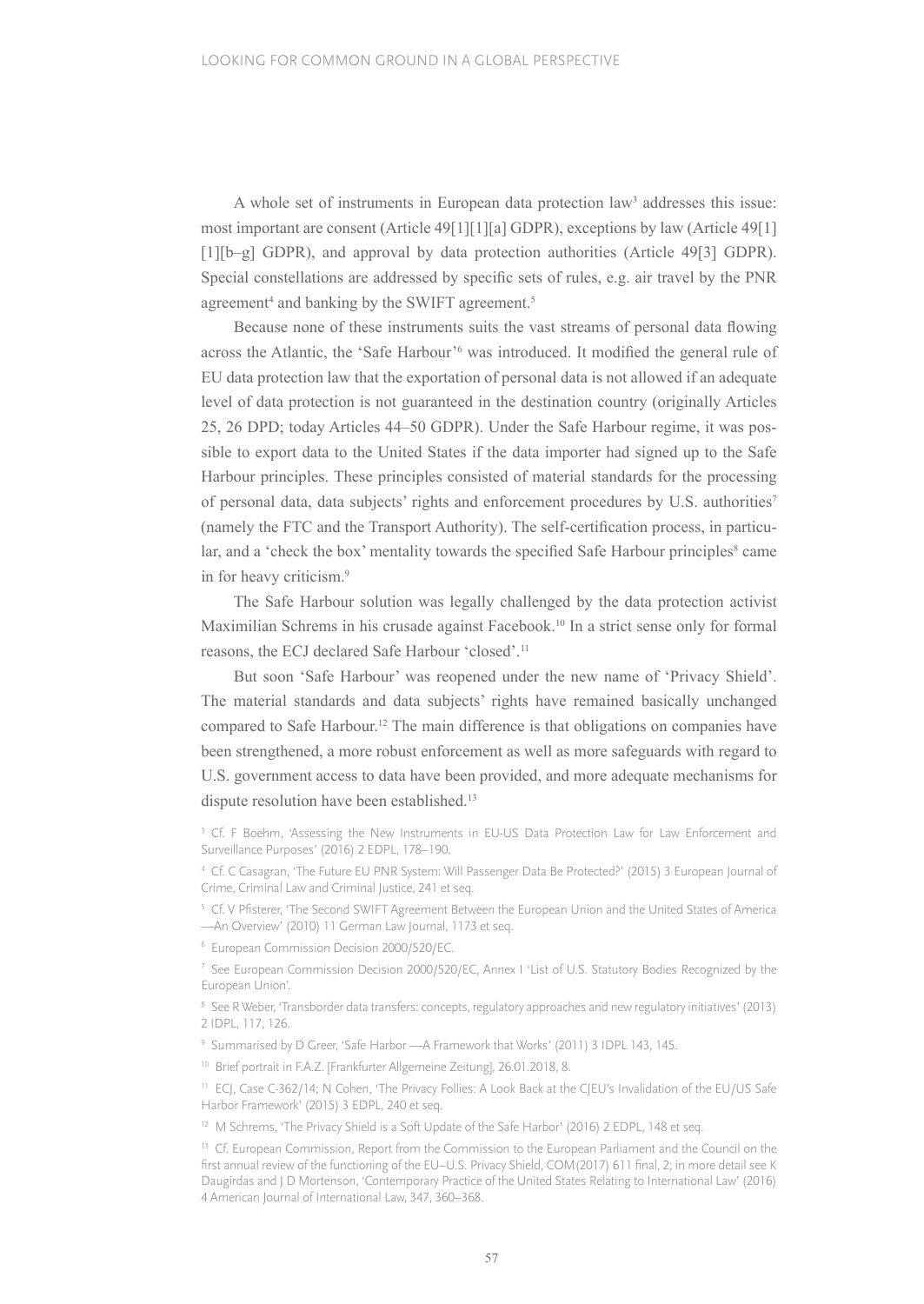#### **PRIVACY SHIELD ON THE GROUND**

On the ground —and despite the fact that they are doomed<sup>14</sup>— Safe Harbour and Privacy Shield seem to be success stories. Some  $2,400$  enterprises have participated in them<sup>15</sup>, and the transatlantic data continue to flow and grow.

According to many experts, this success can be attributed to a lack of enforcement by the U.S. authorities. Investigations by U.S. authorities have been reported in no more than three cases,<sup>16</sup> and the numbers I have for Safe Harbour are something like 40 inquiries. Generally, their approach is described as being reactive, and not proactive.17 And an independent ombudsperson, as another designated supervisory element of these schemes, has not even been appointed yet.<sup>18</sup>

Another loophole in the Privacy Shield is the exceptions for U.S. security agencies. To fight the 'War on Terror', U.S. intelligence and security forces have far-reaching rights to collect data under U.S. law. The U.S. constitution only protects U.S. citizens from data collection and surveillance, at least to a substantial extent.

#### **PRIVACY SHIELD IN THE BIG PICTURE:**

#### **ONE OF MANY INFORMATION LAW COLLISION REGIMES**

The squaring of the triangle —bridging the discrepancy between EU standards and U.S. standards without substantially impairing transatlantic data transfer— is a collision of jurisdictions problem.19 Collisions of legal systems cannot be avoided in an information and data context because data flow. Only a 'Great Firewall', like that erected around China, can prevent trans-border data flows and, consequently, data law collisions.

A rational solution requires a comprehensive analysis. An analytical grid in this context (inspired by Wolfgang Friedmann<sup>20</sup>) might include the following categories: maintaining sovereignty; co-ordination of the scope of application of the respective laws,

<sup>&</sup>lt;sup>14</sup> Schrems II is on the way (submission decision of the Irish High Court, 4.10.2017; ECJ, 22.11.2017, T-670/16 (Digital Rights Ireland v. Commission), ECLI:EU:T:2017:838; ECJ, 21.06.2017, T-737/16 (La Quadrature du Net v. Commission) ECLI:EU:T:2017:453); ECJ, 25.01.2017 – C-498/16, ECLI:EU:C:2018:37.

<sup>&</sup>lt;sup>15</sup> F.A.Z. (Frankfurter Allgemeine Zeitung), 26.09.2017, 24. The Safe Harbour scheme was reportedly used by over 3,200 enterprises.

<sup>16</sup> F.A.Z. 26.09.2017, 24.

<sup>&</sup>lt;sup>17</sup> Loc cit, citing EU Commissioner Věra Jourová; cf. European Commission, Report from the Commission to the European Parliament and the Council on the first annual review of the functioning of the EU–U.S. Privacy Shield, COM(2017) 611 final, 5.

<sup>&</sup>lt;sup>18</sup> Cf. European Commission, Report from the Commission to the European Parliament and the Council on the first annual review of the functioning of the EU–U.S. Privacy Shield, COM(2017) 611 final, 4 and 6, and Article 29 Working Party, 'First Annual Joint Review of the Privacy Shield' (press release of the November 2017 plenary meeting) of 05.12.2017, 1.

<sup>19</sup> K von Lewinski, 'Privacy Shield —Notdeich nach dem Pearl Harbor für die transatlantischen Datentransfers' (2016) 4 Europarecht, 405–406.

<sup>&</sup>lt;sup>20</sup> W Friedmann, The Changing Structure of International Law, London, Stevens & Sons, 1964, 60-71. Friedmann proposes a three-level structure of international law: (1) international law of co-existence, (2) international law of co-operation, and (3) regional law of co-operation.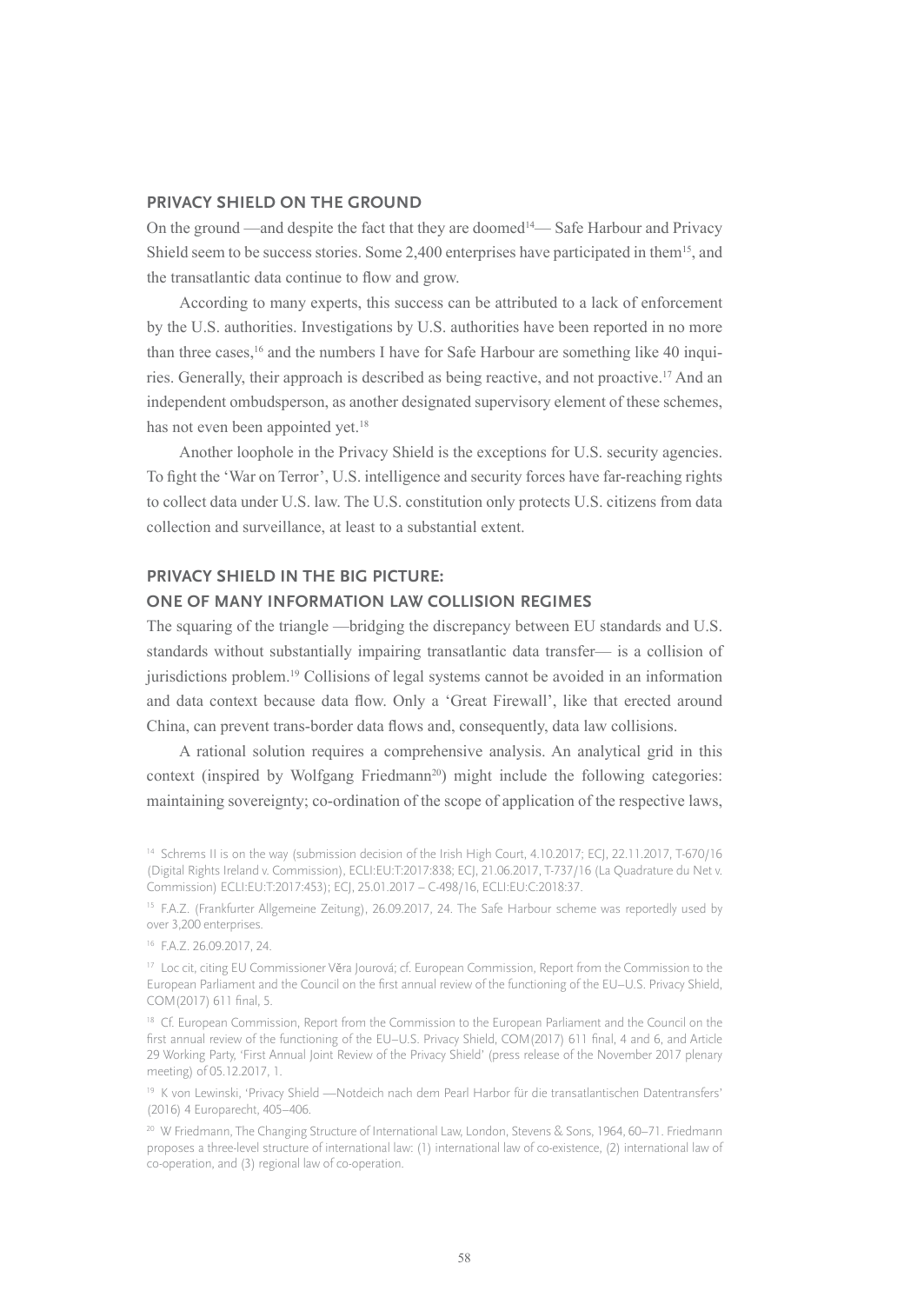and harmonisation of legal systems. If we apply this analytical grid to the transatlantic data protection law regime of Privacy Shield, we can identify the following elements:

#### **MAINTAINING SOVEREIGNTY**

The primary level of international law, according to Friedmann and the first level of the analytical grid presented here, consists in the rules of mutual respect for national sovereignty.<sup>21,22</sup> And sovereignty has always been, and still is, a territorial concept. It is a result (and a function) of sovereignty to set and to maintain legal standards. In this capacity, EU legislation has established a certain level of data protection in the EU by the GDPR —or rather, from a U.S. perspective, the establishment of this concept of data protection as such.

Any regional or territorial approach to information law in general and to data protection in particular has to cope with the potential ubiquity of data and information. To fully and sovereignly apply its own regulations to data, a legal system has to fence in digital data in its own territory.

This is the approach in China with its aforementioned 'Great Firewall'. On a conceptual level, the adequacy requirements of the GDPR aim to achieve the same result as they block transmission of data by law. The difference to authoritarian regimes is, of course, that media content is not restricted and that only the outflow, not the inflow, of data is restricted.

#### **CO-ORDINATION**

The second level of an international collision of jurisdiction regime is co-ordination. Co-ordination is the classic instrument of collision of law. It addresses questions of reciprocal or unilateral (non-)acceptance of other countries' and other jurisdictions' standards.

**Restricted spatial scope.** One element of this co-ordination is the restricted spatial scope of application; this can also be described as the downside of the concept of sovereignty (see above). The Westphalian concept of sovereignty is based on the reciprocal acknowledgement of sovereignty over, but not more than over, a state's territory.

Consequently, EU data protection legislation is restricted in spatial scope: It only applies within the EU, if processing takes place within the EU (Article 3[1] GDPR), if a person in the EU is monitored (Article 3[2][a] GDPR), or if processing is related to the EU Common Market (Article 3[2][b] GDPR; marketplace principle).

<sup>&</sup>lt;sup>21</sup> Although framed here as sovereignty in a general sense, the EU is of course not sovereign in a strictly legal sense. […]

<sup>22</sup> Friedmann, op cit, 60.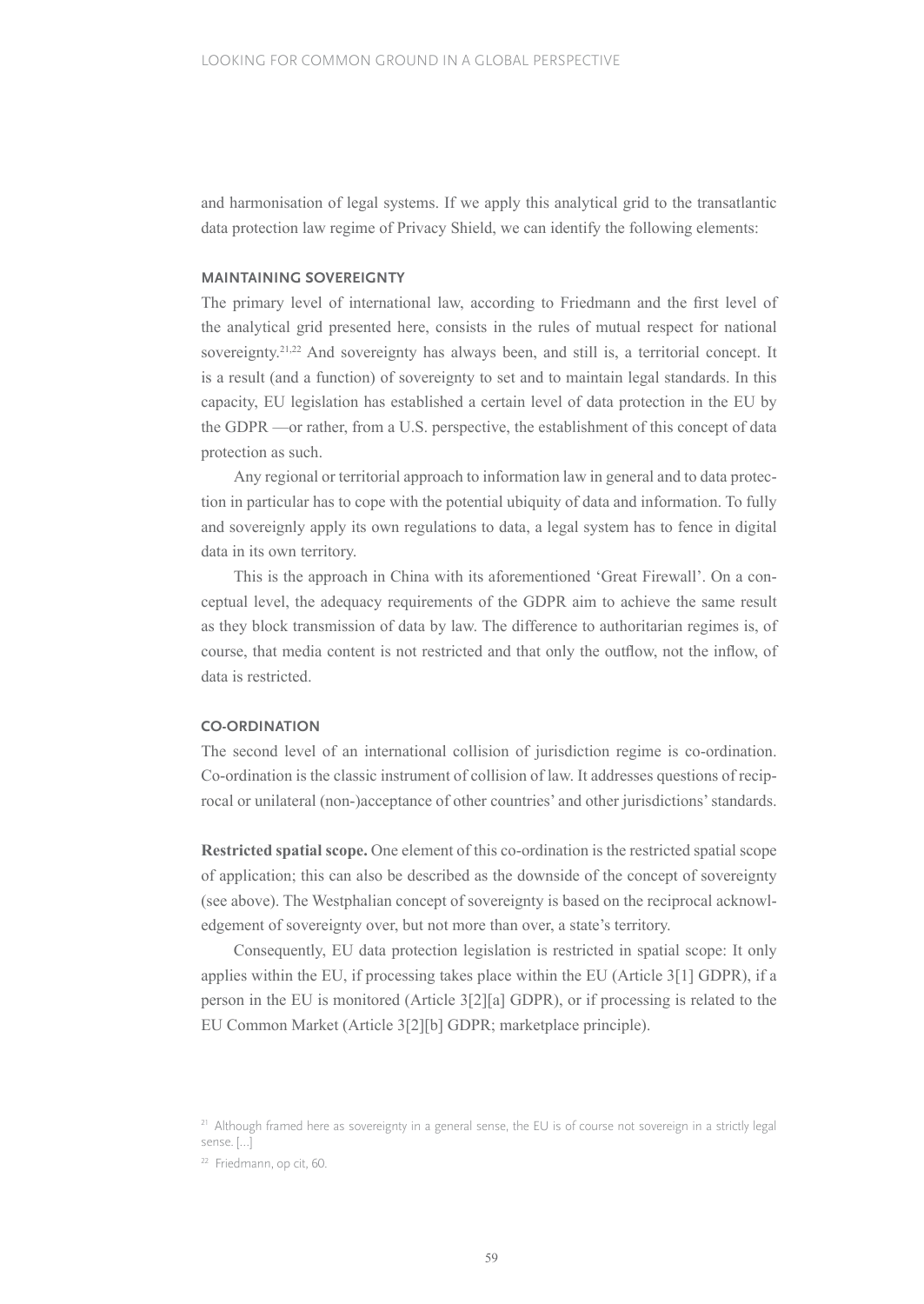**'Adequate level of protection' concept of the EU data protection legislation.** A second element of co-ordination is the concept of the adequate level of protection in third countries (Arts. 44–49 GDPR).<sup>23</sup> If such a level of data protection is identified, the barrier which maintains the territorial legal grasp of EU legislation on personal data is lifted and lets data flow into the realm of another legislation.

The EU data protection legislation does not require an 'identical regime' but only an 'adequate level' which leaves room for other cultural backgrounds and other approaches to data protection and privacy.

Although the concept of adequate level of data protection dates back to the Data Protection Directive of 1995, no common criteria have emerged yet, nor has significant cross-cultural research been carried out.24

#### **HARMONISATION**

Thus, the EU data protection regime is a combination of the maintenance of its own standards in its own territory (sovereignty) and co-ordination with other legal systems —in this context especially with U.S. legislation— if they provide for an adequate level of data protection via the Privacy Shield. But there is a third dimension of solving information law regime conflicts: harmonisation.25 As long as legal systems around the world give the same answers to the same questions, they do not conflict.

Except for a very small number of universal standards (human rights, war crimes, etc.), law is a matter for nation states. This is especially true for areas of law that relate to the technological level of a society and the cultural balance between the individual and society. Whilst heavily promoted in the few wild years of the Internet, it is now accepted that there is no such thing as universal cyber law.26 However, what does exist is widely harmonised law in the IP sector (Berne Convention; Universal Copyright Convention) and common technical standards set by the International Telecommunications Union (ITU) and by the bodies governing the Internet (ICANN, IETF, etc.).

There are several ways to harmonise different legal systems with one another: either in a top-down approach, a bottom-up approach, a horizontal approach, or an imperial approach. Or one may combine all these approaches in a transnational multi-level and multi-stakeholder solution.27

<sup>27</sup> See C Djeffal's presentation in this volume.

<sup>&</sup>lt;sup>23</sup> For differing aspects of the adequacy concept according to the language (English or French) see A-L Philouze, 'The EU-US Privacy Shield: Has Trust Been Restored?' (2017) 4 EDPL, 463, 471–472.

<sup>24</sup> L Determann, 'Datenschutz in den USA – Dichtung und Wahrheit' (2016) 9 Neue Zeitschrift für Verwaltungsrecht, 561, 562 et pass.

<sup>&</sup>lt;sup>25</sup> With sympathy for the transatlantic harmonisation of various aspects, see D C Nunziato, 'Forget About It? Harmonizing European and American Protections for Privacy, Free Speech, and Due Process' in: R A Miller (ed), Privacy and Power, Cambridge, Cambridge University Press, 2017, 304–327.

<sup>&</sup>lt;sup>26</sup> Cf. L Lessig, 'The Law of the Horse: What Cyberlaw Might Teach' (1999) 113 Harvard Law Review 501.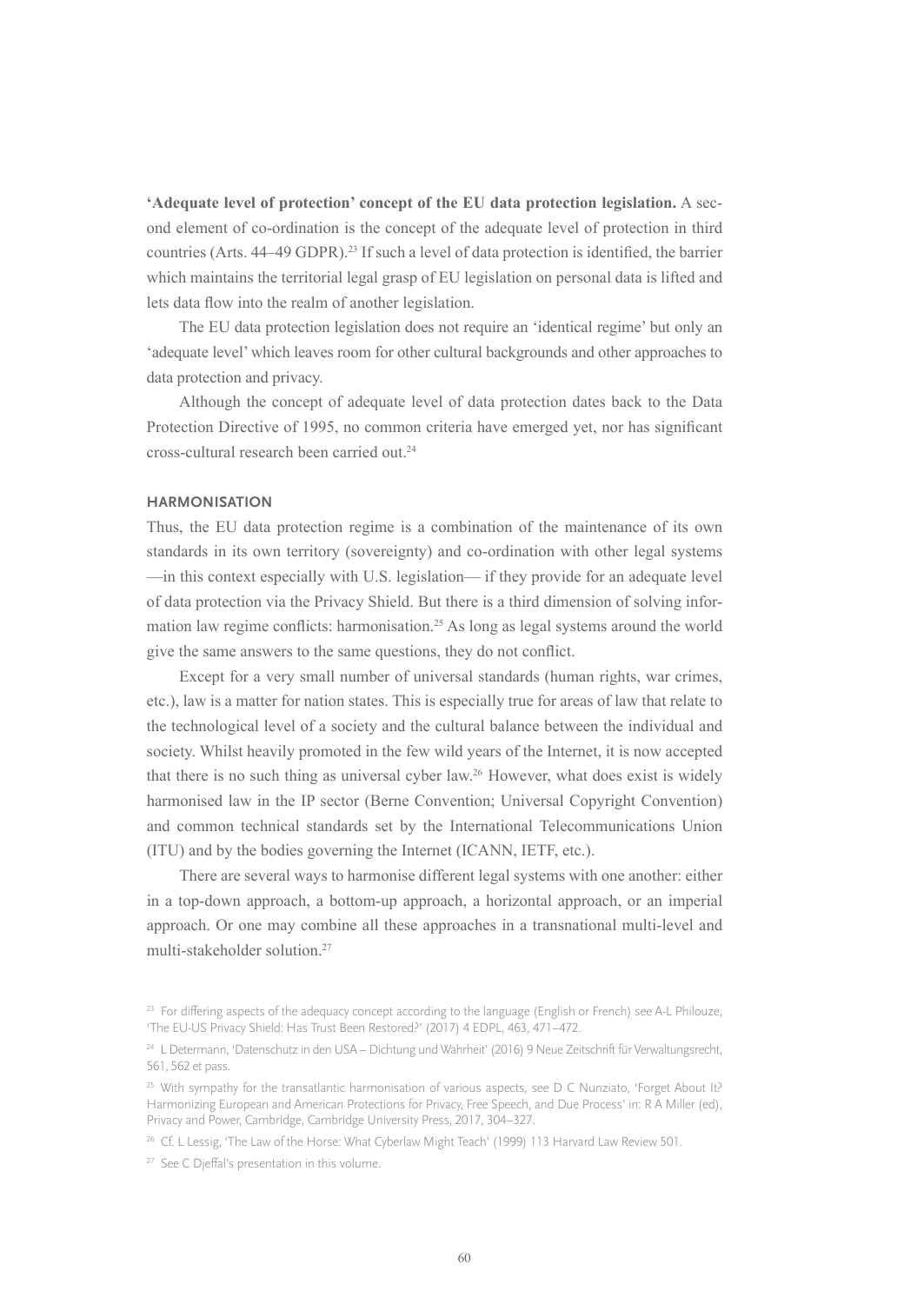**Top-down approach.** The top-down approach to harmonising legal systems is characterised by government meetings and international conferencing which might eventually result in a convention or something similar. The findings and regulations from a convention then trickle down into the legal systems of the states. The same top-down mechanism forms the core of (regional) international or supranational organisations when they establish legal standards which apply to their member states and which have to be applied by them. Actually, the European Union in relation to its Member States is an example of such supranational rulemaking. This approach has not been very successful outside Europe so far because it depends on the willingness and readiness of the states involved. And most nations outside the EU have not been willing to adopt the idea and concept of data protection.

**Bottom-up approach**. The opposing approach to harmonise legal systems is from the bottom upwards. In this approach, it would be the task of the data subjects and the data controllers, the consumers, civil society and the Internet industries to establish common standards of data processing and data protection. Business practices and consumers' preferred data protection options as the result of market competition —the interaction of stakeholders— can harmonise standards in internationalised markets. However, so far we have not yet seen any competition for (high) data protection standards. The consumers' demand is obviously low, and the supply and offers of data protection-friendly solutions corresponds with this low level.

**Horizontal approach.** A third approach —somehow in the middle between the two already mentioned— can be described as a 'horizontal approach'. Relevant experts meet, talk, write, read and discuss. This takes place mainly in the scientific community, for example with the methods of comparative law. But in the business sector as well, communication between peers can produce uniform standards (e.g. best practices).

**Imperial approach.** A fourth approach is the imperial approach. Obviously, it is an aggravating circumstance, that both the EU and the U.S. show an 'imperial attitude' towards the question of privacy and data protection. The United States do not want to obstruct its flourishing Silicon Valley data industry, and the European Union does not need to show consideration for its non-existing data industry, but rather for European consumers.

The EU concept of allowing data transfer (only) if an adequate level of protection exists in the country of destination has an indirect effect of harmonisation, at least towards economically weaker countries and regions of the world.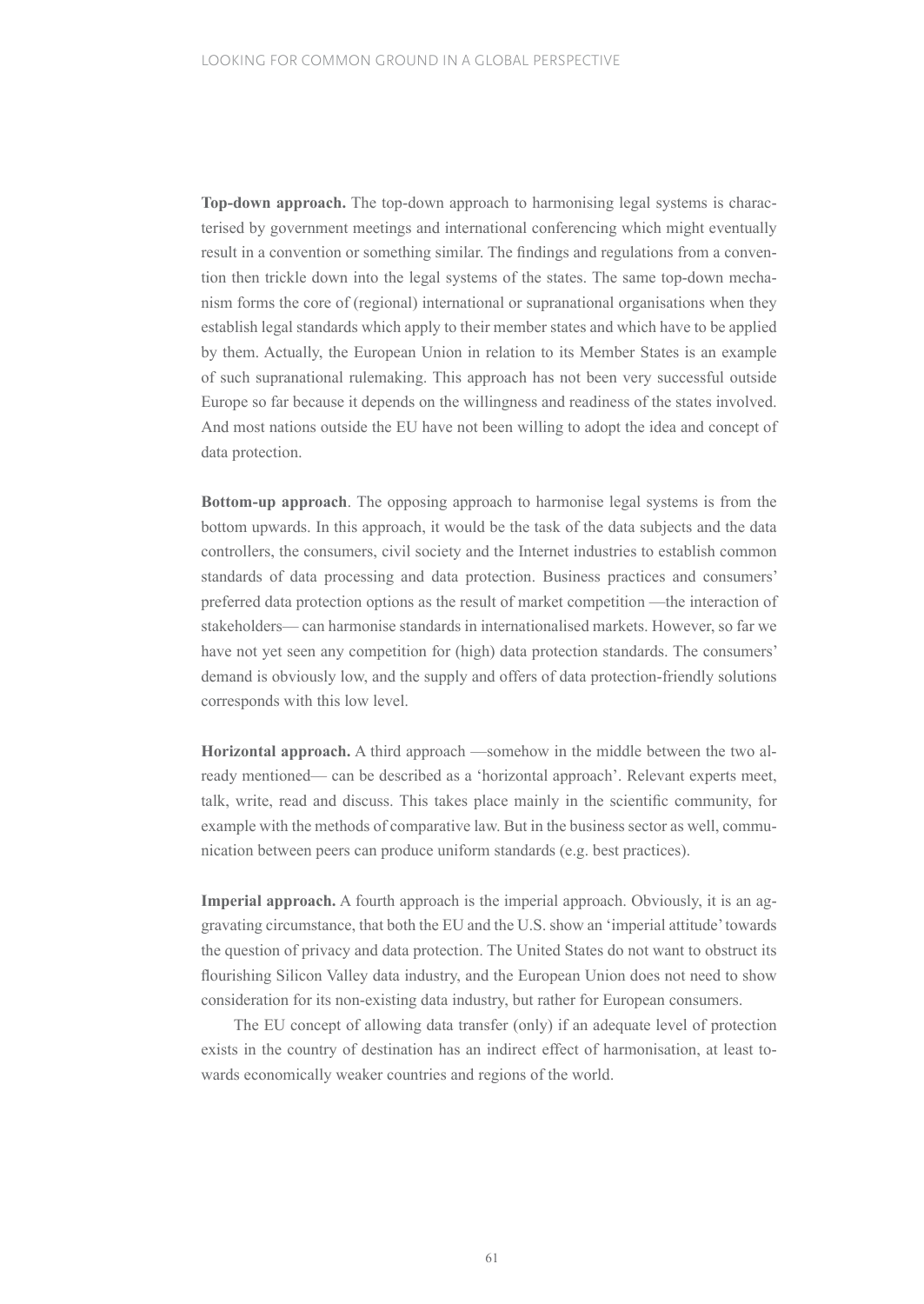We have now a comprehensive study of the way countries in Africa 'comply' with these EU standards.<sup>28</sup> They only adhere to these standards on the level of the books or, rather, of the official journals —and not on the ground. And it is a fact worth noticing that the handful of countries which are subject to a positive adequacy decision of the European Commission are either Western countries (Switzerland, Israel, New Zealand etc.) or countries without any data industry (e.g. Uruguay).

If you look at the list of countries that have an adequate level of data protection, you don't find major economies, you only find countries like Uruguay and New Zealand but you won't find South Korea, Japan, Russia or China; obviously, the imperial approach does not work with the U.S. because it only works if the other side is prepared to accept to give in and to surrender, which is not a typical American virtue.

#### **CONCLUSION**

The differences between the data privacy cultures on both sides of the Atlantic are obvious, although they become smaller in comparison to other cultures (Africa, Asia). These differences can be observed on the books and on the ground.

These differences have a huge practical impact because they affect the fuel of the Internet industry, or at least its consumer products. This has resulted in a cold economic war. The means of war is to establish one's own data standards within the realm of the other economic bloc —the U.S. by offering internet services designed to adhere to their standards, the EU by pressing for adequate standards in other countries. When analysing our subject, we first have to identify this layer of economic war rationale and logic.

If this primary layer of conflict is removed, we will see the three elements of a collision of laws problem: maintaining sovereignty, co-ordination of legal systems, and harmonisation of legal systems. Sorting the elements of Safe Harbour and Privacy Shield into these three categories helps to structure and analyse the problem. Working with, playing with and re-combining the elements from the three boxes might help to find a better scheme for the future.

<sup>&</sup>lt;sup>28</sup> P Boshe, Data Protection Legal Reforms in Africa (University of Passau dissertation 2017, to be published in 2018); cf. A B Makulilo, 'African Accession to Council of Europe Privacy Convention 108' (2017) 6 Datenschutz und Datensicherheit, 364–367.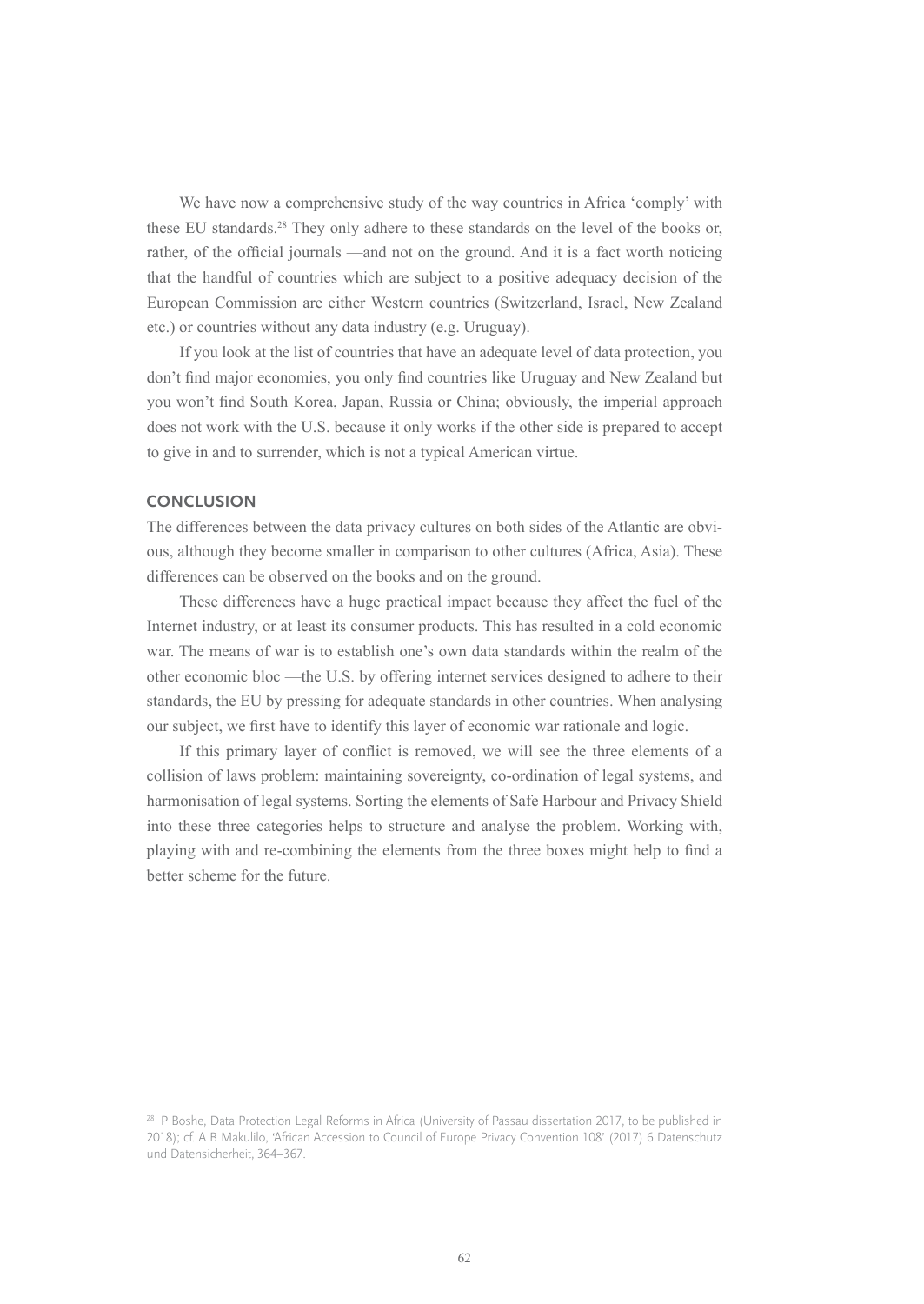# **An Essay on the Future of Data Governance: Data Protection in the Face of Internet Fragmentation**

**CHRISTIAN DJEFFAL1**

#### **INTRODUCTION**

Is data governance at the crossroads? The main argument of this essay is that data governance needs to go many places at the same time.2 This argument will be made by looking at current developments in domestic and international data protection regulation.

One of the many challenges facing data governance is the future of data protection regulation. The central claim of this essay is that the current discourse needs to pay more attention to the fundamentals of the debate. A future model of data governance needs more dimensions to it. This increased complexity is necessary for multifaceted normative reasons. Data governance ought to mirror legitimacy. Without governance innovation, the internet as we know it will fragment. It will be like looking into a broken mirror.

#### **THE INTERNET LOOKING INTO A BROKEN MIRROR**

If the internet looked at itself in a mirror today, that mirror would be broken and breaking, mirroring one face in many different ways and revealing its many facets. What used to be a network of networks, a uniting and global infrastructure, is changing. What is left of the decentralised architecture of data flowing free across borders? In answering this question, millenials might not even consider the declaration of the independence of cyberspace.<sup>3</sup> This text might strike them as coming from another century, which technically it does. This picture is broken in many ways:

There is an increased fragmentation of the internet; measures are now being taken that seemed unthinkable before; countries and regions are choosing isolation. This can be seen in developments around the world, and particularly in China, Russia and in the rift between the US and Europe.

Russia has always had a very special internet landscape including its own search

<sup>1</sup> Dr. Christian Djeffal is postdoc and Project Manager at the Humboldt Institute of Internet and Society and coordinates the research area Global Constitutionalism of with Professor Dr. Dr. hc Ingolf Pernice. He focusses on issues of artificial intelligence and digital public administration.

<sup>&</sup>lt;sup>2</sup> As will become clear, the term governance is used here broadly, encompassing different ideas without excluding any behaviour involving governing effects.

<sup>3</sup> J P Barlow, 'A Declaration of the Independence of Cyberspace', [https://www.eff.org/de/cyberspace-independence,](https://www.eff.org/de/cyberspace-independence, accessed 13 February 2018) [accessed 13 February 2018.](https://www.eff.org/de/cyberspace-independence, accessed 13 February 2018)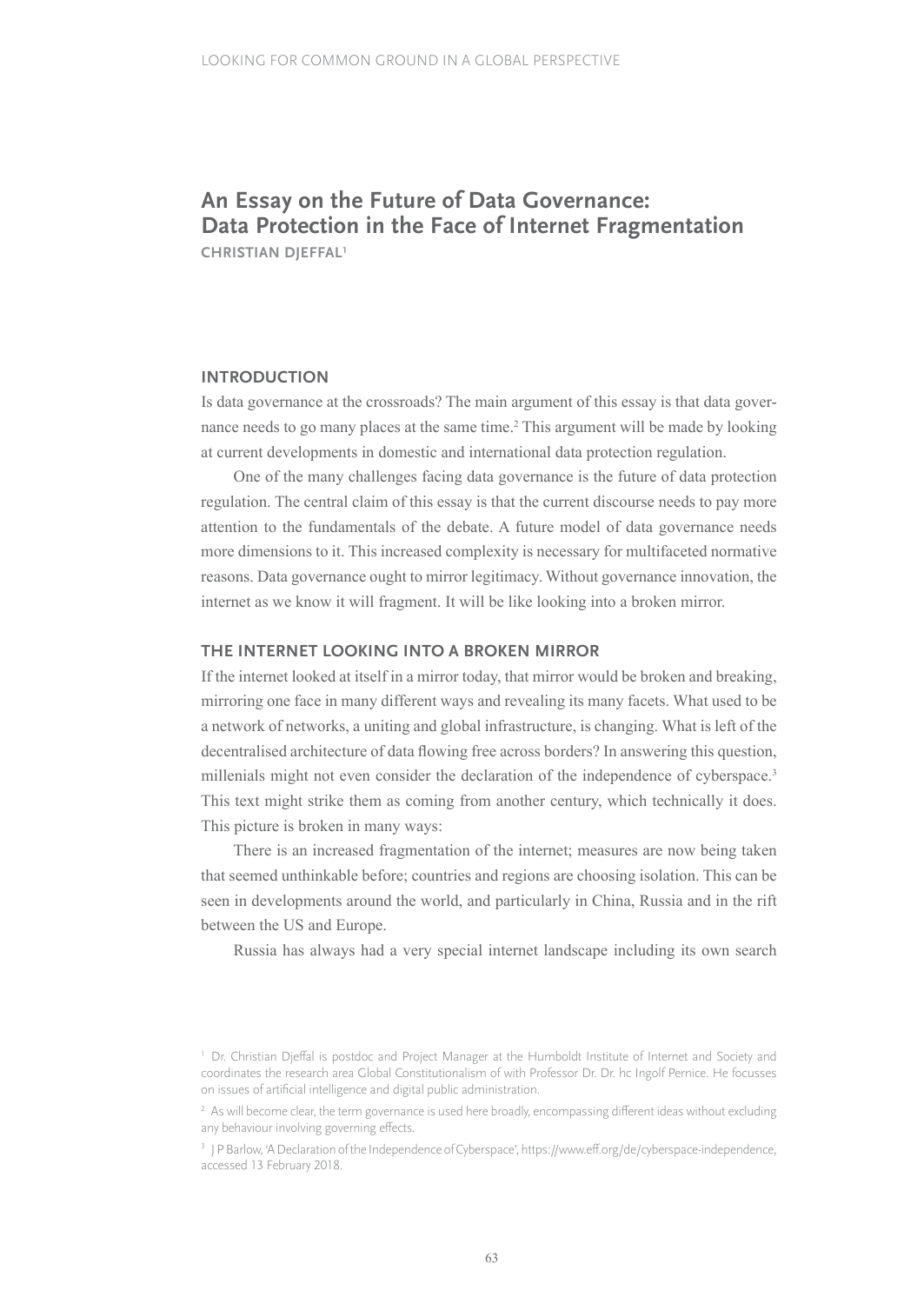engine Yandex and its own social network VKontakte.4 After having had distinct internet censorship policies, Russia went on to implement specific measures that call the idea of a global internet into question. International newspapers paid some attention to a Russian Act of Parliament frequently called the 'Data Localisation Act'.<sup>5</sup> This act requires certain service providers to store data exclusively on Russian territory. It has been famously enforced once against LinkedIn, which had to shut down its services in Russia.<sup>6</sup> What has attracted even more attention is the alleged plan of the Russian authorities to negotiate independent root name servers with other countries. Such a change in the Domain Name System could be used to set up an independent network.<sup>7</sup> A similar story could be told about China, where authorities are working towards the establishment of a separate network.

It could well be argued that a crack in the mirror is also developing along transatlantic lines. In the famous Schrems case, the ECJ invalidated the Safe Harbour Agreement that was the basis for the decision of the European Commission that there was an adequate protection of data in the United States.<sup>8</sup> Consequently, there was a need to negotiate a new arrangement.<sup>9</sup> Many times, it has looked like this important possibility to allow transatlantic data flows would be invalidated. The decision of the Court was said to have been prompted by the Snowden revelations. Looking at the transatlantic rifts, it is striking that the U.S. intelligence oversight law distinguishes between nationals and non-nationals.10 This could also be seen as another rift in transatlantic relations. The Court decided that an agreement between the EU and Canada on the transfer of passenger name record data might not be concluded because several provisions were incompatible with fundamental rights in the European Union, in particular the fundamental right to respect for private life and the fundamental right to the protection of personal data.<sup>11</sup> Furthermore, the General Data Protection Regulation (GDPR)<sup>12</sup> extended the scope of application of European data protection law even for controllers or processors outside the

<sup>4</sup> This is explained in an essay by Kevin Limonier with a title that fits very well into the present narrative: 'Russia's homegrown Web: From Free Info Exchange to Kremlin Tool' Le Monde diplomatique (10. 2017), [https://](http://mondediplo.com/2017/10/07russian-internet, accessed 16 March 2018) [mondediplo.com/2017/10/07russian-internet, accessed 16 March 2018.](http://mondediplo.com/2017/10/07russian-internet, accessed 16 March 2018)

<sup>5</sup> A translation can be found here: [https://pd.rkn.gov.ru/authority/p146/p191/.](http://pd.rkn.gov.ru/authority/p146/p191/)

<sup>6</sup> Adam Taylor, 'Russia moves to block professional networking site LinkedIn' Washington Post (17 November 2016), [https://www.washingtonpost.com/news/worldviews/wp/2016/11/17/russia-moves-to-block-professional](http://www.washingtonpost.com/news/worldviews/wp/2016/11/17/russia-moves-to-block-professional-networking-site-linkedin)[networking-site-linkedin/](http://www.washingtonpost.com/news/worldviews/wp/2016/11/17/russia-moves-to-block-professional-networking-site-linkedin), accessed 16 March 2018.

<sup>7</sup> Deutsche Welle, 'Russia moves toward creation of an independent internet', [http://www.dw.com/en/russia](http://www.dw.com/en/russia-moves-toward-creation-of-an-independent-internet/a-42172902)[moves-toward-creation-of-an-independent-internet/a-42172902,](http://www.dw.com/en/russia-moves-toward-creation-of-an-independent-internet/a-42172902) accessed 16 March 2018.

<sup>8</sup> ECJ Judgment of the Court (Grand Chamber) of 6 October 2015 ECLI:EU:C:2015:650.

<sup>&</sup>lt;sup>9</sup> Many details concerning the background can be found in Kai v Lewinski, 'Privacy Shield: Notdeich nach dem Pearl Harbor für die transatlantischen Datentransfers' (2016) 4 Europarecht 406.

<sup>&</sup>lt;sup>10</sup> For further information see the contribution by Thorsten Wetzling in this volume.

<sup>&</sup>lt;sup>11</sup> ECJ Opinion of the Court (Grand Chamber) of 26 July 2017 ECLI:EU:C:2017:592.

<sup>&</sup>lt;sup>12</sup> Regulation (EU) 2016/679 of the European Parliament and of the Council of 27 April 2016 on the protection of natural persons with regard to the processing of personal data and on the free movement of such data, and repealing Directive 95/46/EC (General Data Protection Regulation) (Text with EEA relevance).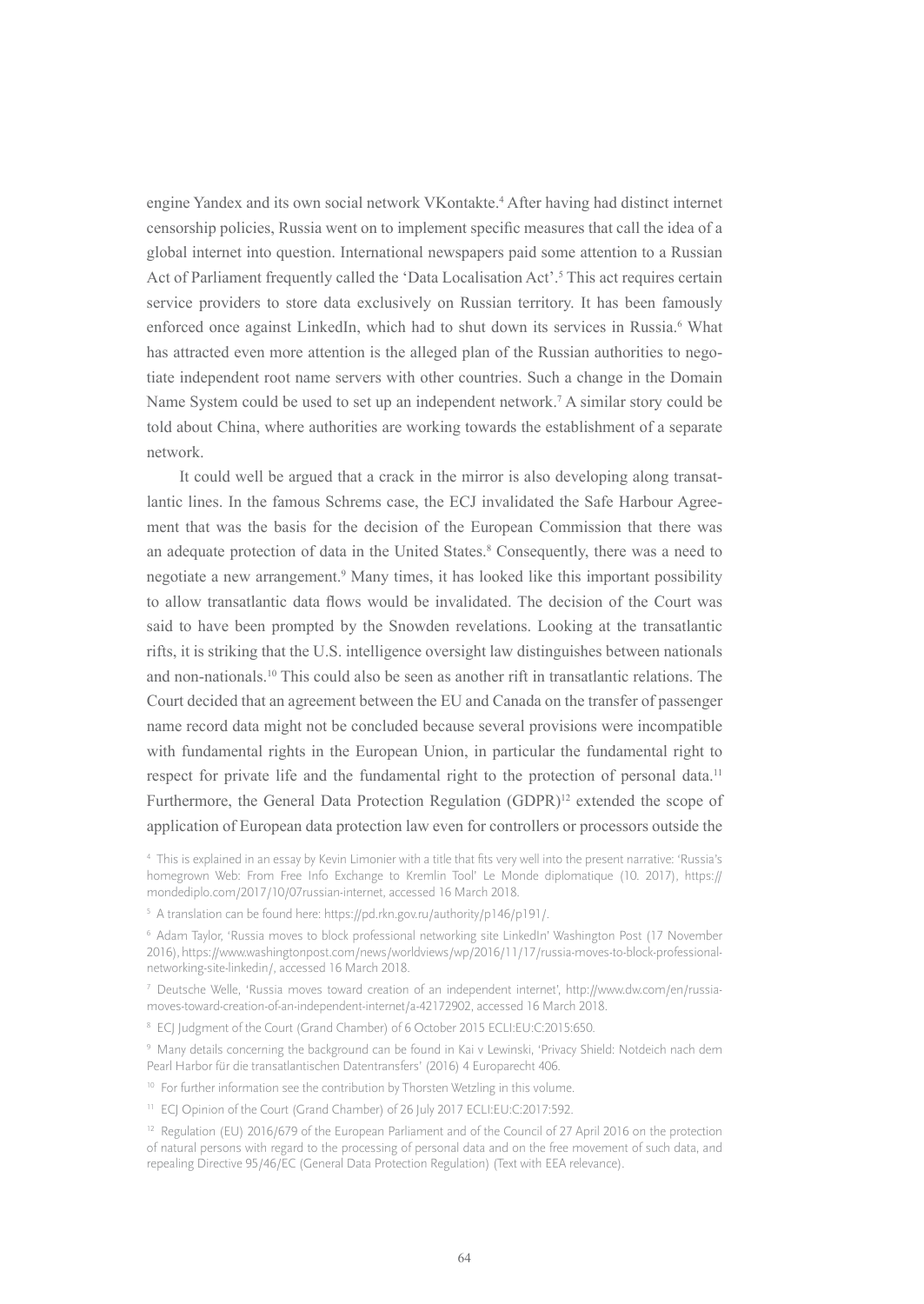European Union, if they provide goods or services or monitor the behaviour of subjects in the EU.13 This provision, which became applicable on 25 May 2018, is another step towards states increasing their control over internet jurisdiction.

#### **JURISDICTION AND THE INTERNET**

Internet jurisdiction is a topic that has been very actively debated in recent years.14 Therefore, we ought not to focus on the newness of the topic and the differences the internet is creating in that regard, but rather on the continuities of the law on jurisdiction. This is indeed a very traditional area of public international law dating back to classic authors like Hugo Grotius. Jurisdiction is a mirror of what power and accountability mean in international law. Where there is no jurisdiction, there can by definition be no responsibility, which might translate to legal accountability. The concept of jurisdiction mirrors power in that it describes the legal limits of the sphere in which certain actors are allowed to act. In some areas like the international law of the sea, the extent to which states can exercise power is indeed a contentious issue. This led to the development of customary international law. Building upon that, many states concluded the United Nations Convention on the Law of the Sea.15 But it is also possible to view jurisdiction from the domestic perspective. From a national viewpoint, legal jurisdiction relates to questions of how far a state can extend its competences. Take questions of criminal jurisdiction: is it punishable by law if national X of state A is attacked abroad? Or if X attacks somebody abroad? If different countries assert jurisdiction, there can be competing claims. The task of international law is to regulate the competing claims and describe the circumstances in which a state or another actor can assert jurisdiction. The traditional doctrine of international law focused on the linking of jurisdiction to territory. Yet, there have always been disputes concerning jurisdiction. The Lotus case of the Permanent Court of International Arbitration dealt with a collision between two ships on the high seas.16 As each ship was sailing under the flag of a different state, the Court had to determine whether one of the flag states had the right to assert jurisdiction over the captain of the ship of the other state. One metaphor that is frequently used to describe the thinking in the 19th century goes back to Max Huber, a Swiss international lawyer. He described states in their international relations as billiard balls. Even then, there were phenomena that could not easily be dealt with within one particular domestic jurisdiction. Transborder rivers gave rise to cooperation between

<sup>&</sup>lt;sup>13</sup> Art. 3 Sec. 2 GDPR.

<sup>&</sup>lt;sup>14</sup> For a general account see U Kohl, Jurisdiction and the Internet: Regulatory Competence over Online Activity (Cambridge, Cambridge University Press, 2007). Regarding data protection see C Kuner, 'Data protection law and international jurisdiction on the Internet (part 1)' (2010) 18(2) International Journal of Law and Information Technology, 176; id, 'Data protection law and international jurisdiction on the Internet (part 2)' (2010) 18(2) International Journal of Law and Information Technology, 227.

<sup>&</sup>lt;sup>15</sup> United Nations Convention on the Law of the Sea of 10 December 1982, UNTS 1833 (p 3), 1834 (p 3), 1835  $(p<sub>3</sub>)$ .

<sup>16</sup> S.S. Lotus (France v. Turkey), 1927 P.C.I.J. (ser. A) No. 10 (Sep. 7).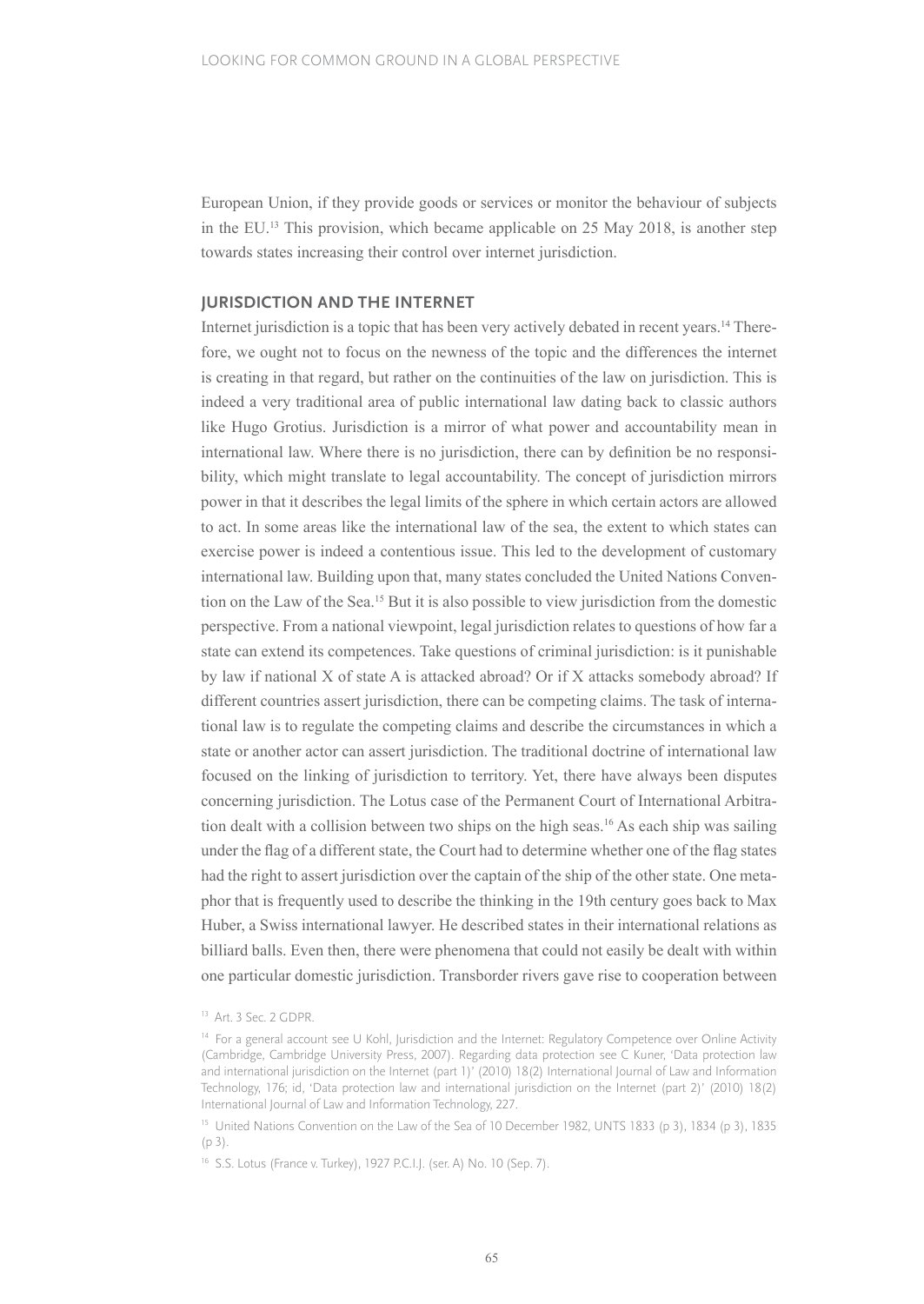states. Countries figured that there had to be some form of cooperation. The International Telecommunications Union (ITU) and the International Postal Union (IPT) are among the oldest international organisations.17 They also dealt with data flows, even though they were not digital. International organisations were places for constant cooperation between states. The states 'transferred' parts of their jurisdiction to those organisations. Yet, there are also other trends and discourses surrounding jurisdiction in international law. The doctrine of extraterritorial jurisdiction deals with the circumstances under which states can assert jurisdiction within another state. Universal jurisdiction addresses the question of whether there are legal norms that can or must be enforced by every state and the international community. One central concept challenging the territorial conception of jurisdiction is global commons. There has been a push, for example, to give universal protection to the Earth's atmosphere and to exclude it from the claims of any one particular actor.18

What is to be learned from these insights into international jurisdiction? Three major lessons can be summarised here. The first is that jurisdiction problems can spark governance innovation. The second is that jurisdiction is also connected with accountability. Thirdly, jurisdiction is the legal expression of power.

Jurisdictional problems sometimes require new solutions and fixes. As described above, technological developments prompted the rise of international organisations in international law. We see a striking parallel in the rise of multi-stakeholderism, which has become an important mode of internet governance.<sup>19</sup> The forum tackling the issue of jurisdiction is the Internet and Jurisdiction Policy Network and is coordinated by a Secretariat in Paris.<sup>20</sup> In the 19th century this would have been a congress with a permanent secretariat of state representatives. Today, it is a multi-stakeholder process uniting states, international organisations, civil society, academia, technical operators and internet platforms.

If this trend continues to spill over into other areas and organisations, it might ultimately turn out to be as big a development in global politics as international organisations were in the last century. Furthermore, it is important to keep in mind that jurisdiction is also a prerequisite for doing what is necessary. Generally speaking, an actor without jurisdiction cannot be held accountable from a legal perspective. Jurisdiction is also the permission to act. There have been discourses around an amendment of the Budapest Convention on Cyber Crime<sup>21</sup> to give states under certain circumstances the capacity

<sup>&</sup>lt;sup>17</sup> M Vec, 'Kurze Geschichte des Technikrechts' in: R Schröder and M Schulte (eds), Handbuch des Technikrechts: Allgemeine Grundlagen Umweltrecht, Gentechnikrecht, Energierecht Telekommunikations- und Medienrecht Patentrecht, Computerrecht (Enzyklopädie der Rechts- und Staatswissenschaft, 2nd edn. Springer 2011) 44.

<sup>&</sup>lt;sup>18</sup> First report on the protection of the atmosphere / prepared by Mr. Shinya Murase, Special Rapporteur, A/ CN.4/667, International Law Commission, Sixty-sixth session, Geneva, 5 May-6 June and 7 July-8 August 2014.

<sup>&</sup>lt;sup>19</sup> J Hofmann, 'Multi-stakeholderism in Internet governance: Putting a fiction into practice' (2016) 1(1) Journal of Cyber Policy, 29.

<sup>20</sup> [https://www.internetjurisdiction.net/.](http://www.internetjurisdiction.net/)

<sup>&</sup>lt;sup>21</sup> Council of Europe Convention on Cybercrime concluded 23 November 2001, UNTS 2296 (p 167).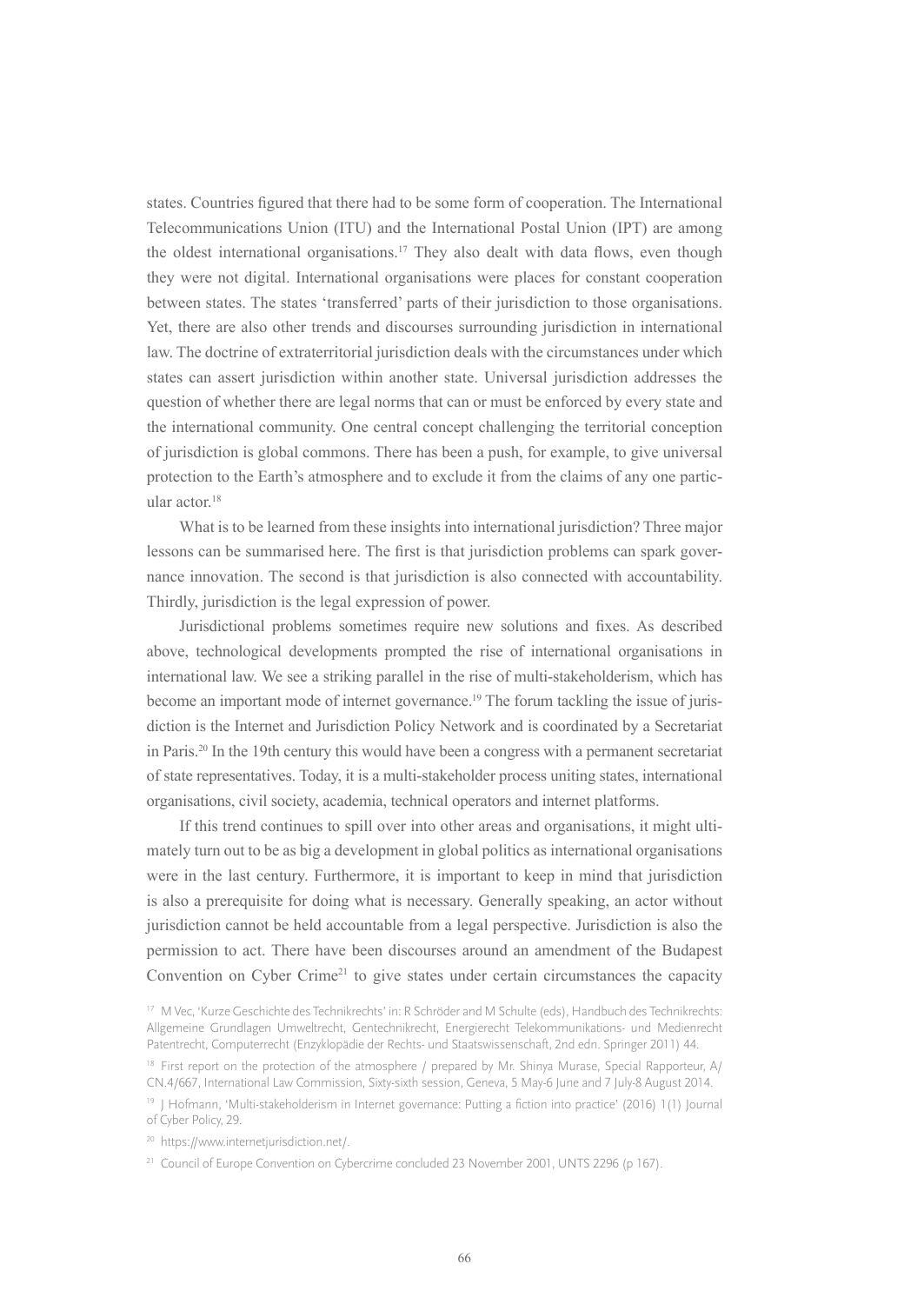to act abroad in the context of prosecution. However, if states have no jurisdiction, they can do nothing. The third aspect that needs to be mentioned is that jurisdiction is a power play. Jurisdiction is the legal capacity to enforce domestic law. States sometimes have to compete for jurisdiction, which amounts to a legal power play. Jurisdiction also represents the ultimate capacity to prescribe norms and enforce them. There can be an active competition between different actors about who has the power to make and enforce rules.22 Considering that we are dealing with jurisdiction over data flows, this suggests that we are also dealing with power over those data flows. Power, however, ought to be exercised only where it is legitimate.

#### **LEGITIMACY**

The developments described here call for a reconsideration of the current internet governance. The internet causes deep structural changes,23 and is itself subject to deep structural modifications. These changes in turn influence society. Before determining the question of jurisdiction over data flows and therefore governance over the internet, it is important to gain an understanding of their legitimacy in order to identify what measures to take. 'Legitimacy deficits' can call for new measures.<sup>24</sup> In this endeavour, it is not possible to rely on a single source or concept of legitimacy. It is, rather, important to have mixed conceptions that take account of the different forms of legitimacy.25 This mix has to be prevalent on different levels. There cannot be one single form of legitimacy. Input or consent is one important element. The persons to which the data relate have to be in the loop in one way or another. Furthermore, output and effects are also important. The best rules and rights on data protection have no value if they do not achieve their goals in the real world. The best human rights on privacy and data protection are worth nothing more than the paper they are written on if they are not part of a living constitution. The mix also has to be prevalent when it comes to legitimacy through process. There is not one single layer in the multi-layer governance structure at which all data protection questions can be solved.26

<sup>&</sup>lt;sup>22</sup> The accountability problem is actually the flipside of this: in cases where there are competing claims, often no actor wants to assert or exercise jurisdictions. Consequently, the problem remains unsolved.

<sup>23</sup> I Pernice, 'Informationsgesellschaft und Politik: Vom Neuen Strukturwandel der Öffentlichkeit zur Global Privacy Governance' (2013) HIIG Discussion Paper Series; id, 'Global Constitutionalism and the Internet: Taking People Seriously' in R Hofmann and S Kadelbach (eds), Law beyond the state: Pasts and futures (Normative Orders, Vol 18. Campus Verlag, 2016).

<sup>&</sup>lt;sup>24</sup> See, for example, I Pernice, 'E-Government and E-Democracy: Overcoming Legitimacy Deficits in a Digital Europe' (2016) HIIG Discussion Paper Series.

<sup>&</sup>lt;sup>25</sup> Those forms are frequently referred to as input, output and procedure: see F Peter, 'Political Legitimacy' in E N Zalta (ed), The Stanford Encyclopedia of Philosophy.

<sup>&</sup>lt;sup>26</sup> For an application of the multi-layer approach to internet governance see I Pernice, 'Multilevel constitutionalism and the crisis of democracy in Europe' (2015) 11(3) EuConst 541.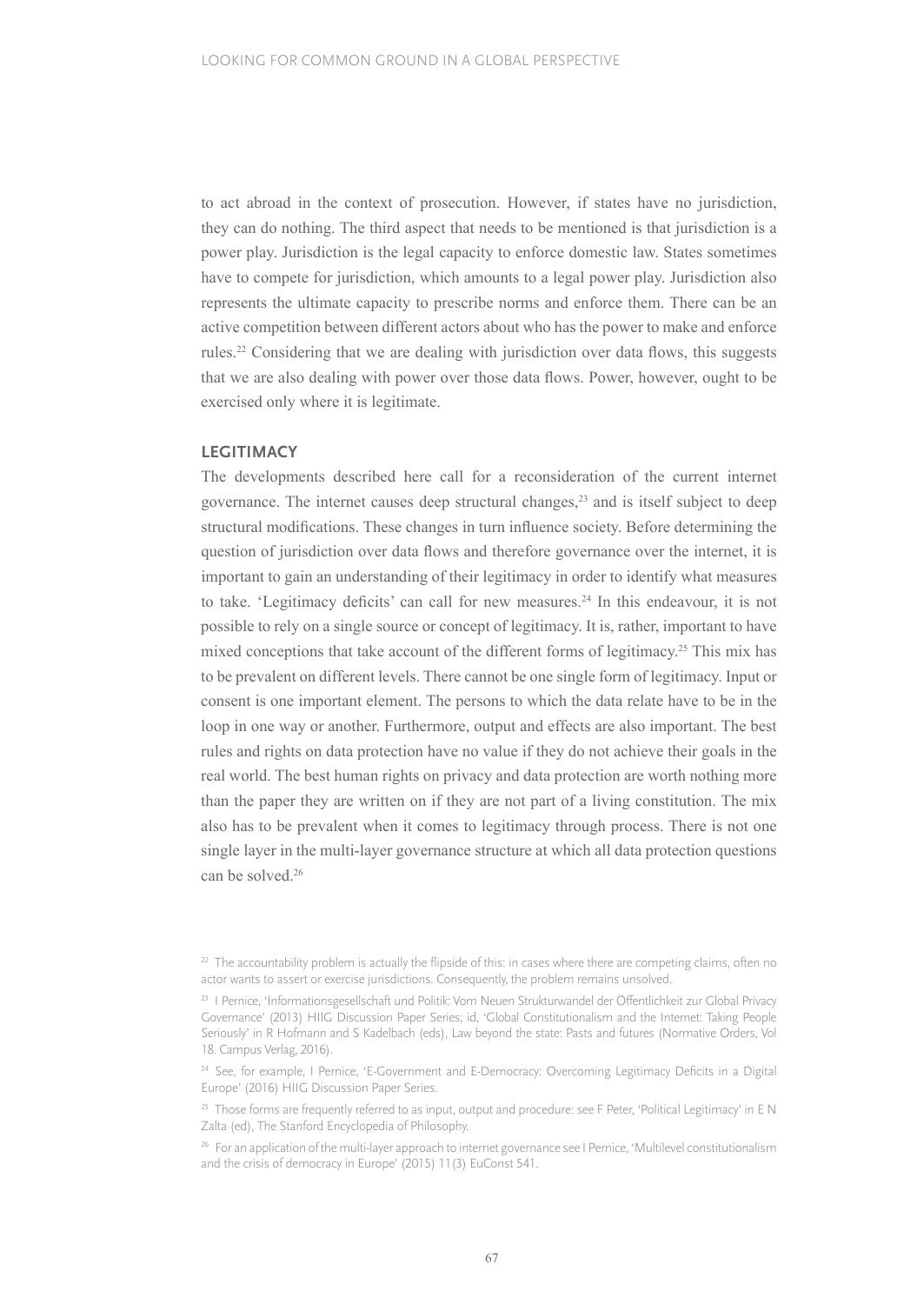#### **GOVERNANCE**

International data governance ought to be modelled after the accepted standards of legitimacy. This essay argues that there ought to be a mix of different conceptions of legitimacy. In consequence, data governance has to be multifaceted and multi-dimensional in order to account for different strands of legitimacy in specific situations. It could well be argued that there is already a very diverse system. Looking at the way in which the GDPR deals with transfer of data beyond the borders of the European Union, there is already an interesting mix of measures making transborder data exchanges legal.27 These transfers are legal if there is a decision stating that the other jurisdiction has adequate privacy protections. Furthermore, data processors can also obtain personal data when they give sufficient guarantees. This allows the transfer of data to one single processor. Another way is to set up recognised binding corporate rules within one entity. These rules allow the transfer of data throughout the whole organisation. In this spirit of adding multiple possibilities and dimensions to the governance of transborder data flows, there will be some suggestions and distinctions that could further the design of transnational data governance.

#### **STRENGTHENING INDIVIDUAL DATA GOVERNANCE**

The proposition that the individual is crucial in future data governance can have different meanings. Subjective rights to privacy and data protection are enshrined as fundamental and human rights on the domestic, regional and international levels. Privacy and data protection are acknowledged as basic and fundamental considerations applicable everywhere and for everyone. As is well known, the function of human rights is not just to prohibit violations by public entities. They also require active protection by states to shield against violations of third parties. These individual rights must be a cornerstone of international privacy governance. Yet we often forget that the individual is also the central actor in the sense that each individual has a potential power to govern her/his data that often seems not to be appreciated enough. The most important actor in data governance is the individual. There is a huge variety of choice between products and services, and between different settings regarding data governance.

This empowerment can be achieved through education, regulation and technology. Education plays an important role in allowing individuals to make informed choices concerning the use of their data. It has been frequently stressed that the means of education should go far beyond teaching data protection and cybersecurity in schools. One approach gaining more and more attention is the gamification of education.<sup>28</sup> The game 'Orwell' follows such an approach by putting the player in the shoes of an intelligence officer.29 In this function, the player is supposed to do the following:

<sup>27</sup> See Arts. 44ff.

<sup>28</sup> A Hansch, C Newman and T Schildhauer, 'Fostering Engagement with Gamification: Review of Current Practices on Online Learning Platforms' (2015) HIIG Discussion Paper Series.

<sup>29</sup> For further information about the first episode see http://fellowtraveller.games/games/orwell-kaeoy/. The game has been awarded several prizes.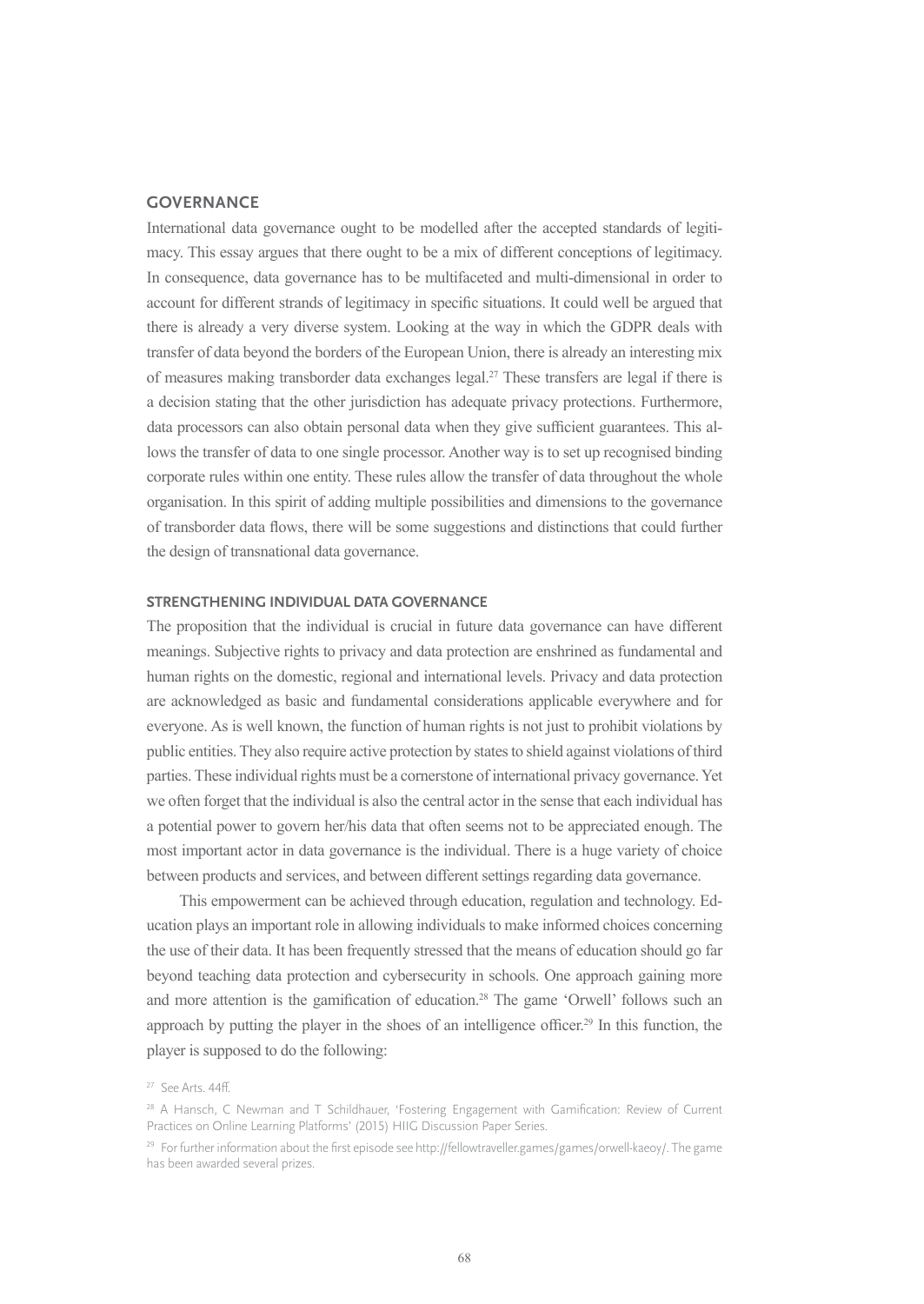**Investigate the digital lives of citizens:** Search web pages, scour through social media posts, dating site profiles, news articles and blogs to find those responsible for a series of terror attacks.

**Determine the relevance of the information:** Only the information you provide will be seen by the security forces and acted upon. You decide what gets seen and what does not, influencing how the suspects will be perceived.

**Invade the private lives of suspects:** Listen in on chat communications, read personal emails, hack PCs, pull medical files, make connections. Find the information you need to know.

**Secure the freedom of The Nation:** Find the terrorists so the citizens of The Nation can sleep safe, knowing Orwell is watching over them.<sup>30</sup>

The striking feature about Orwell is the change of perspective. The player is now in a position to access data, and s/he can see what can be learned from data on ordinary social networks. While investigating and learning about several individuals on the net, the player forms an understanding of what those data can mean when analysed.

Technology can empower human beings to exercise their human rights. The rise of artificial intelligence (AI), in particular, might play an important role in empowering individuals to exercise their rights. The chatbot 'Chommy', for example, allows individuals to obtain information about a data subject's personal data on the internet and in the future might also make it possible to organise the data according to the wishes of the data subject. There are many creative ways to develop these ideas in the future. Suppose that an artificial agent has a regular 5-minute real world conversation and identifies your perspective on data protection from it in order to change the settings of all the services you use accordingly.

<sup>&</sup>lt;sup>30</sup> See the feature description of the game at http://fellowtraveller.games/games/orwell-kaeoy/.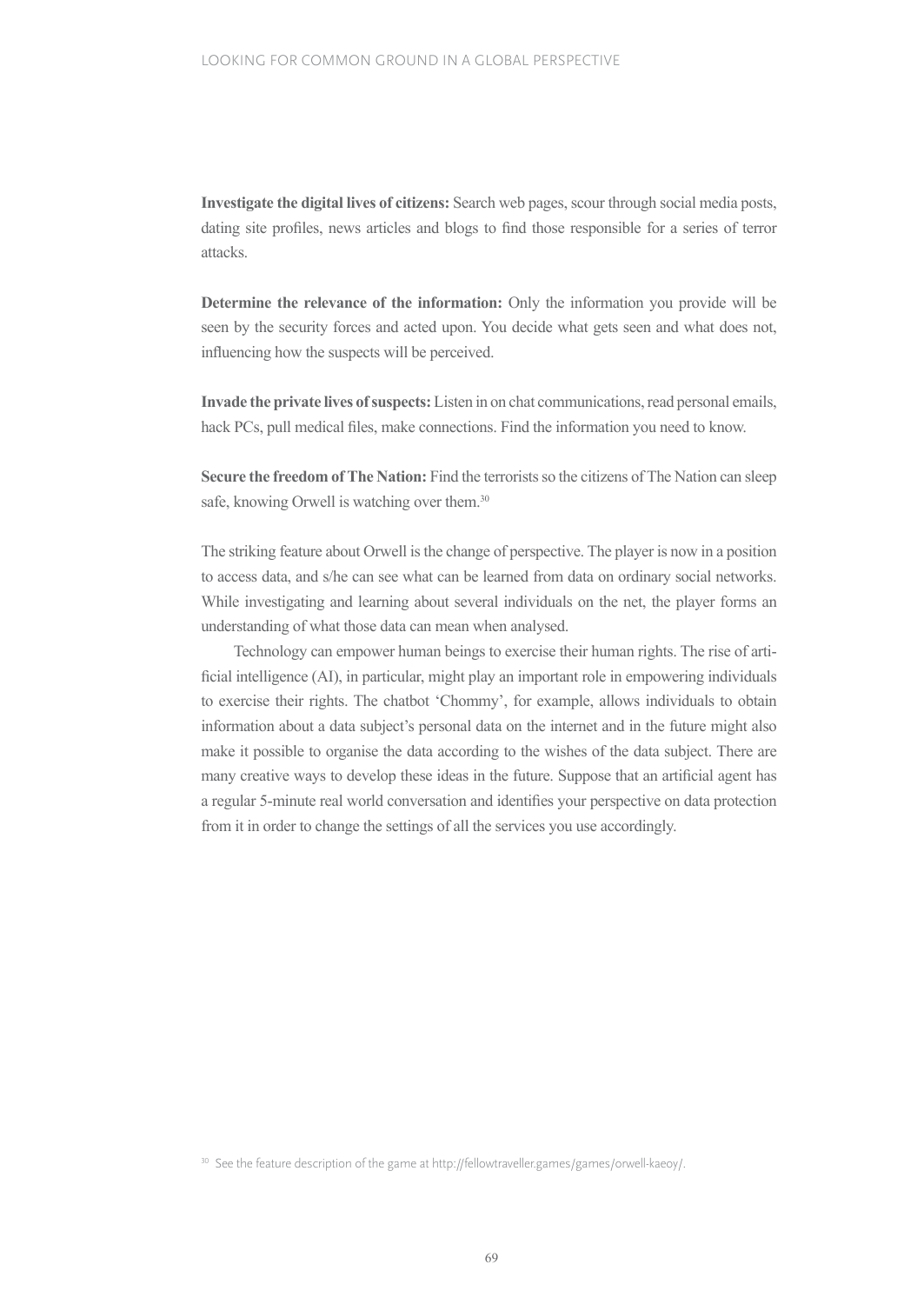

Figure 1: Screenshot from Orwell<sup>31</sup>

The particular design of services can also have aspects that empower individuals. One approach would be, for example, to have the possibility of paying for privacy (PPP). This would apply to services that use customer data to create value. They would be required to offer the opportunity for users to pay for the service instead of paying with their data. Golem.de, one of the leading German news sites on IT issues, allows for such a model. It is possible to use the site without advertisements, tracking and profiling for a monthly payment of €2.50.32 The same is done by the leading Austrian newspaper 'der Standard'. For  $E1$  per month, the site can be accessed without advertising and tracking. This could prove beneficial for businesses, too. They could attract more sceptical customers with different business models. There are currently many projects that are planning to build a micropayment ecosystem making it possible to finance online services. The browser project Brave<sup>33</sup> is trying to establish a specific crypto-payment system to do this.<sup>34</sup> More initiatives heading in the same direction are on the way.35

<sup>31</sup> http://fellowtraveller.games/games/orwell-kaeoy/.

<sup>&</sup>lt;sup>32</sup> Golem.de, 'Golem.de startet werbefreies Abomodell', [https://www.golem.de/news/golem-pur-golem-de](http://www.golem.de/news/golem-pur-golem-de-startet-werbefreies-abomodell-1408-107827.html)[startet-werbefreies-abomodell-1408-107827.html,](http://www.golem.de/news/golem-pur-golem-de-startet-werbefreies-abomodell-1408-107827.html) accessed 19 March 2018.

<sup>33</sup> https://www.brave.com/index.

<sup>34</sup> S Shankland, 'Brave browser begins million-dollar token giveaway: You won't get more than about \$5 worth of tokens, but the browser maker hopes you'll help improve online advertising privacy.' (17 January 2018) [https://](http://www.cnet.com/news/brave-browser-begins-million-dollar-token-giveaway/) [www.cnet.com/news/brave-browser-begins-million-dollar-token-giveaway/,](http://www.cnet.com/news/brave-browser-begins-million-dollar-token-giveaway/) accessed 19 March 2018.

<sup>&</sup>lt;sup>35</sup> The company Eyeo is trying to do the same with an adblocker and a specific paying service. The Berlin startup Satoshipay is also making an attempt to establish a micro-payment model. For a summary see T Kleinz, 'Brave-Browser: Adblocker mit Bezahlfunktion per Bitcoin' (2 September 2016), [https://www.heise.de/newsticker/](http://www.heise.de/newsticker/meldung/Brave-Browser-Adblocker-mit-Bezahlfunktion-per-Bitcoin-3312905.html) [meldung/Brave-Browser-Adblocker-mit-Bezahlfunktion-per-Bitcoin-3312905.html,](http://www.heise.de/newsticker/meldung/Brave-Browser-Adblocker-mit-Bezahlfunktion-per-Bitcoin-3312905.html) accessed 19 March 2018.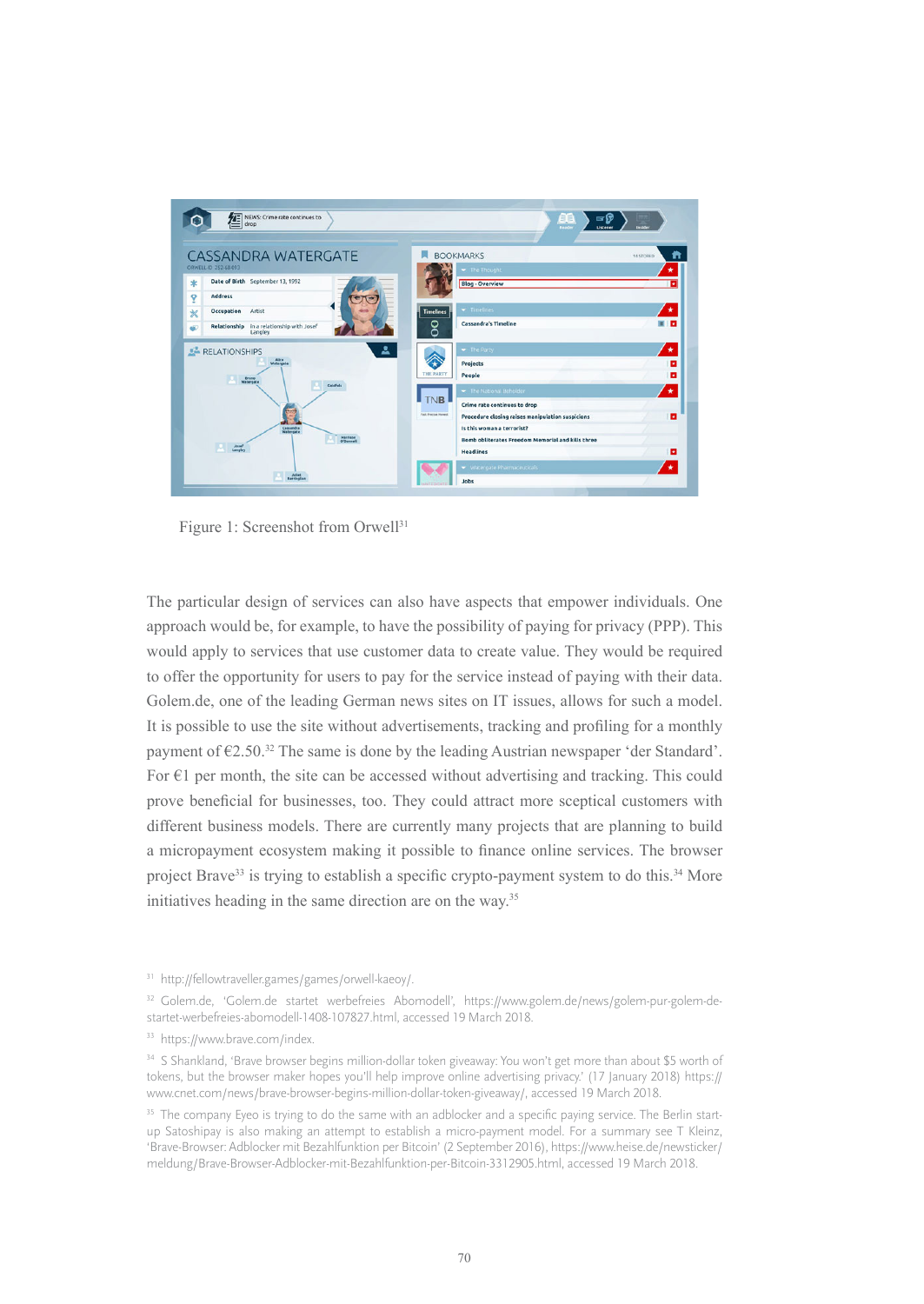Regulation can have many impacts on individuals. It can allow individuals to claim damages and enforce rights before courts. Regulation can, however, also change the game through other ideas.

#### **MULTIPLE LAYERS AND ACTORS**

As with other globally relevant topics, data protection can be dealt with on different levels: the domestic, the regional and the international. On each level, there can be multi-stakeholder participation. Take, for example, the United Nations. The General Assembly of the United Nations has taken up the issue of data protection for the organisation of the United Nations,<sup>36</sup> but has also reacted to the problem of surveillance by states. The process started with Resolution 68/167,<sup>37</sup> which instituted a Special Rapporteur on the right to privacy. This rapporteur has recently published a draft Legal Instrument on Government-led Surveillance and Privacy.38 This is striking since he wants to account for the surveillance not only of intelligence agencies but also law-enforcement agencies. It is also a striking attempt to formulate rules and principles for very different settings. The provision also lays great emphasis on privacy-enhancing technologies in the surveillance context.

Questions of data protection play a big role in several fora like the Internet Governance Forum (IGF) and the related regional fora. The IGF is a discussion platform organised by the United Nations. At the 2017 IGF in Geneva, there were several sessions focusing on data protection.<sup>39</sup> By nature, discussion platforms do not take individual decisions.

One regional initiative is the Asia Pacific Privacy Authorities.40 Since 1992, they have combined the data protection authorities of Asia-Pacific countries as well as the US, Colombia and Canada. This initiative has the aim of furthering privacy in all countries and establishing cooperative arrangements between the authorities and the countries. The Council of Europe is another interesting forum in that its Convention on Data Protection<sup>41</sup> has gained general acceptance in Europe. More interestingly, four states which are not members of the Council of Europe —Mauritius, Senegal, Tunisia and Uruguay— have recently acceded to the treaty and accepted the standards. More Latin American and Af-

<sup>&</sup>lt;sup>36</sup> See General Assembly resolution 'Guidelines for the regulation of computerized personal data files' 45/95 of 15 December 1989.

<sup>&</sup>lt;sup>37</sup> Resolution A/RES/68/167 'The right to privacy in the digital age'.

<sup>&</sup>lt;sup>38</sup> Ver. 0.7 of 28 February 2018, available at [http://www.ohchr.org/Documents/Issues/Privacy/SR\\_](http://www.ohchr.org/Documents/Issues/Privacy/SR_Privacy/2018AnnualReportAppendix7.pdf) [Privacy/2018AnnualReportAppendix7.pdf.](http://www.ohchr.org/Documents/Issues/Privacy/SR_Privacy/2018AnnualReportAppendix7.pdf)

<sup>&</sup>lt;sup>39</sup> See the programme at Internet Governance Forum [https://www.intgovforum.org/multilingual/content/igf-](http://www.intgovforum.org/multilingual/content/igf-2017-geneva-switzerland-18-21-december)[2017-geneva-switzerland-18-21-december,](http://www.intgovforum.org/multilingual/content/igf-2017-geneva-switzerland-18-21-december) accessed 13 February 2018 (n 22).

<sup>40</sup> Asia Pacific Privacy Authorities: for more information see <http://www.appaforum.org/>, accessed 13 February 2018 (n 23).

<sup>41</sup> Convention for the Protection of Individuals with regard to Automatic Processing of Personal Data, concluded 28.01.1981, entered into force 01.10.1985, ETS No.108.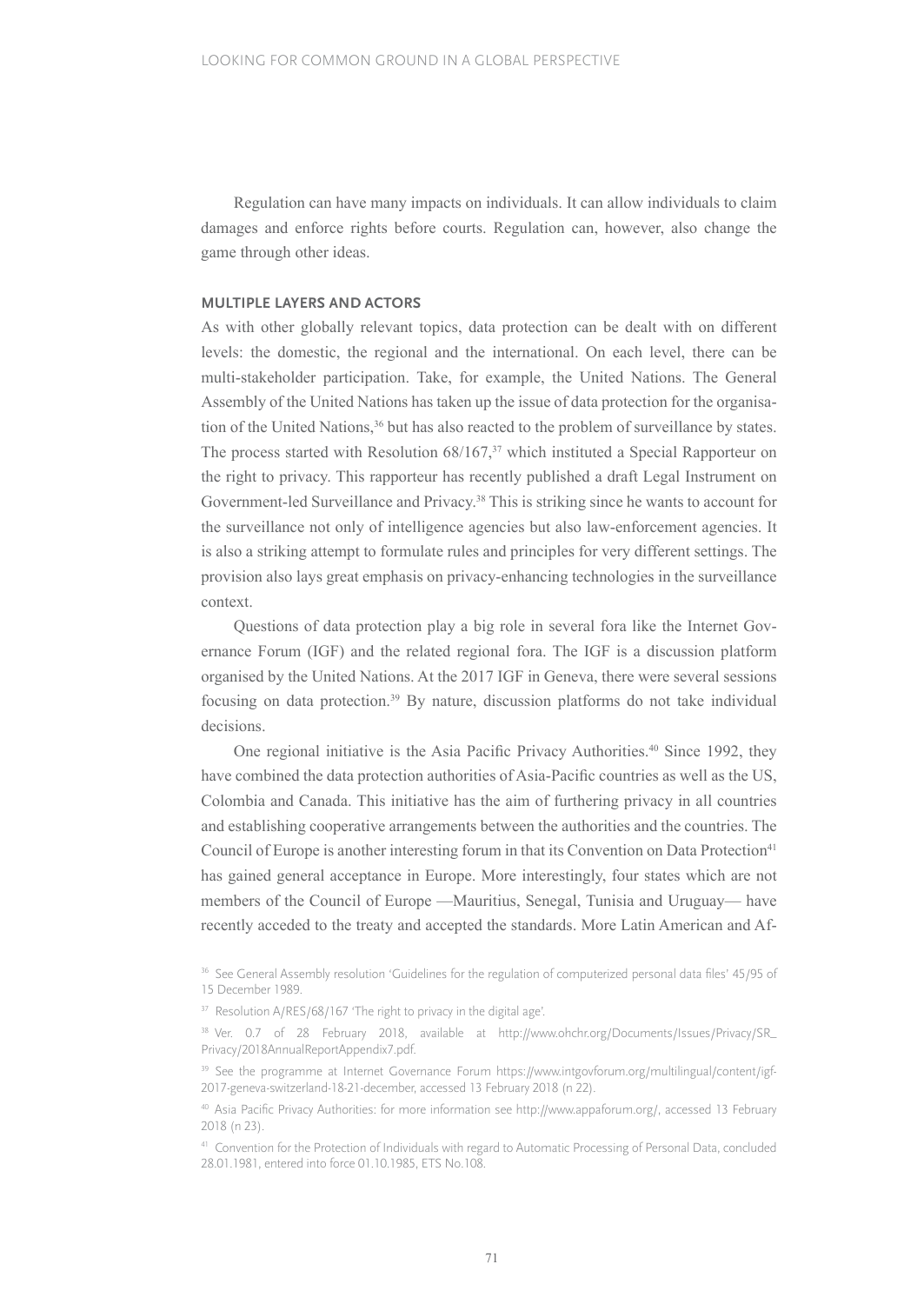rican states are currently considering joining. This might be an interesting development in common privacy standards between states. However, there are also bilateral developments like the Privacy Shield agreement or the European Canadian Treaty on Passenger Data. Questions of data protection are neither determined by one class of actors nor on one particular level of governance. With this in mind, it is always important to look at what level of governance is best suited to deal with certain challenges of data governance. In the end, the ultimate standard of data governance is the empowerment of the individual to effectively exercise his/her rights. All rights and protections on all layers are worth nothing when individuals do not know what is at stake. Informed choices by individuals are the basis for a good and sustainable data governance, which is beneficial to all actors and stakeholders in society.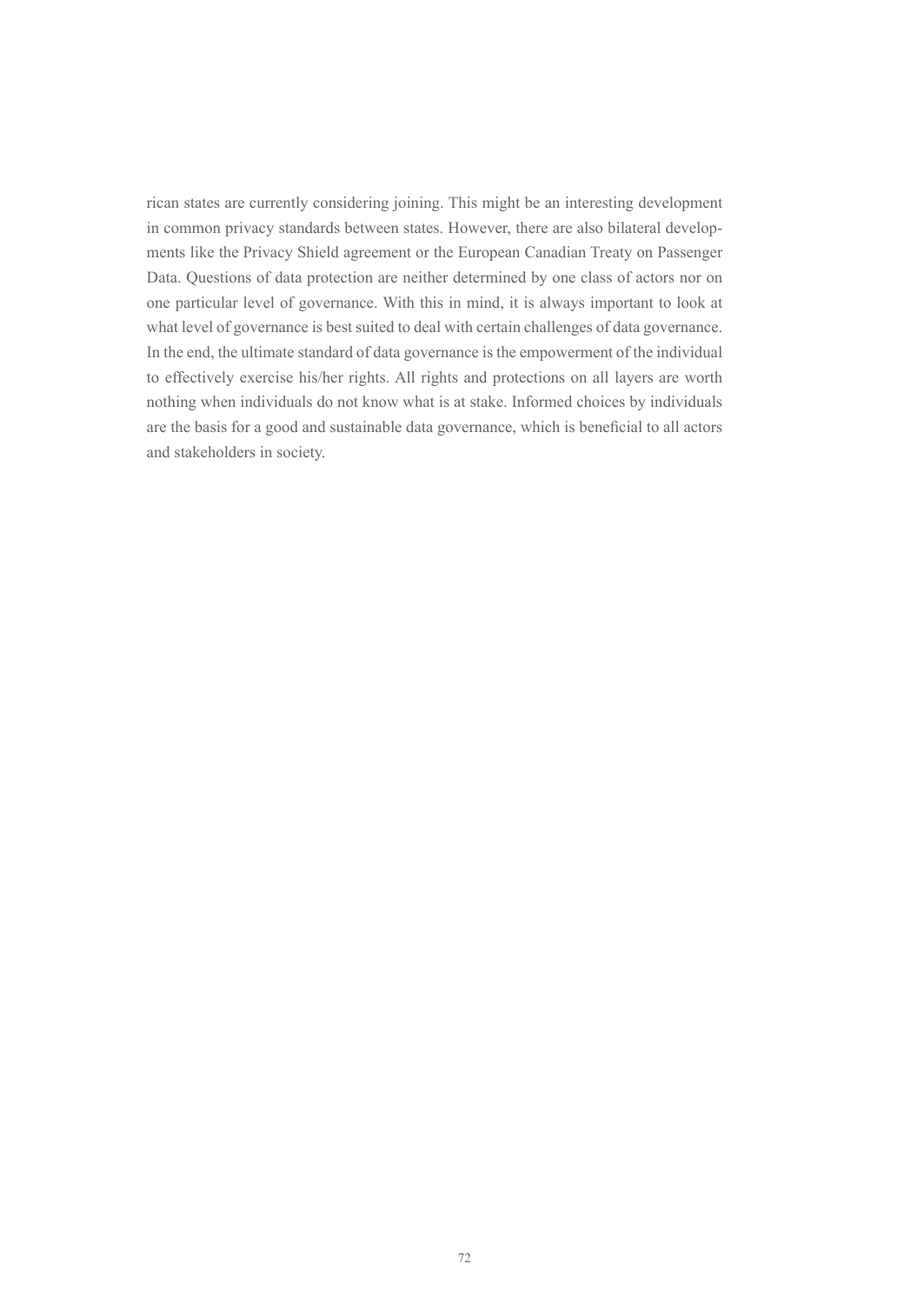### **GDPR, Privacy Shield and the Framework Agreement: A US Perspective**

**ZACHARY K. GOLDMAN**

Thank you everyone for coming, and yesterday's conversation was so rich it caused me to throw out everything I was going to say and work on something new to contribute to the discussion. So, what I have is perhaps a bit provocative, and I hope you will either agree with me or disagree with me —preferably disagree with me, and tell me why I am wrong— and I hope we can find a solution. But what I was thinking about a lot is the source of continuing tension about privacy, given the obviously very close economic, political and socio-historical ties between the US and the EU, and what I actually believe in practice to be rather similar privacy regimes.

A foundational concept is that there is a particular set of institutions in the EU that by constitutional design divorce consideration of commercial data privacy from national security issues at two levels: the first, and most obvious, is within the EU itself, which has no competence over national security issues —that is, a competence that has been left with the Member States, and that means that the ECJ has no competence over national security. When you contrast this with US courts, the differences can be quite stark. In their fourth amendment analysis and other contexts, US courts regularly engage in a kind of balancing test, where they weight privacy interests of individuals against national security interests of the state, and they are able to make these kinds of calculations because the courts in the US have jurisdiction over both sets of issues. And second, both at the EU level and at the national level with the DPAs, that kind of weighing and balancing does not take place because the national-level DPAs have no jurisdiction over anything other than data privacy. I think that is a product of the fact that data privacy and data protection are understood as a fundamental right, and so, if it is a fundamental right, then no weighing and balancing can take place —fundamental rights must be protected to the maximum level. So, I suppose when I think about it, the concept of the fundamental right is one aspect, but then really the translation of that fundamental right concept into a set of institutional arrangements that separate, as a matter of constitutional law, national security from commercial issues relating to data privacy seems to be doing a lot of work.

With these as my foundational precepts, I kind of have three assumptions and then four provocations that I wanted to offer about how to think about this problem moving forward.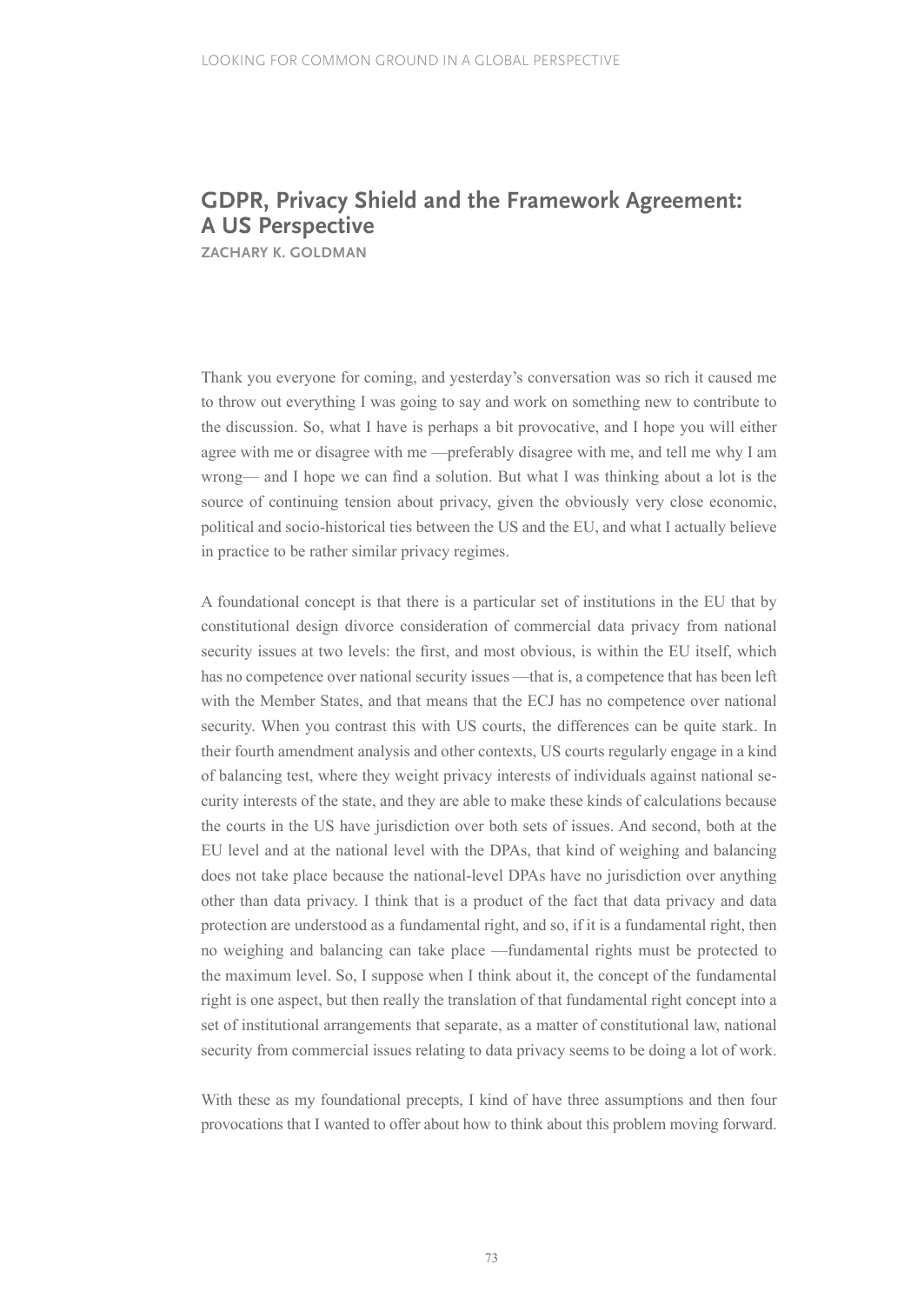So, the three assumptions: first, what the ECJ really does not like is the idea that Europeans can be treated like residents of a hostile regime (e.g. Iran or North Korea) for surveillance purposes, which is to say that as non-US persons outside the United States Europeans have few legal protections in US courts with respect to foreign intelligence surveillance (and certainly far fewer protections than those available to US persons or persons inside the US). And the ECJ at some level, as a supranational body, has a hard time accepting the legitimacy of distinctions drawn in this way, particularly as they affect people whose rights the ECJ is supposed to protect. Thus, one assumption is that what the ECJ does not like in the Schrems case —and in the Schrems case that is about to come is the core of the legal architecture of US surveillance. The second assumption is that the foreign intelligence surveillance regime of basically every other European country looks exactly like that of the United States, which is to say, people inside the country and nationals anywhere in the world have rights, but foreigners outside the country have no rights (or dramatically reduced rights). So, for example, Germans inside Germany have no rights vis-à-vis the French or the Italian intelligence services, and the French and the Italians inside France and Italy have no rights vis-a-vis the UK intelligence services. Germany is the one exception to this rule, as Thorsten Wetzling told us yesterday, in the new surveillance law that Germany just adopted. And the third assumption is that the commercial data privacy regimes in the US and in the EU, notwithstanding the substantial institutional differences, are in fact essentially equivalent. Therefore, setting aside the national security issues for a moment, if you look at the developing jurisprudence of the FTC, and the Department of Health and Human Services, and the Food and Drug Administration, and the other US agencies that are charged with what would be called data protection here, what is in the US privacy law, it can be seen that the fundamentals of the legal regime are more or less the same, similar, certainly essentially equivalent. I would argue that the US is developing a richer and more robust privacy regime that looks an awful lot like Europe's.

So, those are my three assumptions. Consequently, if that is all right, or even reasonably close to right, then I have four provocations about where we go from here. The first is that the ECJ simply carves national security considerations with respect to the US out of its thinking about data privacy cases, just like it cannot consider national security issues that have bubbled up from the European courts because, again, it is not a matter of EU competence and therefore not a matter of ECJ competence.

Second, and this is perhaps a kind of research agenda for this group moving forward, is to add substantially more detail to this concept of essential equivalence, and to figure out exactly what we mean when we say, a data privacy regime must be essentially equivalent. If the second Schrems case is going to come out like the first Schrems case, and if the SWIFT agreement and the PNR agreement are about to fall because of data privacy concerns, then what that means is that the EU and the US cannot sustain a data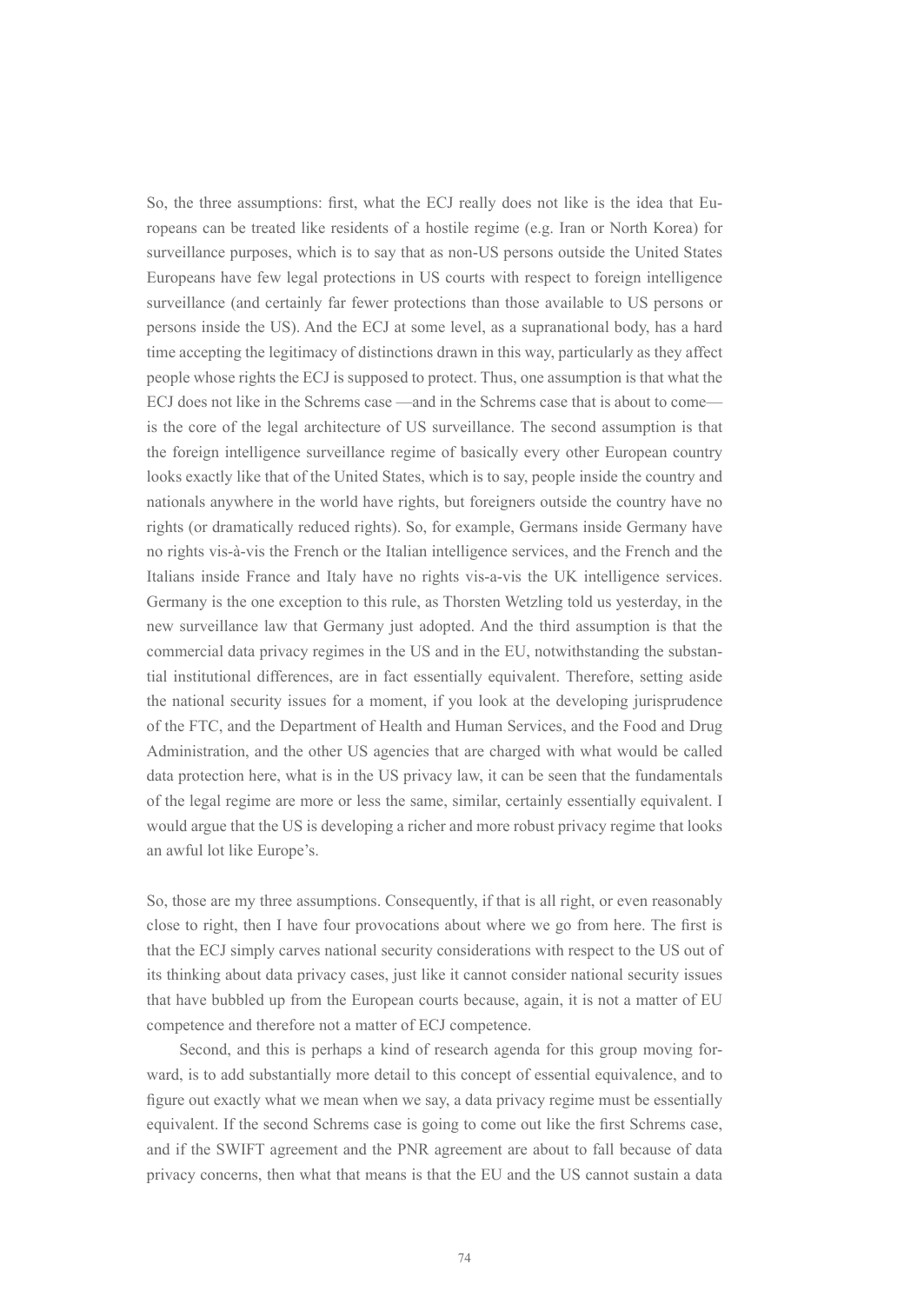transfer agreement of any kind. If it is true that the EU and the US cannot sustain a data transfer agreement of any kind, then I do not know with whom the EU could sustain a data transfer agreement —certainly not Russia, certainly not China, certainly not most countries in Africa, certainly not in the Middle East, and certainly not in much of Asia. Accordingly, if that is true, then Europe becomes kind of a data island, but I am not really sure what that means for the economic and commercial future of the continent. So, that, in my mind, cannot be the case, it cannot be the case that no EU-US agreement on data transfers is possible, because of what that implies for the ability of Europe to reach data transfer agreements frankly with anybody. So the second provocation is let us figure out what essentially equivalent means to facilitate a sustainable data transfer regime between the US and Europe.

The third provocation is: let us come to a common understanding of what we mean by harm in the data privacy as well as data protection space, and maybe this is part of the second of what it means to be essentially equivalent. But I assume that we are operating under potentially quite different understandings of the concept of harm in the data privacy space, and I think that at least making explicit these different visions of harm certainly would assist in understanding. And I say this fully cognisant of the fact that within the US, there is not necessarily a real common vision of what we understand to be harms in the privacy space. Therefore, if you look at the case law in the data breach context surrounding who gets to get into court, the idea of standing, who has been harmed sufficiently to bring a suit in the event of a data privacy incident —there is no harmonisation among different legal regimes. So, the FTC has answered that question differently than the Article III Courts have answered it, and among Article III Courts, they have answered that question differently. But I think, a better understanding of what we mean when we talk about what we are trying to protect against would really be beneficial.

And the fourth provocation is if the ECJ does seek to somehow evaluate the national security practices of the United States, I would hope that they can take at least a holistic view of the intelligence regime in the US. This would include not only the legal authorities under which it operates, but also the oversight regime to which it is subject. So when the ECJ reviewed Section 702 of the FAA, they looked at this law but did not take a holistic view of the institutions and mechanisms of oversight that accompany the law. And I think that any informed discussion of intelligence practices has to take into account both the scope of the authority and the oversight mechanisms that are in place to police compliance with the authority, because I think if you look at the documents that have been made public in the last couple of years from the foreign intelligence surveillance court, you see a remarkable level of engagement by the courts in establishing sets of rules by which the intelligence agencies have to operate, and then policing compliance with those rules on an ongoing basis. And this dialogue between the surveillance agencies and the courts over the last decade —most of which was taking place in total secrecy until two or three years ago, which is actually quite remarkable— I would posit exists nowhere else in the world.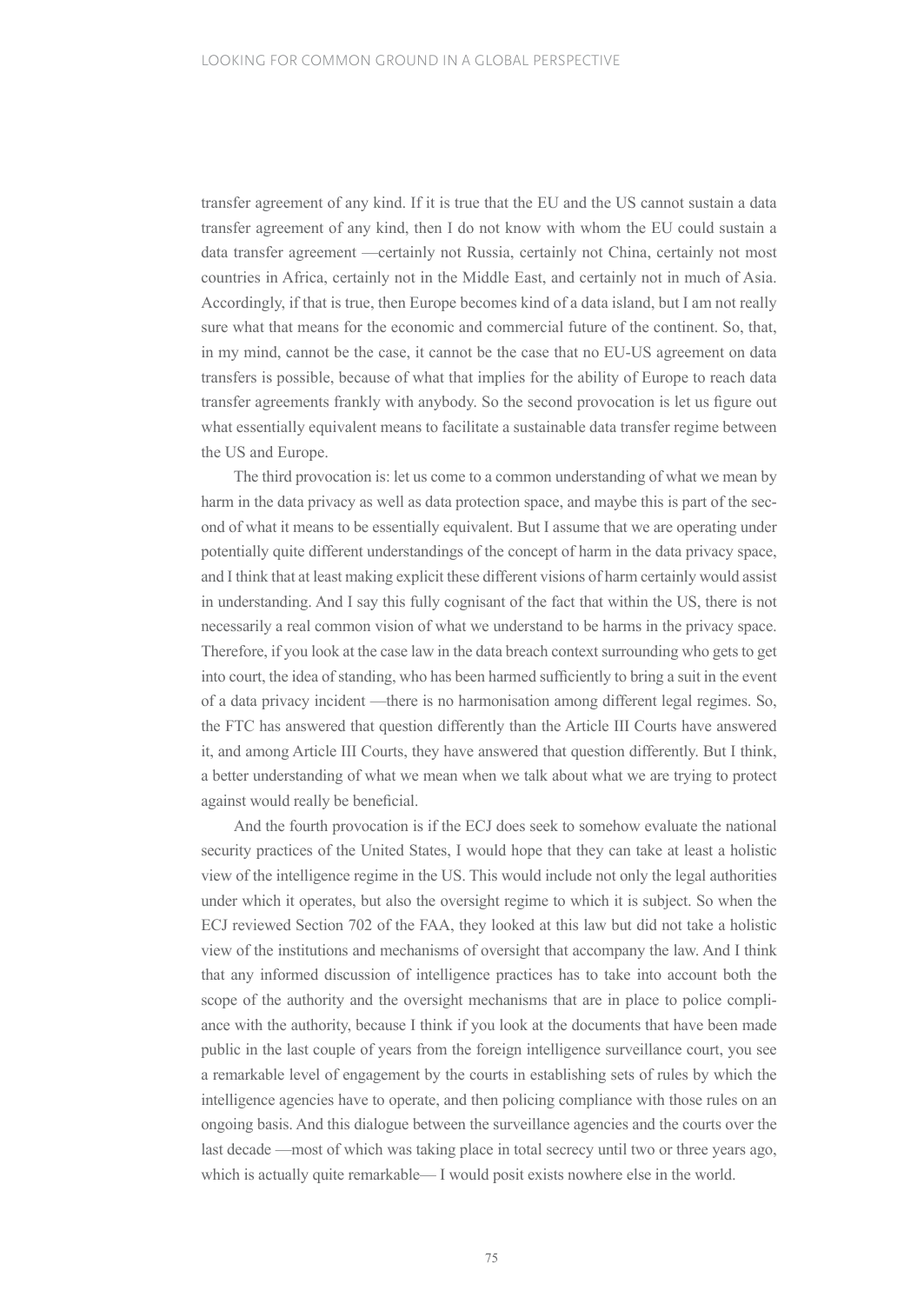## **Discussion: GDPR, Privacy Shield and the Framework Agreement**

**MARIE-CHRISTINE DÄHN**

The conference's second session focused on possible approaches for establishing a common ground in the transatlantic legal framework as well as data protection and privacy practices. In its first block, the participants reflected upon Europe's upcoming General Data Protection Regulation (GDPR), the EU–U.S. Privacy Shield and the 2015 Framework Agreement mainly from the European and US perspectives. Following the inputs by Kai von Lewinski, Zachary K. Goldman, and Christian Djeffal, a lively debate ensued.

Perhaps one of the most significant observations to be made in the debate was that, from a practical perspective, it would be most counterproductive if regulations —not only in the European Union or the United States but also globally— fragment the internet (in the debates labelled as 'balkanisation of the internet') so that a patchwork of isolated single rights, access rules, and laws creates national borders virtually. In this regard, China has been mentioned as a telling example since it has its own data infrastructure and internet in the national realm, which proves to be not very cost-effective. It is, moreover, imperative that mutual new restrictions and frameworks for problems in new contexts, like massive data collection in big data settings, are found to address emerging issues jointly on both sides of the Atlantic because the problems arising affect not only single states. In addition, fragmenting the internet would not work out over the long term because it would be avoided: individuals and companies would establish what they do elsewhere where a free (global) flow of data would be possible and entrenched. This could lead to a kind of forum shopping for different privacy protection rules so that companies would establish subsidiaries in other jurisdictions where the legal system reflects their interests. To counter this, it has been suspected that privacy and data protection might serve as a cue for industrial aims. Nevertheless, a consensus was reached in the discussion that a merely polarised debate would be pointless.

In defining the rules and norms in place, courts play a substantial role. They address the most pressing issues as they are confronted with the cases put forward to them. In this regard, the participants elaborated, courts in the U.S. and the EU primarily protect privacy and security, whereby the European Court of Human Rights (ECtHR) is especially clear in its rulings on national security since it puts emphasis on the protection of fundamental rights. But generally, in the EU and the U.S. alike, cyber security is not excluded from legal considerations. For Europe in particular, the participants pointed out, data processing by intelligence agencies is not covered by the GDPR, for national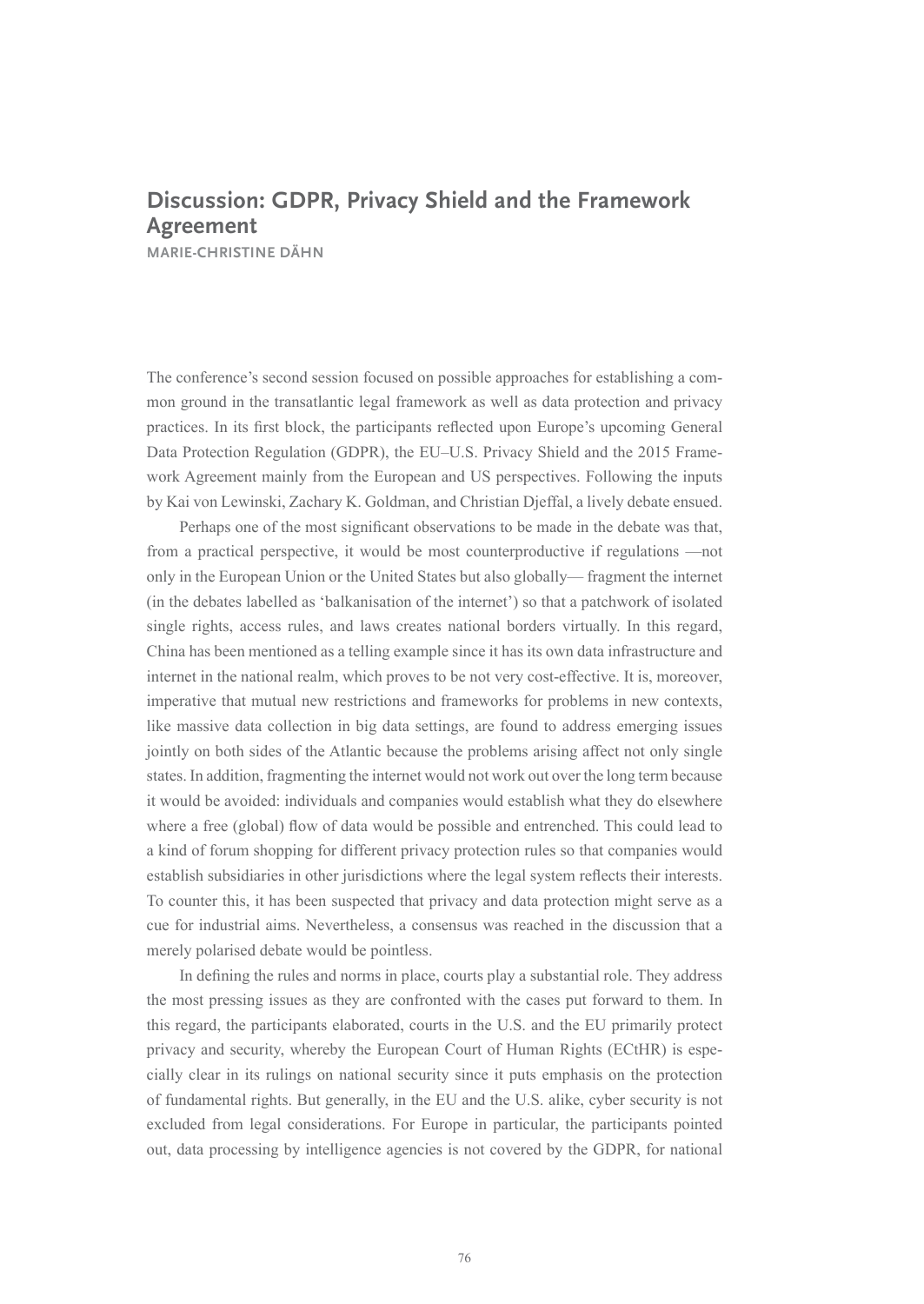security issues falling exclusively under Member States' legislation (TEU Art 4, 2.), and so far, no case on intelligence services' activities has been brought before the European Court of Justice (ECJ). Most importantly for the ECJ, national security issues are beyond its jurisdiction, therefore, it cannot address them properly. So that narrows the focus in Europe. Nevertheless, the ECJ plays an important part in these discussions on security, privacy, and data protection, as can be seen from the modes of harmonisation and balancing approaches in the Court's cases. Over the years, the ECJ's cases used the Data Protection Directive 95/46/EC as a primary basis, and apart from this there have not been many changes. Yet its importance is underlined as the ECJ has the ability to challenge surveillance practices in a direct way by its rulings and the attendees remarked that pressure could be created in courts, such as the ECtHR.

It is crucial, as became clear in the comparison of European and U.S. practices and frameworks, that if one wants to understand the transatlantic relations with respect to privacy, data protection, and security, one has to understand the actor's intentions. What has to be kept in mind in this regard, however, is the different understandings of privacy and data protection, as well as the different approaches underlying the respective legal frameworks. These differences are not only grounded in the respective legal histories. One participant pointed out that at some point, the legal debate on the one hand and the philosophical, sociological and political debate on the other seem to have been moving apart for many years, with the legal discourse oftentimes being very self-referential. In addition, cultural ideas and developments have to be taken into account to further the understanding. The perception that the U.S. is controlling the direction in which the EU is heading has been emphasised as being particularly problematic. The overarching culture of secrecy is one of the core characteristics of services and their functioning. This heavily influences the debate, too. It was claimed by some participants that this has to be overcome and be replaced, instead, by a culture of trust, building on enhanced knowledge and mutual confidence.

To enforce a coherent framework, the competences of oversights need to be clear. The GDPR in Europe enhances the supervisory powers of Data Protection Authorities (DPAs) in its sixth chapter (Arts. 55, 58). In the case of the U.S., on the other hand, the participants did not reach an agreement on how to strengthen oversight competences best. One idea, which was already raised by the European Article 29 Working Party, is to create or strengthen an oversight board, like the Privacy and Civil Liberties Oversight Board established by the U.S. Congress in 2004, and to appoint an ombudsperson responsible for issues in this realm. Such an ombudsperson to be appointed under the Privacy Shield deals with data protection complaints by EU citizens. The Under Secretary of State for Economic Growth, Energy, and the Environment actually holds this office in the U.S.. However, the discussants remarked that an extension or generalisation of such an institution would be an improvement. This could be a step forward towards a joint approach.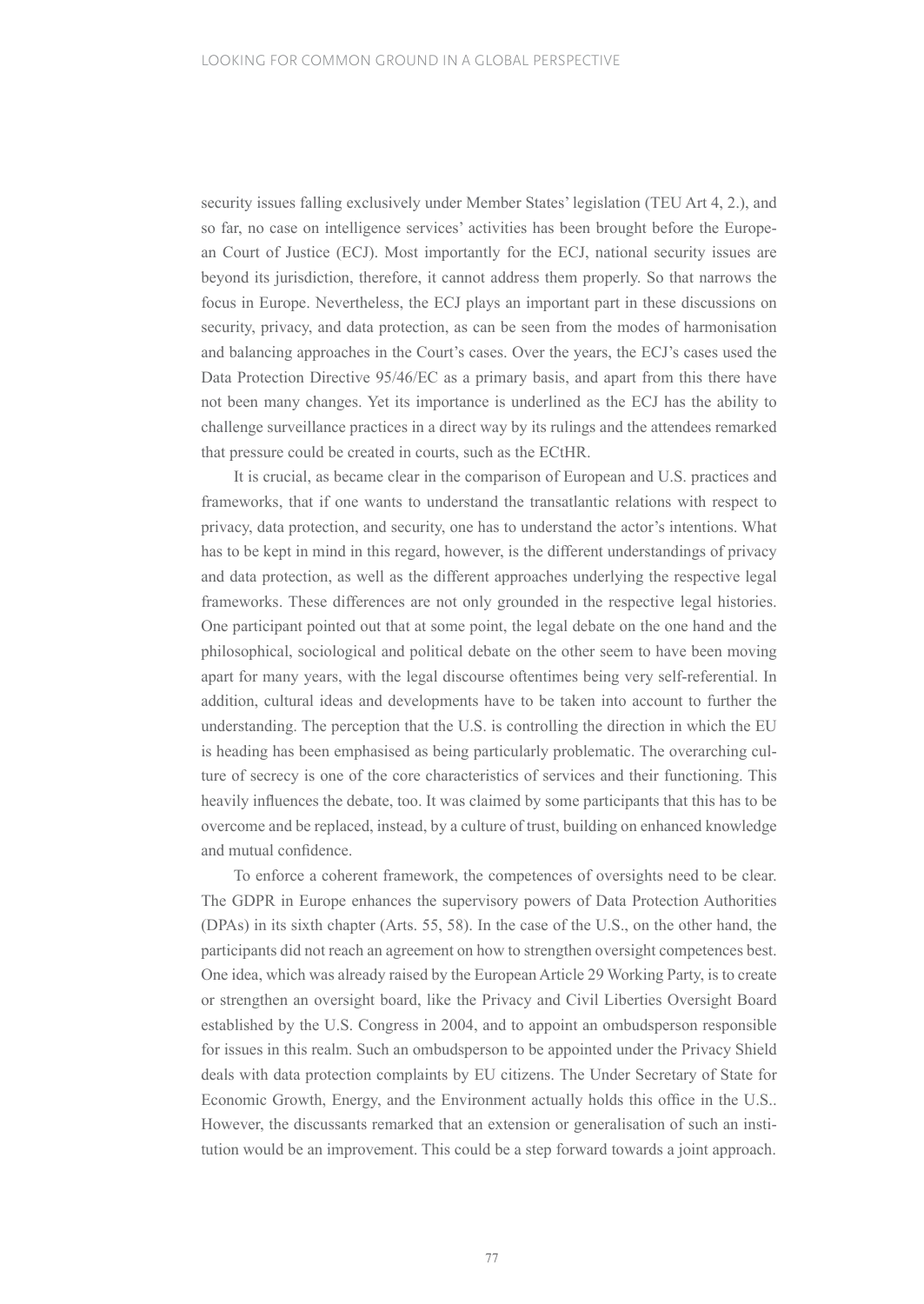A major difference between the U.S. and the EU approaches to regulating privacy and cyber security —one that has been pointed out repeatedly in the debate— concerns the foundation upon which the law rests. While a European understanding and interpretation is based on a comprehensive constitutional framework on which proponents base their arguments, the U.S. focuses on the ethical considerations and debates as an orientation for legal reasoning. For instance, in the EU, privacy and data protection are enshrined as two different fundamental constitutional rights of their own (Charter of Fundamental Rights of the European Union, Arts. 7, 8). In the Lisbon Treaty of 2009, i.e. the Treaty on the Functioning of the EU, as well as in the European Charter of Fundamental Rights, these rights are not only codified but also clarify the core legal instruments to achieve protection. This is further pursued by many legal frameworks of individual Member States which the GDPR is going to replace in order to achieve an equal level of protection throughout the Union. Although these foundations seem straightforward, the discussion unearthed a dispute regarding the constitutional derivation of privacy and data protection in European law. Some participants, following Whitman (2006), understood the European concept of privacy as deriving from human dignity, while others challenged this understanding by referring to the German Constitutional Court's census decision (1983), arguing that privacy and informational self-determination are a particular manifestation of individual freedom. In the U.S., individual freedom also plays a key role in privacy and data protection as they are based on conceptions of autonomy and liberty, which are codified in the Bill of Rights and the U.S. Constitution. The First and Fourth Amendment of the Constitution are essential pillars of these rights. Nevertheless, the U.S. legal framework is also significantly shaped by civil court decisions as privacy and data protection are not completely codified and elaborated in the Constitution. In Europe, in comparison, it is mainly the constitutional courts that advance the development of the legal framework in this regard. Various privacy statutes and acts, like the Privacy Act of 1974, further elaborate the U.S. privacy and data protection understanding. More generally, a dichotomous juxtaposition of the notion of freedom in the U.S. and fundamental rights in the EU as the legal frameworks' foundations was considered by some as problematic. Rather, taking these differences into account, there was a general agreement among participants that an approach of mutual learning between the EU and U.S. would be most fruitful.

One attempt to do this mentioned by a participant is the 'EU-US Privacy Bridges' project, which brings together EU and U.S. privacy experts in order to find practical solutions that may bring both approaches and practices closer together. It is aimed at advancing the development of global privacy rules on the one hand, and advancing relations between the U.S. and EU perspectives on the other, while also taking differences between the two jurisdictions as well as the shared goal of effective privacy protection seriously.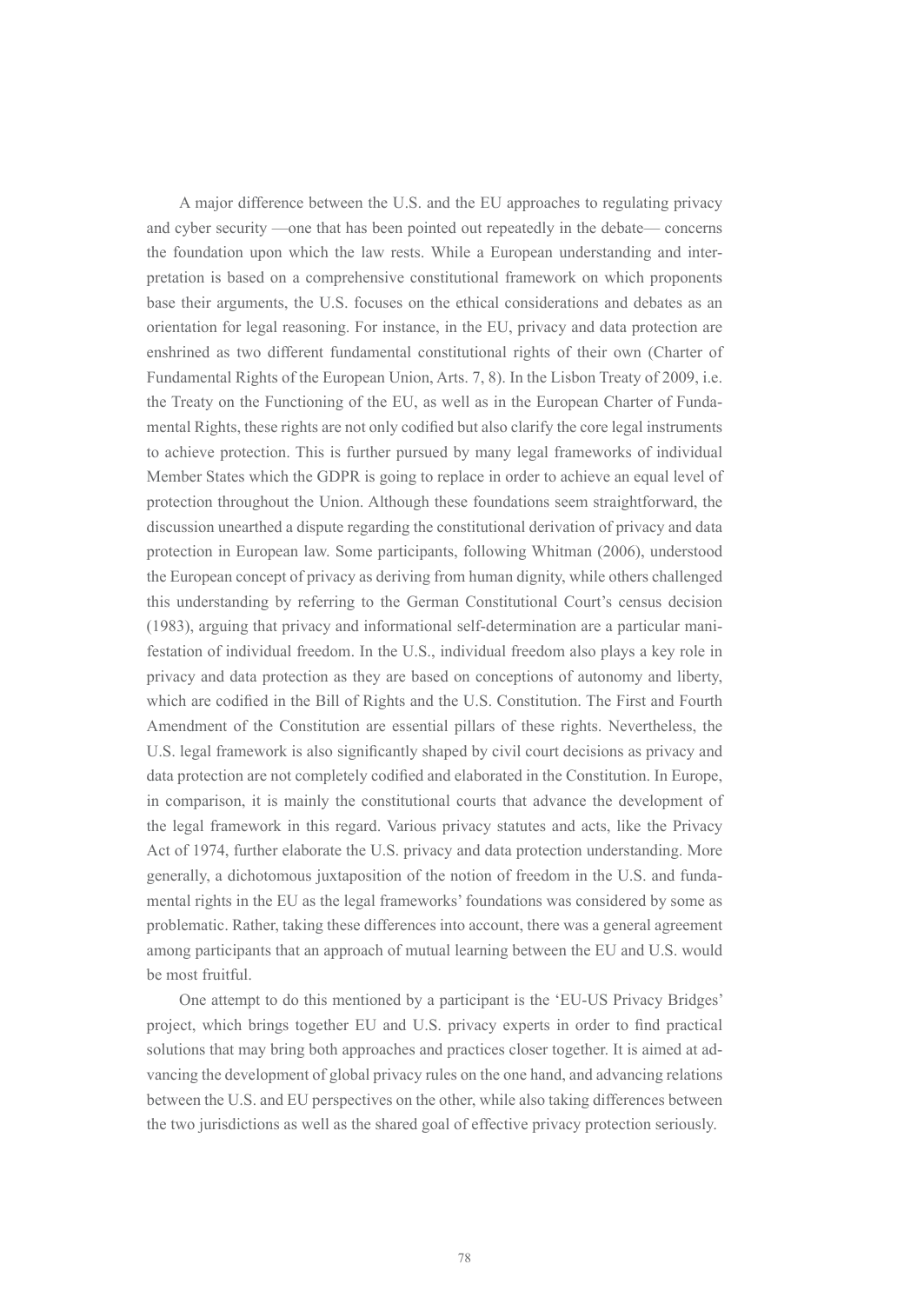In practice, the discussants emphasised that legal and non-legal instruments need to be flexible enough to cope with the different (legal) transatlantic contexts. A necessary component of this would be the differentiation and assessment of possible distinct instruments, together with their regulatory impact and their side effects. Instruments that might seem appropriate in one context could in fact increase cyber risks or could grant unauthorised access to data in others. Participants stressed that further debate is also needed with regard to the risks and presumed dangers. The debate was divided on the question of whether, for example, government surveillance should be rated as one of the most pressing issues, or hackings by criminals. What became clear, however, is that none of the possible threats should be completely neglected.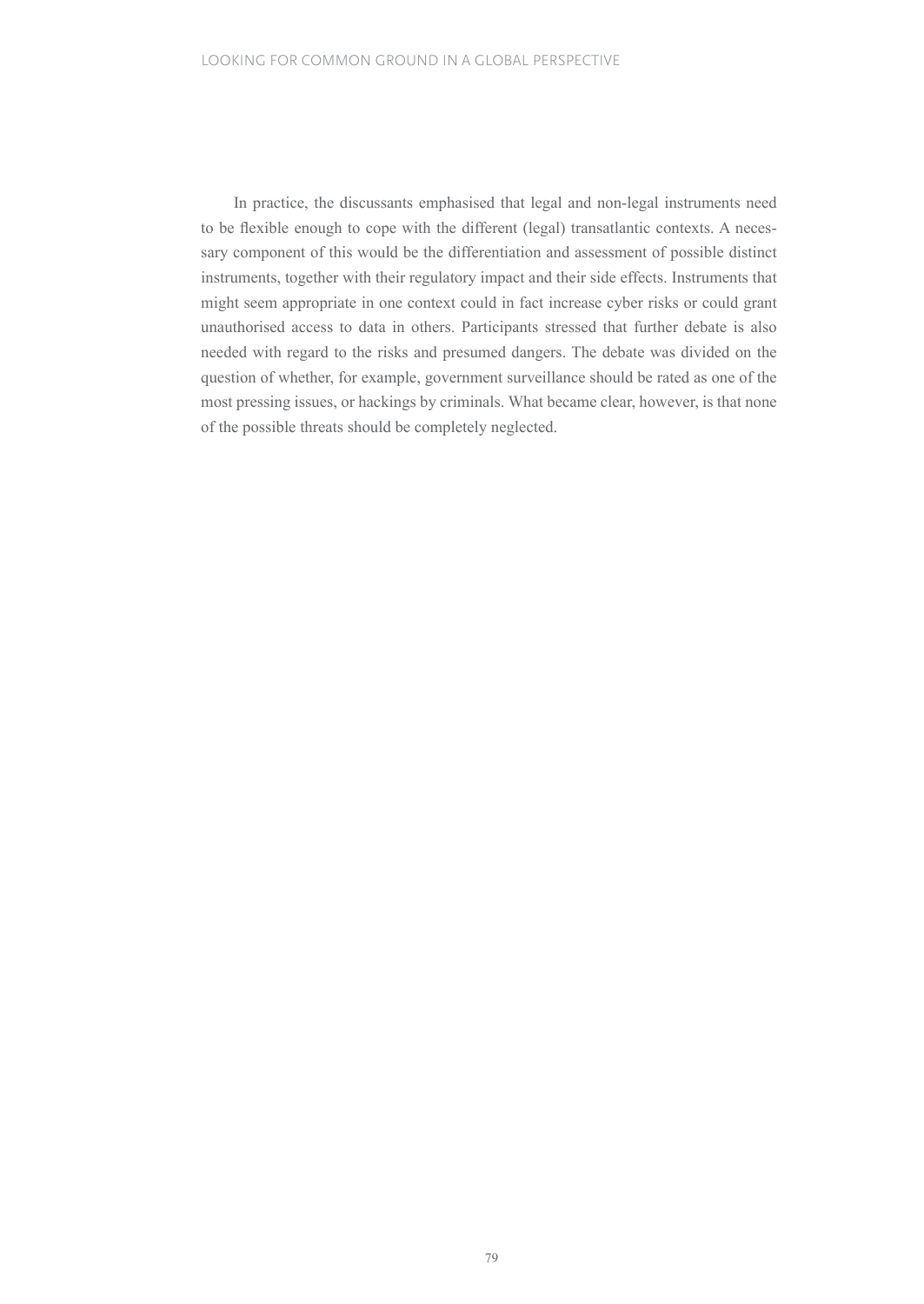### **Cyber Security Cooperation on the Ground SVEN HERPIG**

This abstract provides a brief overview about selected forms of formal and informal, technical and political cyber security cooperation, as well as an outline of the setup and work of the Transatlantic Cyber Forum (TCF) as a different model for cyber security cooperation.1

To start with, it is useful to point out what cyber security cooperation can mean, and on what levels we experience it, as well as what forms of cyber security cooperation currently exist. First of all, there is international cooperation. On the United Nations level, there is the governmental group of experts (UN GGE) on cyber norms.<sup>2</sup> Secondly, there is the transnational level, which includes more than one member state of the United Nations, but could also include non-state actors, such as international cyber security companies or non-government organisations. The currently most-debated transnational cyber security co-operations are Microsoft's Geneva Convention3 and the approach of the Carnegie Endowment of International Peace (CEIP)<sup>4</sup> to stability of the international financial markets vis-à-vis cyber threats. Compared to the UN GGE process, CEIP focuses solely on the stability of the international finance sector and within that, it (first) targets the G20 circle of states. From there it might broaden out to create something like an international agreement to enhance international cyber security.

Then there is regional cooperation. On the NATO level, there is, for example, the so-called locked shields exercise,<sup>5</sup> which is a cyber security/ cyber defence exercise. Moreover, there is the Tallinn Manual<sup>6</sup> of the NATO Cooperative Cyber Defence Centre of Excellence (CCD COE) and there are the confidence-building measures<sup>7</sup> of the Organisation for Security and Co-operation in Europe (OSCE). All of this is regional cyber security cooperation.

- <sup>2</sup> https://ccdcoe.org/back-square-one-fifth-un-gge-fails-submit-conclusive-report-un-general- assembly.html.
- <sup>3</sup> https://blogs.microsoft.com/on-the-issues/2017/02/14/need-digital-geneva-convention/.
- <sup>4</sup> http://carnegieendowment.org/programs/cyber/.
- <sup>5</sup> For more information see https://ccdcoe.org/event/cyber-defence-exercises.html.
- <sup>6</sup> The manual is available at: https://ccdcoe.org/tallinn-manual.html.
- <sup>7</sup> See http://www.osce.org/secretariat/cyber-ict-security.

<sup>1</sup> More information available at https://www.stiftung-nv.de/en/project/international-cyber-security-policy.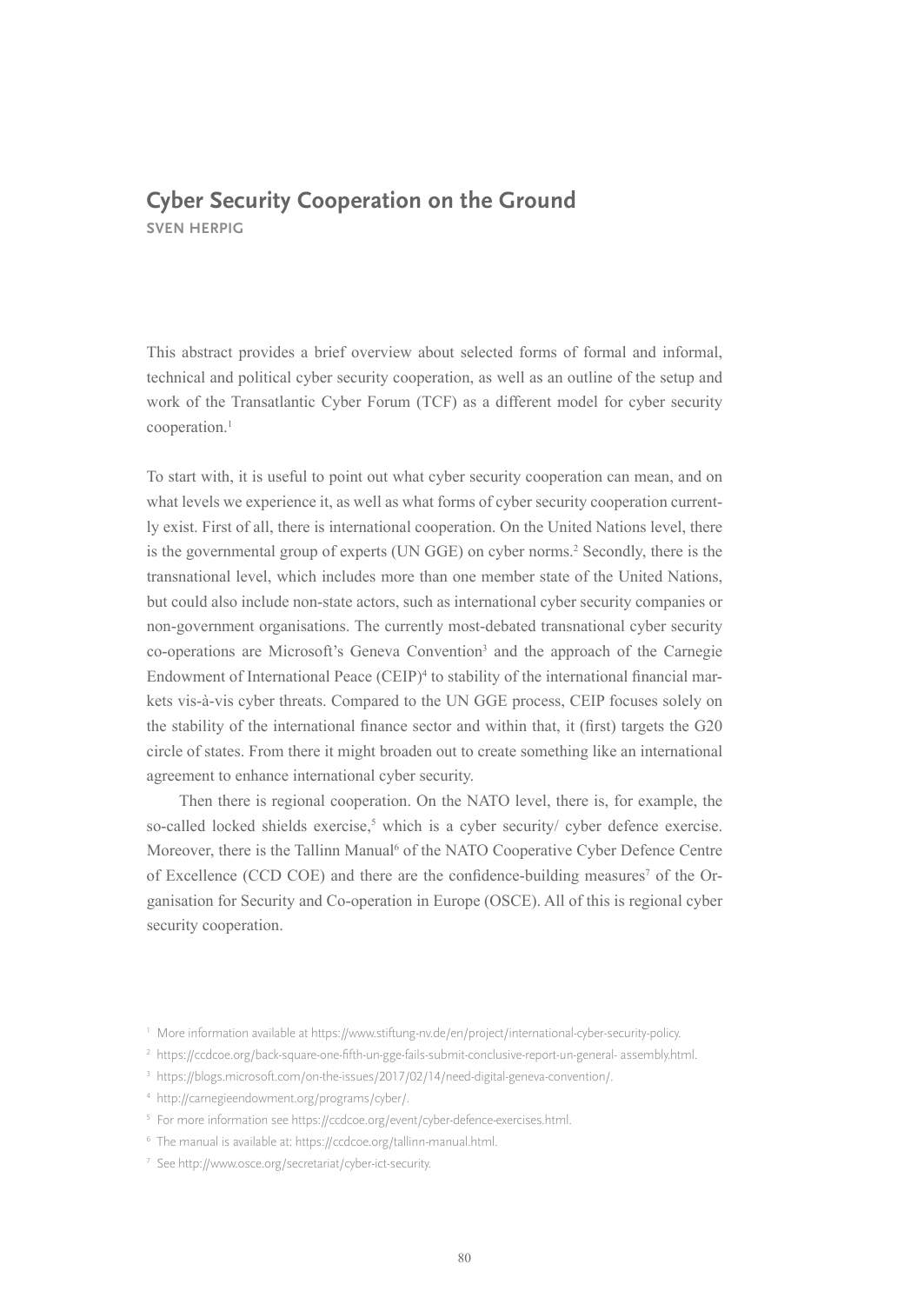On the European level, there are different frameworks that foster cyber security cooperation. The Directive on security of network and information systems (NIS Directive)<sup>8</sup> which led to the EU CSIRT network<sup>9</sup> comes to mind, as well as the EU cybersecurity strategy.10

Multilateral cyber security cooperation is less known to the policy circles. There are initiatives such as SOG-IS MRA11 or the EGC group. SOG-IS MRA is the senior officials' group for information security mutual recognition agreement. This is a sub-group of European Union states which certify, for example, hardware; when that hardware is certified by one of the members of this group, other members can use that certified hardware without having to certify it again. So, each participating country recognises the certification of the other participating countries. The EGC group is basically a group of certain computer emergency response teams (CERTs), from countries such as Germany, France and the Netherlands, who share privileged information about, for example, cyber attacks.

Furthermore, there is bilateral cyber security cooperation. One form of this that has been discussed repeatedly in German, US and other international media was the German-French policy cooperation on crypto-regulation. In 2016, there were high-level talks between Germany and France about how to pursue crypto-regulation together on the European level.12 Another example of bilateral cyber security cooperation would be the US-Chinese agreement on cyber crime.<sup>13</sup>

And then there is 'national cooperation': national good or best practices that can be adopted and adapted by other states. Germany created the so-called 'IT-Grundschutz', which in its first version was a catalogue of security mechanisms for certain types of software and hardware. Companies can obtain a certificate declaring that they comply with IT-Grundschutz's standards. The Estonians have adapted and adopted the IT-Grundschutz in order to foster their own national cyber security.14 One state created something, made it a best practice and then other states that may have less resources in that area can adapt and adopt it.

How does the Transatlantic Cyber Forum fare in that list of cyber security cooperations? TCF brings together German, American and other EU cyber security practitioners and experts from the private sector, academia, and civil society. These experts are working in three working groups, or 'tracks', to solve policy changes that take place in the respective countries. The first working group focuses on government encryption policies

<sup>8</sup> https://ec.europa.eu/digital-single-market/en/network-and-information-security-nis-directive.

<sup>9</sup> https://www.enisa.europa.eu/topics/critical-information-infrastructures-and-services/cii/nis-directive.

<sup>10</sup> More information available at https://ec.europa.eu/digital-single-market/en/policies/cybersecurity.

<sup>11</sup> https://www.sogis.org/.

<sup>&</sup>lt;sup>12</sup> For detailed information see https://regmedia.co.uk/2017/02/28/french\_german\_eu\_letter.pdf.

<sup>&</sup>lt;sup>13</sup> For a discussion of the agreement see https://fas.org/sgp/crs/row/IN10376.pdf.

<sup>14</sup> https://www.ria.ee/en/iske-en.html.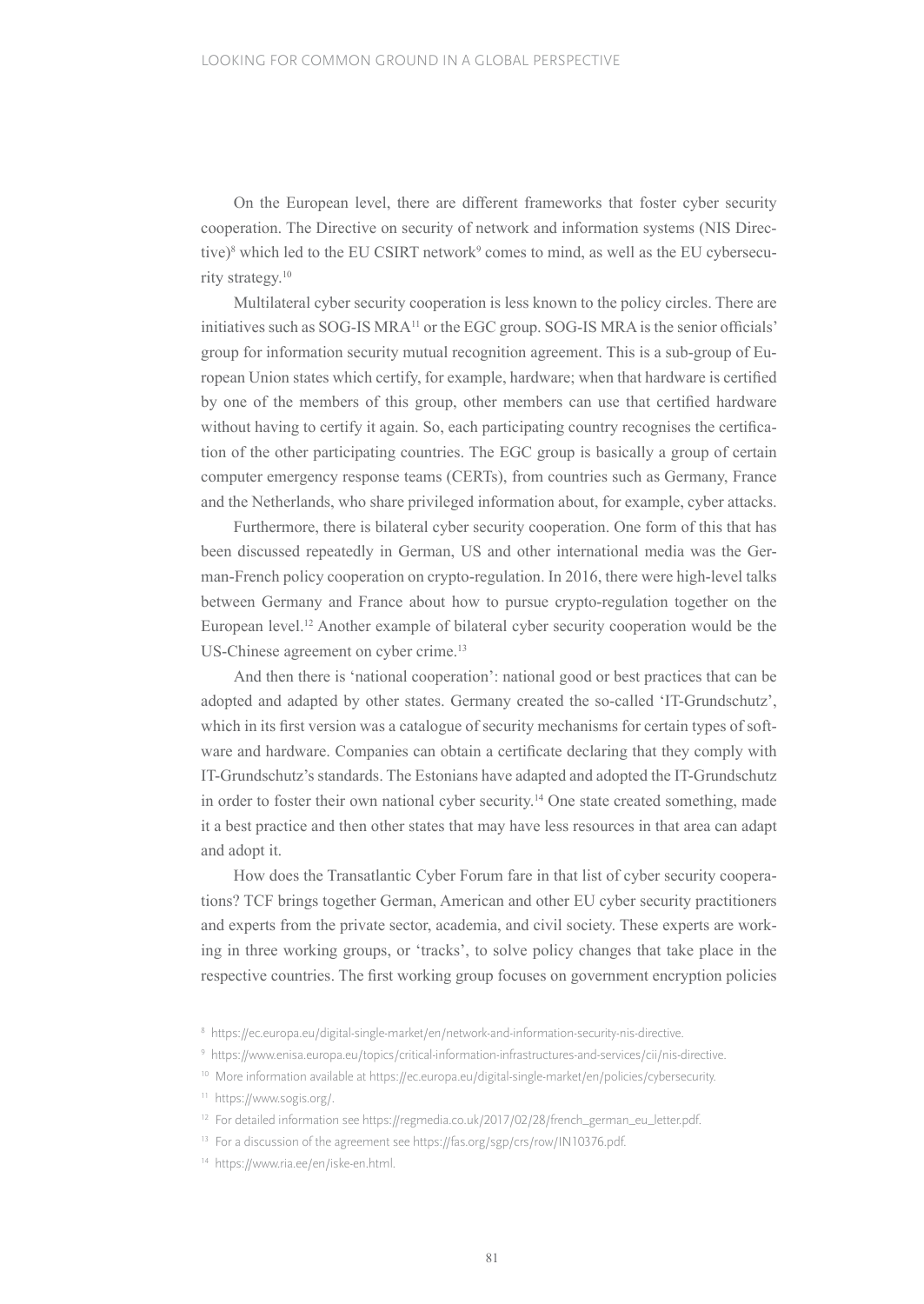and government hacking; right now, together with the experts, it is focusing on creating a 'gold standard' for vulnerability management mechanisms15, based on the lessons learned from the US vulnerability equities process (VEP). At the same time, the group is working towards creating minimum standards for government hacking, including authorisation, oversight, transparency, securing hacking tools and more. The second working group<sup>16</sup> discusses ideas for securing democracy in cyberspace by addressing challenges for data-driven elections in an adversarial geopolitical space. The group is analysing what kind of data will be used for campaigning and elections and how it has been targeted in the past for what purposes. All this permits the group to anticipate possible threats to those elections and ultimately leads to the design of appropriate safeguards and security mechanisms. The third track<sup>17</sup> deals with oversight innovation and intelligence governance, focusing on the topics of improved accountability of intelligence oversight, as well as technological improvements for better governance in that area.

TCF has a slightly transnational approach because the working groups include not only representatives from the private sector, academia and civil society but also former government employees. The drafts of the policy papers are also shared with current officials for comments. The TCF takes a comparative look at the respective countries and then brings the best parts together while adding some aspects that this group of practitioners would like to see. All this is then moulded into policy products. It is basically a best practice (trans-) national comparative approach. In other words, the experts work together and learn from each other, and create policy products that can be replicated. The Internet and the underlying technology is the same everywhere, therefore the respective policy discussions lead to similar challenges. Thus, it allows the group to create options that can potentially be adapted and adopted globally. Apart from the challenges currently being tackled by the TCF, there are many more in the realm of cyber security, such as hack backs, protection of critical infrastructures, responses to adversarial cyber operations, attribution, emerging technologies or human resources shortage in the IT security field. All of these challenges are in dire need of good models that will allow states to alleviate them.

A word of caution though: Creating national best practices to be replicated elsewhere can have unintended international consequences. The so-called normative spillover effects occur when a policy that is implemented in one country leads to a perversion of that policy in another country while that country will respond to all diplomatic inquiries by saying: 'But you are also doing it'.

<sup>&</sup>lt;sup>15</sup> For more information see: https://www.stiftung-nv.de/en/project/international-cyber-security-policy#erstens.

<sup>16</sup> See https://www.stiftung-nv.de/en/project/international-cyber-security-policy#zweitens.

<sup>17</sup> See https://www.stiftung-nv.de/en/project/international-cyber-security-policy#drei.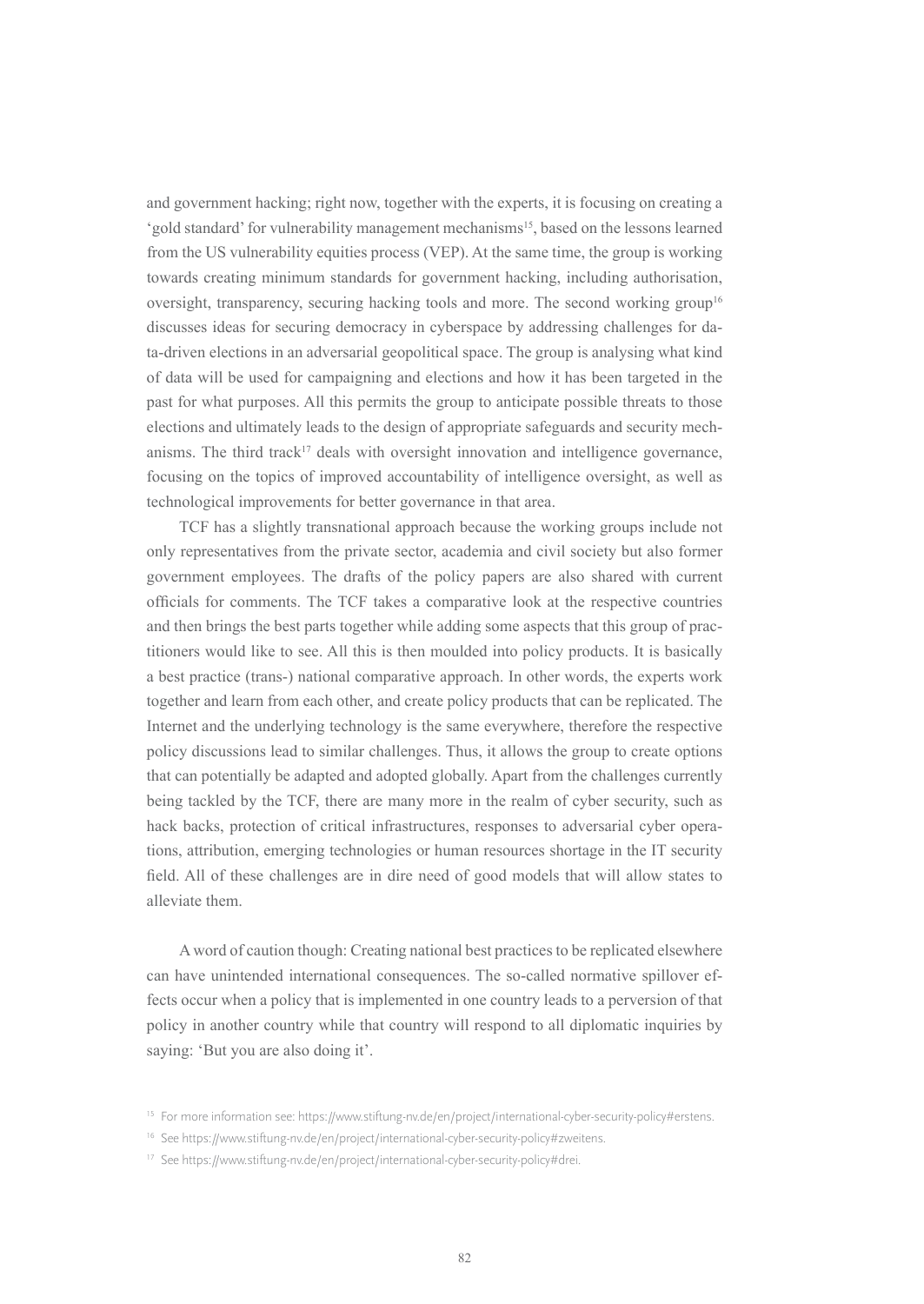### **Cyber Security and Privacy Protection as Global Challenges: What Role for the U.S./EU Partnership? – A German-American Perspective –**

**PHILIPP KRÜGER**

I'm an advisor at Fraunhofer SIT and have been part of CRISP for some years, which is one of three national cyber security research clusters. I'm also an advisor at the German Ministry of Defence. But I think the reason why Ingolf Pernice invited me today is that I lived in the U.S. for 12 years, working in NYC and Cambridge and researching at Harvard and MIT, and my wife is American and my son has a German and U.S. passport. So I have a personal incentive to make that transatlantic relationship work.

Today I want to talk a little bit about what I perceive as a bias that we have towards potential collaboration and perhaps a realistic approach when it comes to what could be a couple of lighthouse projects where the U.S. and Germany could actually collaborate, and I am going to start with a quote from my dad. I spoke with him yesterday, before this, and he worked for Siemens all his life in med-tech and he told me: 'Philip, that is a tough world for you guys today in digital society, because back in my day in med-tech it was Phillips and Siemens and General Electric, and we would sit around the table and we would set the standards; but today, for you, it is pretty difficult, especially if you look at it from the German perspective towards the internet, but not so difficult for the Americans to set standards'.

Hence, I think, this has led to a bias in Germany towards more regulation, and on the other side, in the U.S., there is a bit of a bias towards market forces. And in reality, I fear it has led to a situation where we do not have rules for the road, we do not have global governance in the digital landscape, and we might have a couple of bilateral agreements but we have major disagreements, for example when it comes to something like the Wassenaar agreement, VEP, or also how to scale products and services globally.

So, there is a lot of disagreement, I think, under the surface. Thus, I want to talk a little bit more about other levers that we might use beyond regulation, while certainly I hope that in the long term we will get to global governance. So, call it a more realistic approach. I am going to talk about money and power. I want to talk first about economic collaboration and then about cyber deterrence collaboration and then at the end very shortly talk about three or four actual projects that we might be able to collaborate on.

First of all, I want to start with economic collaboration in the digital realm. I think all of us know that the U.S. controls the technology market's standards, mostly going deep into the OSI layer, backbone devices, operating systems, content platforms —we do not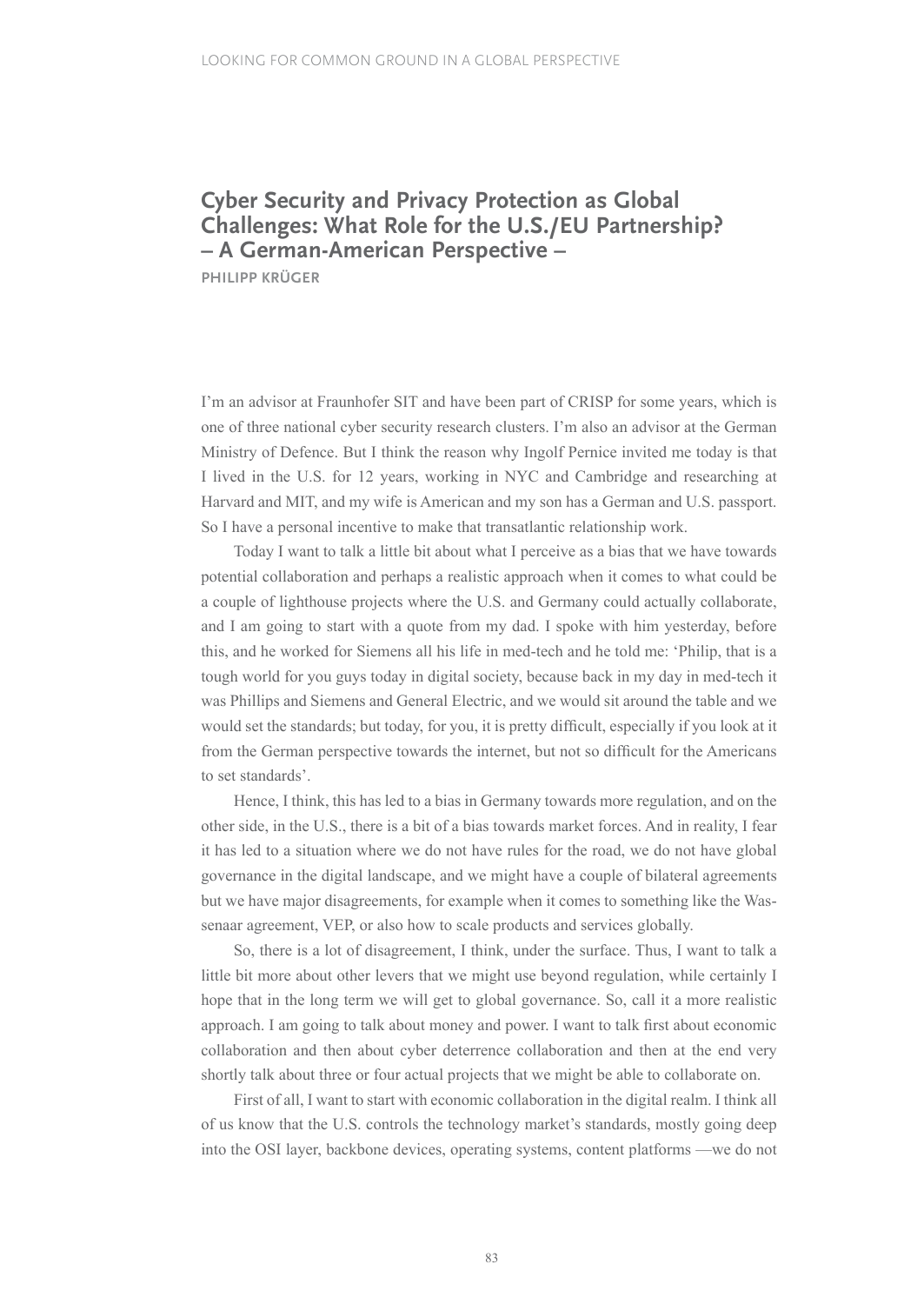have much of that in Germany, we have SAP but that is it. This then leads to a situation where Germany and also the EU, to a certain extent, is a second mover in cyberspace, in the global markets, and is extremely reliant on 'Fremdcode' or the so-called 'Fremdhardware', which has led to a situation where we do not really have what Klaus Homme —he is one of the leading investors here in Germany— called 'cross-platform competence'. Consequently, we do not have the Ubers, we do not have Google, autonomous driving stuff, because we already do not have the platforms to begin with that we could then combine to come up with a new business model or new technology.

So, there is a problem for Germany, and it is even more problematic because we have fantastic scientists and computer science. They just sometimes leave or come back, but if they want to scale something here it does not really work, and so that is a problem. Then we have security issues if the show is run by someone else in terms of how secure our data is, how secure the stuff is, and then we very much move towards discussions like those on encryption and regulation. That is what we have been doing for a long time.

What is ahead, I think, is that this might change because a couple of things are changing: one is that the U.S. is facing international competition; there has been a bit of a levelling of the cyber playing field, and we see what China is doing, especially in artificial intelligence, machine learning, deep learning, and neural networks. Fraunhofer SIT has just opened a partner office in Israel, and now in Singapore, so we have quite a few scientists from there, and they are doing fantastic work. The Russians have become pretty sophisticated in terms of what they can do, i.e. when they attack in an election. So, there is a bit of competition for the U.S., and we are also now seeing a trend within the U.S. towards more regulation. Therefore, that is kind of new, and on the other side, in Germany, and in the European Union they are actually considering spending some serious money on things like disruptive innovation or cyber commands, and things like consortiums of large companies, Siemens, Daimler, Intel, or HERE.

So, there is a little bit of action going on here, because I think a couple of players are also realising that if we miss the Big Data train and some other trains, then it is said that German manufacturers, even car manufacturers, will not be able to charge a premium for the label 'made in Germany' anymore in the future. If the digital component has become so important, and if the digital component is not in our hands but in others' hands, then why would anyone pay a premium for a German product anymore?

As can be seen, there is some awakening, and this might lead to actual collaboration in terms of projects, and I am going to talk about one of these that I find interesting which is collaboration when it comes to Big Data. There is a project here in Berlin called 'HERE', not far away from here; it is between Daimler and, for example, Intel and a couple of others, and it is addressing the issue of how you can build something like a Google Maps within the German innovation framework. This is an interesting project.

A second point is collaboration in regard to power or conflict —I call it cyber deterrence collaboration. I think here —that is quite interesting too— something has changed.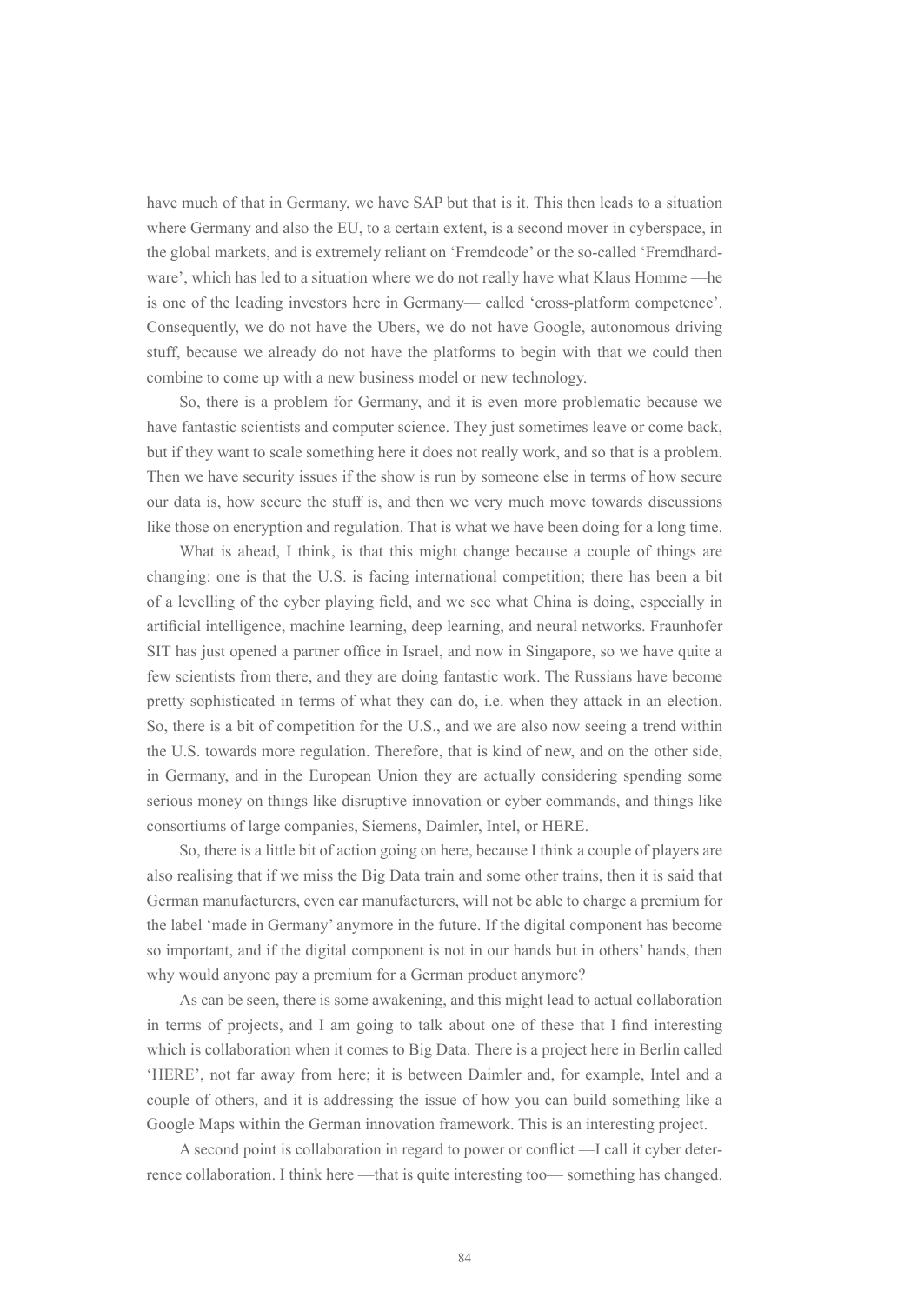We have had some kind of Sputnik moments in the past, you could take Stuxnet, then perhaps Edward Snowden. So, the world has awakened to what some players can do in this space, and now we see an arms race, and other players that were second have moved up the value chain, and they can now compete in certain areas of operation with the U.S., and this leads to the question: how will Germany, as a mid-ranked power itself, behave in that scenario of escalation dynamics in cyberspace?

And there is quite something happening right now when it comes to the new German cyber command and when it comes to new clusters and new innovation mechanisms.

Let me add some final points about cyber deterrence: I think we have to be careful here again not to be biased when we talk about cyber deterrence. In the past, we talked about nuclear deterrence and we were trying not to apply some of these lessons learned to this new scheme. It took about 20 years until we had the non-proliferation treaty. Now, let us say, we are at least 20 years into the digital revolution, and we have nothing, we have a couple of bilateral agreements —China, the U.S., some talks between Germany and China, but basically, it is a Wild West out there when it comes to cyber deterrence. I think one of the reasons for this is that we have to be honest and admit that some of the stuff from the nuclear deterrence that we learned does not apply to cyber deterrence. So, I think one of the most interesting fields right now is what the escalation dynamics in cyberspace are and how you can build an effective system of cyber deterrence, and what role a country like Germany could play in this, and how it could collaborate with the U.S. on this.

Unfortunately, some brilliant people, like Joe Nye, who is at the forefront of this, have recently said that we do not see many rules emerging here on a global governance scheme, so we might have to try different ways, and one of the things I think that is worth looking at here is, for instance, how nations could collaborate when it comes to interoperability between their cyber commands. You see, for example, some of these efforts happening now between Germany and France.

We could also think about what cyber deterrence play books are used by the U.S. and whether this is something that Germany should use. So, there are a couple of areas where there could be collaboration but there should also be, I think, a little bit more research about the definition of cyber deterrence on both sides.

We also see that in Israel, for example, cyber deterrence means something like mowing the lawn, and that is something that probably does not work for Germany. In the U.S., in the very early days, we saw a bias towards defensive stands, then they got a little bit more offensive, now it is unclear where it stands, and in Germany it was the opposite. In Germany, traditionally our stand is more defensive, now it is becoming more offensive —at least, it is being discussed. So, where are areas where we could collaborate on this?

I think there are some good opportunities. One thing —because I come from a scientific background originally— in technology it is always easier to collaborate, and there are some projects on the way which have to do with creating, so to speak, a DARPA —an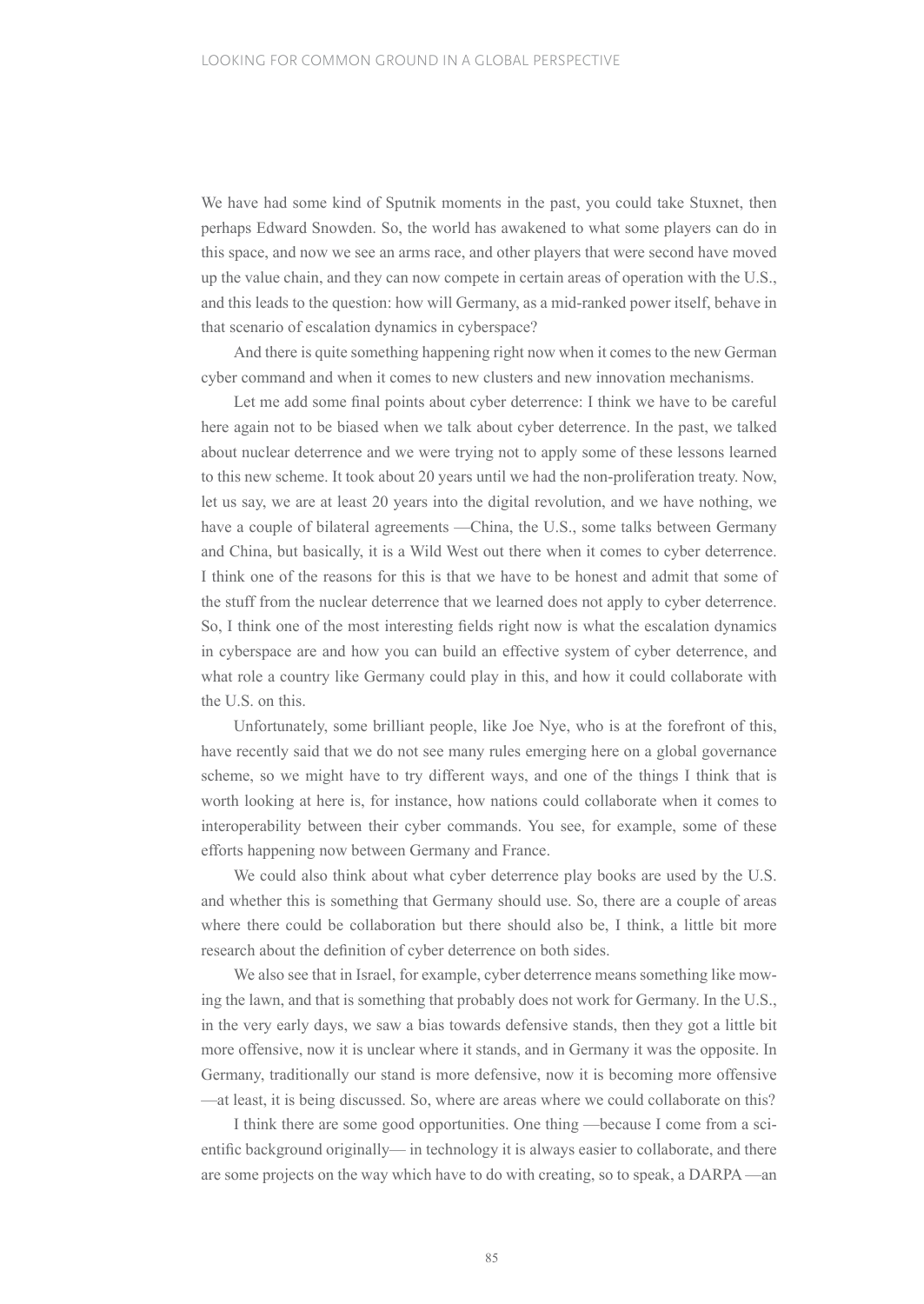agency for disruptive innovation in Germany or in the EU, and I think it is an interesting approach because technology is developing exponentially. Consequently, if you ever want to play a bigger role beyond regulation, perhaps you should come up with some products that are scalable, perhaps it should work on the market; and one asset that we have is good science. So why don't we focus a little bit more on disruptive innovation and reform a little bit or add a little bit to what is being done now, which is the classic process of incremental research, science, and Grundlagenforschung? So that is one area where there is stuff happening, Macron has just talked about it, and there might be something happening in Germany next year.

Another area I mentioned here is the company consortiums. HERE, I think, is a very good example, and another example of that is Siemens' Mindsphere, an interesting example of industrial IoT plus machine learning. Furthermore, there are a couple of U.S. firms involved, too. That is interesting, and another area is more collaboration between the two cyber commands; the U.S. cyber command used to be kind of a hybrid thing between Homeland Security, NSA and the Department of Defense, and only recently, a month or two ago, it was declared to be a single entity, we call it Teilstreitkraft, a single force within an operational space— land, air, now cyberspace. And the Americans, it took them ten years to figure this out, and make this and do that, while we created a cyber command per decree very recently and right away, and turned it into a Teilstreitkraft, without even knowing what that means and if we can do it.

As can be seen, there is a lot of work ahead of us, I think, whenever the U.S. and Germany collaborate in a meaningful way, that is a win-win situation. I am not so optimistic right now with regard to political framework and regulation attempts, but if we collaborate on the specific levels of science, research, innovation, market forces, cyber deterrence and startups, then I assume that it will be a win-win situation. I think there is reason for optimism.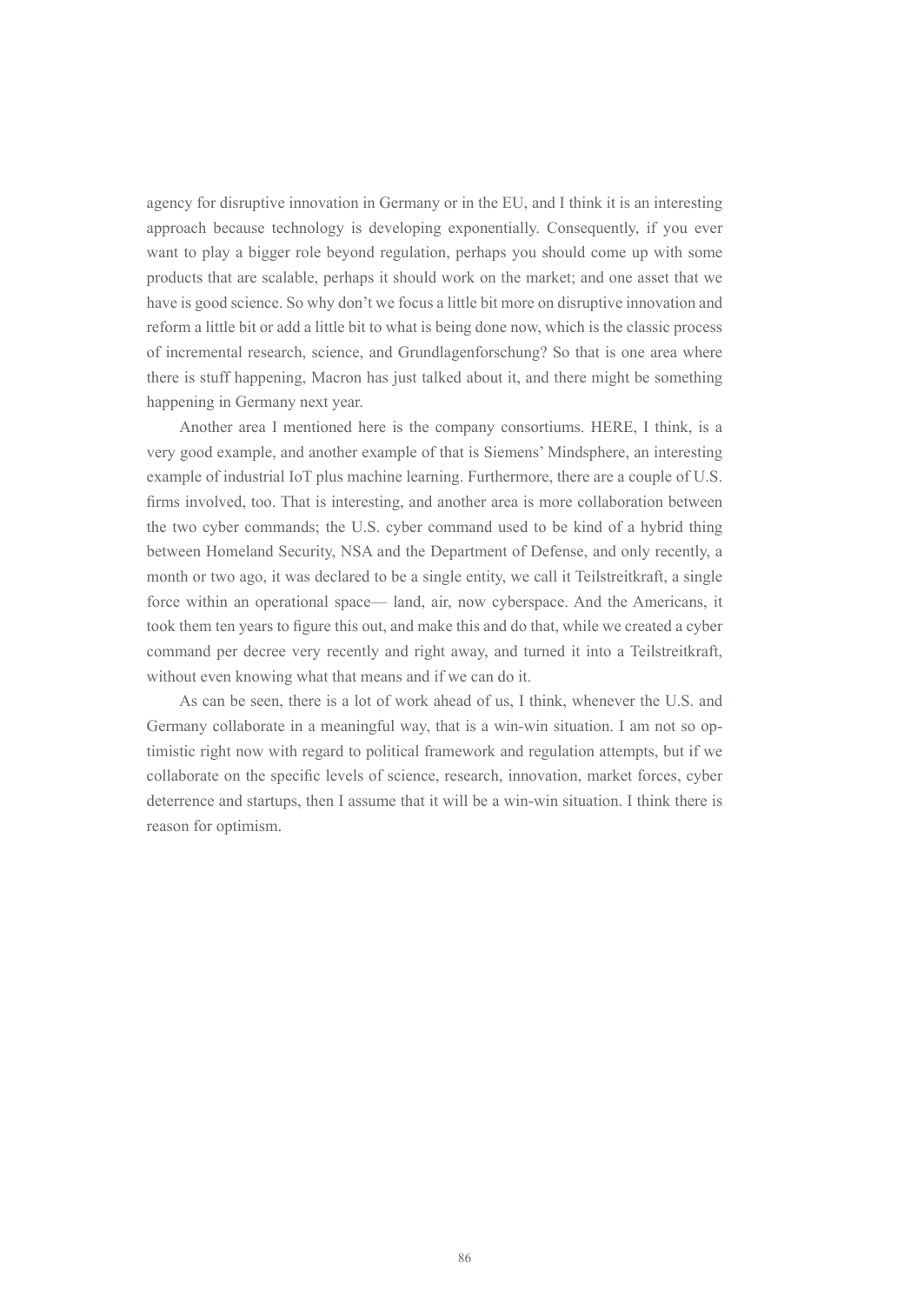### **Discussion: Cyber Security and Privacy Protection as Global Challenges: What Role for the U.S./EU Partnership?**

**MARIE-CHRISTINE DÄHN**

In the second block of the conference's second session, the participants addressed cyber security and privacy protection as global challenges. The (potential) role of an EU–U.S. partnership on this issue was of greatest interest in this regard. Initially, Sven Herpig, Judith H. Germano, and Philipp S. Krüger provided their perspectives on the topic. The ensuing lively debate concentrated on the cyber technology and insurance market, certification, and the role in Europe of data protection authorities (DPAs), which have an important supervisory function within the legal framework.

The first general question arising from the presentations asked why a U.S. monopoly on cyber technology has developed over the last few decades. As an example, the so-called 'internet big five', consisting of Apple, Google, Microsoft, Amazon and Facebook, are all situated in the U.S. and not in Europe. The participants were divided on this and highlighted different aspects in their answers. One aspect was that European companies initially had a number of problems. German businesses, for example, are predominantly active in the fields of machine-building and chemicals, not the internet technology and services area, and joined the market too late. A further problem for many companies is that research and development (R&D) does not play a central role as it does in the U.S.. Contextual factors have also influenced developments in Europe as economic shocks have hampered innovation and, more generally, market opportunities have been missed. Another emphasis was put on the U.S. consumer market, which for a long time was much broader than the European one and therefore provided more incentives for progress for companies. Furthermore, it has been argued that the concentration of companies in the U.S. might stem from the fact that Silicon Valley is perceived as the 'place to be' and a role model of technological progress, so many companies start or go there.

Besides the reasons for dissimilar market developments, the participants arrived at disparate positions on the issue of why cyber insurance is handled differently in the EU and the U.S.. It was suggested that U.S. companies might be less careful regarding cyber security issues because of the bigger cyber insurance market. However, criticism of this has been expressed as U.S. companies have an interest in taking cyber security seriously because data breaches, for instance, could severely damage a company's reputation. Overall, U.S. insurance handles a lot of development; nevertheless, there are areas where confusion remains. The market itself has been characterised in the debate as not being underwritten since market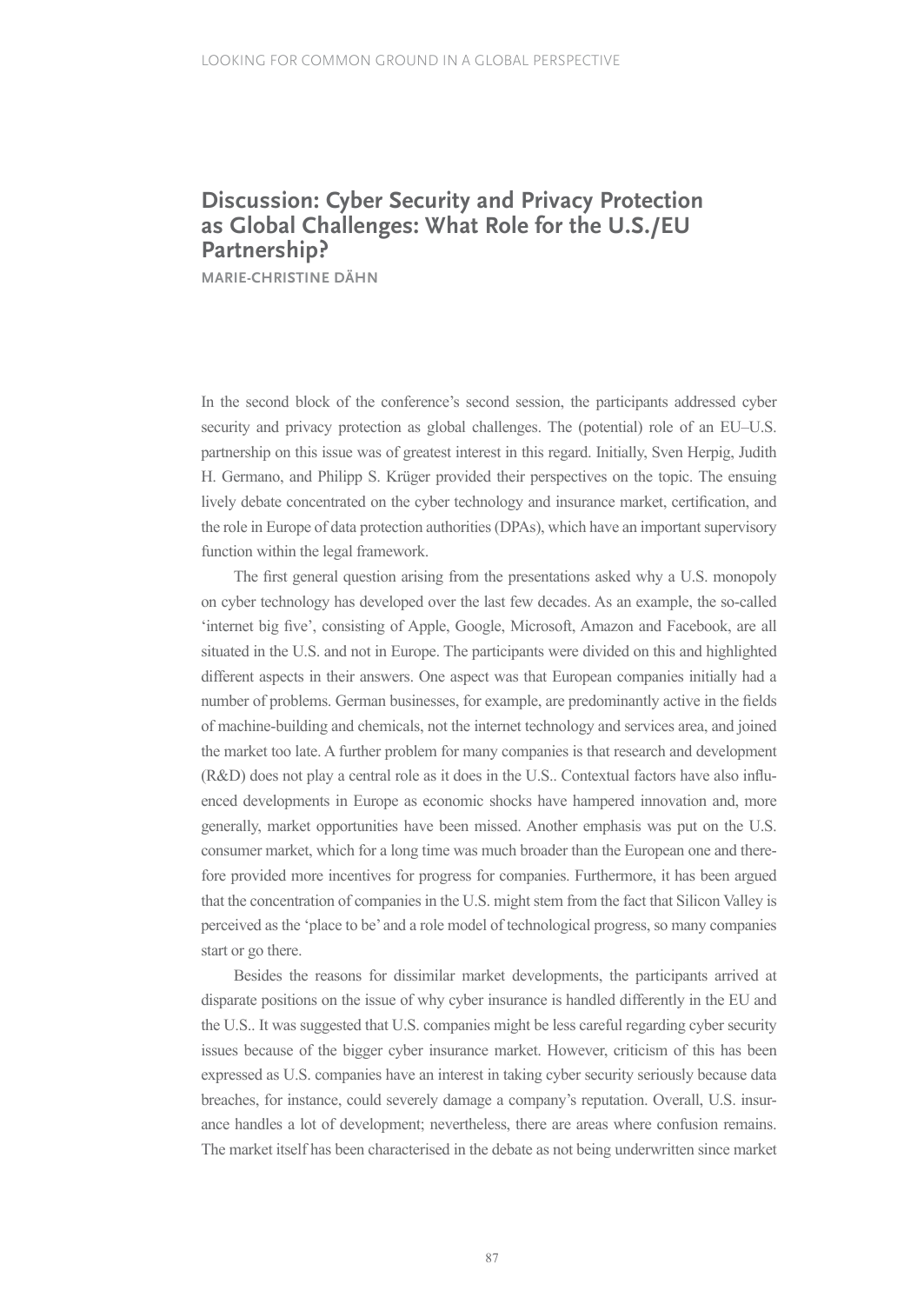failures result in a wrong focus on post-breach actions and measures. Some participants predicted that insurance companies could function as international harmonisers by quantifying risks and thereby assisting companies to better understand and address 'cyber hygiene', cyber security and privacy in an internationally more consistent way. Regarding this, others raised concerns that insurance companies may not always be sure whether a risk is an insurable risk, which is why relying on them might be problematic. In particular, setting benchmarks and defining best practices have been emphasised as important future tasks, particularly with a view to the elaboration of a global framework.

With the focus shifting again onto the U.S.–EU relationship, the work and role of Europe's data protection authorities (DPAs) were subsequently debated. The landmark decision of the European Court of Justice (ECJ) in the Schrems v Data Protection Commissioner case (C 362/14) of October 6 2015, raised important questions for the participants regarding the jurisdiction of national DPAs. In Europe, every Member State has a DPA responsible for data protection supervision. Before the ruling, companies preferred to discuss and settle privacy and data protection issues with the DPA of the Member State in which they had their European headquarters. Some companies, however, engaged in forum shopping by choosing a relatively inactive DPA in any of the countries where they had a branch. One of the core results of the decision was the invalidation of the Safe Harbour Agreement, which had regulated data transfer between the EU and the U.S. since 2000, following the European Commission's safe harbour decision that allowed U.S. companies to transfer data from the EU to the U.S. if they met certain criteria. In addition, however, the powers of DPAs have also been reconsidered in the ruling. Both DPAs and the Commission play a central role in regulating data flows as they have to assess the level of data protection guaranteed in third countries. After the Commission had issued its Adequacy Decision on data transfer to the U.S., the DPAs kept quiet and did not challenge the Commission's decision. In the Schrems case, the Irish Data Protection Commissioner, to whom Maximilian Schrems had turned in his concern about Facebook's transfer of personal data of European users to U.S. servers, rejected the investigation of the case explicitly because of the Commission's Adequacy Decision. Schrems, however, challenged the DPA's decision —first before the Irish court, and afterwards before the ECJ, to which the Irish court referred for a preliminary ruling in the case. In its decision, the ECJ clarified that it is imperative for national supervisory authorities to fulfill their tasks in the European data protection regime by assessing whether a transfer of data to third countries complies with the standards set in the EU and to have complete independence in their decisions. They are, in fact, empowered to decide on the adequacy of the data protection level in a third country, independently of the Commission's decision. Furthermore, the ECJ decided that it is the national DPA's duty to investigate claims brought forward by individuals concerning the adequacy of the level of protection. DPAs in Europe should be included more comprehensively in this process. The decision and effects of the ruling, however, resulted in disagreement among the discussants, especially on the practical consequences for companies. Companies, on the one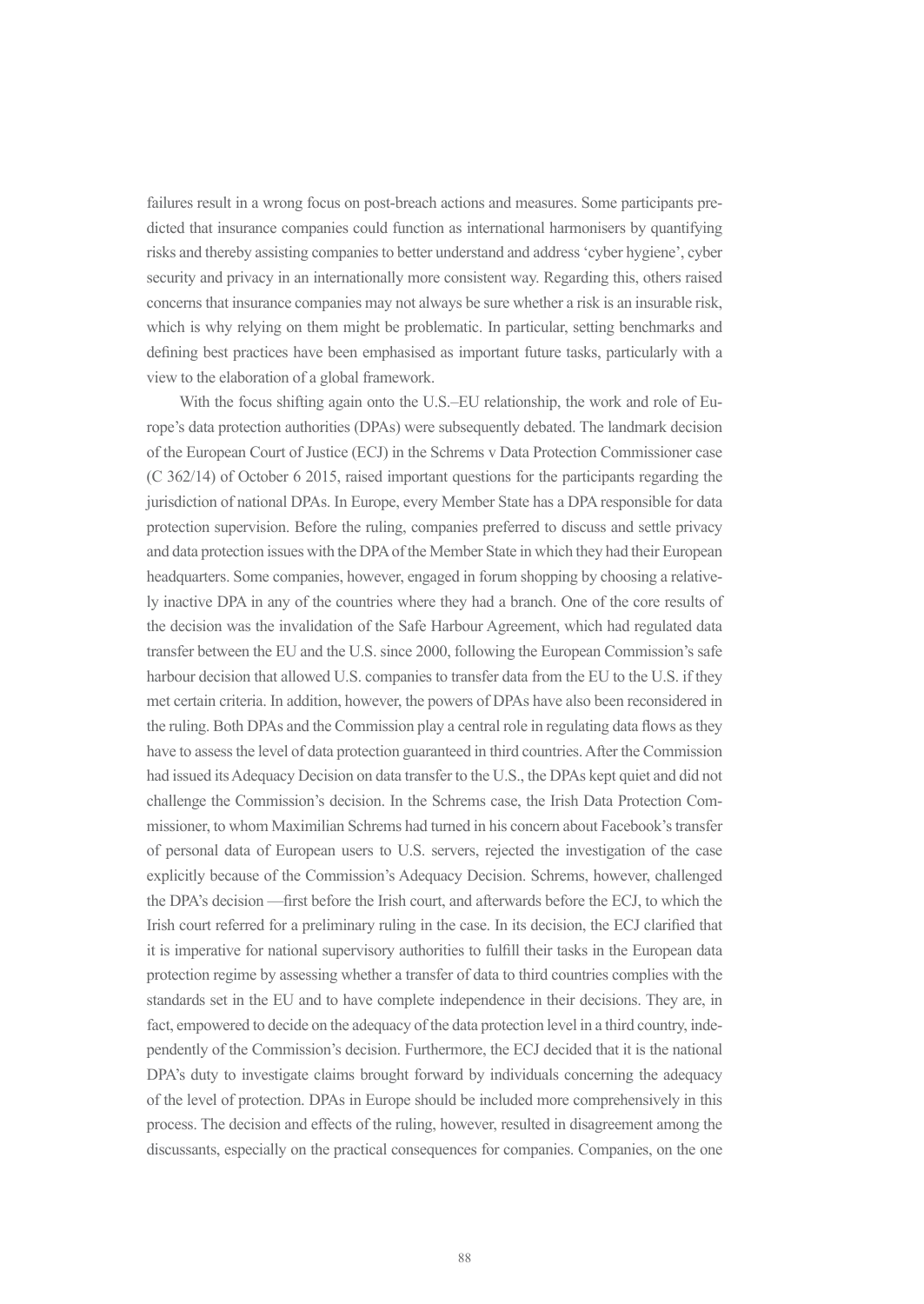hand, would still prefer to interact only with one DPA when problems arise, as approaching every DPA in the EU would take a lot of time and might complicate matters. The European DPAs, on the other hand, emphasise that many of them, if not all, want to be included in the process of finding solutions for data protection problems —an issue which has been solved by the GDPR, which grants the DPAs more powers. Another point of debate was the question of enforcement and whether all DPAs are responsible for enforcing the rules or only a few or one, and, more generally, whether they are centralised or decentralised. As no answer was agreed upon, this aspect calls for further investigation and debate.

In the final part of the discussion, the participants addressed the problems and potentials of certification processes and the development of new technologies in the EU and the U.S.. In this area, once again, different legal traditions influence the development of new products and innovation more generally. One participant pointed out that comparing the U.S. and German approaches, for example, shows that in the U.S. innovation often comes first and the law is considered only afterwards, while the German approach is more cautious, first looking up the law and then initiating new developments.

Concerning cyber security, the discussants saw more opportunities to find a common ground than in the case of privacy and data protection, where the distinct backgrounds would be more obstructive. For ensuring cyber security in product development, mutual standards were thought to be of considerable importance. One way to achieve this is through certification schemes for products. Despite their relevance, the participants outlined several problems regarding certification schemes. As a general issue, the establishment of common standards is often limited as secure devices are not frequently used or as particular agreements of companies and governments stipulate special requirements. For the EU in particular, the position has been expressed that the 'unionisation' of national certification processes could create problems for leading players, especially from Germany or France, because they might lose a competitive advantage against players from Southern European countries that now have lower standards. Nevertheless, some kind of harmonisation to reach an equal level of security by common standards is required. In Europe, a new legal framework on certification is on the way; internationally, the Common Criteria Recognition Agreement (CCRA) is an attempt to overcome the fragmentation of standards. This international framework (ISO/IEC 15408) aims at establishing a situation where products can earn a CCRA computer security certificate which can then be used without further evaluation. Such certificates are issued by authorities of signatory countries, which include numerous European countries, but also the United States. However, there remain problems with this certification, as the participants stressed. The Common Criteria's requirements are considered as currently being too high for CC schemes prevailing on the market across the board. Additionally, its main focus is on evaluating a product's evaluation documentation, which does not directly assess a product's merits, actual security, or technical correctness. Despite the need for further reform, the standards already in place are seen as a first important step towards a common approach to cyber security among states with different practices and backgrounds.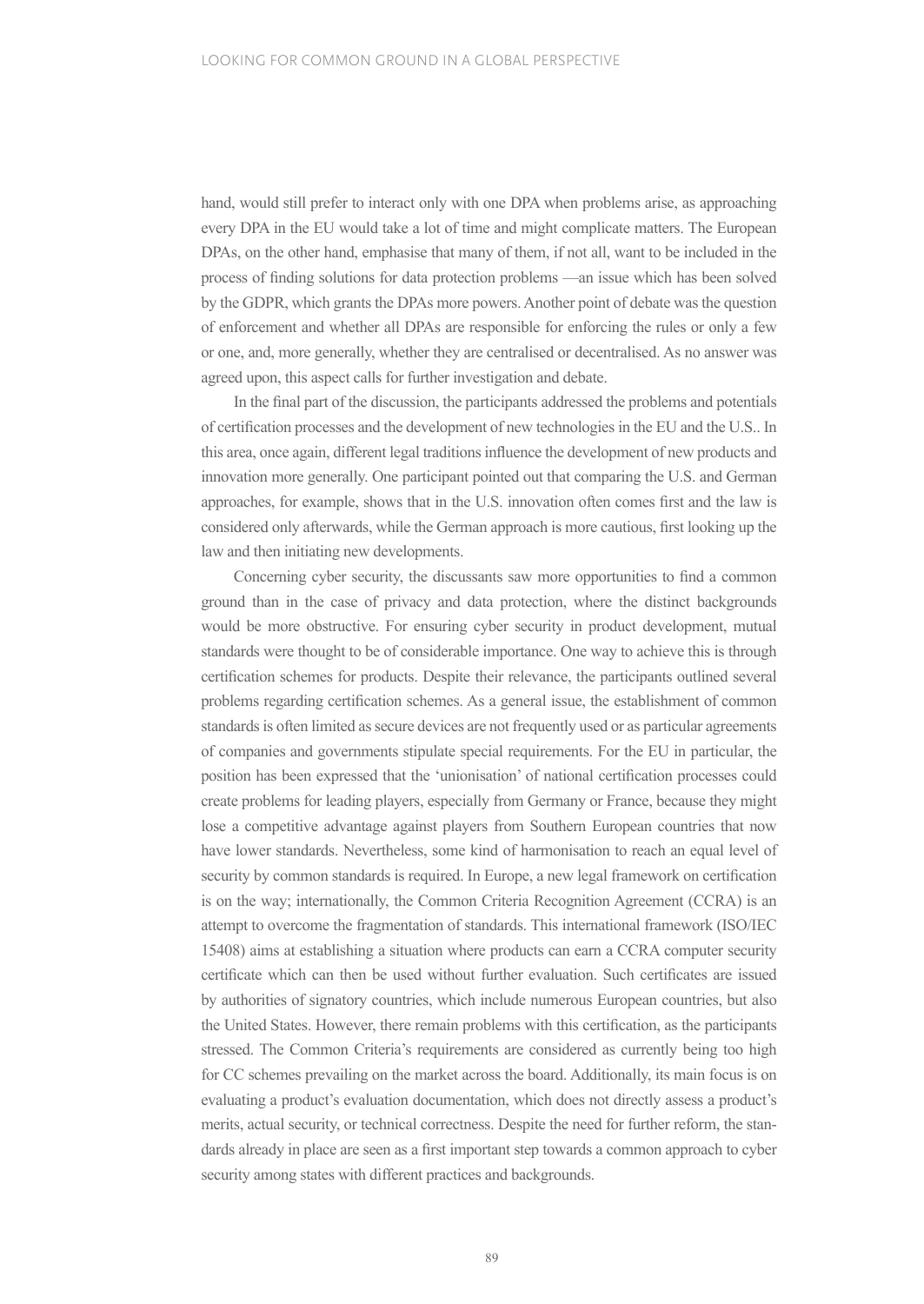**THE REGULATORS' TOOL BOX**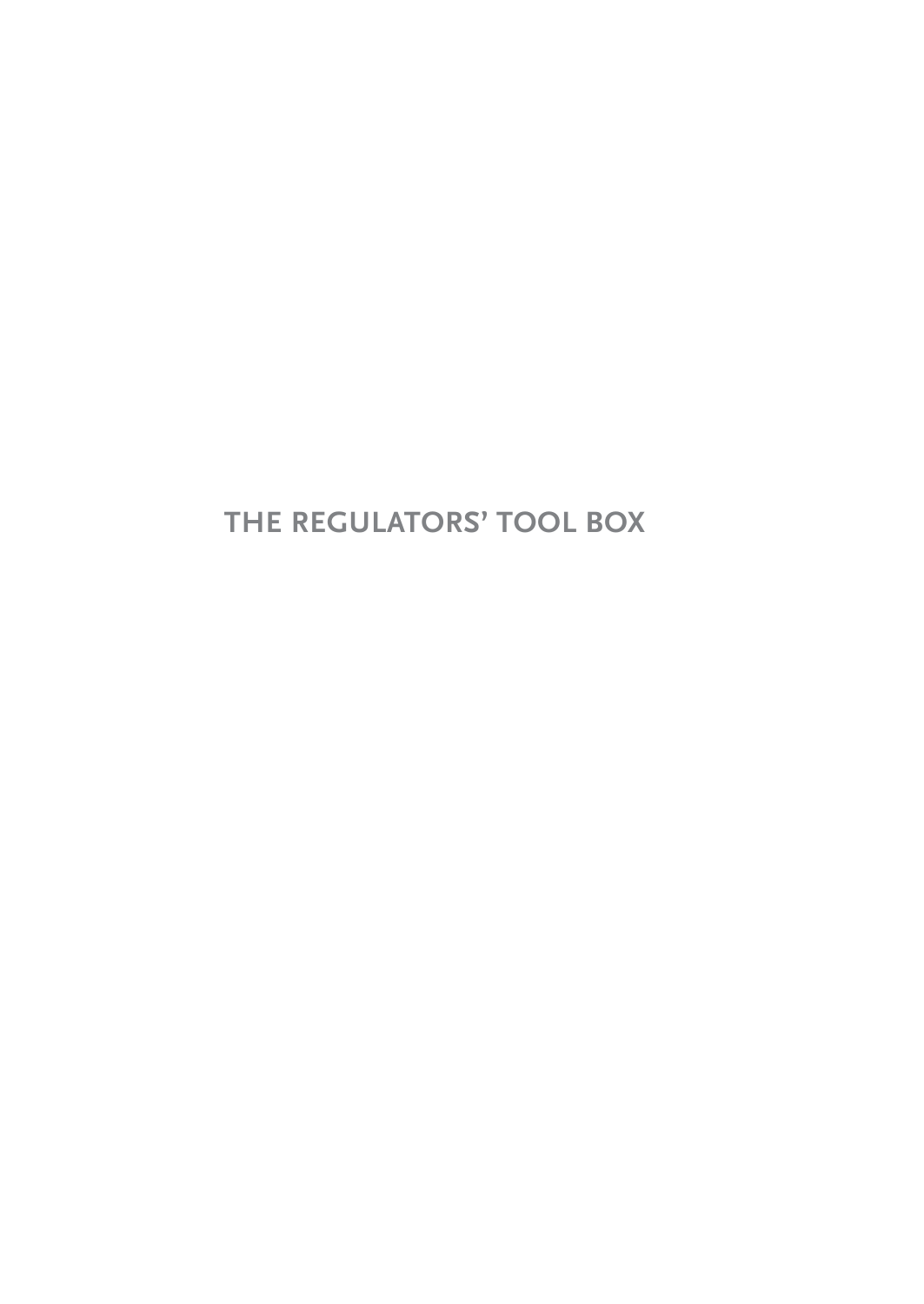## **Transfers of Personal Data to Third Countries: Certification Mechanisms, Binding Corporate Rules, and Codes of Conduct as Suitable Alternatives to the 'Adequacy Decision'?**

**MAXIMILIAN VON GRAFENSTEIN**

### **INTRODUCTION: THINKING SUBSTANTIAL REQUIREMENTS AND PROCEDURAL COMPLEXITY TOGETHER**

Thank you for the opportunity to speak about the idea of how the co-regulation instruments foreseen under the General Data Protection Regulation (GDPR) could be used, beside the commonly known adequacy decision called 'US Privacy Shield', for the legitimate transfer of personal data to a third country (which means outside the EU). The idea of this presentation stems from my doctoral thesis where I focused on the principle of purpose limitation in data protection laws from the perspective of regulating data-driven innovation. Please bear in mind that the following thoughts are in an ideation phase. This means that I am highly interested in hearing your opinion on whether or not the proposed approach might be a suitable way of solving some of the problems currently being discussed with respect to the US Privacy Shield.

The following two aspects are of particular importance for the following discussion: The first aspect refers to substantial requirements for safeguards that guarantee that the processing of personal data that is transferred to a third country complies with the GDPR. The second aspect refers to the scope of these safeguards, which can have an important impact on the procedural complexity of setting up such safeguards. The main idea of this presentation is that a safeguard with a narrower scope than the US Privacy Shield might be more suitable, at least procedurally, in order to strike a balance between the conflicting interests. To understand this idea, it is helpful to quickly recall the main problem that is being discussed with respect to the Privacy Shield, as well as the co-regulation instruments that can guarantee an equivalent level of protection for the data transfer. In this regard, the following quote from the ECJ case Schrems v Facebook will serve as a starting-point:

Legislation is **not limited to what is strictly necessary** where it authorises, on a generalised basis, storage of **all the personal data** of all the persons whose data has been transferred from the European Union to the United States **without any differentiation, limitation or exception** being made **in the light of the objective pursued** and without an objective criterion being laid down by which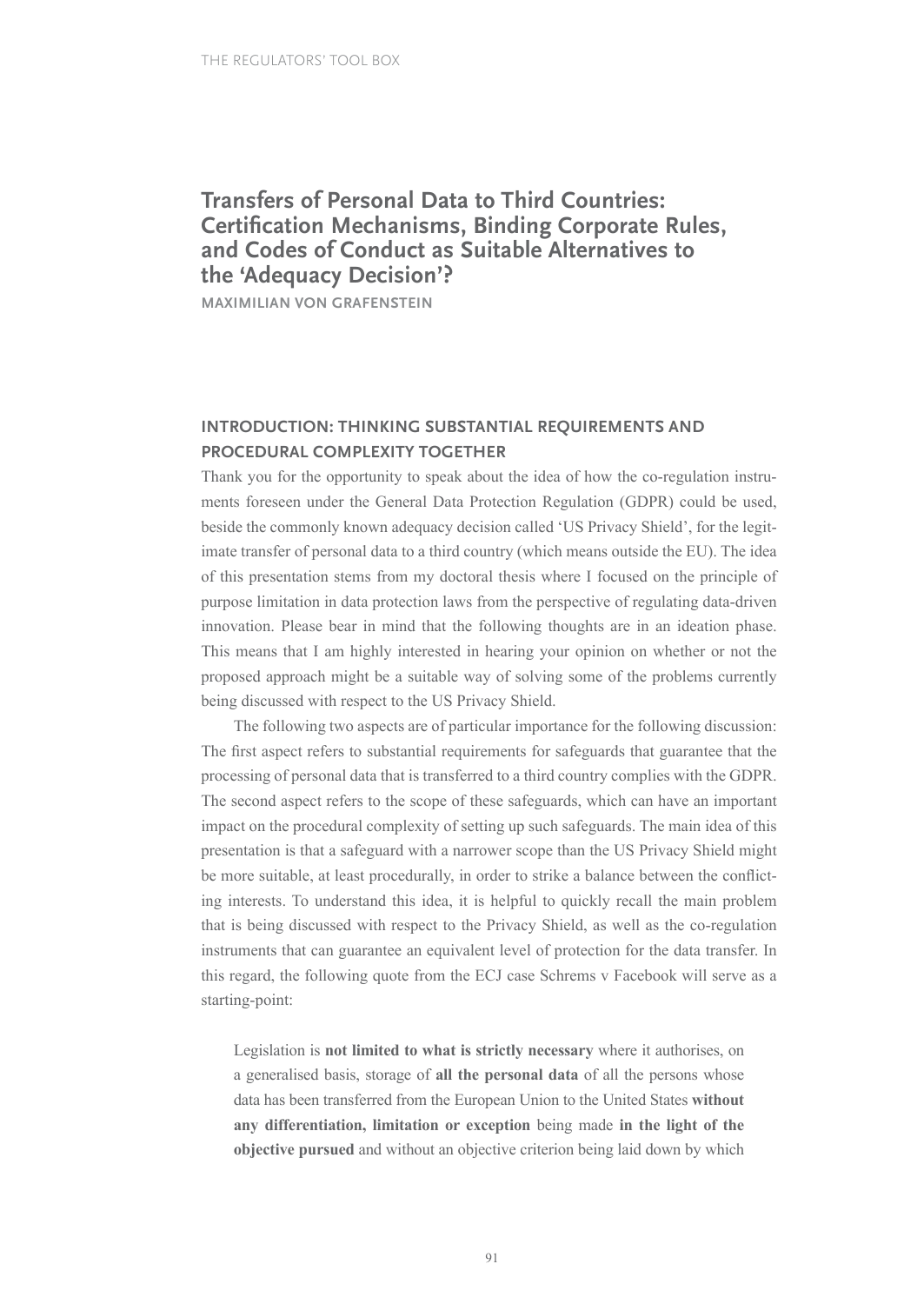to determine the limits of the access of the public authorities to the data, and of its subsequent use, for purposes which are specific, strictly restricted and capable of justifying the interference which both access to that data and its use entail.1

On that basis, the ECJ came to the conclusion that the Safe Harbour agreement (which preceded the US Privacy Shield) did not sufficiently restrict state access and was, therefore, null and void. From a European perspective, one of the main questions therefore is whether the new US Privacy Shield now provides a satisfactory answer by sufficiently restricting state access to personal data. (Other problems are whether the Privacy Shield provides for sufficient control mechanisms against unlawful access to the data or not, and whether the assurances given by the former US government are sufficiently robust against the current and future governments).

### **SUBSTANTIAL REQUIREMENTS: BALANCING THE AMOUNT OF COLLECTED DATA AGAINST THE BROADNESS OF (POSSIBLE) PURPOSES**

The requirement to sufficiently restrict state access to personal data stems from the socalled principle of proportionality and, more specifically, the principle of purpose limitation in data protection laws. In the German jurisdiction, both principles are related to each other. Of course, the German Basic Law is not used, at least not directly, to interpret European secondary law, such as the EU Data Protection Directive or the EU General Data Protection Regulation. These laws are interpreted in the light of the European fundamental rights to private life under Art. 7 ECFR and data protection under Art. 8 ECFR. Even if the interplay of both fundamental rights is not yet clarified, it is clear that these fundamental rights do not equal the German basic right to informational self-determination but provide for a conceptually autonomous concept of protection. However, in the European legal system, it is commonly accepted that the different Constitutional Courts on the Member-State and European levels cultivate a behaviour that is described as a 'cooperation between the various fundamental rights regimes' (in German, 'Grundrechtskooperation'). In particular, European primary law contains several provisions that formally reflect this idea, such as Art. 6 sect. 2 TEU referring to the constitutional traditions of the EU Member States, or Art. 52 sect. 2 ECFR referring to the European Convention of Human Rights. But also, on a more informal level, one can observe that Constitutional Courts refer, more implicitly than explicitly, to other constitutional regimes using them, at least as a source of inspiration. One example where this can be observed particularly well is the ECJ data retention case Digital Rights v Ireland (ECJ C-293/12), on which the Schrems case was widely based. The Digital Rights decision from 2014 takes up the reasoning, on an almost literal basis, by the German Constitutional Court in its case

<sup>1</sup> ECJ C-362/14, cip. 93; the bold sections have been highlighted by the present author.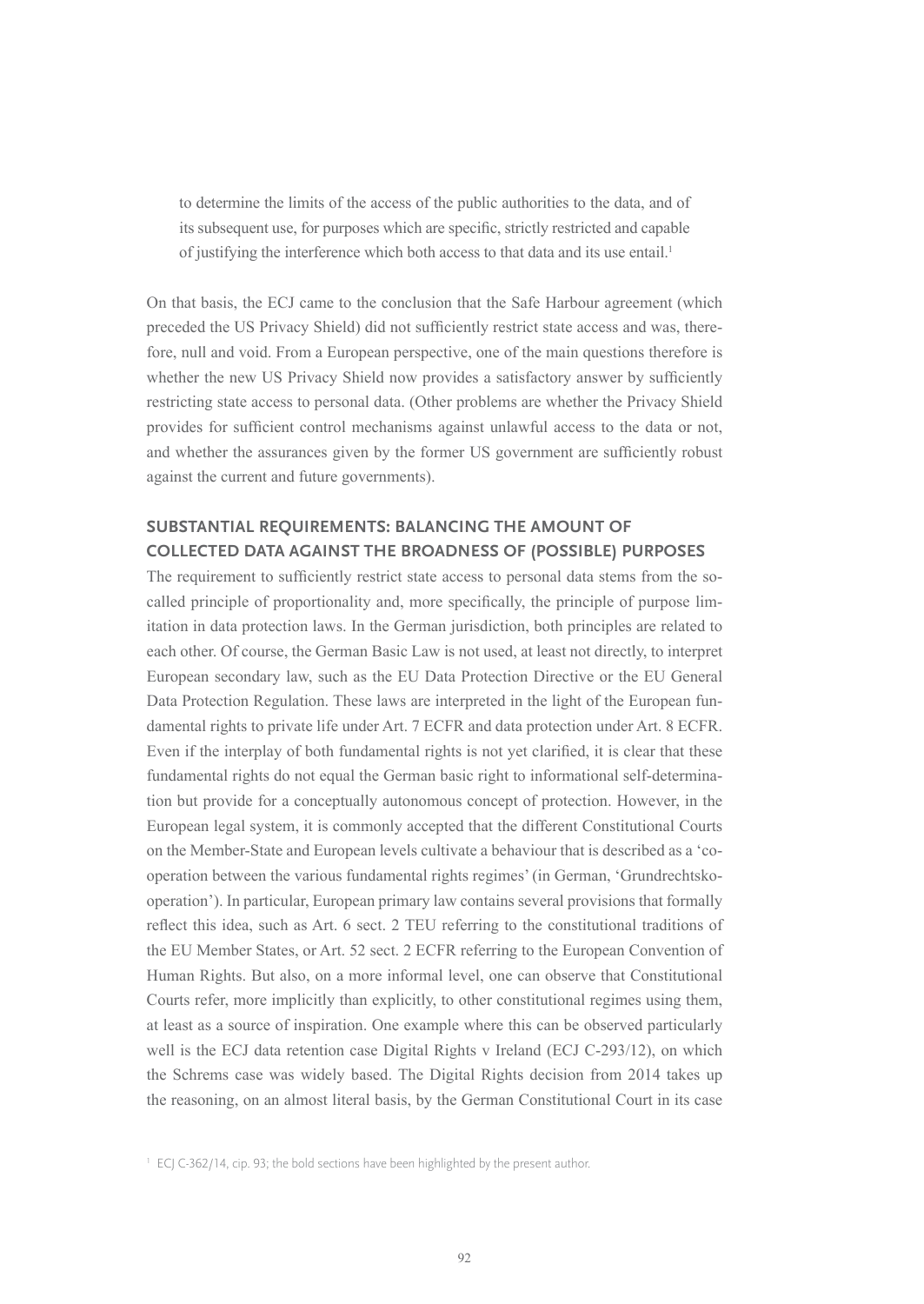decided in 2010 (and where it referred to the German right to self-determination, even if the German law in question was actually based on the European data retention directive). Given the extensive and detailed case law which the German court has provided over the last three decades in this regard, and its potential pace-making function for future ECJ decisions, it can be helpful to take a closer look at how the German court answers the question of how to sufficiently restrict state access to personal data.

There are two moments where the assessment of whether a state's data processing meets the principle of proportionality must be carried out. The first moment is the moment of data collection. The second moment is when the collected data is (re-) used at a later stage. In general, there are four criteria guiding the assessment. First of all, the principle of purpose limitation, as well as transparency, data security, and additional controls. Transparency and controls can be important criteria, in particular, with respect to intelligence agencies. An important question in this regard is how to provide transparency if the agencies act secretly. In Germany, this lack of transparency is usually re-balanced by controls through an enquête commission. It would be interesting to compare these mechanisms more precisely with the US situation. Maybe both kinds of controls are not so different to each other as it seems. However, in this discussion we are focusing on the principle of purpose limitation. As far as the moment of data collection is concerned, the principle of purpose limitation requires a balancing exercise examining how broadly or narrowly a processing purpose is specified: the broader the purpose, the more probable it is that the collected data is also used for purposes which are intensive (i.e. which conflict with the fundamental rights of the data subject in an intensive manner). If there is a broad and/or intensive purpose, then the data controller must restrict the amount of collected data and/or collect only those types of data that are not very sensitive for the data subject. For instance, personal data collected in public is considered less sensitive than data collected in somebody's home. Another criterion is the reason why the data is collected. The court considers a danger that is only abstract always insufficient for the collection of personal data. Instead, the danger has to be specific. This means that there must be certain circumstances allowing the conclusion that a certain action leads, with a sufficient degree of probability, to harm for a specific object of protection.

Let me illustrate this with an example. Applying this balancing exercise, the German Constitutional Court has come to the conclusion that the collection of a large amount of personal data for intelligence service purposes can be legitimate because this purpose is not intensive. The reason for this is that this kind of data is only used to inform the German government. Instead, the collection of personal data for criminal investigation purposes is much more intensive for the individual because he or she could be imprisoned as a result. Therefore, the criminal prosecutor is allowed to collect only a small amount of personal data for such an intensive purpose.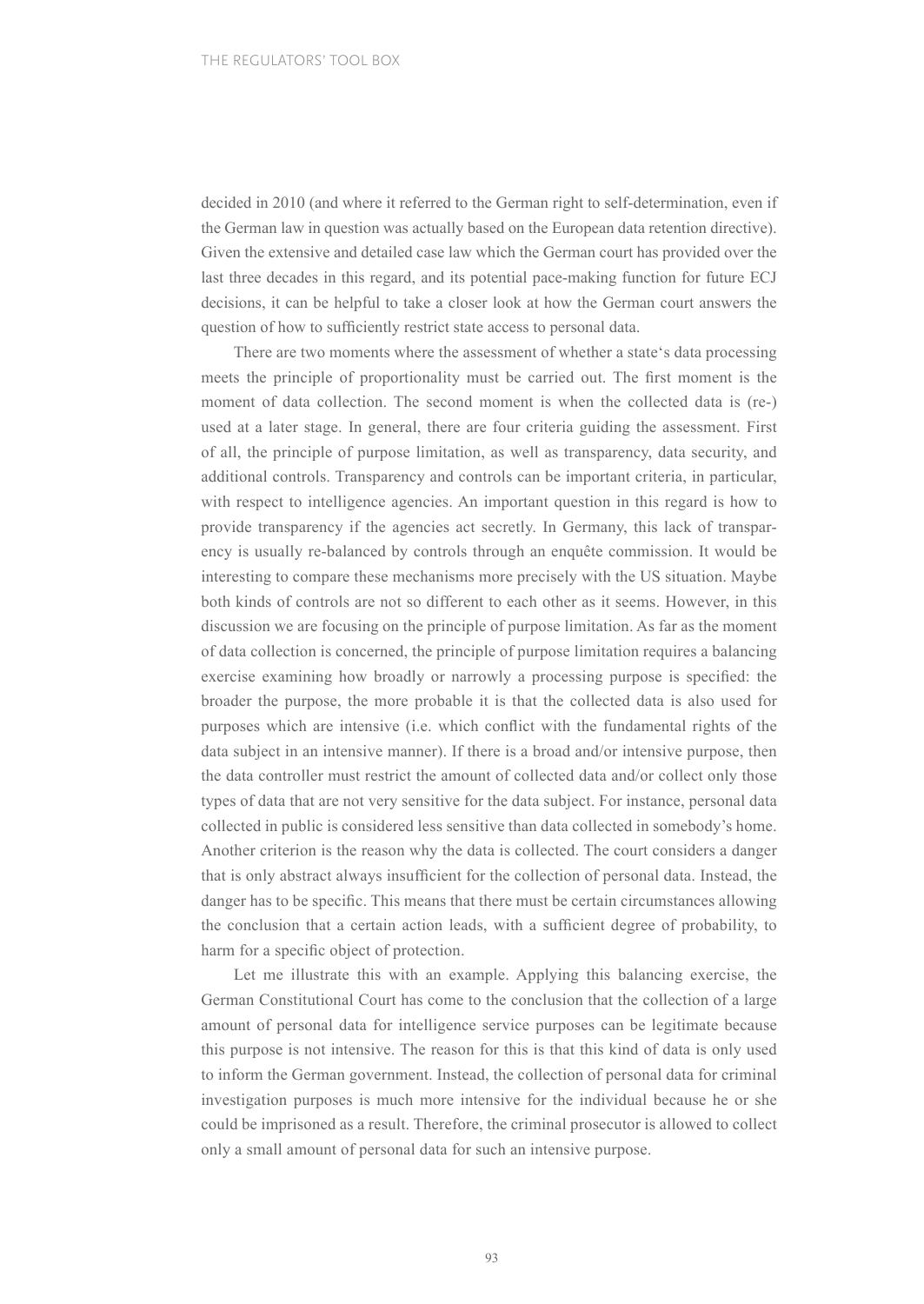Regarding the second moment where the proportionality assessment becomes relevant, that is to say, the later (re-)use of the data, in its recent decision Federal Criminal Police Office Law ("BKA-Gesetz")<sup>2</sup>, the German Constitutional Court has provided for an important liberalisation of its understanding of the principle of purpose limitation: First of all, the Court states that there is only a (re-)use of the collected data for another purpose than that originally specified within the law if the processing pursues the protection of another object of protection than that originally referred to. For example, if the data was collected to protect human life, this data can be used on the same legal basis if the controller is still the same authority and the purpose protects the same object of protection as indicated previously. Even if there is another purpose, another liberalisation applies that is called the 'hypothetical collection test'. This test requires the data controller to ask the following question: Would I be allowed to collect the data for the same purpose that I would like to re-use it for now? If the answer is yes — that is, if the controller was allowed to newly collect the data for the new purpose, then it could also re-use the data for that purpose even if it was collected for another purpose. Actually, this test is not really a liberalisation of the principle of purpose limitation but already rather old. This so-called 'hypothetical collection test' stems from the preceding cases Surveillance of Telecommunications I<sup>3</sup> and Usage Ban Regarding Surveillance of the Home (Verwertungsverbot Wohnraumüberwachung)<sup>4</sup>. In that case the German intelligence service collected a large amount of telecommunication data for the purpose of providing information to the government. This was deemed legitimate (see above). However, within these data sets, the intelligence service discovered data which could have been used for the prosecution of specific crimes. This was a re-use of the data for another purpose. The Court considered this re-use legitimate as long as the intelligence service made sure that only this kind of data was given to the prosecutor. Thus, the prosecutor was not allowed to have access to all the collected data, but the system had to be organised in such a way that the transfer of the data was restricted to an extent where it could be considered proportionate pursuant to the new purpose.

This description hopefully gives a sufficiently accurate impression about what is, or more precisely, what may be meant by the legal requirement to 'sufficiently restrict state access to personal data'.

<sup>2</sup> Judgment of 20 April 2016, 1 BvR 966/09, 1 BvR 1140/09).

<sup>&</sup>lt;sup>3</sup> (Telekommunikationsüberwachung I, Order of 14 July 1999, 1 BvR 2226/94)

<sup>4</sup> Order of 7 December 2011, 2 BvR 2500/09, 2 BvR 1857/10).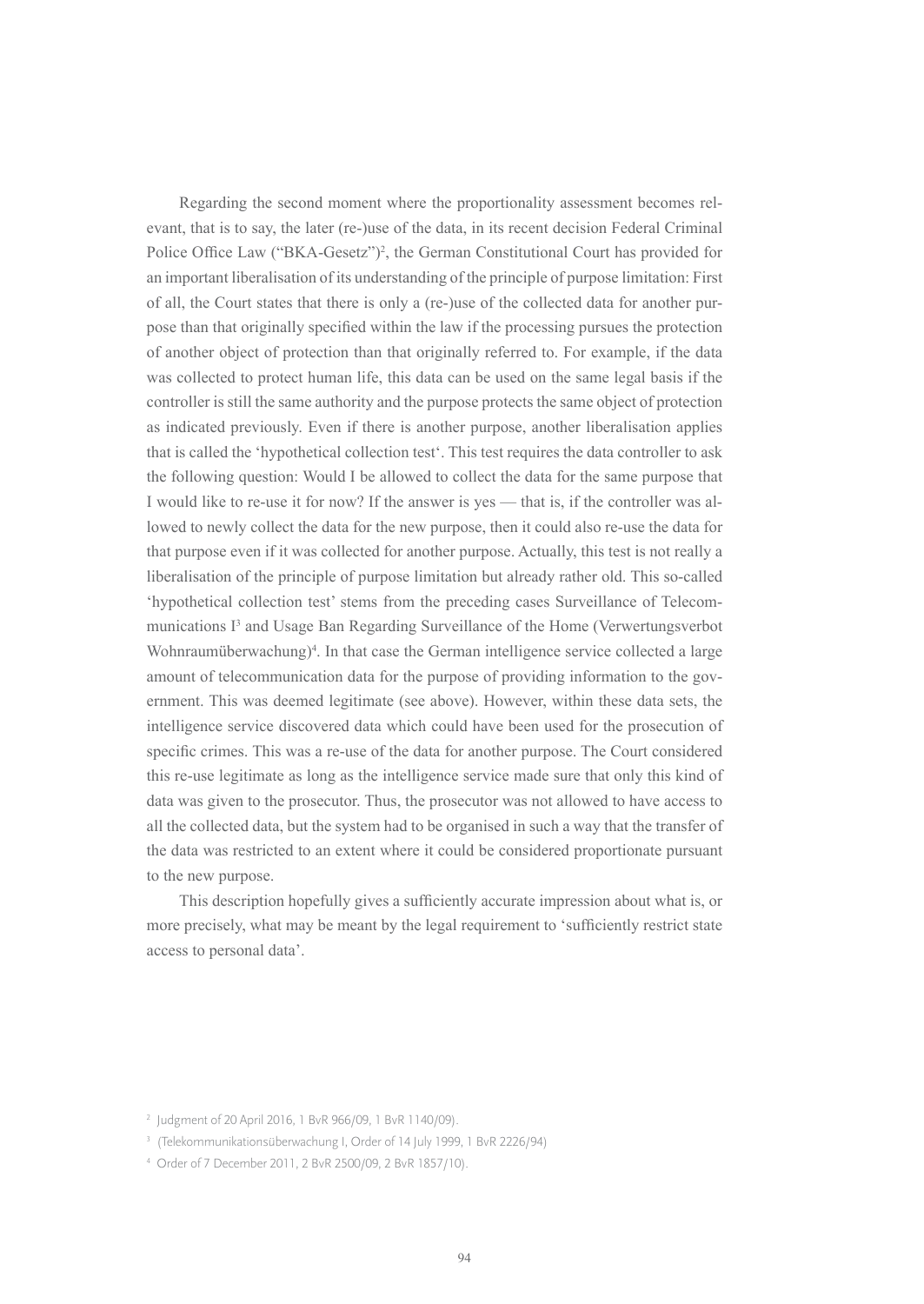#### **COMPLEXITY VS. SCALABILITY: CHOOSING THE APPROPRIATE SAFEGUARD PURSUANT TO ITS SCOPE**

Now, let us shift our attention from these substantial requirements to the procedural aspect mentioned at the beginning: the scope of the regulation instruments that safeguard an appropriate level of protection if the data is transferred to a third country outside the EU. Art. 44 et seq. GDPR list several means by which data controllers or processors may guarantee sufficient restriction of state access to personal data transferred to a third country. An already known means is the so-called 'standard contractual clauses'. However, there are also further means, namely binding corporate rules, approved codes of conduct and certification mechanisms. The aspect that makes them interesting with respect to the procedural complexity of setting them up is their different scopes: While binding corporate rules refer to the processing activities of a group of undertakings, a code of conduct covers the processing activities within a processing sector, and a certification mechanism refers to a single processing activity, or at least several processing activities on which a single product or service is based. In any case, the scope of these co-regulation instruments is narrower than that of an adequacy decision, which principally covers all kinds of processing activities of all kinds of data by all kinds of controllers and processors.

So, why does the scope matter? There are two reasons for this assumption. First, because when negotiating an adequacy decision, such as the Privacy Shield, there are many more different interests involved, which makes it more difficult to find a solution that fits all the conflicting interests. In contrast, a narrower scope, such as that of a certification mechanism, implies less conflicting interests. Given the extremely broad scope of an adequacy decision, this may well be a reason why the US Privacy Shield might never reach a level where it satisfies all European and North American interests. Indeed, what makes an adequacy decision interesting is its scalability. An adequacy decision covers all sorts of processing activities. Thus, the more data controllers and processors can base their processing activities on this regulation instrument, the better it 'scales'. However, if this scalability results in the instrument becoming too complex to set up, it might make sense to narrow down the scope. The second reason is related to the principle of proportionality, as explained before. If an adequacy decision covers all sorts of purposes, from very narrow and less intensive purposes to very broad and intensive ones, one has to re-balance this intensity by increasing the transparency, enforcing the controls and restricting the data base. Binding corporate rules, codes of conduct and certification mechanisms can define, precisely, all three 're-balancing' mechanisms. In particular, the amount of the data transferred is limited to the characteristic nature of each of these co-regulation instruments. For example, a certification mechanism could well focus on just one single set of personal data —which may, however, be an economically important one— and define for which purpose and under which conditions this kind of data could be transferred. These limitations make the setting up of such an instrument far less complex than an adequacy decision. The following chart my illustrate this thought: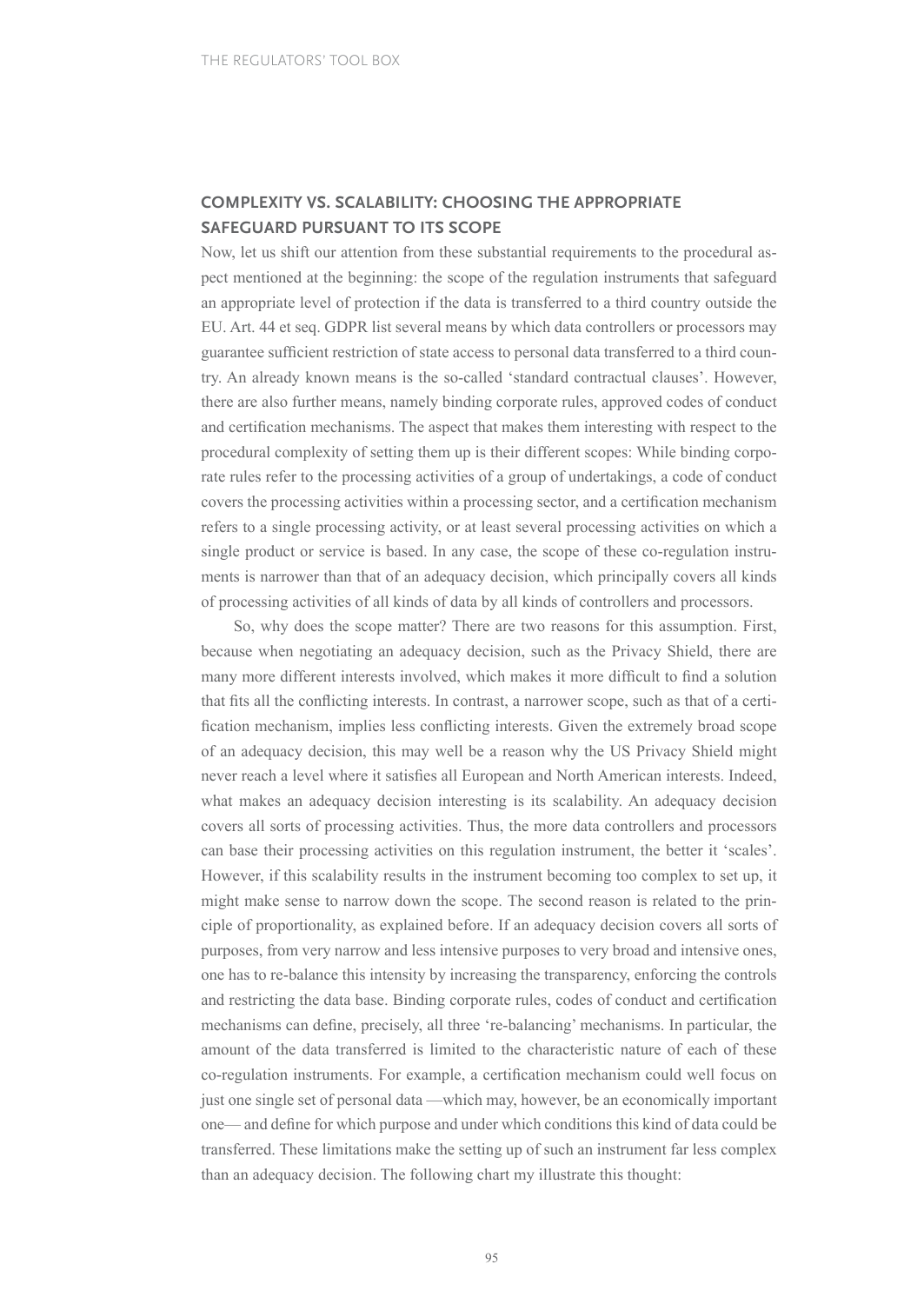**Scope = Scalability vs. Complexity**



#### **CONCLUSION: ASSESSING MORE PRECISELY THE ROOM FOR MANOEUVRE**

In conclusion, what we could do is to (1) examine precisely the room for manoeuvre left by the case law of the ECJ, taking the case law of the constitutional courts of other EU Member States into account; (2) examine for which purposes personal data will certainly be processed by state agencies if transferred, for instance, to the USA; (3) and then determine which kind of data can be transferred under which conditions, proportionately given these purposes. Thus, we cannot simply change US law, nor can we change the case law of the ECJ, but we can make legal analysis preciser than it has been, and we can define what data is transferred and under which conditions much more precisely than in the US Privacy Shield.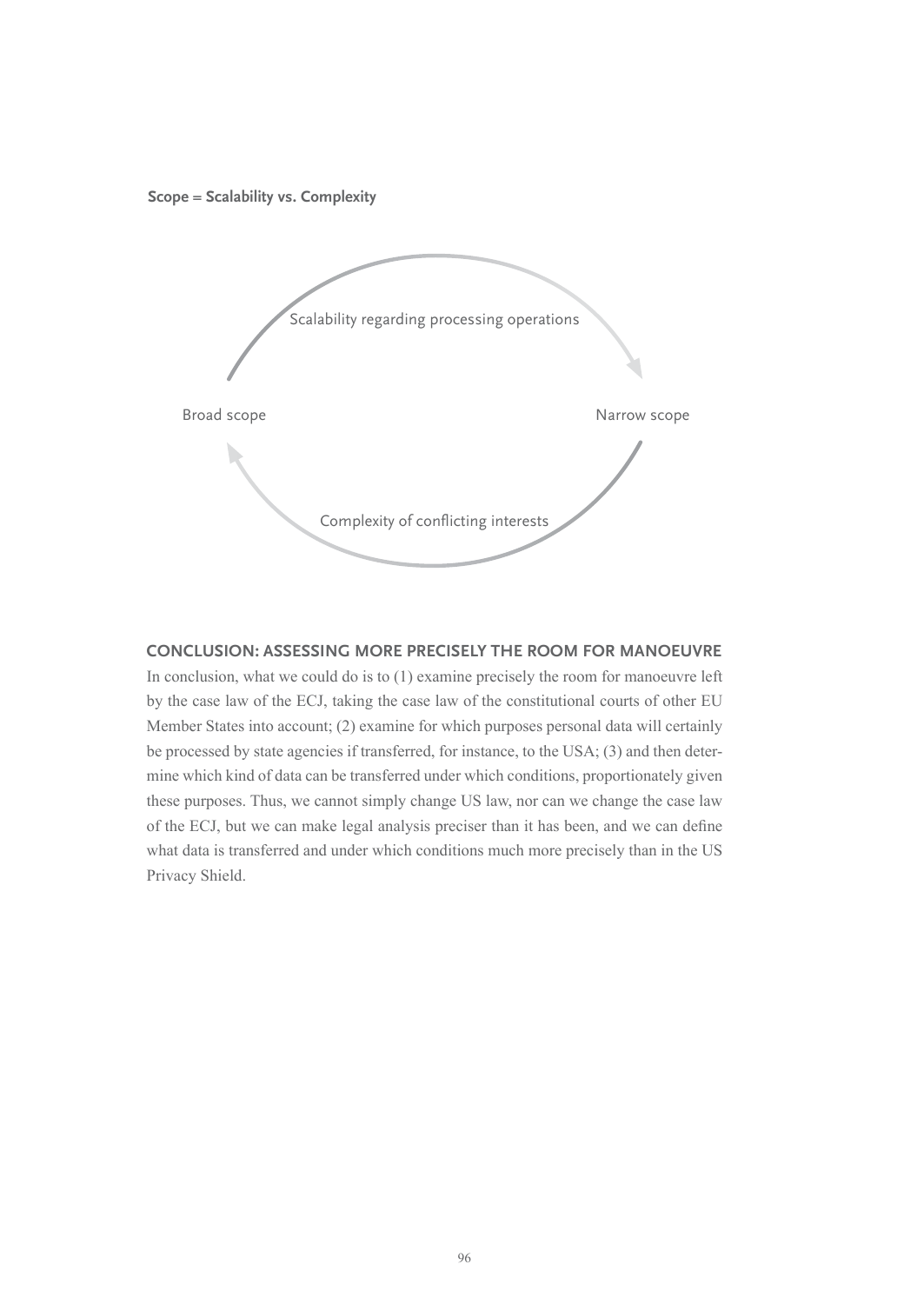## **Normative Instruments for Private and Secure Transatlantic Data Flows: Cyber Insurance and Liability Localisation**

**TYSON BARKER**

I am going to approach this topic from a couple of different angles. First of all, it will not be a legal angle necessarily, but more an anthropological angle. Second, my focus is not exclusively on data, personal data or data breaches per se but rather on operational technology and the development of liability localisation as it relates to critical infrastructures. This presentation is largely based on research that I did with Tim Stuchtey at the Brandenburg Institute for Society and Security. So I am going to talk about cyber insurance today, and about liability localisation in the United States and a little bit in Germany, and throw some shrimp on the barbie and see if it provides some input for discussion.

At first, I want to focus on the idea of nudging. This is the idea brought forward by Cass Sunstein as well as Richard Thaler —who just won the Nobel Prize— of creating indirect incentive structures that lead to voluntary compliance with expected behaviour. I think that when you are creating liability and you are shifting it and you are kind of manipulating it, that is one example of nudging. Some people might say, 'What has that got to do with liability? That is something legal'. But the truth is that in a lot of areas, as we will see, cyber liability —the history of liability, for example, in personal data— is relatively new, and has some interesting aspects worth pointing out in the history of risk management the United States, but probably also in Germany.

So why insurance? Of course, insurance is the way we deal with risk, the way we hedge risk. One area of potential of this regulatory instrument is that it can drive innovation and standard setting in all sorts of areas. A primary example of this is the support for the automatic fire sprinkler. This was originally developed by an American who could not get a factory to buy his sprinklers. He noticed, however, that factory owners were starting to be insured or they were creating mutual insurance schemes. He and others pushed for the adoption of sprinklers and incentivising their use through lower insurance premiums. So the entire adoption of this new technology —of course, fire is a static threat as opposed to cyber threats, which can be dynamic— nevertheless shows that schemes can be created that incentivise the adoption of a risk-mitigating behaviour through insurance. It is interesting that in the area of fire and also in the area of automobiles, it was insurance that for a long time drove the development of standard-setting and specifications.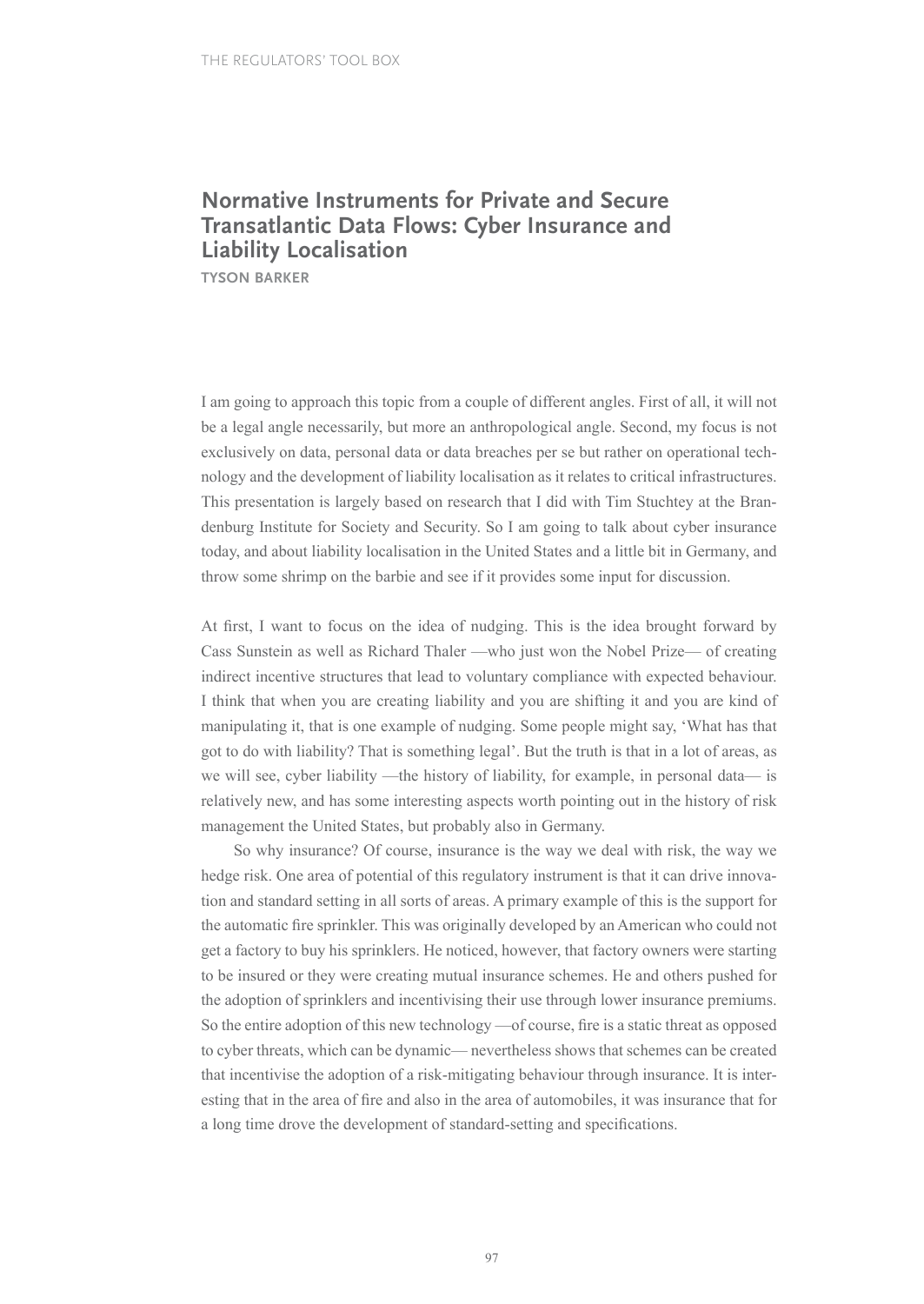The next question is: how does cyber insurance look in the United States, what does the market look like? This part will focus on data breaches in particular. Online data protection in the United States has pretty discreet origins and pretty specific pieces of law: HIPAA, regulation for financial data, and of course state-based data protection schemes. And these state-based data protection schemes started to create a market for insurance or hedging, and these insurance schemes cover a lot of things. First of all, they cover legal costs, reputational damage in cases of business interruption, and first- and third-party general damage. As can be seen, this describes the beginnings of cyber insurance in the United States. After 9/11, and this relates to the operational technology side effects and critical infrastructure side effects, there was a fear in the insurance market that there could be a 'cyber 9/11' or terrorist acts in general that would be so costly that it would lead to the collapse of the insurance market. In the United States, the government said that if such cases occur —the term 'cyber 9/11' was heard a lot in that debate— the US government will be the reinsurer of last resort. The government said that it will cover amounts over a hundred million dollars, and that has been reaffirmed recently in national cyber insurance policies, I think this was stated by the Treasury Department just at the beginning of 2017.

In the Homeland Security Act, US law makers also included a provision known as the Safety Act, which is the scheme for certification by the Department of Homeland Security. It says that they will certify certain technologies, certain patches, and designate them as Safety Act-compliant. If these technologies can then be used in IT operators —for example in factories or power plants— and something occurs, the risks will be transferred to the company that is certified and through that to the government. So this means they are playing with the liabilities exemption scheme in order to encourage the adoption of these technologies. Basically, the government says that if someone adopts these technologies, the government will assume all the risks associated with it. But this has been slow to catch on.

And then, of course, in the United States we have the definitions of what critical infrastructure is and we have started to get frameworks for general norms in this cyber security framework. In this area, a dialogue on the insurance process itself has started: How can insurers encourage critical infrastructure or, more generally, clients, to adopt cybersecurity frameworks? This is a question that the U.S. has been dealing with pretty intensively since about 2014, and the government body that has been dealing with this is the Department of Homeland Security. The reason why they say they want to deal with it is because they do not have any kind of legal authority to do so. They do not have the intelligence service's legal authority to extract information from companies, and they do not have the Treasury Department's legal authority to levy fines and impose computer regulations. Therefore, they have been seen as honest brokers. DHS has led the effort to establish greater information sharing based on risk within and between sectors. The effort has been slow moving but shown some signs of progress.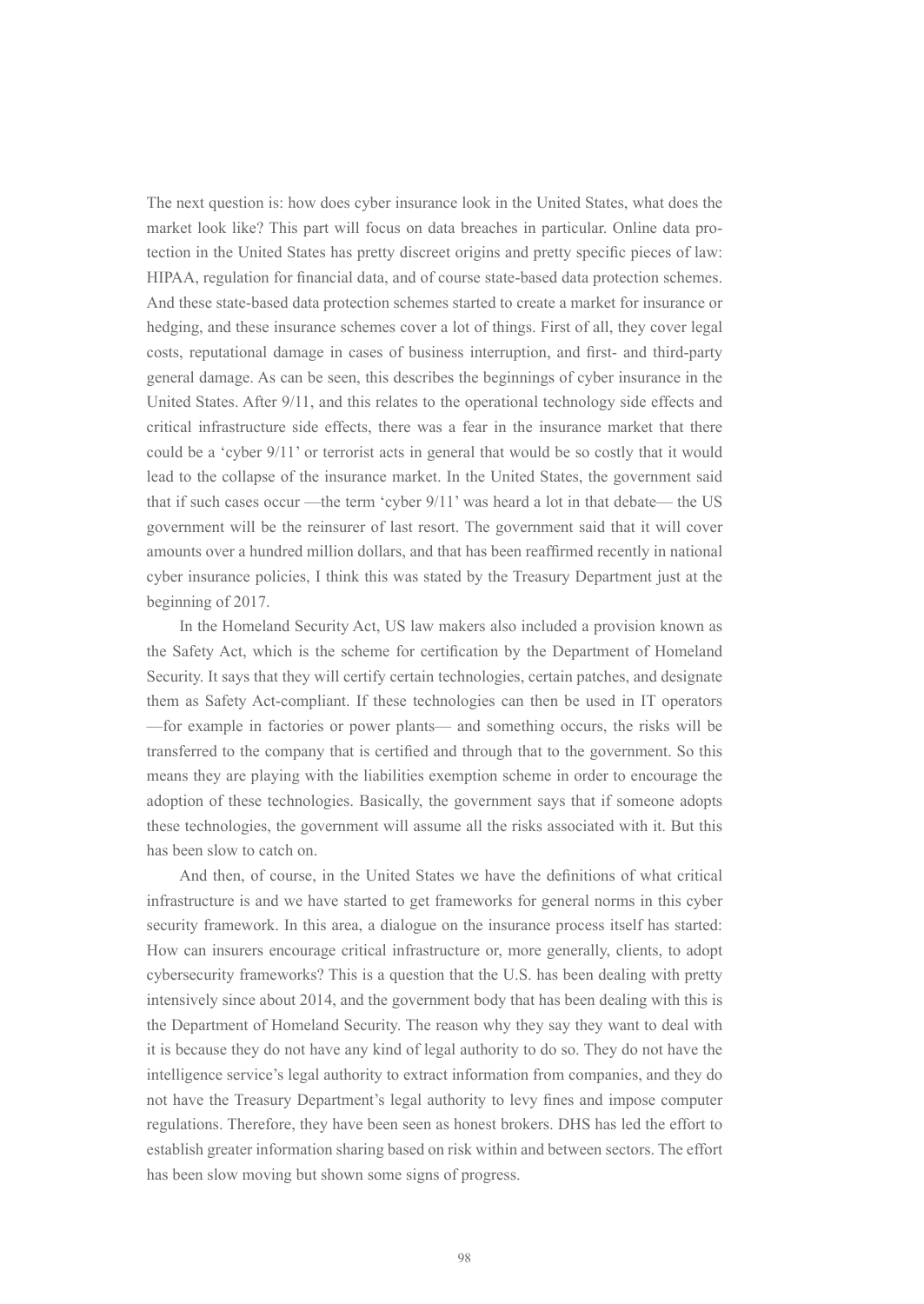The core cyber insurance market in the United States is relatively large compared to other countries. The total value of premiums for cyber insurance is approximately between two billion and three billion U.S. dollars, and the biggest payout capacities are about 250 million. I think the biggest on-record payouts were in the Target incident that happened two years ago. There are more than 500 offerings, and some of these are offerings in general liability for general property insurance. Furthermore, there has been a lot of playing with exemptions in those policies themselves. Some of them are stand-alone policies, particularly in the area of data protection. It is clear that the threats are changing for industrial control systems in critical infrastructure. It is interesting to note that it used to be energy attacks on power plants that were the primary threats. Now it is more in manufacturing —I think this is probably similar to what is happening in Germany.

Overall, there are unique aspects of the insurance market in the United States, and the question is: would it have lessons for Germany and the transatlantic relationship? The U.S. is obviously the first mover in this area, and U.S. states play an enormous role in the regulation of insurance and in the regulation of data breaches and data protection, which can be seen from the laws of California on personal data. There is a much more litigious legal culture, and there are also class action lawsuits which have also driven insurance market development. There is a focus on voluntary compliance and information exchanges. The government's work has focused on positive incentives, either through the reinsurance model, through data liability exemptions, like the Safety Act, or through its convenient role, like the Department of Homeland Security. Moreover, there are more and more collaborations between insurers and cyber security service providers in Silicon Valley who are saying, 'What kind of alliance can you set up whereby if somebody adopts our technology and our consultation, it will lower premiums?'

 In Germany, the picture is quite different. As a starting-point, the size of the market is much smaller in Germany, where total premiums amount to just over 20 million dollars —so 20 million vs two to three billion dollars. The United States is really the place where cyber liability and cyber insurance were established as an instrument to handle cyber risk, and has really taken hold. The German market is immensely underdeveloped in this regard. What could lead to changes in this area are the IT security law or the GDPR, although the legal structure still does not allow for personal damages in the form of class action lawsuits. So you don't have individuals driving this process in data breaches, looking for restitution for data processed in Germany, like in the United States. Usually, at least in the United States but also in the UK, there has been a wake up call moment. The Deutsche Telekom router incident could be one of these events. It has changed some thinking, and at least in the critical infrastructure area, and for industrial control systems it was the German steel mill cyber attack from late 2014. But we still have not seen this big emphasis on the cyber insurance market.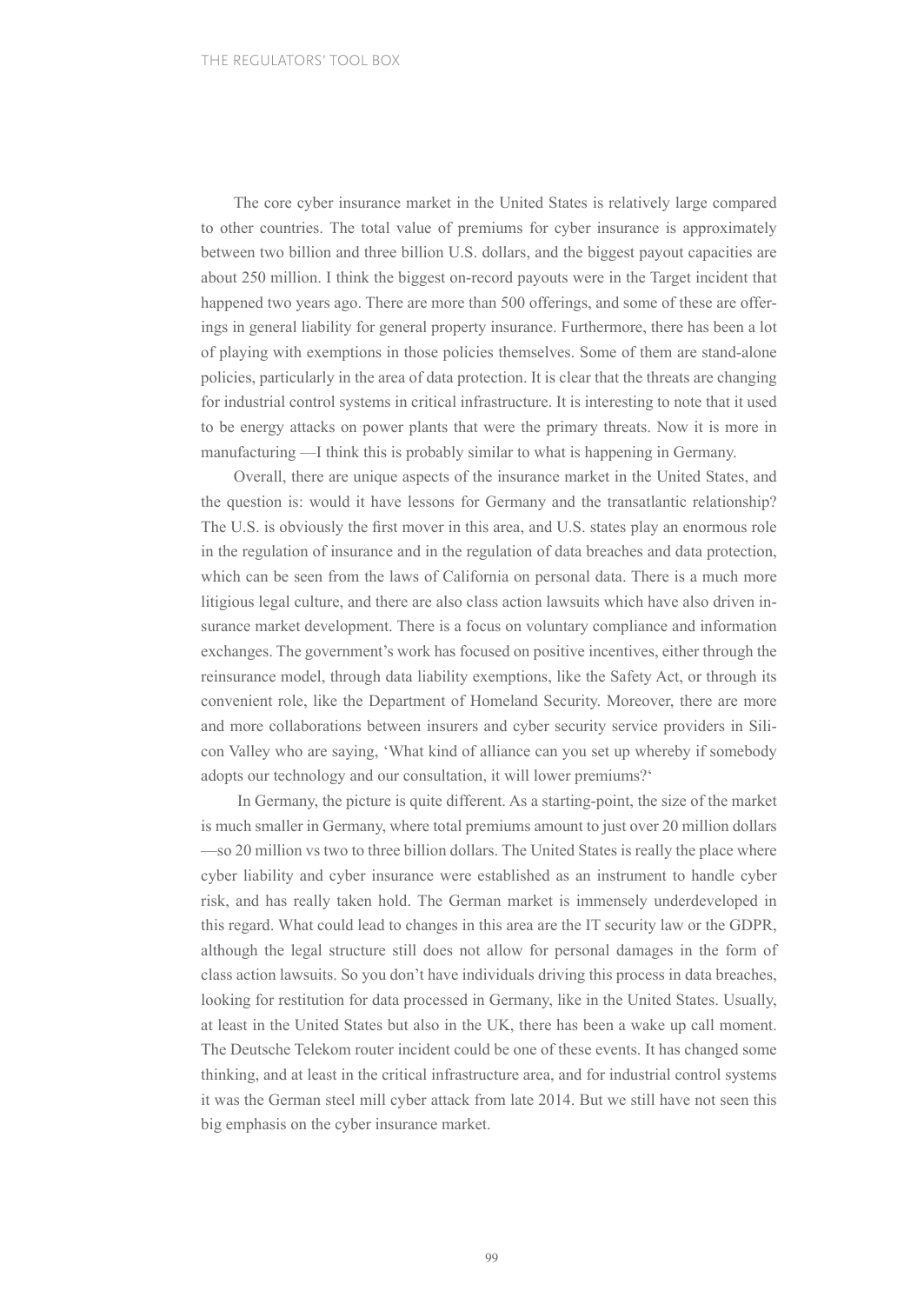Finally, what are the global trends in cyber insurance? It's a growing market: it is said that it will be worth about 7.5 billion dollars in global premiums by 2020. Institutions like Lloyd's of London are thinking about cyber insurance offerings for their clients. So what is the integrated systems environment for power plants, for banking systems, for supply chains —what happens if things are knocked out? And because of that there is a lot of attention focused now on business interruptions in supply chains, more so than was the case five years ago. There is some big profit for ransomware, and Wannacry proved that last year about ten percent of claims for data breaches were related to ransomware, and this year it is already up to 25 percent, especially in Asia.

In addition, there is a movement away from solely data breach or even critical infrastructure environments to talk more about operational technology, and more specifically the internet of things, and this is an interesting area. I think we will have implications for Germany —the world's automaker. There changes are appearing. Obviously, regarding an auto, we are all part of the insurance, but as self-driving cars as smart vehicles are starting to be developed, the companies that are producing them are trying to think about how they should assume that responsibility. With that they are going to see some of the standard-setting and update responsibility for those people's vehicles— in all these things we could see shifts and where liability is localised. Consequently, the idea of liability swinging, liability localisation exemptions is something that I think we should talk about when we talk about cyber regulation.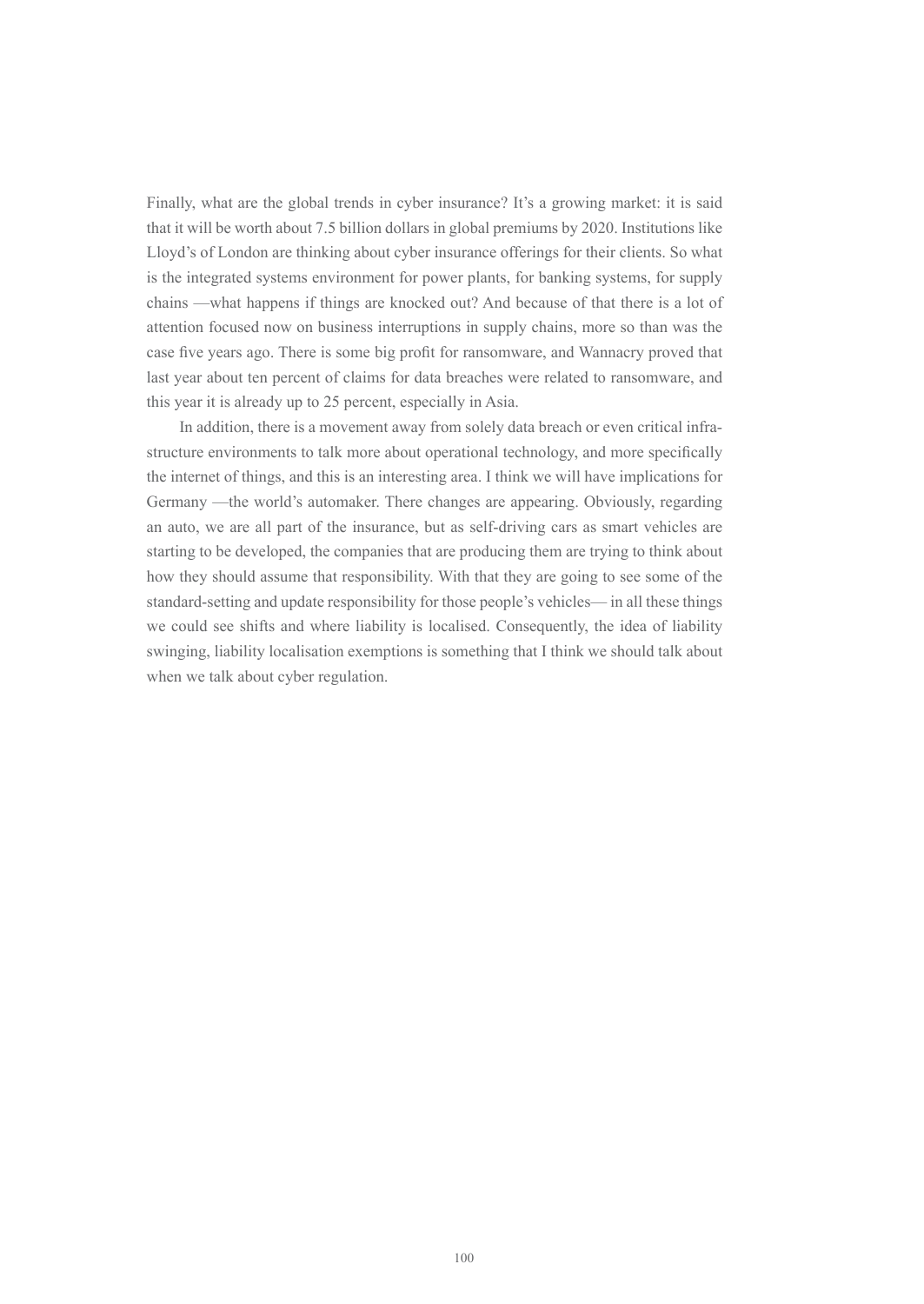## **Discussion: Normative Instruments for Private and Secure Transatlantic Data Flows**

**MARIE-CHRISTINE DÄHN**

The third session of the workshop focused on the set of legal and non-legal instruments available to legislators. In the first block of the session Maximilian von Grafenstein, Christopher Kuner, and Tyson Barker reflected upon the normative instruments for private and secure transatlantic data flows. In the subsequent debate, attention focused on the legal contexts and consequences.

The two core points of the discussion were the current fragmentation of the legal framework governing data protection and the need for dialogue not only between jurisdictions but also between courts at all levels. In the debate, the legal fragmentation was seen as a result (or a product) of privacy and data protection being particularly culturally sensitive. This means that different states or regions have different approaches to and perceptions of the requirements of data protection. On the one hand, this had already become apparent in the earlier discussion on T. Christakis and R. Milch's presentation comparing the European and U.S. legal traditions regarding privacy and data protection; on the other hand, a great diversity of national data protection traditions shaped and fragmented European law for a long time. One of the main aims of the General Data Protection Regulation (GDPR) is the harmonisation of data protection law throughout the Union, since under Directive 95/46/EC, every Member State transposed the overall goals of the directive into national law its own way so that a patchwork of data protection levels emerged. For the EU, the U.S., and the global level as well, the participants widely agreed that fractured rules are not only costly but also reinforce legal uncertainty and impede effective enforcement. The GDPR could be seen as a benchmark or blueprint for others to follow. Nevertheless, there was disagreement on the enforcement of the fines the GDPR imposes as sanctions if the data protection rules are violated (Art. 83 Secs. 4, 5, 6). Some raised the concern that sanctions could too easily be avoided while others pointed out that this concern is unfounded as the GDPR has sufficient mechanisms to ensure that fines cannot be averted if there is non-compliance.

One aspect that has a decisive influence on the development of the legal framework is the work of the courts. These, however, do not always act in concert. It has been remarked that when comparing the rulings of the European Court of Justice (ECJ), the U.S. courts or the German courts, the same body of law could be interpreted in multiple ways. Some of the participants in this regard characterised the current developments as indicating a call for the synthesis of European jurisdictions. In this, the ECJ as well as the European Court of Human Rights (ECtHR) nonetheless consider national-level legislations and decisions. Participants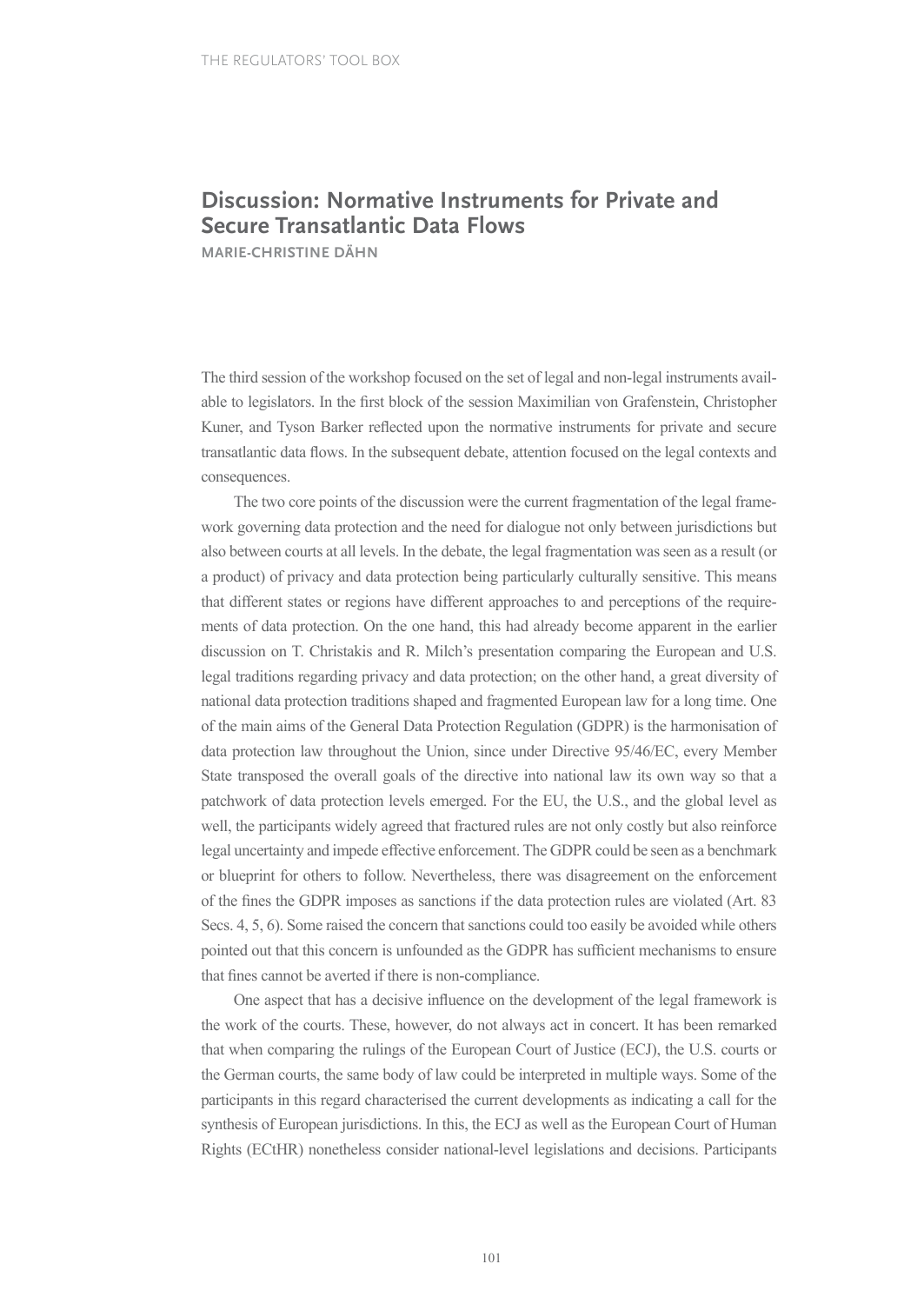noted that talking about a competition of protection levels is not appropriate since recently as there seems to have been a move towards greater cooperation in general. Another facet of bringing jurisprudence closer together is the concept of the 'dialogue of the judges' which one participant introduced into the discussion. In the EU, it describes both, a formal procedure of references by national courts to the ECJ seeking common interpretation, and an informal process where single European constitutional courts monitor what other constitutional courts in the EU are doing. In particular, this includes tracing other courts' rulings and referring to them —not necessarily directly by quoting them but more through considering them and bearing them in mind as a background. This might advance common understandings as mentioned above. While the judicial dialogue under Article 267 TFEU is binding, constitutional courts are not obliged to practice the informal interchange, especially as different legal traditions can impede it, but it is considered as a way of enriching their work and may lead to a more coherent legal practice.

Despite the ongoing convergence of (constitutional) law on both sides of the Atlantic, the question that remained for the discussants was how global standards could be developed. Although it became clear that there is a general need for global approaches, it was remarked that these will not emerge rapidly. A global regulatory framework requires time to be developed. As one participant argued, it will come, but cannot be forced at once. Regarding this, the relevance of different contexts plays an equally important role in both the European and U.S. legal environments: manifold traditions and understandings influence the kind of approach that will be pursued. Some, for instance, may strive for a direct legal regulation while others prefer binding corporate rules or other forms of self-regulation or regulated self-regulation.

The current EU and U.S. approaches to cyber security may illustrate such differences. While the Union tackles the issues in this regard through the GDPR and the Directive on Security of Network and Information Systems (NIS Directive) with strict breach notification and security requirements which lead to the European approach being characterised as 'formalistic', the U.S. administration puts the focus on addressing national cyber threats and cyber security in the IoT and for critical infrastructures, although both perspectives are not mutually exclusive. Consequently and additionally, the progress in achieving effective protection and security might differ between policy areas, e.g. legislators may agree upon rules for cyber security, but still do not reach an agreement for a global data protection framework. In order to find common solutions, one participant emphasised that players should refrain from being too assertive in promoting their own approaches as legal imperialism may undermine the legitimacy of the solution. The EU, for instance, transposes its system of equivalence in data protection to other countries when data is transferred to third countries. Such a process, however, takes place in various fields of law in different countries. Especially if influential actors set a certain standard, it can evolve into a model for others. This can become problematic when the actors only accept another actor's regulations if they adopt the latter's approach. Therefore, finding a common ground on one issue could improve mutual understanding and thereby enhance the chances of finding solutions for problems in other areas.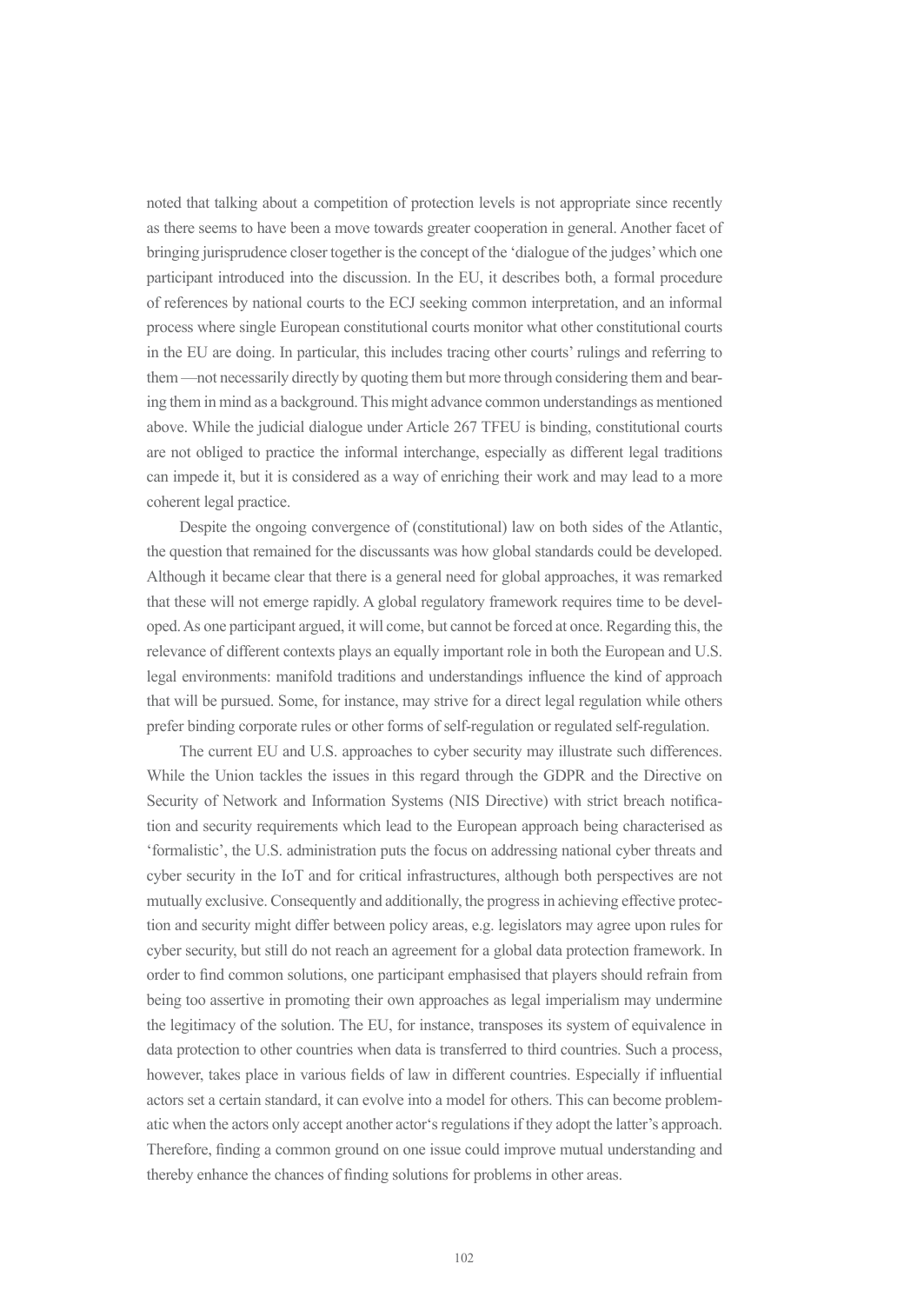# **Procedural, Institutional, Technical and Management Devices: A U.S. Perspective**

**IRA RUBINSTEIN**

I am going to try to be a bit more concrete in my remarks but I will begin with a broad question, which is: how alike are privacy and security? We discussed this a little bit yesterday. I think the similarities were overemphasised but there are important differences, too. One difference is that privacy, far more than security, is a normative concept and a contested concept. Like Derek Bambauer, I think of security in broad terms as implementing privacy choices once normative issues have been settled. For example, if privacy requires limited access to data, limited to certain persons, security is the means to provide such access and ensure the privacy outcome. That is one difference. The second difference is that because privacy is a more contested concept than security, one can readily imagine alleged privacy violations where someone takes the contrary view and argues that these supposed privacy violations in fact promote social goods. There are many such examples from the big data setting where these sorts of disputes might arise. Security does not have these characteristics —security violations are just 'bad' and there is really no associated social good.

I want to talk now about how these differences play out in two provisions of the GDPR: Article 25 (data protection by design and default) versus Article 32 (security of processing), which may easily be understood in terms of 'security by design'. I have spent some time looking closely at these texts and trying to outline how they differ. It seems to me there are two broad questions about Article 25 on data protection by design and default. One is: what does it require companies to do? It is clearly a compliance obligation but as I look at the GDPR overall, it has general principles, provisions identifying a data subject's rights, general obligations of controllers and processors, and administrative provisions. What is it that Article 25 adds? How do you know as a controller or processor when you are compliant with Article 25, assuming that you are in compliance with these remaining provisions? What do you really need to do to satisfy Article 25? That is an internal perspective, but I also want to take a more external perspective by seeing how Article 25 interacts with the broader literature on privacy by design. This is analogous to how Article 32 interacts with the broader security literature, some of which we have already discussed. The second question that I want to raise has more to do with this external perspective. It asks: what conception of privacy by design is presupposed by the regulators in Article 25? Because there are in fact many different models of privacy by design and it is not at all clear which conception the regulation builds from.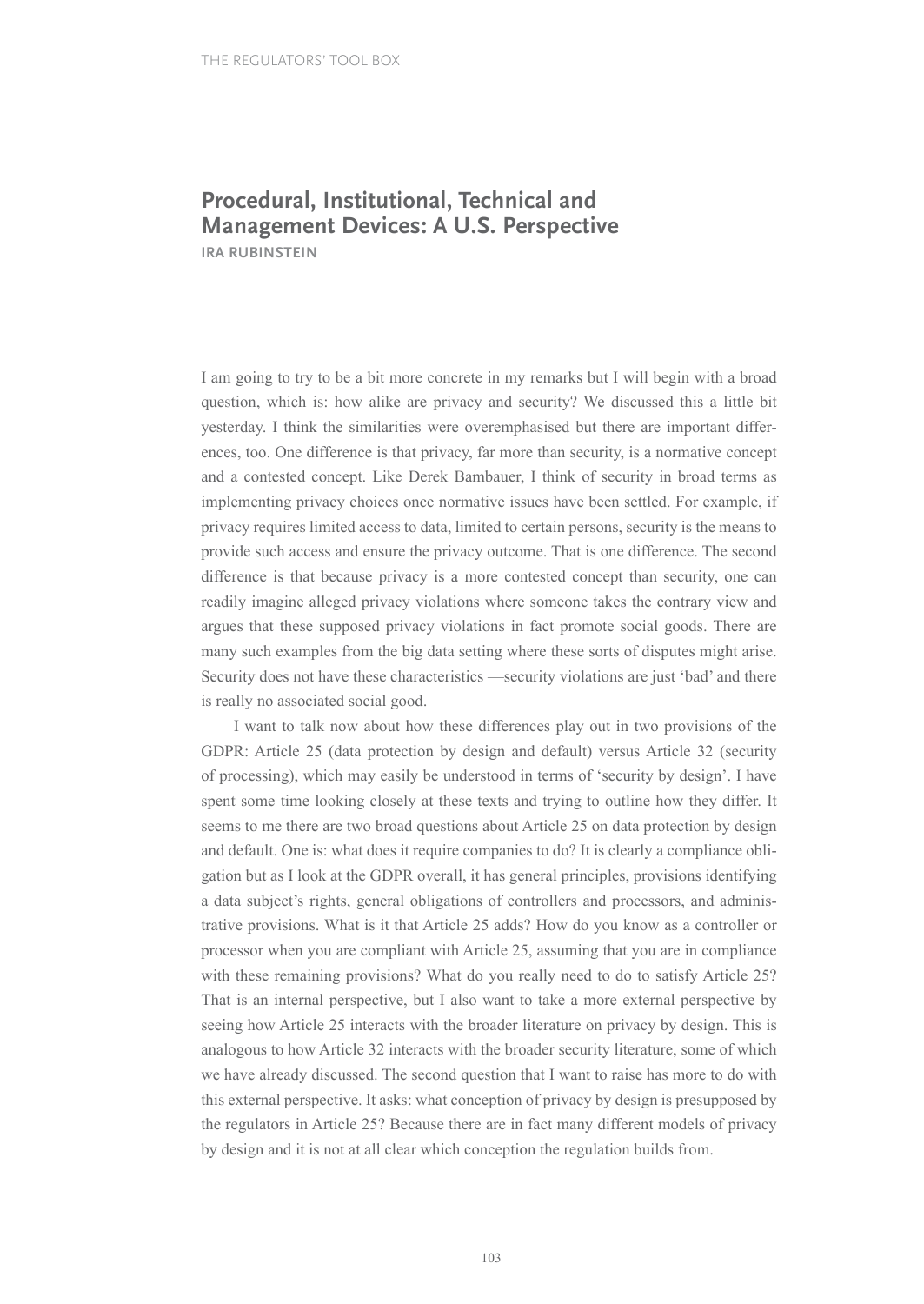So, let us discuss the first question: what does Article 25 do, what does it add to the obligations otherwise existing under the GDPR? It is clearly a provision designed to allow controllers and processors to demonstrate compliance. In this sense, it is similar to a number of other provisions like BCRs, model contracts, codes of conduct, and certification mechanisms. What is different about it, I suppose, is that it focuses on technical and organisational matters —one of the key phrases in this article is that controllers 'shall implement... technical and organisational measures'. But what do these measures consist of? And also, what default is required?

Well, the text imparts several clues. We know who it applies to —to controllers and processors— and we know what they have to do: implement appropriate technical and organisational measures which are 'designed to implement data-protection principles'. I would submit that this is not very illuminating, which reinforces what I would call the self-referential quality of Article 25: it is all about compliance, but firms are already required to do all these other things in order to comply with the GDPR, so what more should they do? There is kind of a belt and suspenders aspect in Article 25. You have already taken many compliance steps, but now you have to do this additional thing involving data protection by design and default. Article 25 advises firms to take account of the state of the art, costs, the nature and purpose of the processing, and the relevant risks and then implement technical and organisational measures —this is somewhat helpful. Some examples are provided, such as pseudonymisation, data minimisation, and encryption. And firms are also instructed as to timing: these measures are required both before and during processing. But even though firms know this, I would submit that there is still much that they do not know. So, I still have a few questions.

The most fundamental question is whether it is a violation of Article 25 not to use any of those technologies that are given as examples? In other words, are data minimisation, pseudonymisation and encryption always necessary? And is it always necessary to use all three of them? What if the controller or processor argues that in a given case they are not especially helpful? Supposing they decide not to implement them, is it still possible for them to comply with Article 25? Again, how do they know that they are in compliance or not? We could look at the relevant recitals (number 78), but I do not find them very helpful —they still have this kind of self-referential quality. Or we could stay with this internal perspective, and compare Article 25 with some other GDPR provisions that bear upon 'technical and organisational measures' —I will just quickly mention a few.

To begin with, Article 25 resembles very closely the general obligation under Article 24 concerning 'responsibility for the controller' —in fact, the language is almost identical, with the exception that Article 24 also requires the implementation of 'data protection policies', whereas Article 25 only references technical organisational measures. Again, that does not tell us very much. Article 25 also very closely resembles Article 32.1, which requires roughly the same methodology, though somewhat different goals. Confusingly,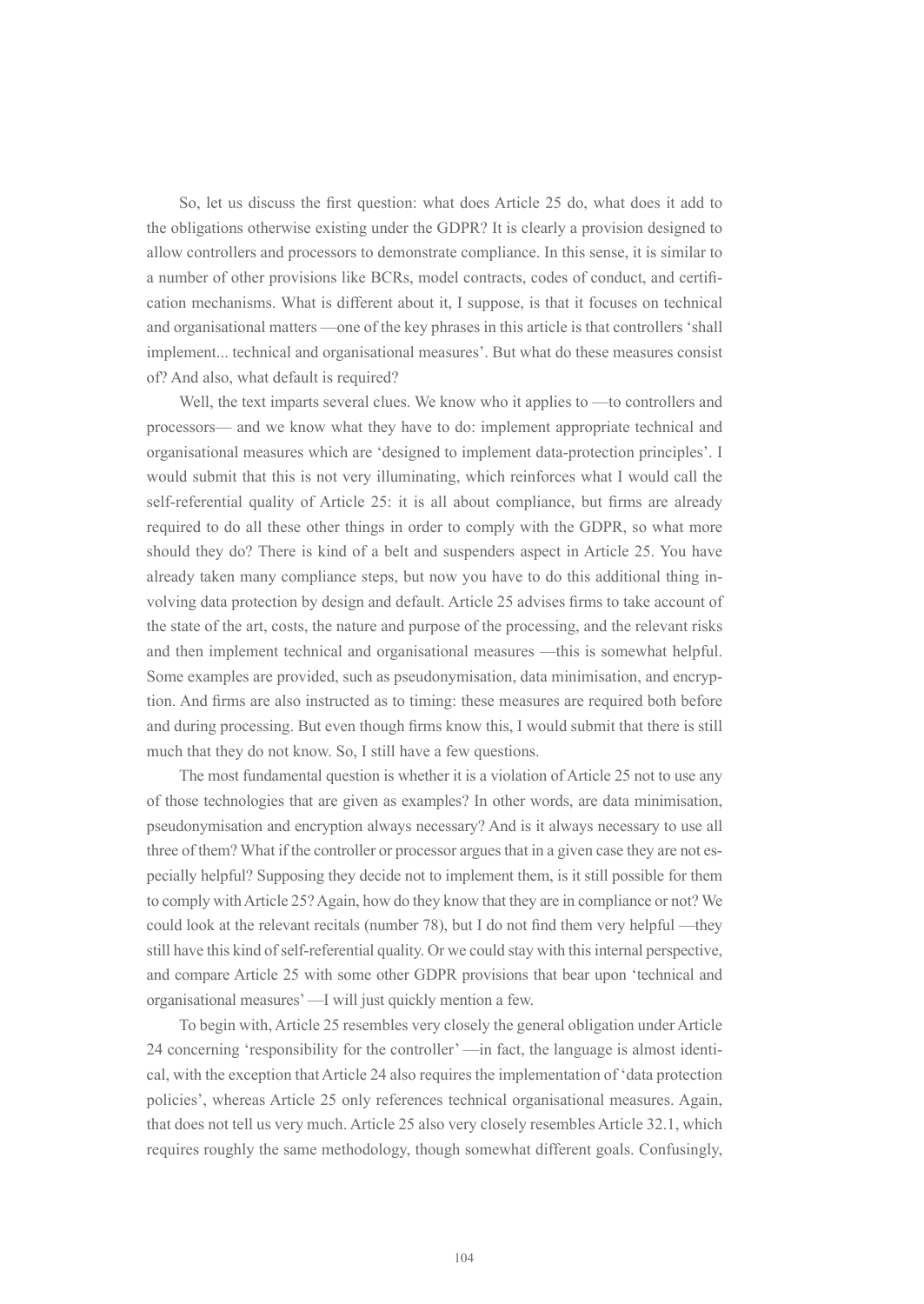however, some of the examples of technical or organisational measures in Article 32.1 include 'the pseudonymisation and encryption of personal data'. Are these security measures, or are they data protection measures? One way in which the two articles differ is in terms of their goals. The goals for Article 32, for security by design, are easier to define very precisely because they have meaning outside the sphere of the GDPR, that is, we can reference external security standards that frame the well-known CIA triad of confidentiality, integrity and availability. These standards have been around in the security field for decades, they are well developed and firms understand what they mean and how to achieve them. I would submit that there is really nothing comparable in the privacy by design setting that would provide that kind of guidance and tell organisations what they need to do; instead, organisations are just told that they need to meet the requirements of the GDPR by implementing these mechanisms which are designed to implement the GDPR. And this seems very circular.

And then, finally, there is some conceptual overlap between Article 25 and the privacy impact assessments (PIAs) required by Article 35. I think this is a much better drafted provision: it is clear what triggers a PIA —high risk— and it is also clear, thanks to a recent working party guidelines document, what the criteria are for high-risk processing. But none of this is similarly available under Article 25.

I want to just quickly mention the default provision of Article 25 and then I will try to draw a few conclusions. The default provision is a bit clearer because it gives some examples of default measures limiting the quantity of data collected, the period of storage, and their accessibility. One can think of some simple examples of this, such as the fact that apps should not process location data if such data are not needed, and should not use pre-checked checkboxes, or ask for sensitive patient information if it is not really needed, but I think in more complex cases, I am not really sure I could implement those provisions. Take, for example, Facebook's news feed feature. Under this default provision, should Facebook not draw on all the data it has regarding an individual, using its algorithm to decide what to put in the news feed? Should it throw away some of that data despite the fact that the 'Timeline' covers an extensive period (one's entire life)? I do not think the answers to these questions are clear.

So, let me turn to the external perspective. I think that externally to the GDPR security provisions, there are security standards recognised by ISO, ENISA, NIST and so on; there is the recent European cyber security certification framework; whereas even if one thinks of PIA requirements as referencing external standards, they differ by nation. And, in any case, there is nothing quite like this in the privacy by design space, and I think, part of the reason for this is that there are multiple models of privacy by design, none of which are dominant in terms of regulators endorsing them.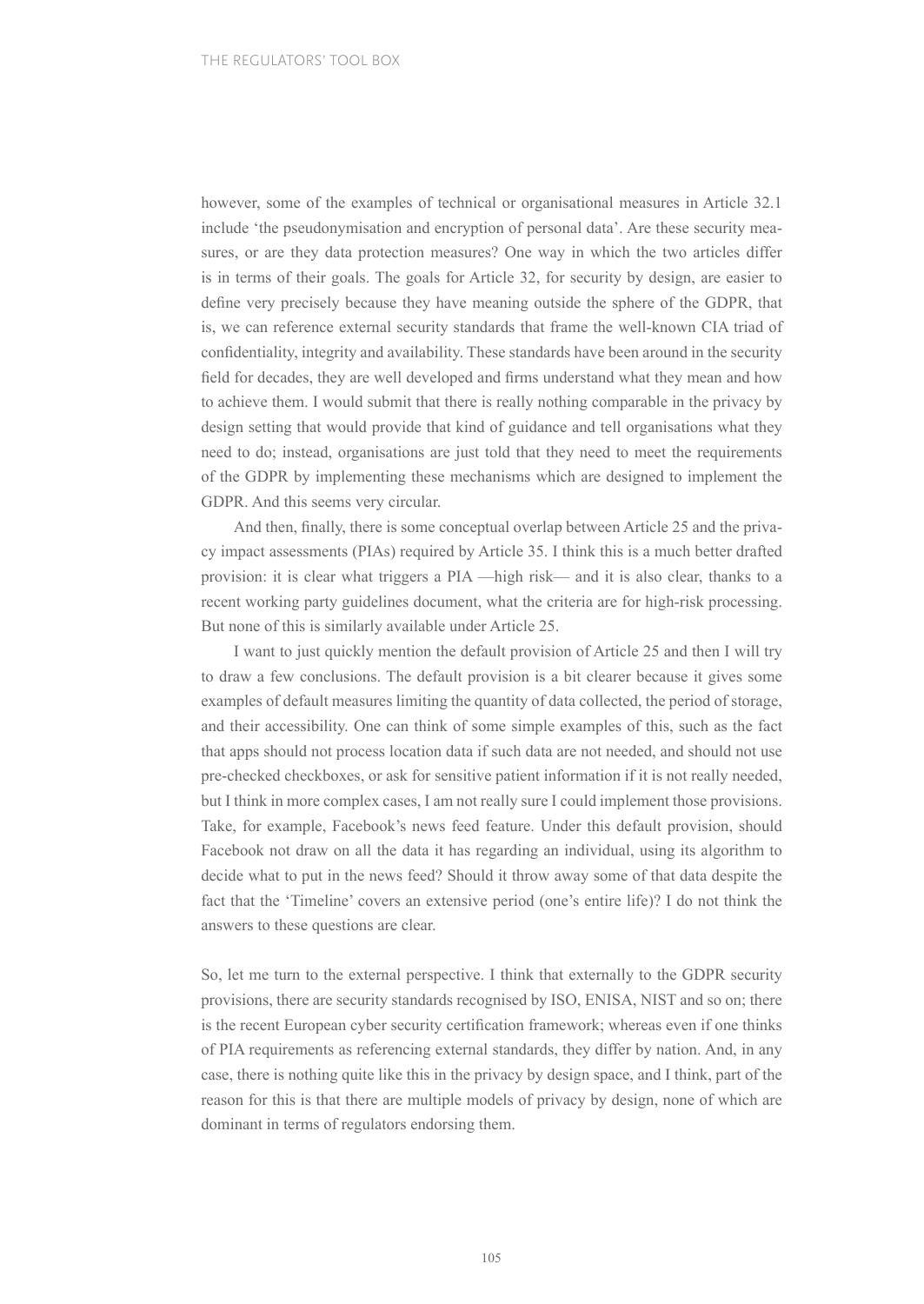I can identify at least five models of privacy by design: The first is just the basic life cycle process that you have built privacy in, and you have to do it in the design and development, you have to do it in the implementation —so the emphasis is on stages of design. The second is more of an accountability mechanism and resembles PIAs. A third is adopting specific engineering techniques, and the GDPR seems to embrace this to some extent by identifying a few sample techniques (data minimisation, pseudonymisation, encryption) but other engineering techniques are not identified. Fourth, one can think more in terms of specific design (as opposed to engineering) techniques. I have written about this before, and pointed out that an irony of 'privacy by design' is that nobody talks about design. It is actually a discipline of design. For example, the little encryption lock icon used with SSL —that is good design. You see the lock, you know that your session is encrypted. On the other hand, if anybody tries to read a PKI certificate when you get a notice that your certificate is invalid, that is a terrible design. No one has the faintest idea what it means, or what to do about these security 'warnings'. So, design itself is another possible model here. And then, finally, there are privacy-enhancing technologies, or PETs. Of course, PETs come in several varieties: there are 'hard' PETs, which offer privacy guarantees based on crypto-techniques, differential privacy, zero-knowledge proofs, etc. And then there are 'soft' PETs, which offer no guarantees at all, and really boil down to privacy-friendly features (like a dashboard for setting advertising preferences). Again, it is not clear which model the GDPR has in mind.

So, let me try to draw just a few straightforward conclusions from these remarks. First of all, I think that it is important to keep in mind that privacy and security are not the same. Secondly, that the technical and organisational methods for ensuring security are much clearer than those for ensuring privacy, partly because of the contested nature of privacy, and partly because security techniques have been around a lot longer and are much more mature. Third, I think that Article 25 is not self-explanatory and that without additional guidance clarifying what technical and organisational measures and methods mean, this provision just will not serve much purpose —it will be either hortatory or an additional basis for imposing penalties but without any clarity about what steps a controller or processor should take to ensure compliance and avoid violations. Finally, I would point out that, in line with the broader theme of this conference, technical and organisational measures transcend U.S.-EU cultural and legal differences. So, I think it is a very promising area to develop —provided that you can clarify what it means and reach an agreement on which engineering and design techniques are appropriate in which scenarios.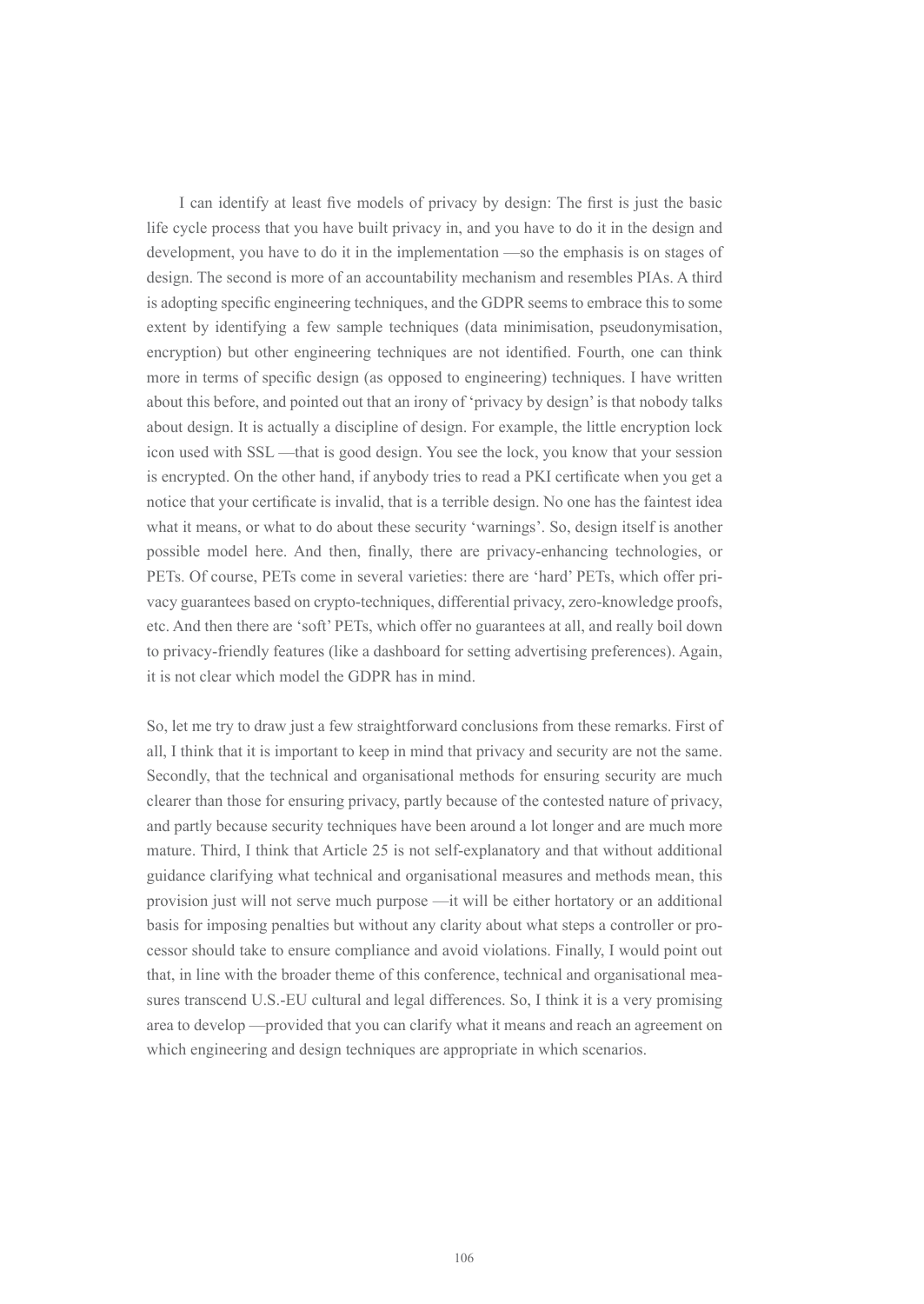### **'… on the ground: an industry perspective' KLAUS LENSSEN**

Cybersecurity has become a major challenge for industry. Discussing the topic can be quite difficult due to the various viewpoints and perspectives participants may have. I would like to explain Cisco's approach to cyber security.

With cyber threats escalating, security has emerged as a critical business need and competitive differentiator. Organisations that successfully embed security throughout their network infrastructure, policies, processes, and culture are able to reduce risk while creating sustainable business advantages. Every day at Cisco, we protect our enterprise by securing the 120,000+ people working in 170 countries around the globe and the IT infrastructure they rely on. Our network spans across more than 40,000 routers, serving approximately 26,000 remote office connections and 1,350 engineering labs. Beside 2,500 IT applications, we utilise around 500 cloud applications. These complex data systems produce 47 TB of traffic, 15 B netflow records, 4.8 B DNS queries, and 75 M web transactions —every single day.

Cybersecurity is our top priority. From product development to operations to data protection, we are embedding security everywhere. This pervasive security mindset gives us the power to identify and pivot on issues faster and with greater confidence than ever before. Our commitment to invest across people, processes, technology and policies is helping us build a secure enterprise.

The EU General Data Protection Regulation (GDPR) replaces the existing patchwork of EU National Data Protection legislation and brings a degree of long-anticipated consistency to the data protection landscape in Europe. Essentially, the GDPR from a legal perspective embodies the well-recognised privacy principles of transparency, fairness, and accountability. The GDPR also attempts to introduce a risk-based approach that enables innovation and participation in the global digital economy while respecting individual rights. It also comes with substantial fines (up to four percent of revenue) and other penalties. But the benefits of good data privacy processes extend well beyond avoiding these fines and penalties. Having good privacy is essentially a commitment to our customers.

In our view, the digital economy can only flourish when you connect people, processes, data and things in an ethical, meaningful and secure way. That includes creating an environment in which everyone can easily do business and know their data and privacy is safeguarded. We are committed to helping our customers and partners by protecting and respecting personal data, no matter where it is from or where it flows.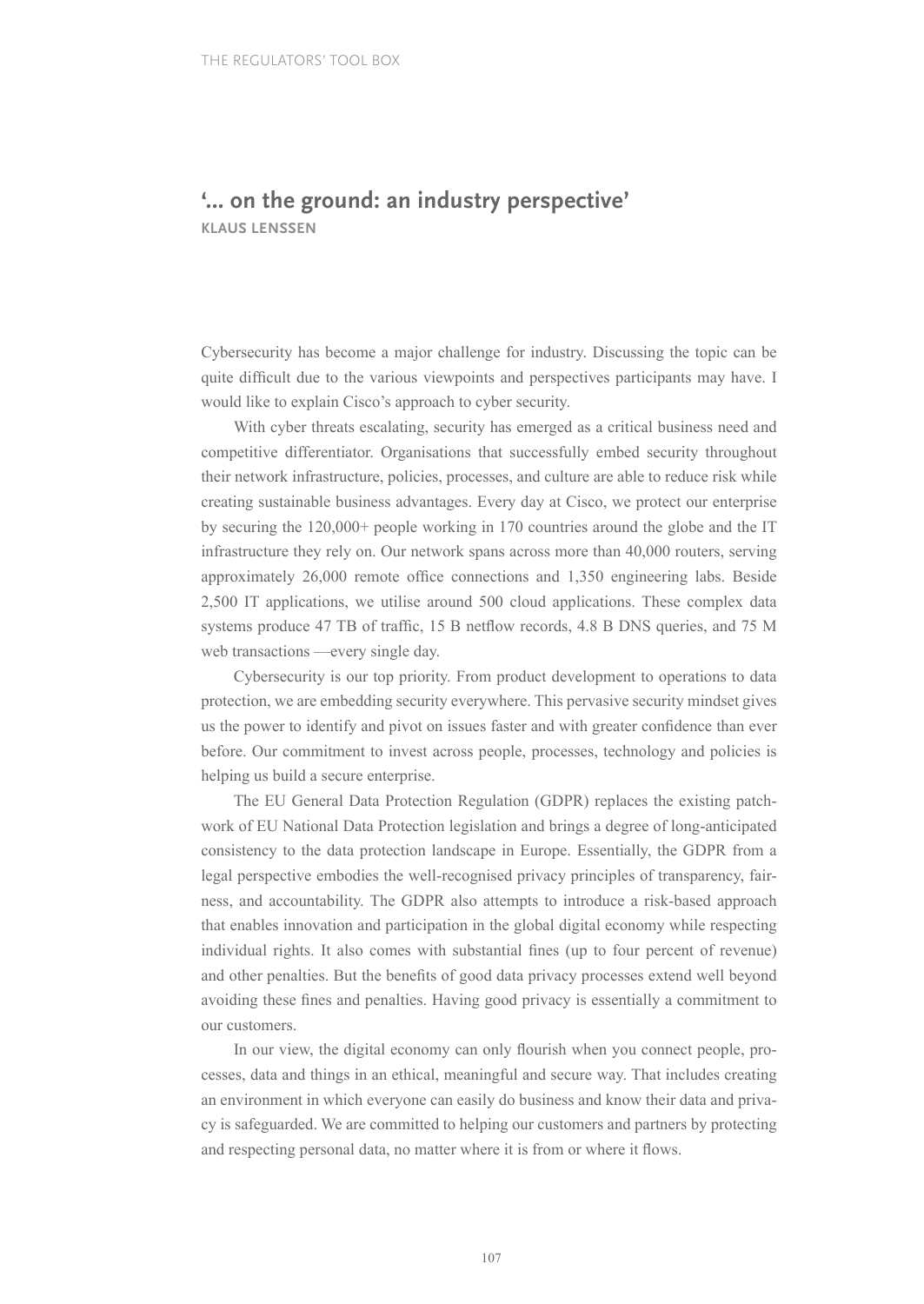Privacy is an integral part of the digital transformation wave. As more countries, companies and organisations take advantage of cloud, mobile and data analytics, privacy plays an increasingly important role in critical decision-making, product design and service offerings. Innovators who are emphasising privacy as an integral part of the product life cycle are on the right track.

Cybersecurity is the point where it all comes together —data privacy and data security. They are tightly related and inseparable. Data privacy depends on data security, which depends on IT-security, which is part of cybersecurity.

Many organisations around the globe find themselves dealing with infected computers in their environments that are compromised with malicious software. This is happening regardless of the type of organisation or individual; be it a small or medium-sized business around the corner with little or no specialised IT staff, large enterprises, individual citizens, research institutions, NGOs, or even government agencies. The most recent large-scale incidents revealed another dimension of the problem; the impact of ransomware went beyond being commercial. Last year we saw hospitals being held hostage to ransomware, bringing down larger parts of their IT and thus impacting the safety of medical operations. Regular clinic procedures came almost to a complete standstill. Paper-based contingency processes were too slow and cumbersome, with the result that surgeries were postponed so as not to threaten patients' lives. Cybersecurity got a safety dimension.

While experts continue to investigate the technical details, one would think that the most urgent need is to identify and ignite change that aims to lower the chances of this happening again. But there is the flip side of the medal. Governments are afraid of losing ground through their decreasing ability to lawfully intercept and examine evidence at rest on devices and evidence in motion across communication networks, which is described as 'going dark'. Thus, they are striving to foster national security, improve law enforcement capabilities and intelligence services in the digital age, resulting in a different approach, which is what one would expect in the light of the recent cybersecurity incidents. They should prompt a broader discussion about the crucial role that all involved parties play, including those who find vulnerabilities, technology vendors who fix them in products and services, and customers who operationalise technology and rely upon it in this digital age. The approach for each group that contributes to the end result is very different.

### **A WAY OF THINKING ABOUT THE EVOLUTION OF CYBERSECURITY INCIDENTS**

The recent events bring into focus the issues that need to be discussed and thought through when a/an: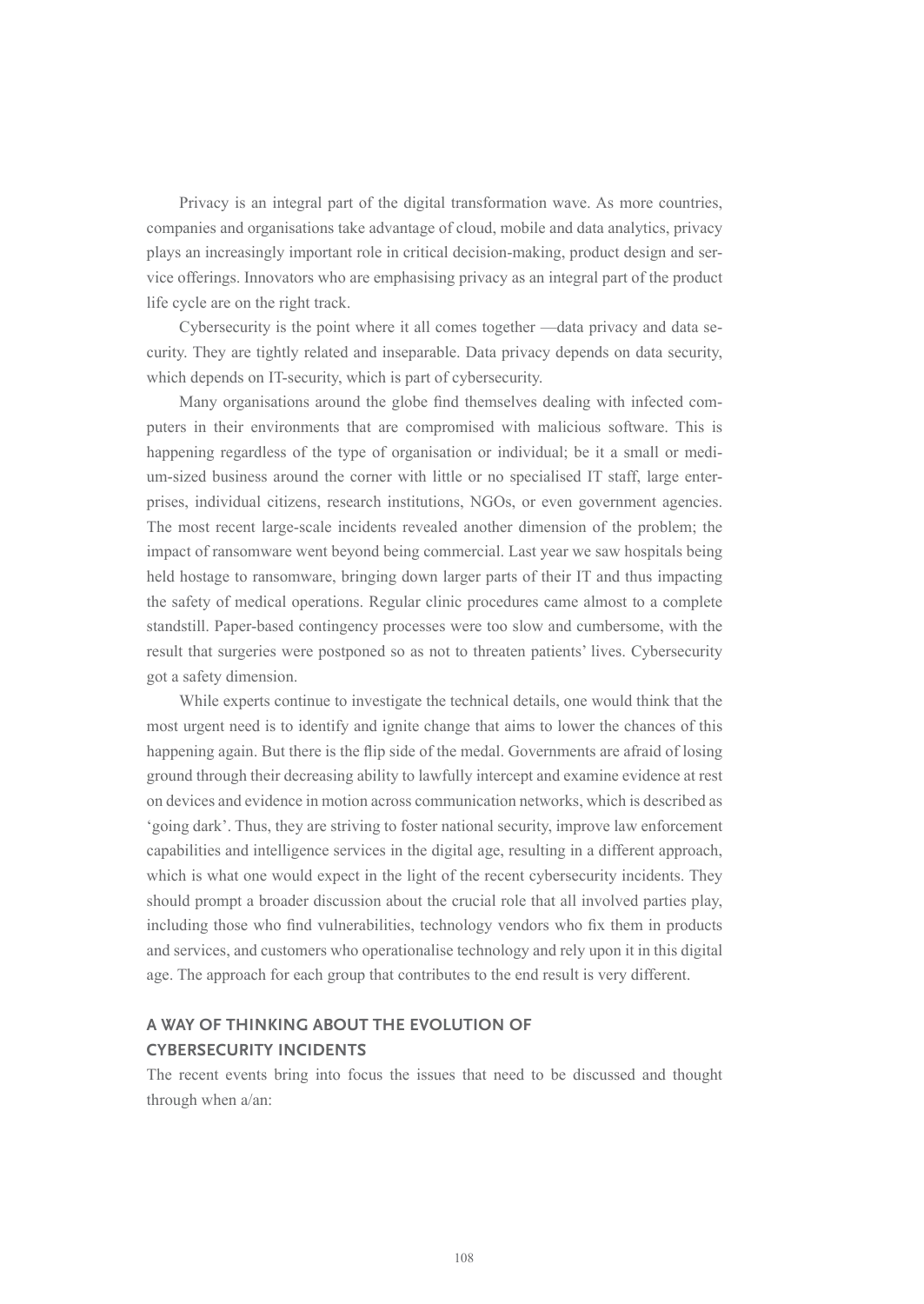- vulnerability is found;
- exploit is created and/or used to leverage the vulnerability;
- technology vendor learns of the vulnerability and issues a fix (or is not aware of an issue);
- technology operator must update (e.g. a customer's IT department).

### **THOSE WHO FIND VULNERABILITIES**

The recent events are a call to action regarding policy changes that put defence and resilience first. We at Cisco plan to amplify the demand for clear policies related to governments around the world disclosing vulnerabilities. Confidence in the global internet is being undermined by allegations that some governments stockpile and exploit security vulnerabilities in products, rather than reporting them to those who can fix them. Vulnerabilities should be disclosed immediately when found, apart from short-term exceptions by court order when an effort to save lives is directly involved. As the shutdown of hospitals in Germany and the UK due to ransomware shows, lives are also put at risk when critical infrastructure is endangered because of undisclosed vulnerabilities.

The recent events underscore the importance of having transparent processes, subject to meaningful oversight, for how governments handle and disclose vulnerabilities. Cisco is, therefore, encouraged to see new bipartisan legislation being introduced in the United States Senate on this topic. We look forward to working with the proponents of this legislation, and with governments around the world to establish new rules of the road. Rules that are designed to quickly route information about vulnerabilities to organisations capable of acting upon it to protect security in a timely manner.

Increased transparency about the process and how it works will build more trust and will mitigate the risks of undisclosed vulnerabilities. It should not be a matter of 'if' governments are required to notify vendors, but of 'how long' it is until governments must notify them. Recent experience demonstrates that we must assume secrets will eventually fall into the hands of those who can exploit them. Therefore, we have to act quickly to ensure vendors have a reasonable opportunity to defend their customers and users before those disclosures occur.

#### **THOSE WHO EXPLOIT VULNERABILITIES**

To be clear, those affected by these incidents are victims of criminal attacks. The perpetrators are at fault here. And the affected individuals and organisations deserve a thorough investigation to find the bad actors, and to seek justice as well as peace of mind. To that end, we at Cisco will redouble our efforts to aid law enforcement agencies in identifying the bad actors behind these types of incidents.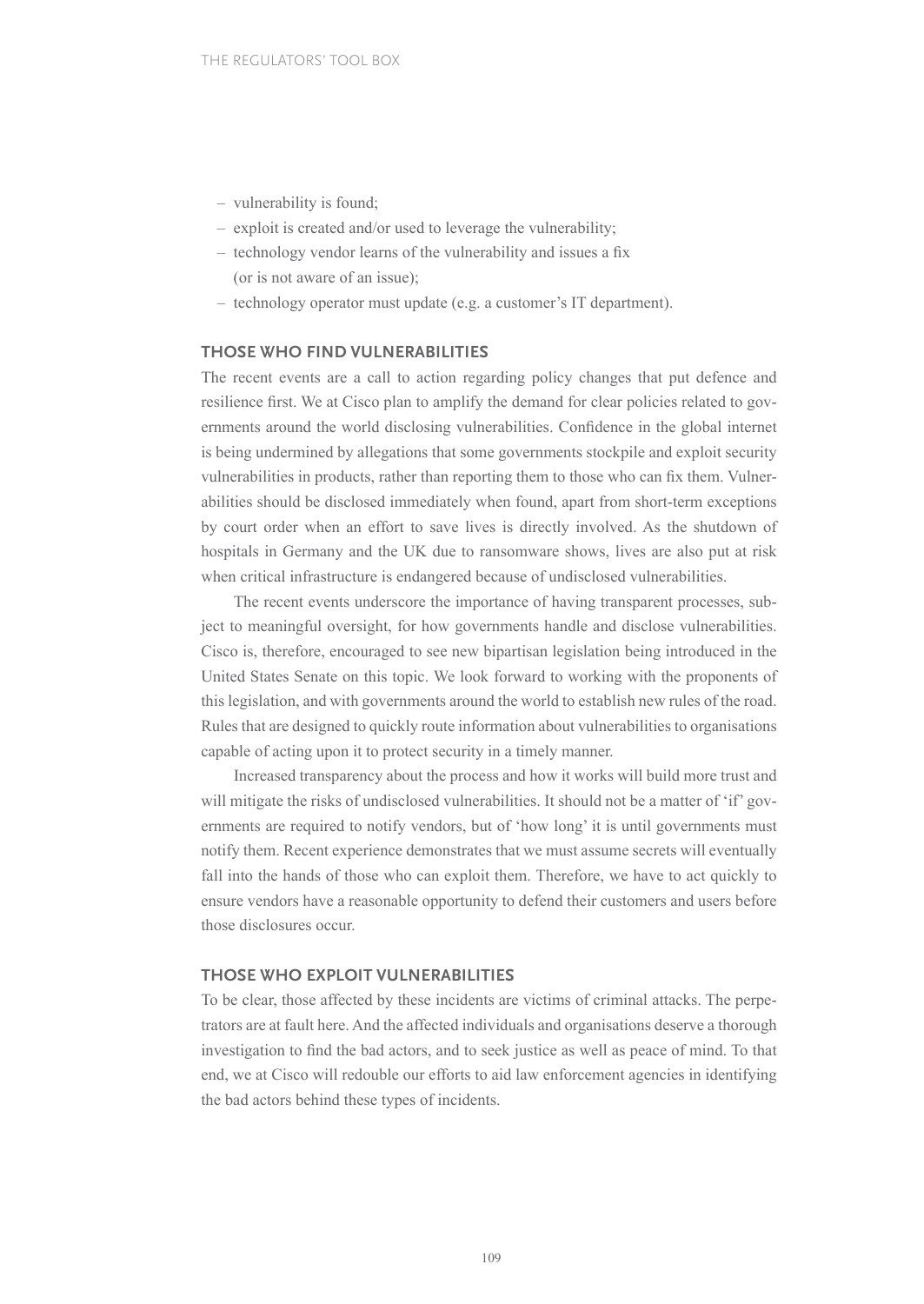### **THOSE WHO CAN FIX VULNERABILITIES**

We must acknowledge and (frustratingly) accept that software, hardware, and services vulnerabilities exist today and will continue to be discovered, no matter how hard we all work to avoid them. With millions of lines of code plus thousands of configuration options, and the ability of a single wrong keystroke to result in a bug that is not detected, complexity is quite possibly the single biggest contributing factor. That said, technology vendors do not get a 'pass' here.

When it comes to managing vulnerabilities and bugs, technology companies' interests and those of our customers need to be 100 percent aligned. Cisco recognises the technology vendor's role in protecting our customers, and we will not shy away from our responsibility to constantly strive to do better. For a decade, we have aimed to reduce the security vulnerabilities and risks associated with our products through industry-leading efforts such as Trustworthy Systems initiatives, the Cisco Secure Development Lifecycle, Cisco Common Crypto models, the Product Security Incident Response Team (PSIRT), and Vulnerability Disclosure policies. Is it perfect? No. Are we ever satisfied? No. Are we striving to do better? Resoundingly, yes!

#### **THOSE THAT NEED TO DEPLOY THE FIXES TO VULNERABILITIES**

If you accept the premise that there will be vulnerabilities despite all attempts to avoid them, then once the security update is available, oftentimes it falls to the users or administrators of that technology to deploy it.

Good technology operational hygiene is essential, and organisations need a measurable operational model to understand and manage security updates. This includes having an emergency response process to handle real-time threats like the one we have seen recently. In terms of establishing what is possible, organisations can take into account things like Vulnerability Dwell Times, and the acceptable level of risk within the network —all of which should be understood and agreed to by senior leaders.

Network defence continues to require an ongoing 'protect, detect, and remediate' strategy, and the best way to secure a network is through a multi-layered, end-to-end approach. This means: prevent as many threats as possible from getting in, have tools in place that identify those that do, and others that will contain and fix the issue.

Delivering trust and security in technology is a multi-party responsibility. Cisco remains committed to our holistic security approach beginning when a Cisco product is conceived, through its development, manufacture, and deployment. We will continue to provide the necessary resources so that our customers know what they need to do to safeguard against cyber criminals. And we will also continue to advocate and engage the necessary stakeholders to ensure that policies evolve to maintain confidence in the global Internet.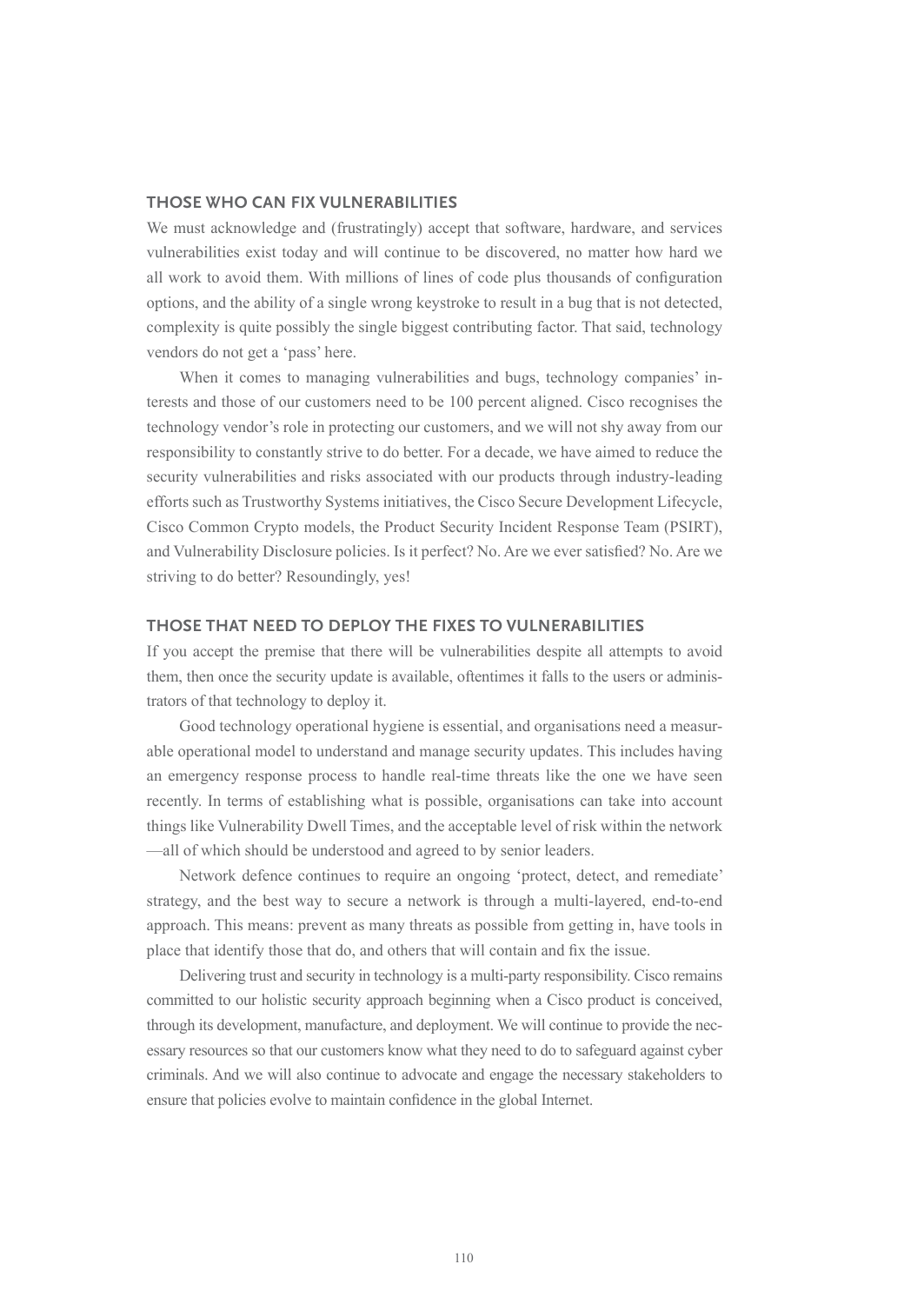# **EU Cybersecurity: Roles and Responsibilities ROTRAUD GITTER**

Incidents such as the data breach at the credit reporting company 'Equifax' that recently came to light and impacted more than 143 million people impressively demonstrate that cybersecurity and privacy are not opposites but are both indispensable resources for the success of a digital society.

In a digital society, cybersecurity is a key prerequisite for the life and communication of citizens as well as for the economy and trade in the EU and worldwide. At the same time, cybersecurity is indispensable for maintaining the fabric of our society and governments' capacity to act.

Ensuring freedom and security is a core task of the state, also in cyberspace. This is why EU Member States have the responsibility to actively monitor and respond to the economic and social changes sparked by digital transformation and to shape framework conditions in such a way that our rights and values can also be enforced and applied in the digital world. However, becoming more digital and connected also means that a Member State cannot ensure an appropriate level of cybersecurity alone. Member States must work together in the EU and with their partners.

### **EU CYBER SECURITY STRATEGY**

Therefore, the Cyber Security Strategy of the European Union of February 2013 —a joint communication of the European Commission and the High Representative of the European Union for Foreign Affairs and Security Policy— and the related Council Conclusions were a major step forward in strengthening cybersecurity within Europe.

In recent years, many measures have been implemented within the Cyber Security Strategy's five strategic priorities: strengthening resilience,preventing cyber crime, developing an EU cyber defence policy, fostering industrial and technological innovation and research, and enhancing the EU's international cyberspace policy.

A key legislative project and a central element of the EU CSS was the Directive concerning measures to ensure a high common level of network and information security across the Union (NIS Directive), which entered into force in August 2016.

The NIS Directive provides for building cybersecurity capacities in all Member States and certain companies —notably the operators of so-called 'essential services' in sectors of critical infrastructures. With the NIS Cooperation Group and the CSIRT network, two new bodies were established to enhance the cooperation of the Member States within the EU.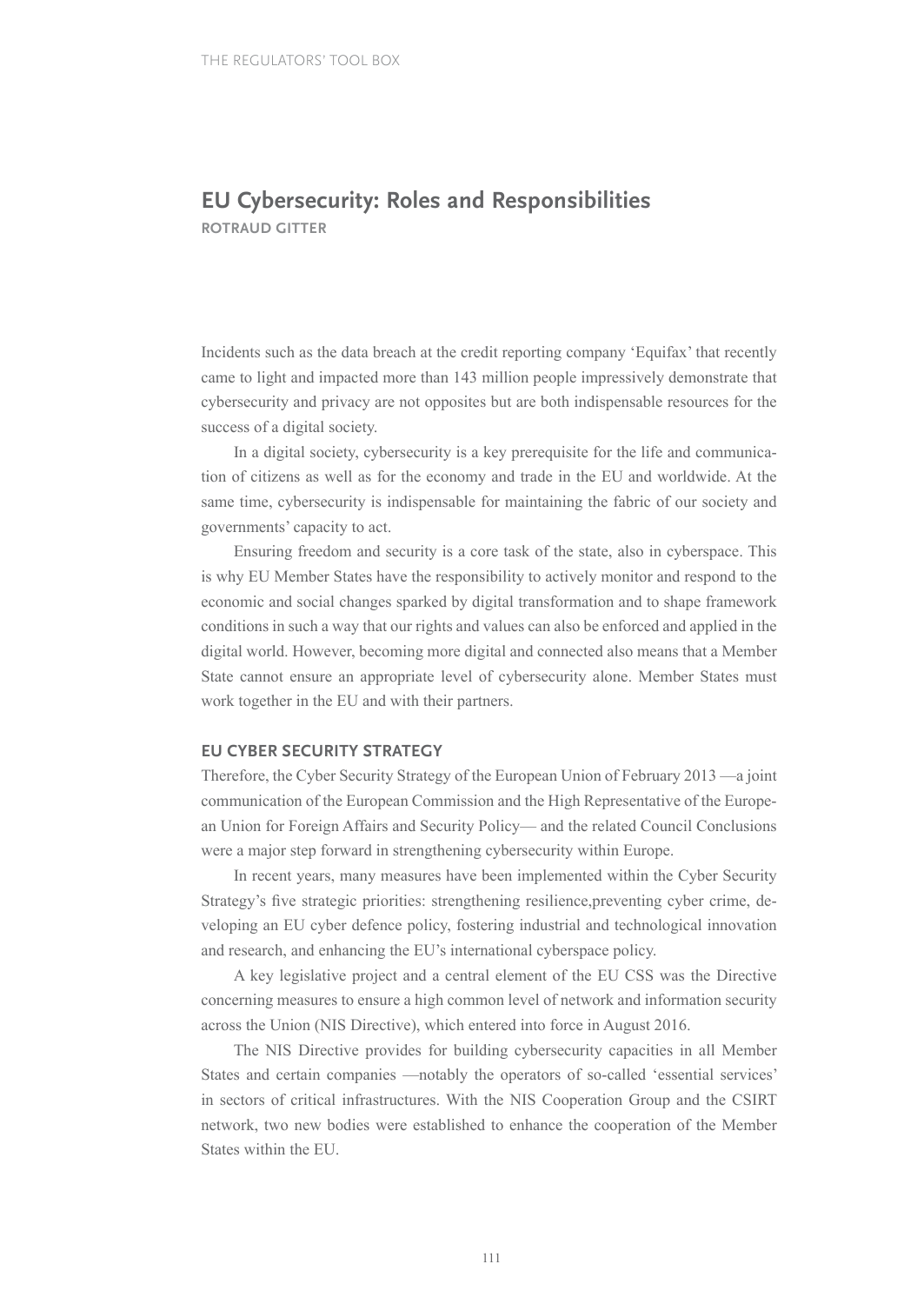The Cooperation Group has been established in order to support and coordinate the implementation of the NIS directive among the Member States. It is composed of representatives of the Member States, the Commission and ENISA (the European Union Agency for Network and Information Security).

The NIS Directive also establishes a network of national CSIRTs, whose members consist of the national CSIRTs (Computer Security Incident and Response Teams, also known as 'CERTs', Computer Emergency Response Teams) and ENISA. The task of the CSIRT network is to enhance swift and effective operational information-sharing and cooperation between the Member States. The Member States are currently transposing the directive into national law (by May 2018).

### **EU CYBERSECURITY PACKAGE**

Also, on 13 September 2017, the European Commission and the High Representative of the European Union for Foreign Affairs and Security Policy issued a Joint Communication on 'Resilience, Deterrence and Defence: Building strong cybersecurity for the EU', along with a proposal for several initiatives. This 'Cybersecurity Package' builds on the EU Cyber Security Strategy of 2013 and aims to further improve cyber resilience and response within the EU.

The components of the Package are as follows: a reform of the European Union Agency for Network and Information Security (ENISA), the creation of an EU certification framework and initiatives to promote security by design, and a presentation of ideas on how to further enhance EU-wide cooperation in case of a large-scale cross-border cyber incident or crisis.

Further considerations on updating the European Cyber Security Strategy must be made together with the Member States.

### **ROLES AND RESPONSIBILITIES IN EU CYBERSECURITY**

What are the roles and responsibilities in EU cybersecurity? Let me highlight just a few points that might be relevant for the ensuing discussion:

Cybersecurity capacities and competences lie mainly with the Member States. A consistent EU cybersecurity policy must continue to support Member States in building their cybersecurity capacities; and create a suitable framework for joint action to protect common values in cyberspace as well.

The European Union Agency for Network and Information Security (ENISA) plays a key role in shaping the EU's cybersecurity policy. It is therefore right and necessary to give ENISA a stronger and permanent mandate. This will enable ENISA better to perform its important task of supporting the institutions of the EU and the Member States in ensuring cybersecurity in their respective fields.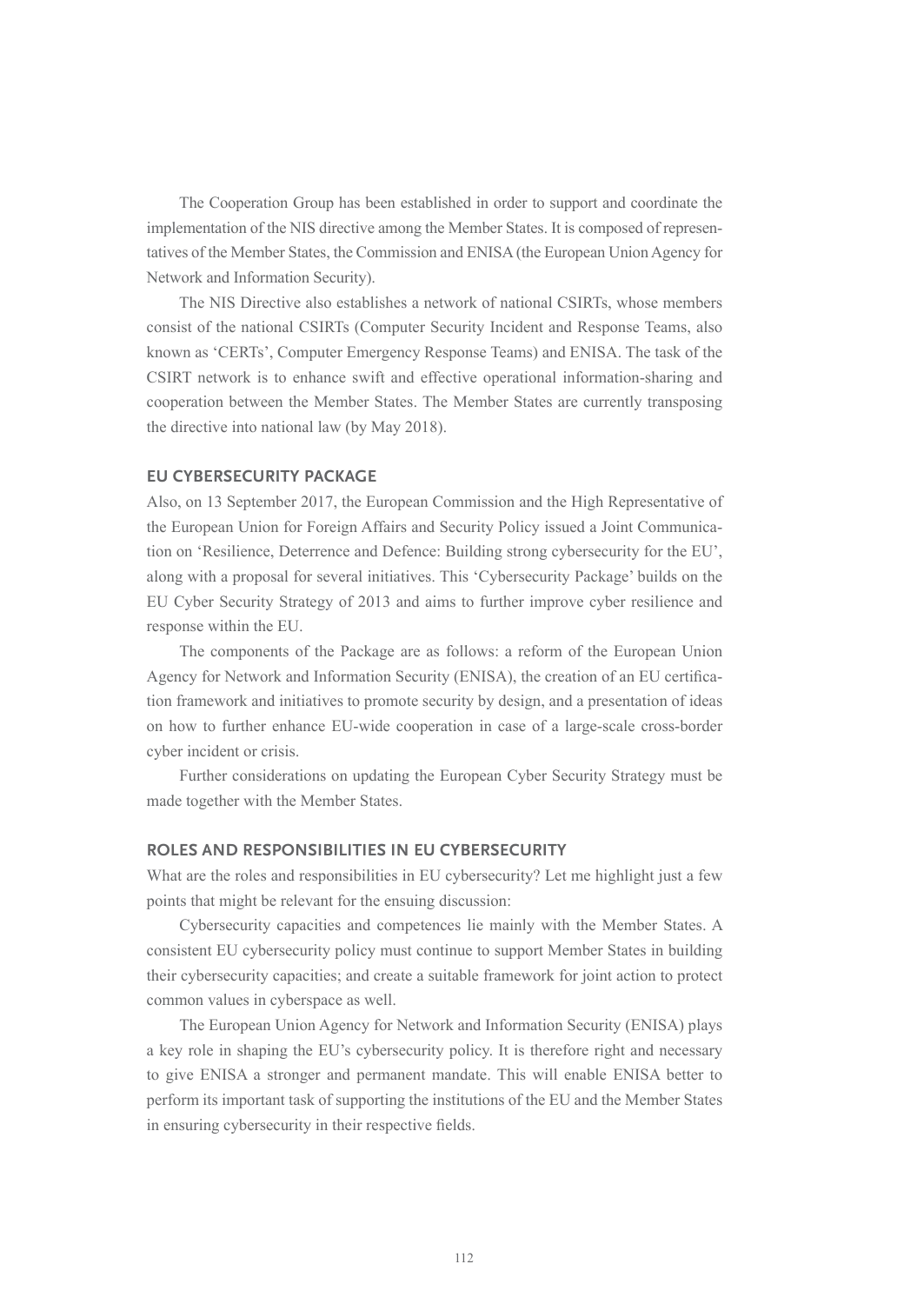Building operational capacities, however, has to be seen as a critical task. The prevention of cyber incidents and attacks by strengthening resilience continues to be the method of choice to adequately counter the risks and threats a digital society faces.

It is therefore essential that the Member States consistently implement the NIS Directive and get it off the ground in cooperation with the Commission and relevant stakeholders.

Building and expanding the Member States' cybersecurity capacities as provided for in the Directive is an integral part of a safe European Union. The EU, the Member States and the businesses concerned will be required to make considerable efforts in the months and even years to come.

Operational cooperation between the Member States, which is to be intensified through the CSIRT network, is one example. The sharing of information between the individual CSIRTs is based mainly on mutual trust. Sufficiently qualified and independent staff and suitable technical equipment are absolutely indispensable in this respect.

In order to handle large-scale incidents with severe national and cross-border impacts, cooperation among the Member States must be improved and intensified. With the CSIRT network, a central body for sharing information at the technical/operational level was set up. Once it is fully operational, the CSIRT network can make an essential contribution to ensuring common situational awareness by increasing the amount of information available at Member-State level to assess a specific situation. However, possible reports or evaluations within the CSIRT network can neither replace nor reflect the national position of a Member State. A common situational awareness can only be reached on the basis of national conclusions and evaluations.

Regarding cooperation with the private sector: it is important to place a focus on flexible instruments and call upon all those responsible for cybersecurity, namely the Member States and businesses. Promoting and expanding public private partnerships at Member-State and European level certainly might be one appropriate approach here.

A European initiative to drive Europe towards IT-security, aside from national solutions, is highly welcomed: We need reliable and transparent common IT security standards for the increasing number of connected products to build higher standards of resilience into products. Other third-party nations should be able to recognise these.

Also, European ICT Cybersecurity Certification is not only a matter of the Digital Single Market but is also of interest to the public and to the national security of the Member States. It must therefore be ensured that a future European ICT Cybersecurity Certification take the security interests of the Member States sufficiently into account. Furthermore, it is very important that the European achievements in ICT Security Certification will be saved and migrated appropriately from an activity driven by some Member States to a European institution.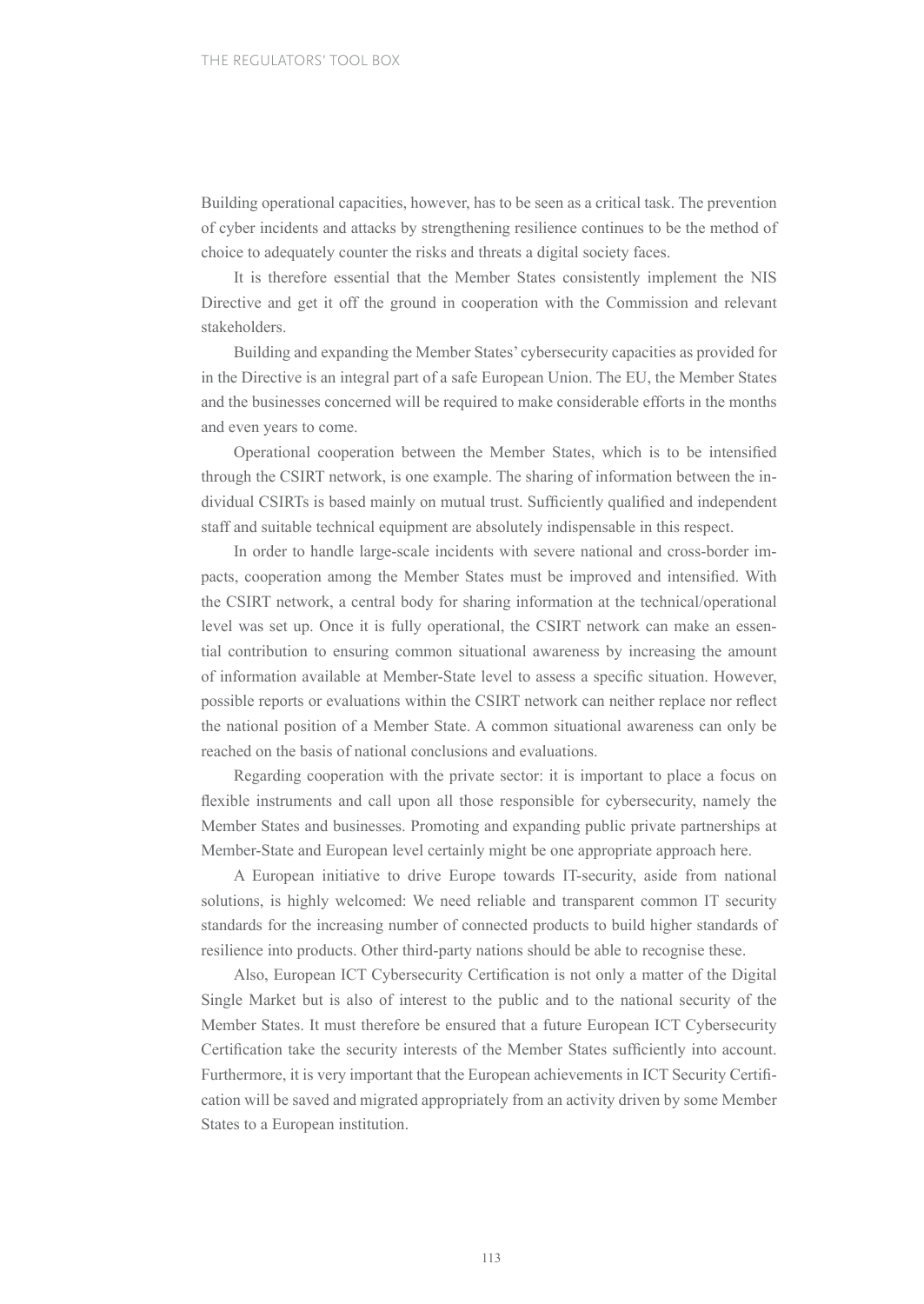The digital transformation represents a great chance, and cybersecurity is the major challenge of the future. The EU and its Member States are well prepared when it comes to ensuring cybersecurity. Now it is important to continue along this path and face the challenges posed by the digital revolution together with all responsible stakeholders.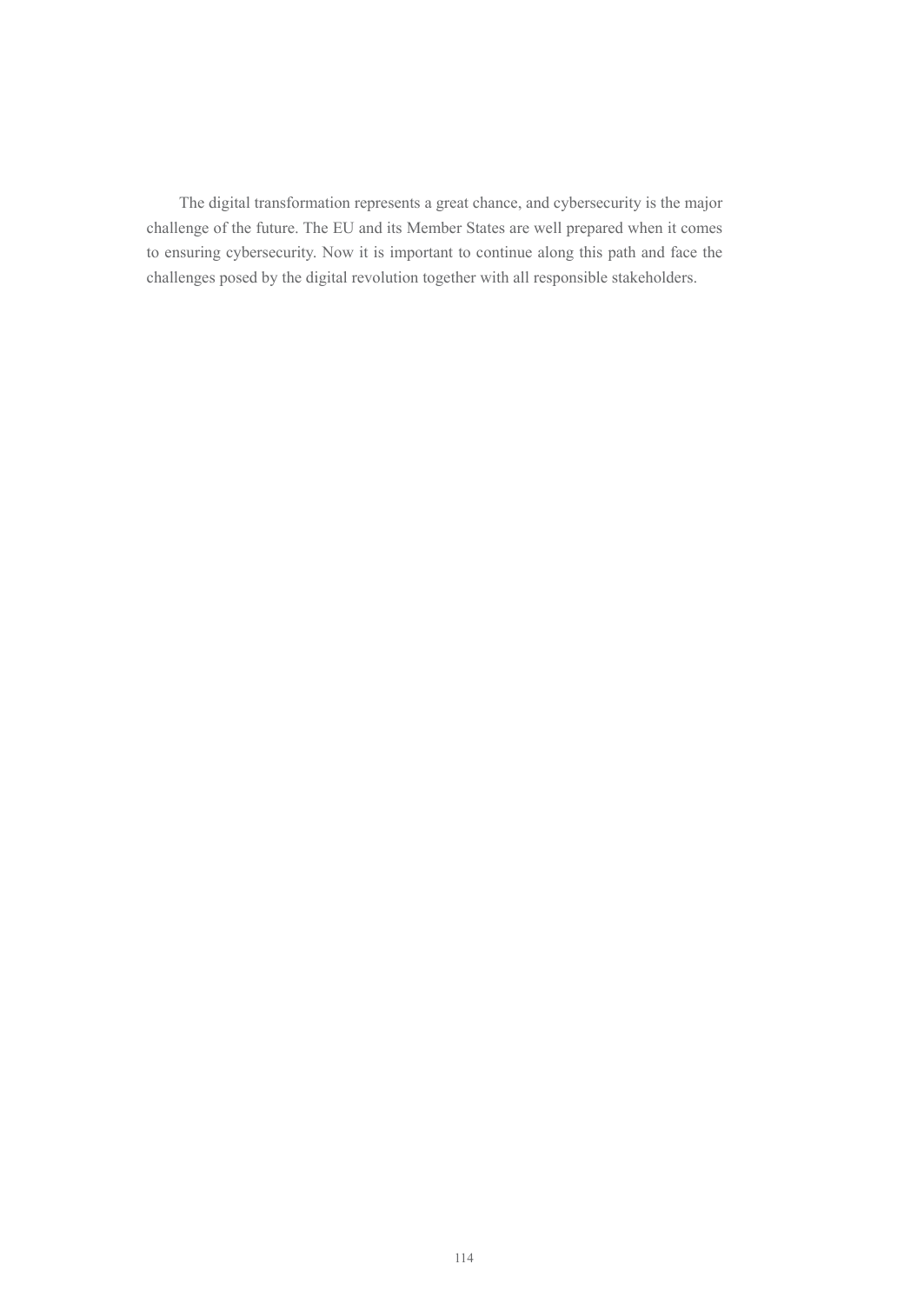# **Discussion: Procedural, Institutional, Technical and Management Devices**

**MARIE-CHRISTINE DÄHN**

The final discussion of the conference focused on the 'on the ground' aspects of privacy and cyber security. The initial input was provided by Ira Rubinstein, Klaus Lenssen, and Rotraud Gitter, who shed light on procedural, institutional, technical, and management devices applied in the field. This more practical perspective complemented the previous presentations, which concentrated more on 'on the books' issues. Consequently, the discussion focused more deeply on practical issues as well, such as the implications for the internet of things (IoT) or product development.

As a general concern in the area of cyber security, it has been remarked that flexible ways of enhancing the security of technology would be of key importance. This could include incentives for companies, stricter liability for producers or more transparency for the users. The debate identified 'security by design' as a central issue in this direction, both in terms of the necessity of a proper legal mandate and the dissemination of best practices. One of the core problems the participants outlined is that users still too often have to decide between economical and secure technologies. Therefore, an essential future task, especially for producers, will be to bring affordability and security together so that there is no necessity to choose between them. Despite the different opinions on how best to achieve this, the participants agreed that, in the end, an open debate between all involved parties serves to lay the foundations for beneficial developments.

Nevertheless, there have been diverging views on where to start in making cyber activities more secure. On the one hand, the difference in the levels of requirement for cyber security in different countries, particularly in Europe, would lead to confusion and run against the internal market principle. Therefore, legal harmonisation has been considered necessary as it could provide more clarity and an equal level of security. The question remained, however, as to what degree of harmonisation would be most effective as well as acceptable for all the stakeholders involved. On the other hand, while the view has been shared that a variety of different regulations could impose problems, for instance, from a practical perspective it would be much wiser not to always typecast products in distinct and sharp categories based on different regulations. Additionally, it was pointed out that attention should also be shifted to technical practice more generally. In doing so, an analysis could be made of how products play out in their everyday use and whether they operate as expected. This would shift more focus onto the operator. Network behaviour anomaly detection could be an approach to implementing this. In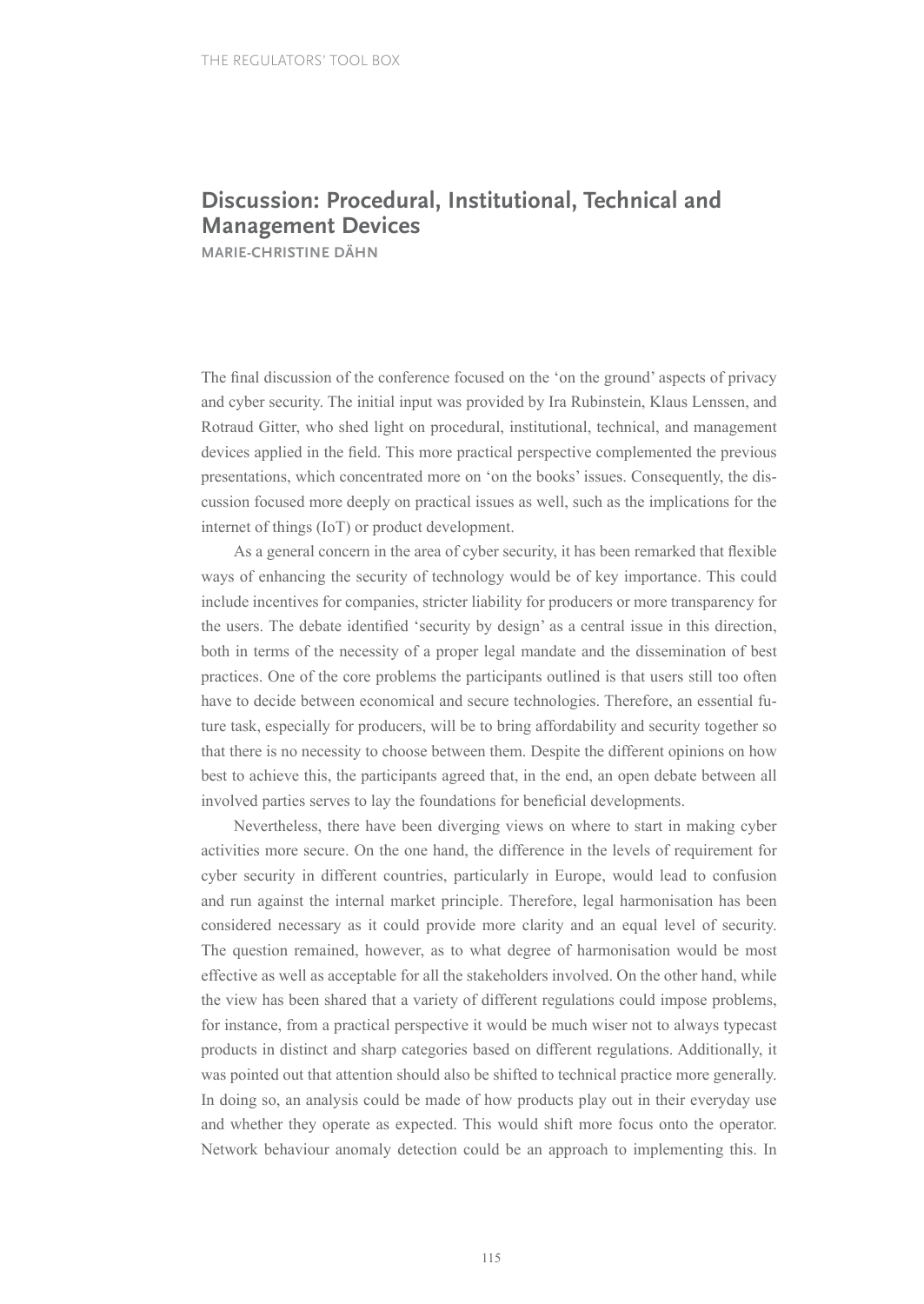applying this method, the traffic of a network would be constantly monitored in order to detect anomalies or unusual events. There are, however, possible negative side effects associated with this approach. This constant monitoring of users' behaviour to compare normal network behaviour with that under scrutiny is severely criticised by privacy and freedom of speech advocates alike as it could also be used for surveillance or censorship purposes.

Another important strand of the discussion addressed the question of whether governments might need vulnerabilities in order to extract intelligence. It has been agreed that governments' intelligence activities do in part depend on such vulnerabilities, but this has to be balanced with the citizens' interests as most of them would strongly benefit from fixing (globally scaled) vulnerabilities.

Finally, the debate touched upon one of the main challenges of cyber security today: Which standards should and could be developed for the IoT? Since in an IoT environment numerous technical objects are connected and extensive amounts of data are generated, transmitted and processed, both privacy and cyber security issues arise. From a privacy perspective, one of the main problems is that the IoT not only connects information from public devices and networks, but also from private sources. Thus, a lot of personal data is gathered and potentially processed. From the cyber security point of view, there are many possible threats to consider in this regard: insecure web, cloud, and mobile interfaces or network devices, the lack of transport encryption, or insecure software, to name but a few. There are currently no sufficient responses to any of these problems —neither by single states nor from a transatlantic perspective. Certainly lessons can be drawn from other areas of cyber security and practices there, but the IoT environment has specific characteristics and imposes new challenges which call for further debate.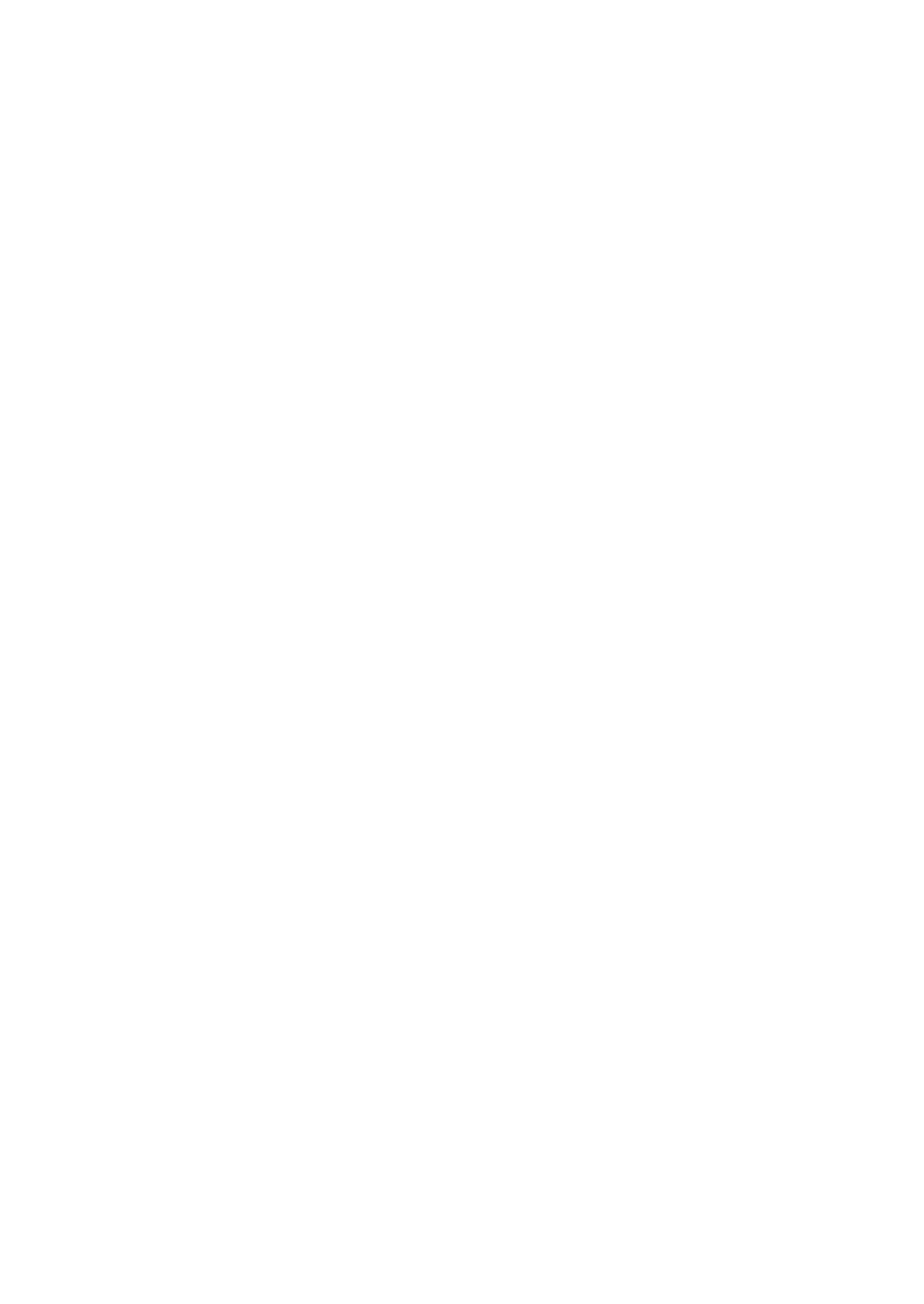# **LIST OF PARTICIPANTS**

**Tyson Barker:** Program Director and Fellow at the Aspen Institute in Germany **Wilfried Bernhardt:** Lawyer; Honorary Professor of Internet Law, E-Government and E-Justice at Leipzig University

**Théodore Christakis:** Professor of International Law at the University of Grenoble; Dep. Director of the Grenoble Alpes Data Institute; Director of the Centre for International Security & European Studies at the Institut Universitaire de France **Marie-Christine Dähn:** Student Assistant at the 'Global Privacy Governance' project

**Christian Djeffal:** Researcher and Project Manager 'IoT & eGovernment' at the HIIG **Karsten Geier:** Head of Coordination of Cyber-Policies at the German Foreign Office in Berlin

**Judith H. Germano:** Adjunct Professor of Law at New York University; Senior Fellow at the NYU Center for Cybersecurity

**Rotraud Gitter:** Regierungsdirektorin at the IT and Cybersecurity Section of the German Federal Ministry of the Interior in Berlin

**Zachary K. Goldman:** Adjunct Professor of Law at New York University and Executive Director at the Center of Law & Security

**Maximilian von Grafenstein:** Head of Research Programme on 'Governance of Data-Driven Innovation' at the HIIG

**Claire Groden:** Program Associate at the Center on Law and Security at

NYU School of Law

at the HIIG

**Sven Herpig:** Project Director of the Transatlantic Cyber Forum at the Stiftung Neue Verantwortung

**Julian Hölzel:** Researcher at the Department of Computer Science at Humboldt-

Universität zu Berlin; Associate Researcher at the HIIG

**Gail Kent:** Global Public Policy Manager at Facebook

**Philipp S. Krüger:** Advisor for Cyber Security at Fraunhofer SIT in Berlin

**Christopher Kuner:** Professor of Law and Co-Chair of the Brussels Privacy Hub at Vrije Universiteit Brussel

**Mark Lange:** Director of EU Institutional Relations at Microsoft

**Klaus Lenssen:** Chief Security Officer at Cisco Germany; Head of Security and Trust Office, Germany

**Kai von Lewinski:** Professor of Public Law, Media Law and Information Law at the University of Passau

**Christian Marks:** Student Assistant at the 'IoT & eGovernment' project at the HIIG **Randy Milch:** Co-Chair of the NYU Center for Cybersecurity; Distinguished Fellow at the Center on Law and Security; Professor of Practice at NYU School of Law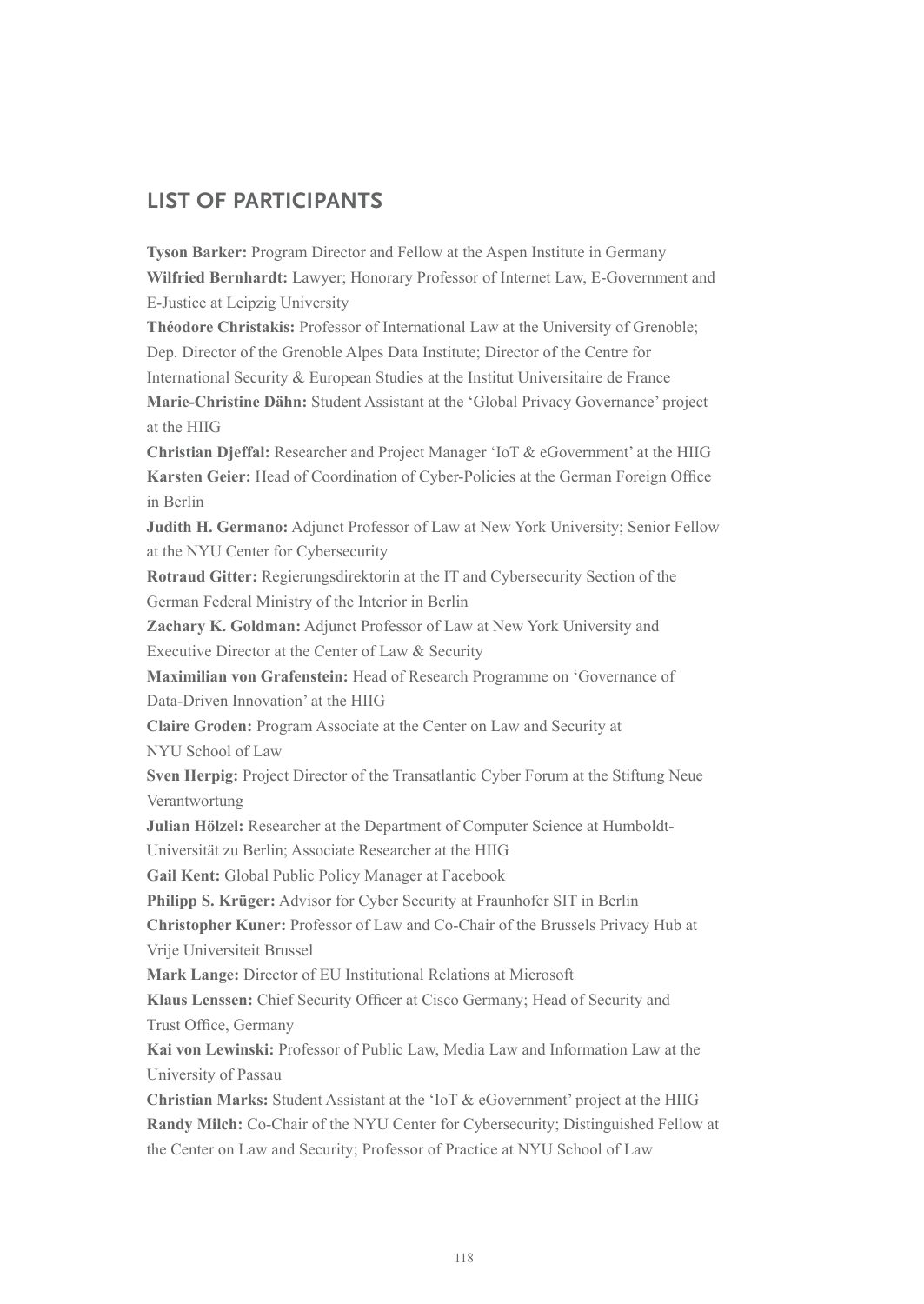**Paul Nemitz:** Principal Adviser to the Director-General for Justice and Consumers at the EU Commission

**Luis Oala:** Student Assistant at the 'IoT & eGovernment' project at the HIIG **Anke Obendiek:** Research Associate and PhD Candidate at the Hertie School of Governance

**Ingolf Pernice:** fmr. Professor of Public Law, Public International Law and European Law at Humboldt-Universität zu Berlin; Research Director, Global Constitutionalism at the HIIG

**Enrico Peuker:** Senior Researcher, Law Faculty, Humboldt-Universität zu Berlin **Jörg Pohle:** Co-Head of Research Programme 'Data, Actors, Infrastructures' and Project Manager 'Global Privacy Governance' at the HIIG

**Reinhard Priebe:** fmr. Director Internal Security in DG Home Affairs at the EU Commission

**Frederick Richter:** Director at the Stiftung Datenschutz

**Ira Rubinstein:** Senior Fellow at the Information Law Institute at NYU School of Law **Claus Schaale:** Manager, Cloud Computing Business Development at Cisco Systems **Tim Stuchtey:** Executive Director of the Brandenburg Institute for Society and Security (BIGS)

**Michael Waidner:** Professor for Security in Information Technology at the Technical University Darmstadt; Director of the Fraunhofer SIT in Karlsruhe

**Lennart Wetzel:** Manager Government Affairs, Corporate, External and Legal Affairs at Microsoft Germany

**Thorsten Wetzling:** Researcher and Director of the Privacy Project at the Stiftung Neue Verantwortung